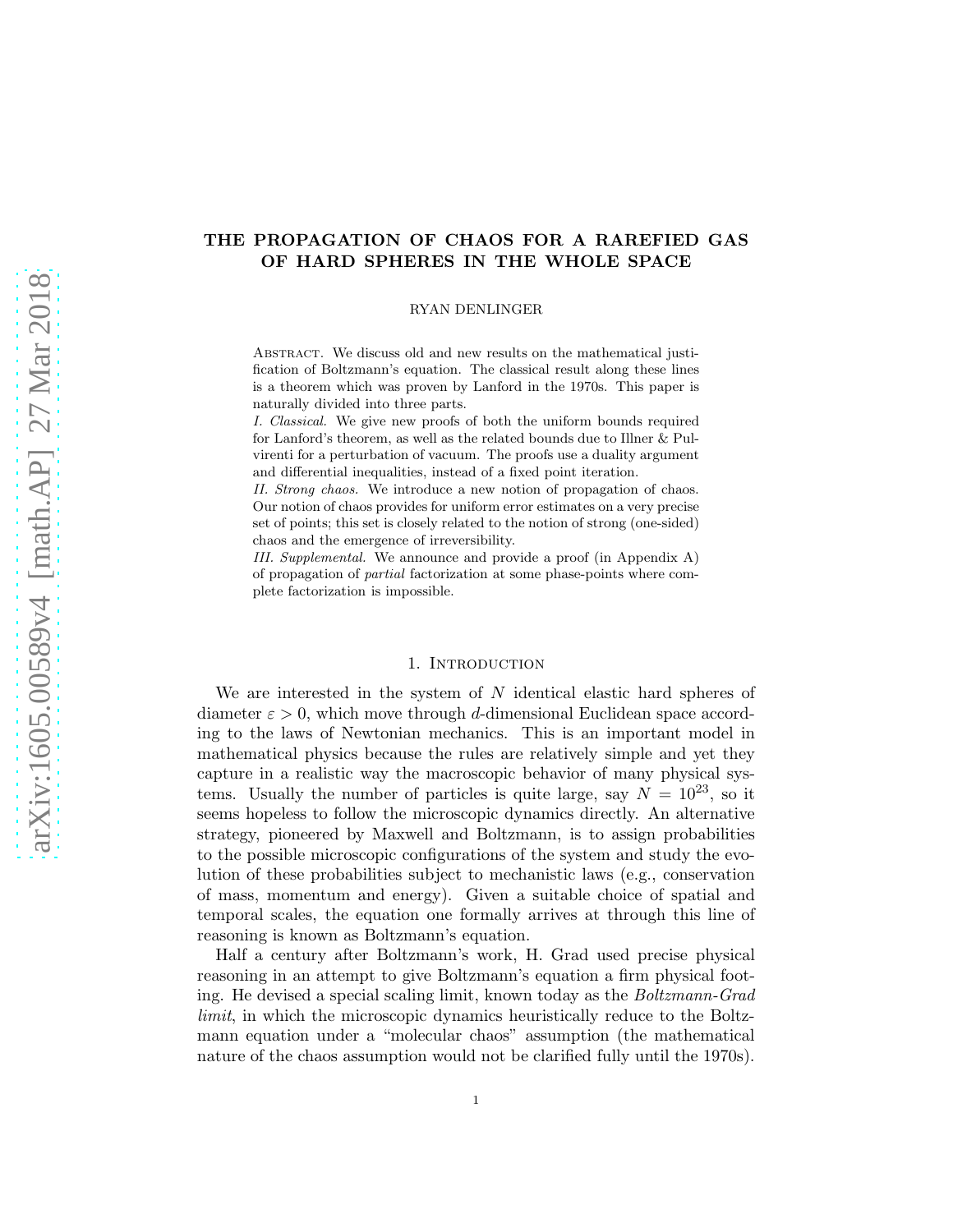[\[14\]](#page-67-0) However, this did not resolve the question of deriving Boltzmann's equation because there was no mathematical argument linking the microscopic Liouville equation to the Boltzmann equation. C. Cercignani gave a nonrigorous but fairly precise description of the convergence process. [9] O.E. Lanford provided the first rigorous convergence proof for Boltzmann, by describing the reduced dynamics arising from low-order correlations, and showing that the high-order correlations have negligible influence on the behavior of the gas, at least for a short time. [\[22\]](#page-67-1) More recently, a careful quantitative analysis of Lanford's theorem has been provided by I. Gallagher, L. Saint-Raymond and B. Texier. [\[11\]](#page-67-2)

We remark on several related developments. The major limitation in Lanford's theorem is the short time of validity, which so far has not been lifted except in very restrictive perturbative regimes. R. Illner and M. Pulvirenti were able to overcome the time restriction and prove global convergence for a highly rarefied gas near vacuum, using inequalities related to the dispersive nature of the system. [\[16](#page-67-3)[–18\]](#page-67-4) Different perturbative regimes can be obtained in bounded domains, most notably a periodic box (equipped with a Gibbs measure which is invariant under the dynamics). Perturbing only in the initial distribution of a single particle leads naturally to the (non-conservative) linear Boltzmann equation; perturbing all the particles in a symmetric way leads to the linearized Boltzmann equation. Both possibilities have been studied in the literature, most notably by H. van Beijeren, O. E. Lanford, J. Lebowitz and H. Spohn, and in a separate contribution by J. Lebowitz and H. Spohn. [\[23,](#page-67-5) [31\]](#page-68-0) These perturbative settings have been studied more recently by T. Bodineau, I. Gallagher and L. Saint-Raymond, who proved quantitative error estimates on *diverging* timescales  $T_N \approx (\log \log N)^r$  for some known  $r > 0$ , leading to hydrodynamic limits (namely Brownian motion, and the Stokes-Fourier equations). [\[3,](#page-66-0) [4\]](#page-66-1) The perturbation of equilibrium is an extremely difficult problem (particularly on large time intervals) and we will not have more to say about it in this work.

There are several other important results which are not directly related to Lanford's theorem but are nevertheless foundational in kinetic theory.

• Stochastic models. All models we have mentioned so far have been fully deterministic; this means that randomness is allowed in the choice of initial data, but the evolution for each initial state is fully determined. However, there is an important class of models in kinetic theory where the dynamics itself introduces randomness. We specifically mention the Kac model; in this model, the position coordinates are treated as hidden variables, and in particular the impact parameter for each collision is a random variable with some specified law. When the number of particles tends to infinity, the evolution is seen to converge to the (nonlinear) space-homogeneous Boltzmann equation with the appropriate collision kernel. These models were first analyzed in a couple of influential papers by M. Kac and H.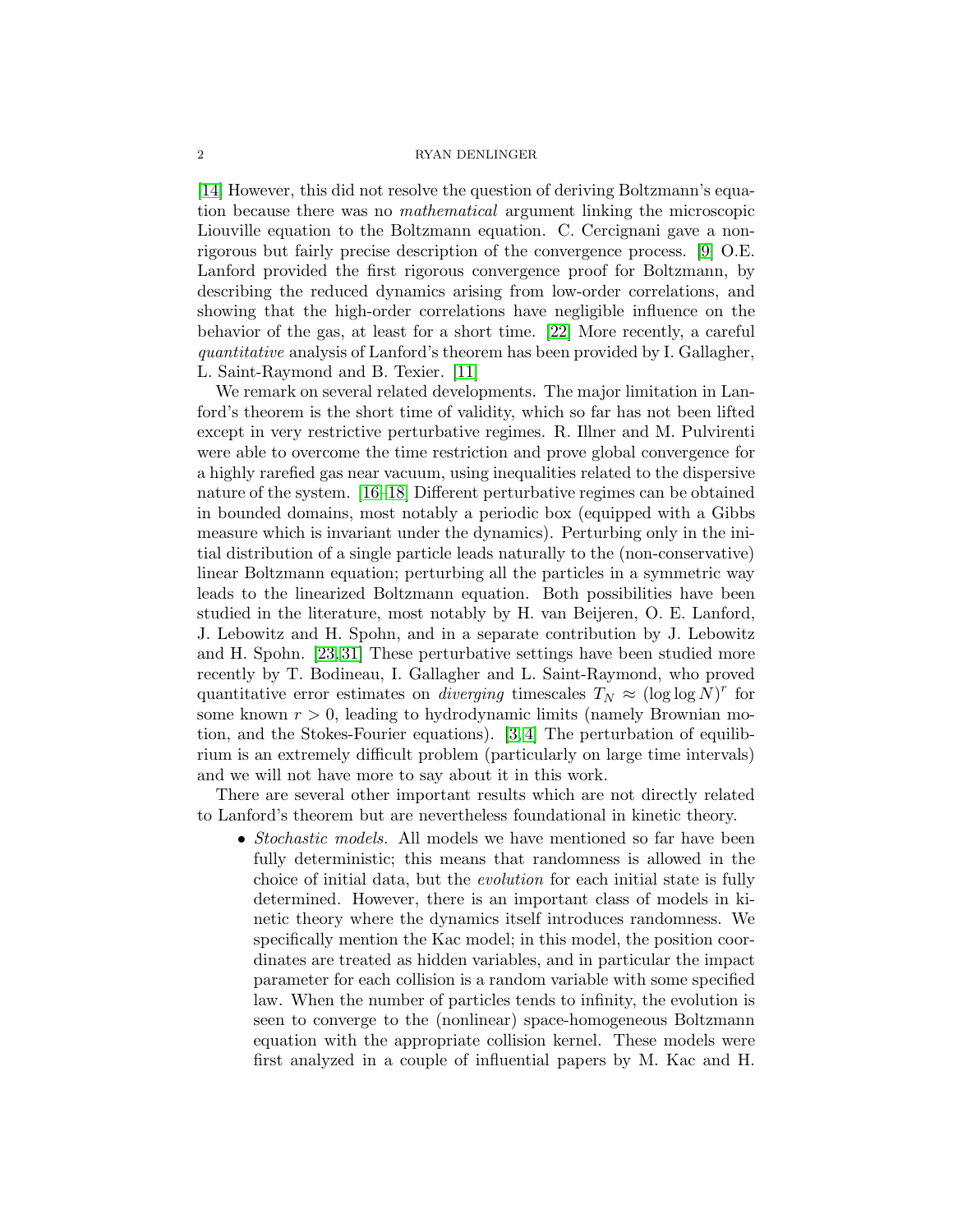McKean. [\[20,](#page-67-6) [24\]](#page-67-7) There have been many papers dealing with similar models in the intervening years, and a very complete treatment has been given by S. Mischler and C. Mouhot. [\[26\]](#page-67-8)

- Lorentz gases. We refer to a class of models first studied by G. Gallavotti. [\[12\]](#page-67-9) In these Lorentz gas-type models, the dynamics is indeed deterministic, but they differ from the case of Lanford in that all the particles but one are considered stationary obstacles, distributed like Poisson scatterers. The dynamics is much simpler in this case because the background particles never move out of place; in the Boltzmann-Grad limit one recovers the linear Boltzmann equation for the evolution of the tagged particle. Note that it is not possible to enforce momentum conservation in a Lorentz gas, so these models are only physically realistic if the tagged particle is much lighter than the background particles.
- *Vlasov-type mean field limit.* Physical limits in which each particle feels the influence of the entire gas are generally called mean-field limits; these models can be fully deterministic, or they can possess some stochasticity. Mean field limits tend to have a relatively pleasant mathematical structure because a typical particle's trajectory is governed by the average of the other particles' trajectories; this property is very helpful in controlling the correlations generated by the dynamics. Whereas the Boltzmann-Grad scaling leads to Boltzmann's kinetic equation, the Vlasov-type mean-field models lead to Vlasov-type equations in the limit  $N \to \infty$ . The study of Vlasovtype mean field limits is a vast field in its own right and we provide only a small sampling of the relevant literature. [\[10,](#page-67-10) [19,](#page-67-11) [25\]](#page-67-12)

Henceforth in this work we will not be concerned with stochastic models, Lorentz gases, or mean field limits.

The goals of the present work are twofold. First, we shall present a new proof of the uniform bounds which are central to Lanford's theorem. We use differential inequalities and a duality argument, instead of a fixed point argument, to control the growth of correlations in the BBGKY hierarchy. We will apply this method to prove both the short-time result of Lanford, as well as the global near-vacuum result of Illner & Pulvirenti. [\[17,](#page-67-13) [18,](#page-67-4) [22\]](#page-67-1) Our second goal is to thoroughly address the issue of uniform convergence of the marginals in the limit  $N \to \infty$ . The motivation is the notion of *strong* (one-sided) chaos and the appearance of irreversibility from an underly-ing reversible dynamics.<sup>[1](#page-2-0)</sup> The issue of irreversibility is tied to convergence properties along very singular sets in phase space; for this reason, uniform

<span id="page-2-0"></span><sup>1</sup>Note that the rigorous link between irreversibility and strong chaos in general requires application of the Hewitt-Savage theorem; see subsection [2.3](#page-11-0) below for some discussion of the connection.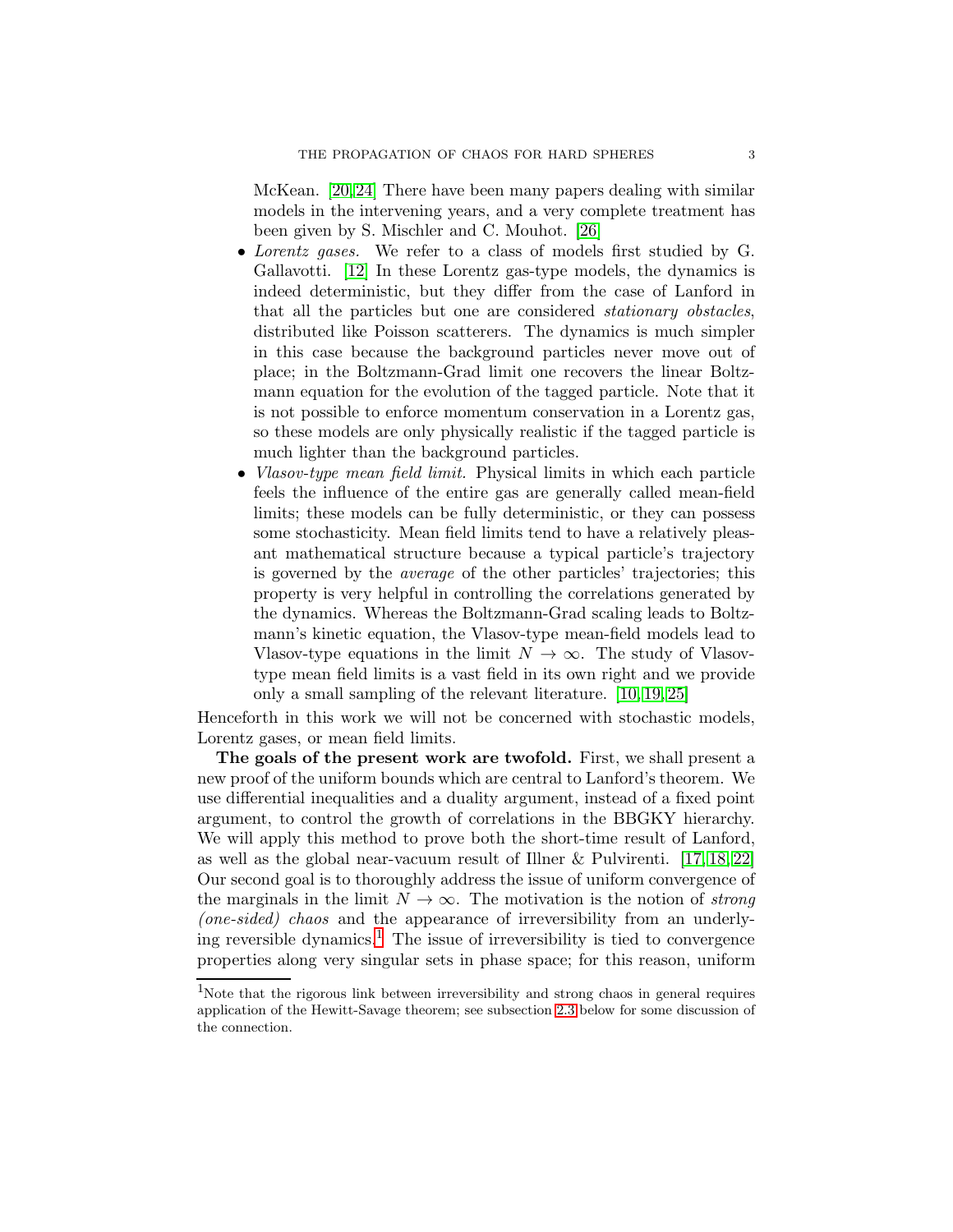convergence (on a sufficiently large set) becomes a central question in the discussion of irreversibility.<sup>[2](#page-3-0)</sup>

Uniform convergence has been addressed by a number of authors going back to the 1970s. (See  $[5, 21, 27]$  $[5, 21, 27]$  $[5, 21, 27]$ , and Appendix A of  $[31]$ .) The label strong chaos is reserved for any notion of chaos for which the convergence at positive times is strong enough to allow the re-application of the the convergence theorem taking the evolved solution as initial data. See Appendix A of [\[31\]](#page-68-0), or [\[5\]](#page-67-14), for examples of strong chaos results (note however that the basic technique yielding uniformity is actually due to F. King  $[21]$ ). By definition, a strong chaos result must account for the directionality of time due to the fact that Newton's laws are time-reversible whereas Boltzmann's equation is irreversible; iteration can only be performed forwards in time, not backwards, so it is a one-sided notion. (The term strong one-sided chaos is actually redundant in the context of Lanford's theorem but some authors use the term one-sided in isolation to emphasize the fact that convergence is occuring only at "pre-collisional" points in phase space.) Unlike previous results (except [\[5\]](#page-67-14), which represents independent concurrent work), our strong chaos result implies uniform error estimates arbitrarily close to the boundary of the reduced phase space, which is significant because the physical interaction is confined to the boundary. Our error estimates are quantitative, as in [\[11,](#page-67-2) [27\]](#page-67-16), though for simplicity of presentation we will state our main theorems without explicit rates (the estimates in the proof itself are also much larger than necessary, again for simplicity of presentation).

Remark. A very clear exposition on the topic of strong chaos is found in [\[5\]](#page-67-14); we feel that the authors have brought great clarity to the topic and we make no attempt to replicate their exposition.

Remark. Note that in the original manuscript of Lanford [\[22\]](#page-67-1) (neglecting his follow-up works) the stated result is a weak chaos result because the assumptions on the initial data are much stronger than what is proven at positive times, hence iteration in time is impossible. Lanford clearly acknowledged this shortcoming and understood the technical steps required to prove a strong chaos result (the details being filled in by his own student King at roughly the same time).

A novel aspect of our analysis is that, given suitably prepared initial data, we can propagate partial factorization even at phase points where complete factorization necessarily fails (i.e. "post-collisional" configurations with  $t >$ 0). As an application of our result, one obtains the existence of positive measure sets, parameterized by  $\varepsilon$  in a natural way, with measure tending to zero as  $\varepsilon \to 0$ , upon which  $f_N^{(3)} \approx f_N^{(2)} \otimes f_N^{(1)}$  $N^{(1)}$  but further factorization

<span id="page-3-0"></span><sup>2</sup>We would like to thank L. Saint-Raymond and H. Spohn (private communications) for insightful discussions and comments regarding the connection to irreversibility.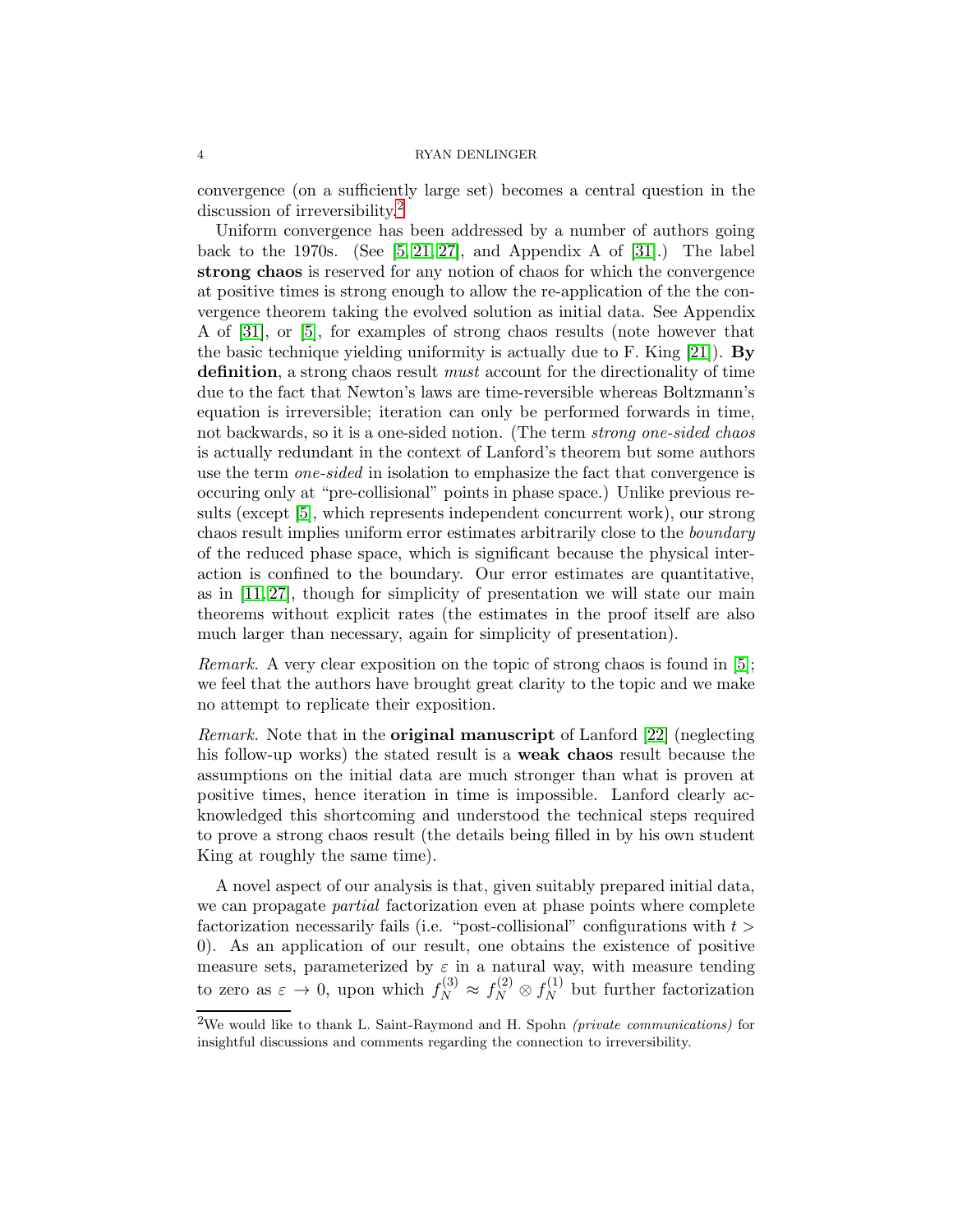is impossible.[3](#page-4-0) Partial factorization should be viewed as complementary to results on correlations, such as [\[28\]](#page-67-17). Indeed whereas [\[28\]](#page-67-17) gives remarkably precise estimates on the size of correlations, there was no characterization of the sets on which correlations were concentrated. On the flip side, we are able to say something about the structure of correlations but very little about their size. (The partial factorization result holds under the assumption of perfect factorization at  $t = 0$ , but this is a standard assumption in the field.<sup>[4](#page-4-1)</sup>) The proof of partial factorization draws significant inspiration from [\[3,](#page-66-0) [28\]](#page-67-17), though our methods are somewhat different. Partial factorization is easily generalized to include non-chaotic initial data, in the spirit of the Hewitt-Savage theorem. [\[15\]](#page-67-18) We emphasize that non-chaotic initial states have been discussed in the context of irreversibility; see, e.g., [\[5\]](#page-67-14).

Organization of the paper. In Section [2,](#page-4-2) we describe the ideas behind our proof, and we present our main convergence result. Section [3](#page-13-0) gives the precise physical setting for our problem, along with a crucial comparison principle. Section [4](#page-15-0) briefly introduces the BBGKY and dual BBGKY hierarchies. Section [5](#page-17-0) & [6](#page-21-0) give proofs of a priori bounds on the BBGKY hierarchy by a duality argument; bounds are proven both locally in time for large data, and globally in time for data sufficiently close to vacuum. (These a priori estimates are not new, but we use a different approach for the proofs.) Sections [7,](#page-27-0) [8,](#page-30-0) [9,](#page-37-0) [10](#page-40-0)  $\&$  [11](#page-46-0) introduce a number of important technical tools and results; our main technical contribution is the stability result in Section [8.](#page-30-0) The detailed convergence proof (part  $(i)$  of Theorem [2.1\)](#page-9-0) is given in Section [12.](#page-49-0) A proof of part  $(ii)$  of Theorem [2.1](#page-9-0) is presented in Appendix [A.](#page-55-0)

# 2. STATEMENT OF MAIN RESULTS

<span id="page-4-4"></span><span id="page-4-2"></span>2.1. Uniform bounds via duality. We begin by briefly describing the role that duality plays in our proof. Throughout this work we will rely on the BBGKY hierarchy (Bogoliubov-Born-Green-Kirkwood-Yvon), which is a sequence of equations describing the evolution of marginals  $f_N^{(s)}(t)$  under a sequence of equations describing the evolution of marginals  $J_N$  ( $\iota$ ) under the hard sphere flow. One of the key steps in the proof of Lanford's theorem is to bound a weighted  $L^{\infty}$  norm of the sequence of marginals, uniformly in N, in terms of the initial data. Lanford proves the uniform bound by rewriting the BBGKY hierarchy using Duhamel's formula and then setting up a fixed point argument.<sup>[5](#page-4-3)</sup> [\[11,](#page-67-2) [22\]](#page-67-1) We have approached the uniform bounds

<span id="page-4-0"></span><sup>&</sup>lt;sup>3</sup>Note carefully that  $f_N^{(2)} \approx f_N^{(1)} \otimes f_N^{(1)}$  at most phase points, but the theorem holds even at some points where  $f_N^{(2)}$  does not factorize.

<span id="page-4-1"></span><sup>&</sup>lt;sup>4</sup>We are not aware of any satisfactory explanation for the physical relevance of a perfectly factorized initial state. There are well-known arguments based on minimization of entropy, but there is a problem of topologies: an entropically small perturbation will not be a uniformly small perturbation in general.

<span id="page-4-3"></span><sup>&</sup>lt;sup>5</sup>In fact Lanford wrote out a series expansion for which he proved  $L^{\infty}$  bounds uniformly in  $N$ ; this is effectively equivalent to the fixed point argument, and he had to prove the same collision operator bounds as in [\[11\]](#page-67-2).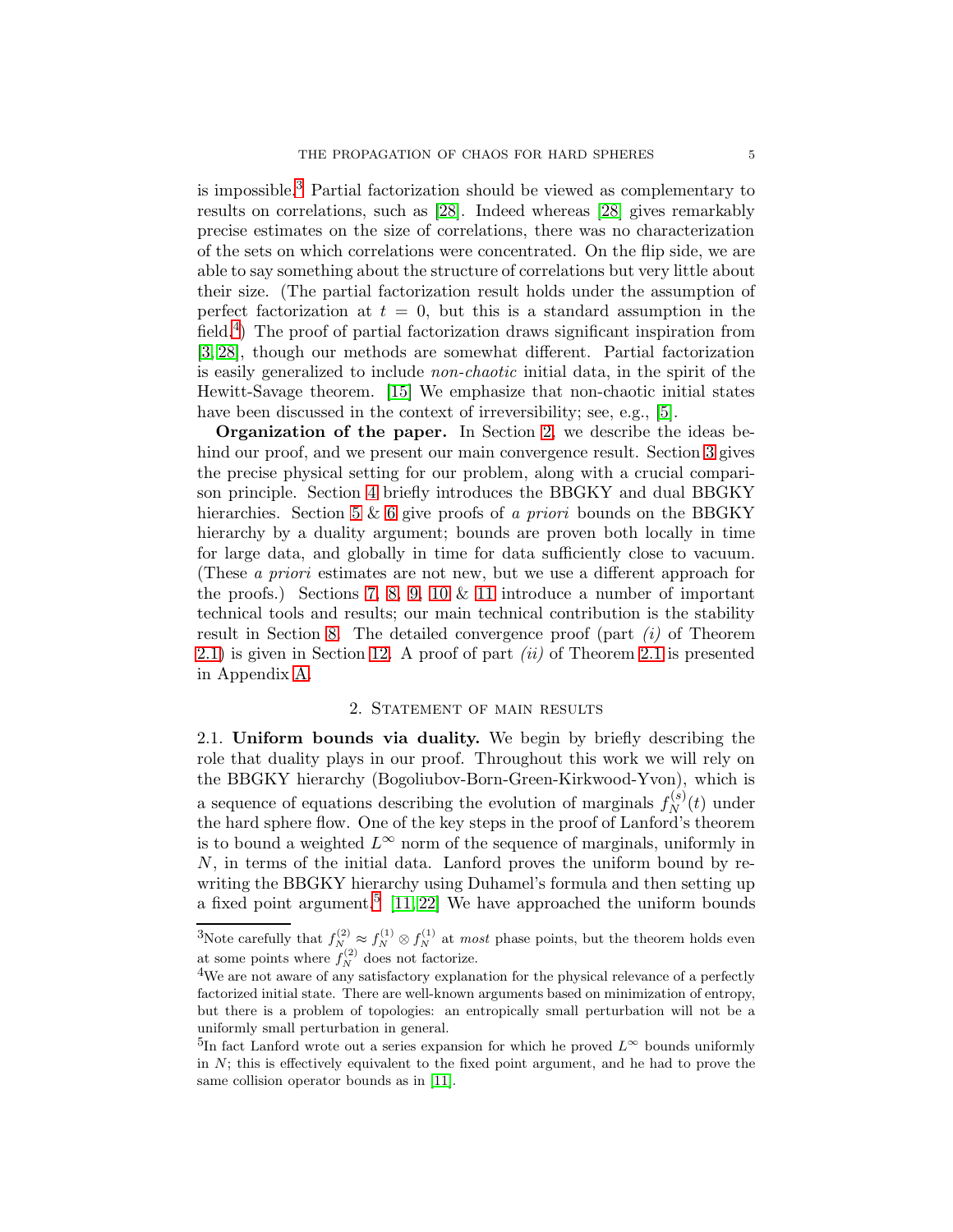from a somewhat different point of view. Our starting point is the dual BBGKY hierarchy, which is (formally) the semigroup whose generator is the (formal) adjoint of the semigroup generator for the BBGKY hierarchy. We refer to [\[7,](#page-67-19)13] for background and results concerning the dual BBGKY hierarchy.

Physically, the dual BBGKY hierarchy describes the evolution of observ*ables.* We are able to bound the growth of observables in a weighted  $\mathcal{L}^1$ space; then, the classical  $L^{\infty}$  bounds on the marginals follow by duality. Using the same strategy, with slight revisions, we are able to prove uniform bounds globally in time in the physical regime considered by Illner & Pulvirenti. [\[17,](#page-67-13) [18\]](#page-67-4) We emphasize that all of our results concerning uniform bounds are classical; the only novelty lies in the method of proof. Note that certain very special observables, such as the kinetic energy, exhibit cancellation properties (e.g. conservation). However, our proof concerns generic observables; in particular, there seems to be no simple way to account for cancellations. Hence we cannot report any improvements beyond the perturbative regime (small time or large mean free path).

It should be noted that, in the context of Lanford's original theorem [\[22\]](#page-67-1), the duality argument does not seem to gain us anything new. However, there are some technical reasons to prefer the dual point of view. Most fundamentally, it is always possible to consider weak-∗ limits of solutions of the dual BBGKY hierarchy (which will converge to solutions of the dual Boltzmann hierarchy). This limit process will work for any observable which is not concentrated on certain submanifolds of high codimension (see Remark [2.1](#page-4-4) below). By contrast, passing to the limit from the BBGKY hierarchy to the Boltzmann hierarchy is an incredibly delicate process, which is difficult to characterize using standard functional spaces. One would hope to use duality to simplify certain technical questions concerning the BBGKY hierarchy itself, by characterizing solutions of BBGKY in terms of their action on well-chosen families of observables. Note that the differential inequalities we use to prove Lanford's uniform bounds (at the level of observables) can be adapted to give more precise information about observables (this is itself a topic of ongoing research).

Another advantage of duality (and the one which served as the original motivation for this project) is that it gives a somewhat unique proof of uniform bounds on the BBGKY hierarchy, globally in time, for a small perturbation of vacuum. [\[17,](#page-67-13) [18\]](#page-67-4) Note that the correct proof given in [\[18\]](#page-67-4) (as opposed to the incorrect proof in [\[17\]](#page-67-13)) relies on a series expansion; indeed, the proof of [\[18\]](#page-67-4) cannot really be viewed as a fixed point argument in the traditional sense.<sup>[6](#page-5-0)</sup> In particular, certain dispersive-type bounds for moving

<span id="page-5-0"></span> ${}^{6}$ By contrast the corresponding global-in-time estimate for the Boltzmann hierarchy is a fixed point argument but it requires intertwining the free transport and collision terms. Intertwining in Lanford's proof is fine on the short time (see the erratum of [\[11\]](#page-67-2) for instance); unfortunately, for the global estimate, intertwining will ruin the dispersive property because one of the needed inequalities is false.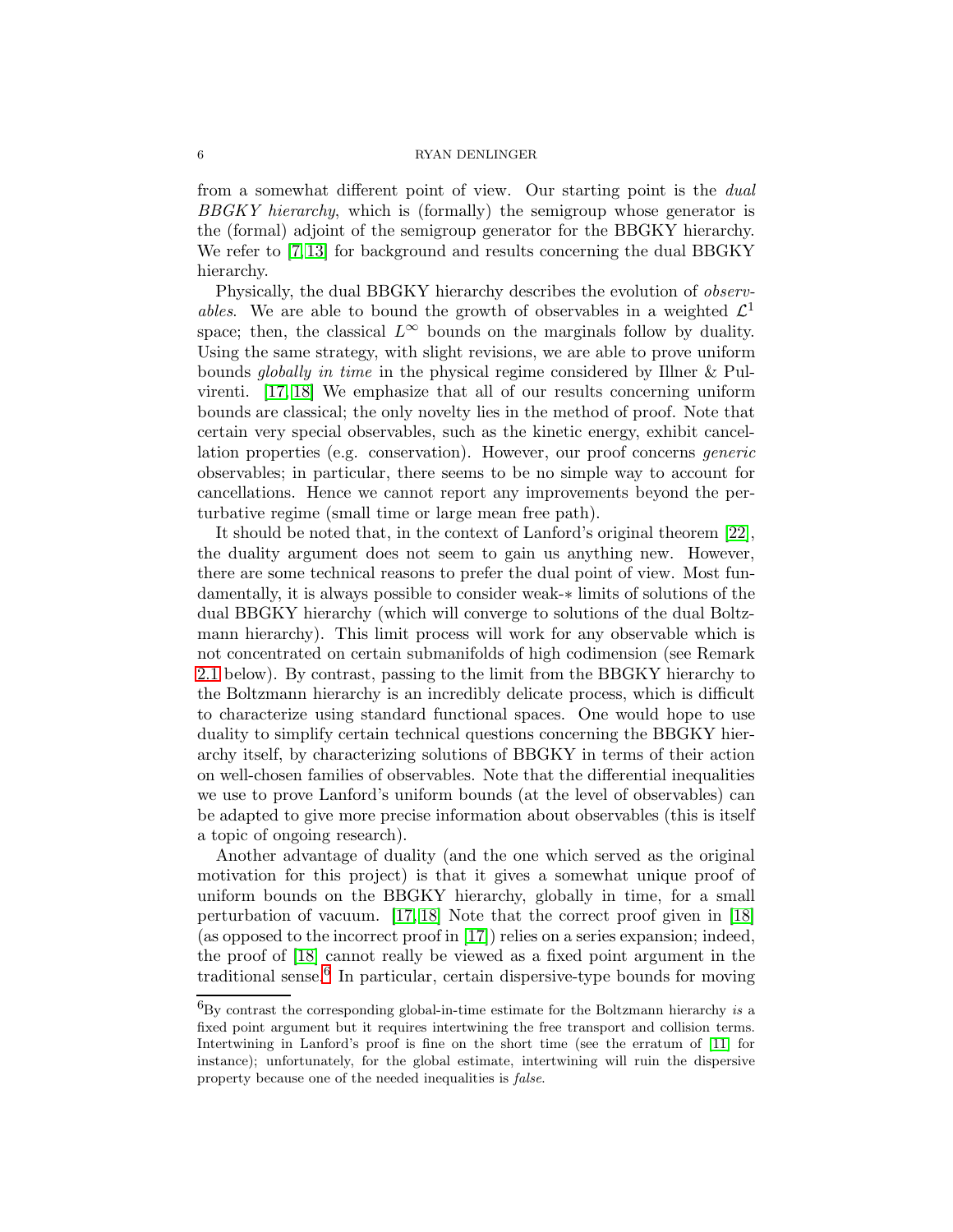Maxwellian distributions must be propagated along an arbitrary sequence of particle creations. Our goal was to have a proof which could be explained using calculus alone, without a technical induction process. The duality argument trades one complication for another since we have to be extremely careful in manipulating weighted norms for observables. Nevertheless, in our view, the proof presented here is more elegant than that given in [\[18\]](#page-67-4) and it seems to us the most novel aspect of this paper.

Remark. One can ask whether it is possible to treat the Boltzmann hierarchy using duality, in a manner similar to the BBGKY hierarchy. The answer is "yes, but..." The problem is that, whereas the dual BBGKY hierarchy propagates  $\mathcal{L}^1$  regularity, solutions of the dual Boltzmann hierarchy are *measures* even if the data is smooth.<sup>[7](#page-6-0)</sup> Unfortunately, the dual Boltzmann hierarchy isn't well-defined for measure data due to the possibility of simultaneous collisions of three or more particles. Most likely it is possible to work with the dual Boltzmann hierarchy by restricting one's attention to measures that assign zero weight to manifolds of sufficiently high codimension. However, we prefer not to confront these technical issues; instead, we prove uniform bounds for the Boltzmann hierarchy using the standard fixed-point argument.

2.2. Strong convergence. We now turn to the content of Theorem [2.1](#page-9-0) (especially part  $(i)$ ), which is our main new result. Essentially the result states that if a priori bounds are known then chaoticity is propagated forwards in time; the novelty of the result lies in the strength of the notion of convergence we employ at positive times. The direction of time is built into our notion of chaoticity, so the theorem cannot be applied to prove propagation of chaos backwards in time. Our convergence result is a type of strong *chaos* result; this means that we can take the evolved state at a time  $t > 0$ and use this state as *initial data* in order to iterate the convergence to an even later time. The iteration can be continued as long as uniform bounds are known. We emphasize that strong chaos results are known in both the classical and very recent literature [\[5,](#page-67-14) [31\]](#page-68-0); however, to our knowledge, the present convergence result is the only one which extends to all distance scales  $\{|x_i - x_j| > \varepsilon\}$  as long as the backwards trajectories of all s particles are free (minus a small set in the velocity variables only, but see Remark [2.2](#page-9-1) below for a discussion of ways to refine the sets of convergence).[8](#page-6-1) Moreover, as we will see, our proof extends without too much difficulty to obtain a pointwise description of two-particle correlations (higher-order correlations and better error estimates are topics of ongoing research).<sup>[9](#page-6-2)</sup>

<span id="page-6-0"></span><sup>7</sup>This is related to the fact that the Boltzmann hierarchy is not well-posed on (weighted)  $L^{\infty}$  (without at least an assumption like factorization or exchangeability) but it is wellposed for continuous data.

<sup>&</sup>lt;sup>8</sup>The strong chaos result in [\[5\]](#page-67-14) requires  $|x_i - x_j| \gtrsim \varepsilon \log \frac{1}{\varepsilon}$ .

<span id="page-6-2"></span><span id="page-6-1"></span> $^{9}$ By contrast, the authors of [\[28\]](#page-67-17) have provided a very precise but *averaged* (not pointwise) description of correlations.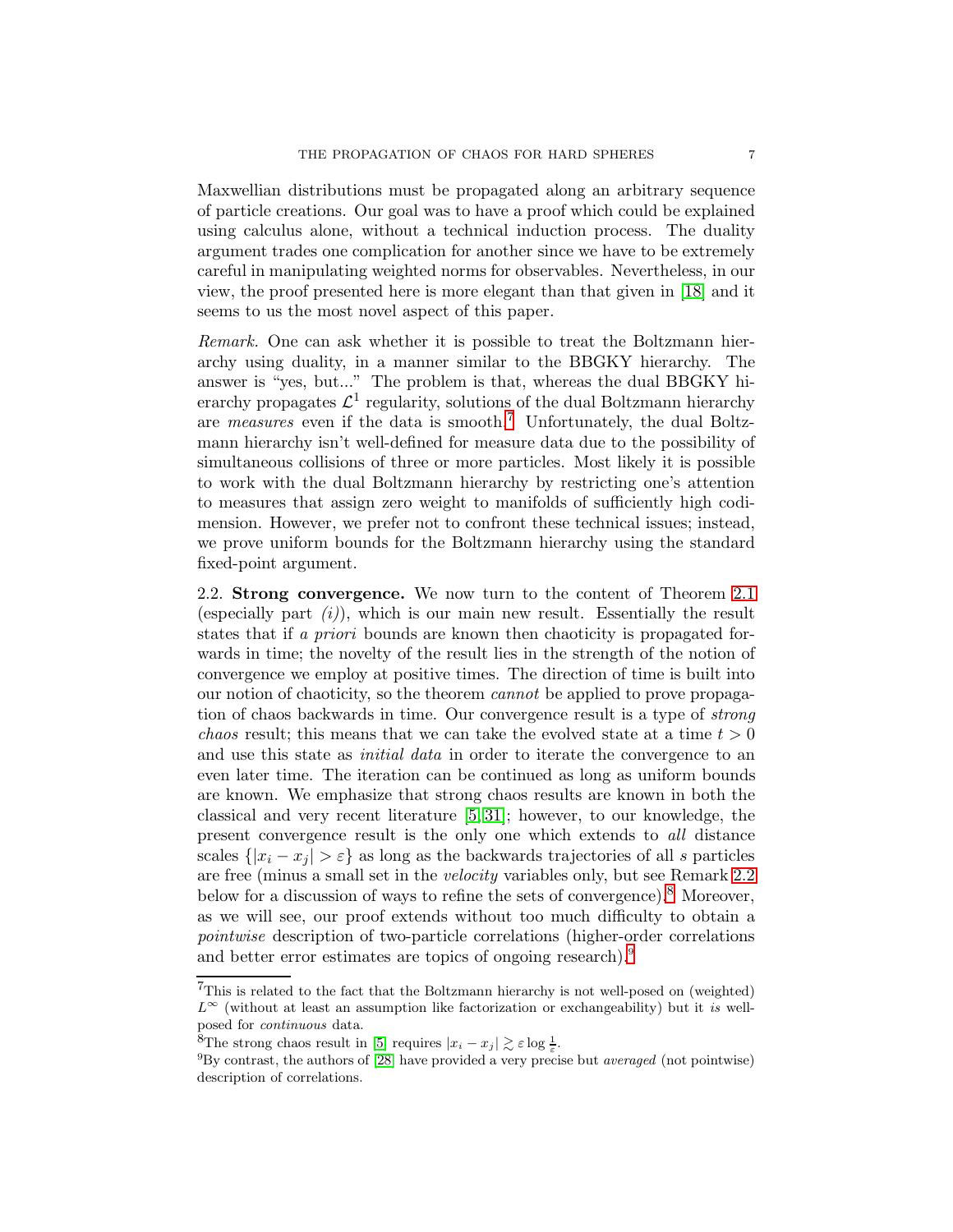Remark. The notion of chaos that Lanford originally proved (at positive times) states that the marginals  $f_N^{(s)}$  $N^{(s)}(t)$  converge pointwise almost everywhere to tensor products. It can be shown (see [\[22\]](#page-67-1)) that this notion of chaos (combined with certain uniform estimates) implies that for any box  $\Delta \subset \mathbb{R}^d \times \mathbb{R}^d$ , the occupation fraction

$$
\frac{1}{N}n_{\Delta}(t) = \frac{1}{N} \sum_{i=1}^{N} \mathbf{1}_{(x_i(t), v_i(t)) \in \Delta} \tag{1}
$$

converges in probability to a constant depending only on t and  $\Delta$  when  $\varepsilon \rightarrow 0$ . The physical interpretation of Lanford's result is that fluctuations tend to zero as  $\varepsilon \to 0$ . We emphasize that it is not true that if the marginals converge pointwise almost everywhere (at  $t = 0$ , or even for all  $t \in [0, T]$ , then the evolution is governed by Boltzmann's equation. The classical counter-example uses the reversibility of Newton's laws combined with the irreversibility of Boltzmann's equation. [\[8\]](#page-67-21) An even more striking counter-example has been constructed by T. Bodineau, I. Gallagher, L. Saint-Raymond and S. Simonella; these authors found an initial data such that the marginals converge pointwise almost everywhere to tensor products at  $t = 0$  (indeed they obtained *uniform* convergence off explicit small sets), whereas the evolution is given by *free transport*. [\[5\]](#page-67-14)

We will need to introduce several sets before we can state our main result; to this end, we will borrow notation from Section [3.](#page-13-0) We will view  $\eta > 0$ as a small velocity cut-off, and  $R > 0$  as a large velocity cutoff. The most important sets we will require are defined as follows:

$$
\mathcal{K}_s = \left\{ Z_s = (X_s, V_s) \in \overline{\mathcal{D}_s} \left| \psi_s^{-\tau} Z_s = (X_s - V_s \tau, V_s) \ \forall \ \tau > 0 \right. \right\} \subset \mathbb{R}^{2ds} \tag{2}
$$

$$
\mathcal{U}_s^{\eta} = \left\{ Z_s = (X_s, V_s) \in \overline{\mathcal{D}_s} \left| \inf_{1 \le i < j \le s} |v_i - v_j| > \eta \right. \right\} \subset \mathbb{R}^{2ds} \tag{3}
$$

Our **main result** will concern uniform convergence on the set  $\mathcal{K}_s \cap \mathcal{U}_s^{\eta(\varepsilon)}$ (with  $\eta(\varepsilon) \to 0$  as  $\varepsilon \to 0$ ); it is in proving uniform convergence on such a precise set that a strong chaos result is obtained. The condition  $Z_s \in \mathcal{K}_s$ means that particles never collide under the backwards particle flow (but, crucially, they are allowed to collide under the forwards flow). The condition  $Z_s \in \mathcal{U}_s^{\eta}$  is a technical condition which forces particles to disperse at an  $\eta$ dependent rate; see Remark [2.2](#page-9-1) for a few words on how to relax the definition of  $\mathcal{U}_s^{\eta}$ . The remaining sets  $\mathcal{G}_s, \mathcal{V}_s^{\eta}, \hat{\mathcal{U}}_s^{\eta}$ , to be defined next, are required only for stating a partial factorization result, and can be safely skipped.

$$
\mathcal{G}_s = \left\{ Z_s = (X_s, V_s) \in \overline{\mathcal{D}_s} \middle| \begin{aligned} &\forall \tau > 0, \ \forall 3 \leq i \leq s, \\ &\left(\psi_s^{-\tau} Z_s\right)_i = (x_i - v_i \tau, v_i) \\ &\text{and, } \forall \tau > 0, \ \forall 1 \leq i \leq 2, \ \forall 3 \leq j \leq s, \\ &|(x_i - x_j) - (v_i - v_j) \tau| > \varepsilon \end{aligned} \right\} (4)
$$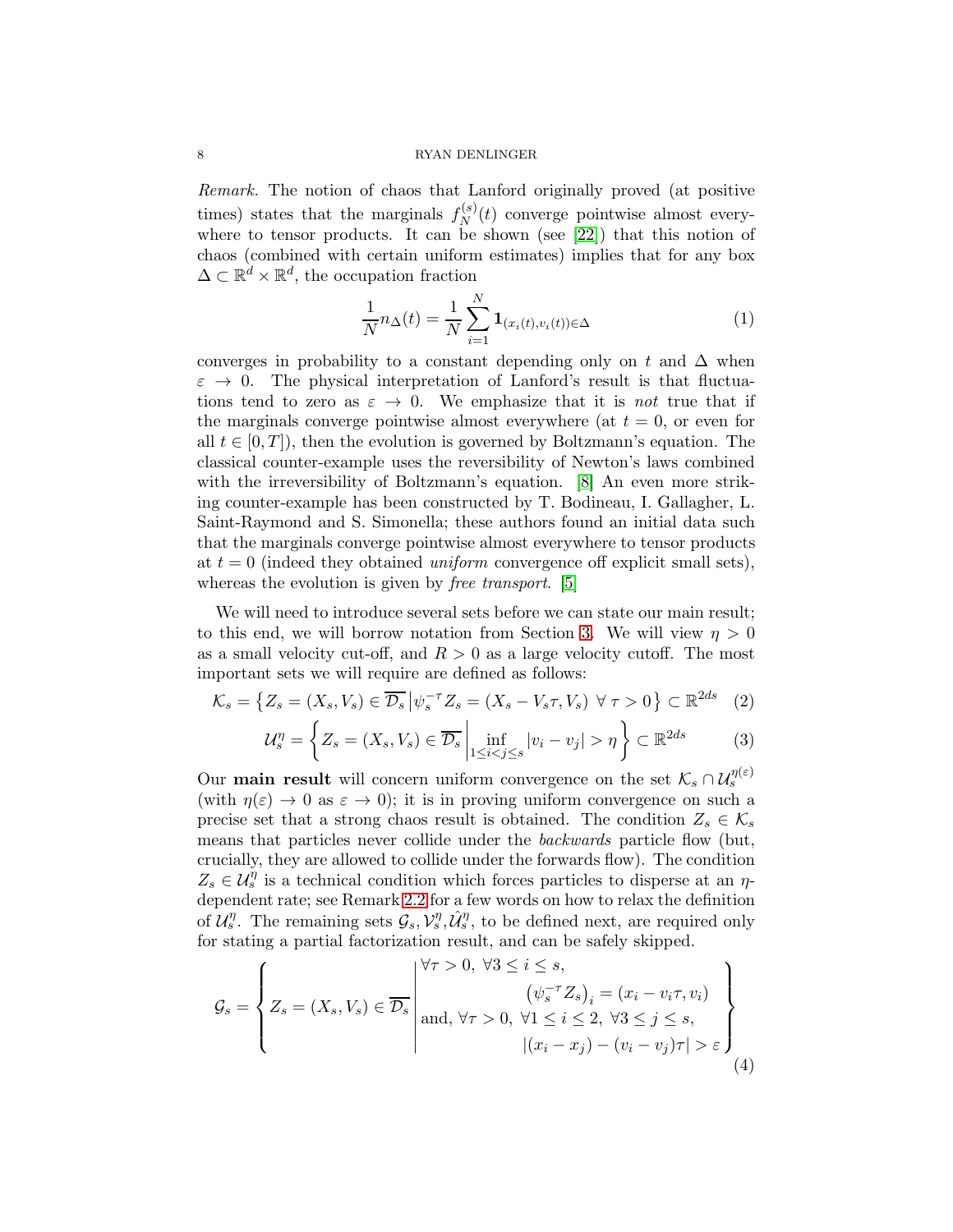THE PROPAGATION OF CHAOS FOR HARD SPHERES 9

$$
\mathcal{V}_s^{\eta} = \left\{ (Z_s, Z_s') \in \overline{\mathcal{D}_s} \times \overline{\mathcal{D}_s} \middle| \begin{array}{l} \inf_{1 \le i \neq j \le s} |v_i - v_j'| > \eta \\ \text{and} \\ \inf_{1 \le i \le s \colon v_i \ne v_i'} |v_i - v_i'| > \eta \end{array} \right\} \tag{5}
$$

$$
\hat{\mathcal{U}}_s^{\eta} = \left\{ Z_s = (X_s, V_s) \in \mathcal{U}_s^{\eta} \middle| \forall \tau, \tau' > 0, (\psi_s^{-\tau} Z_s, \psi_s^{-\tau'} Z_s) \in \mathcal{V}_s^{\eta} \right\}
$$
(6)

We write  $F_N(t) = \left\{ f_N^{(s)} \right\}$  $\left.\frac{N^{(s)}(t,Z_s)}{N}\right\}$  $1\leq s\leq N$ where each  $f_N^{(s)}$  $N^{(s)}(t, Z_s)$  is a function on  $[0,\infty) \times \overline{\mathcal{D}_s}$  which is symmetric under interchange of particles.

<span id="page-8-1"></span>**Definition 2.1.** The sequence of initial data  $\{F_N(0)|N \in \mathbb{N}\}\$ is nonuniformly  $f_0$ -chaotic if, for some  $\kappa \in (0,1)$ , we have for all  $s \in \mathbb{N}$  and all  $R > 0$ that

<span id="page-8-3"></span>
$$
\limsup_{N \to \infty} \left\| \left( f_N^{(s)}(0, Z_s) - f_0^{\otimes s}(Z_s) \right) \mathbf{1}_{Z_s \in \mathcal{K}_s \cap \mathcal{U}_s^{\eta(\varepsilon)}} \mathbf{1}_{E_s(Z_s) \le R^2} \right\|_{L^{\infty}_{Z_s}} = 0 \qquad (7)
$$

where  $\eta(\varepsilon) = \varepsilon^{\kappa}$  and  $N \varepsilon^{d-1} = \ell^{-1}$ .

<span id="page-8-0"></span>**Definition 2.2.** The sequence of initial data  $\{F_N(0)|N \in \mathbb{N}\}\$ is 2-nonuniformly  $f_0$ -chaotic if for some  $\kappa \in (0,1)$ , we have for all  $s \in \mathbb{N}$  and  $R > 0$  that

$$
\limsup_{N \to \infty} \left\| \left( f_N^{(s)}(0, Z_s) - f_0^{\otimes s}(Z_s) \right) \mathbf{1}_{Z_s \in \mathcal{K}_s \cap \mathcal{U}_s^{\eta(\varepsilon)}} \mathbf{1}_{E_s(Z_s) \le R^2} \right\|_{L_{Z_s}^{\infty}} = 0 \qquad (8)
$$

and we have for all  $s \in \mathbb{N}$  with  $s \geq 3$  and all  $R > 0$  that

<span id="page-8-2"></span>
$$
\limsup_{N \to \infty} \left\| \left( f_N^{(s)}(0, Z_s) - \left( f_N^{(2)}(0) \otimes f_0^{\otimes (s-2)} \right) (Z_s) \right) \mathbf{1}_{Z_s \in \mathcal{G}_s \cap \hat{\mathcal{U}}_s^{\eta(\varepsilon)}} \mathbf{1}_{E_s(Z_s) \le R^2} \right\|_{L_{Z_s}^{\infty}} = 0
$$
\n(9)

where  $\eta(\varepsilon) = \varepsilon^{\kappa}$  and  $N \varepsilon^{d-1} = \ell^{-1}$ .

Remark. An earlier version of this manuscript contained an incorrect statement of Definition [2.2](#page-8-0) which did not even imply weak chaoticity; we are indebted to one of the anonymous referees for bringing this to our attention.

Remark. The term nonuniform chaoticity is motivated by the fact that the norm of convergence is *based* on the  $L^{\infty}$  (uniform) norm in  $\mathbb{R}^{2ds}$ , yet crucially the convergence is not uniform across the whole phase space. Indeed, very "thin" sets of points are necessarily excluded via the indicator function .

$$
\mathbf{1}_{Z_s \in \mathcal{K}_s \cap \mathcal{U}_s^{\eta(\varepsilon)}}
$$

Remark. Observe that the sets  $\mathcal{G}_s$  appearing in Definition [2.2](#page-8-0) are not symmetric under particle interchange. Nevertheless, since we assume that the marginals  $f_N^{(s)}$  $N<sup>(s)</sup>$  are symmetric, the uniform error estimates hold on the image of the set  $\mathcal{G}_s \cap \hat{\mathcal{U}}_s^{\eta(\varepsilon)}$  under any permutation of particle labels.

Remark. The key difference between Definition [2.1](#page-8-1) and Definition [2.2](#page-8-0) is that the set  $\mathcal{K}_s \cap \mathcal{U}_s^{\eta(\varepsilon)}$  is replaced by  $\mathcal{G}_s \cap \hat{\mathcal{U}}_s^{\eta(\varepsilon)}$  in [\(9\)](#page-8-2). Hence, the estimate [\(7\)](#page-8-3) holds only at phase points which possibly involve collisions in the *future*,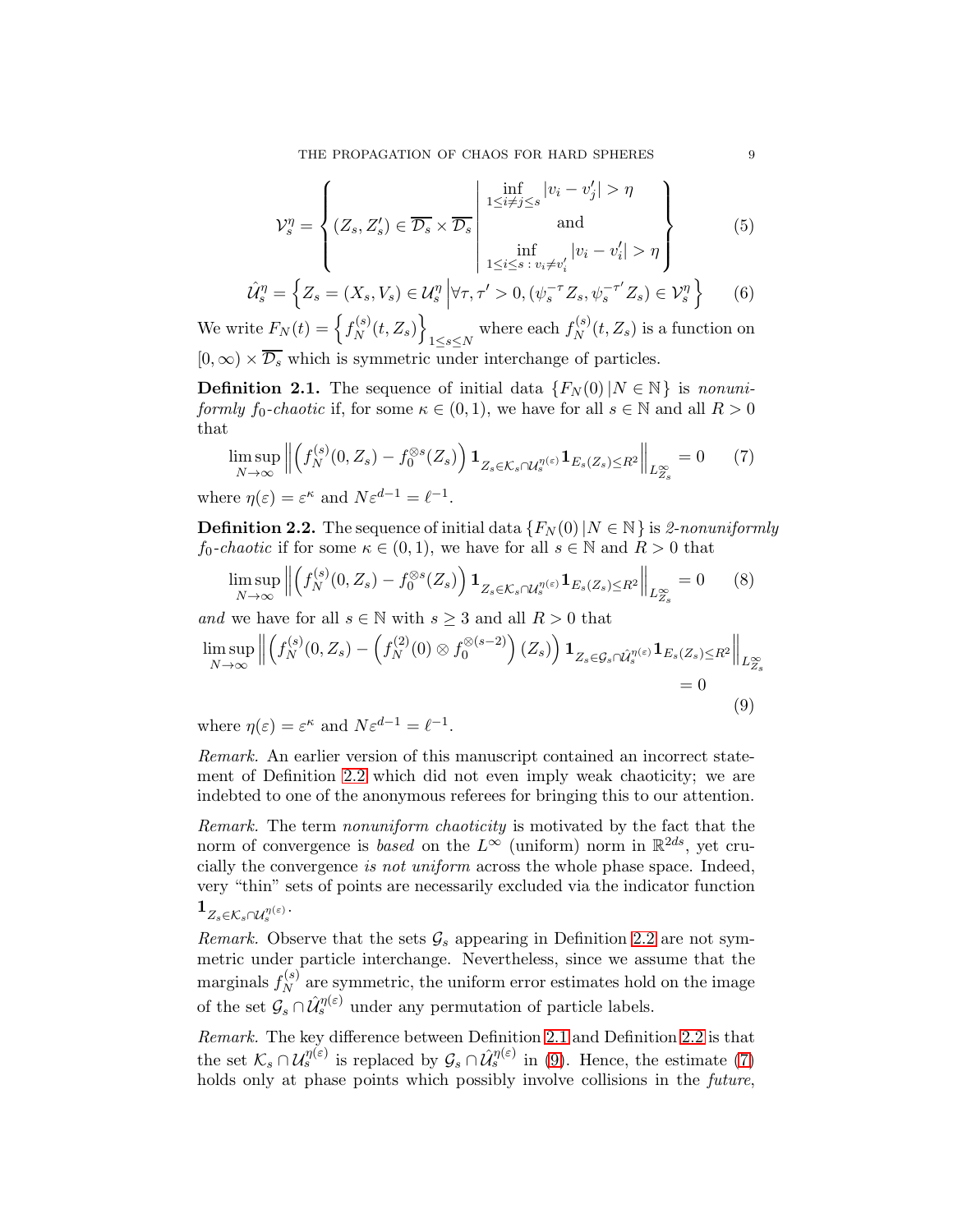but not the past. On the other hand, the estimate [\(9\)](#page-8-2) holds even at points where at most two of the particles have collisions in the past. Also note that the structure of the set  $\hat{\mathcal{U}}_s^{\eta(\varepsilon)}$  is more complicated than that of  $\mathcal{U}_s^{\eta(\varepsilon)}$ due to its dependence on the particle flow  $\psi_s^{-t}$ . Let us point out that the usual formulation of Lanford's theorem says nothing at all about correlations (except to give a large set where, in a functional sense, correlations are asymptotically negligible). By contrast, we can apply part  $(ii)$  of Theorem [2.1](#page-9-0) (stated below) to provide definite information about how the fine structure of the second marginal (beyond its being asymptotically factorized) affects the third marginal.

Remark. It is important to realize that complete factorization is allowed even at positive times along all of  $\mathcal{K}_s \cap \mathcal{U}_s^{\eta(\varepsilon)}$ , but only partial factorization is possible at some points of  $\mathcal{G}_s \cap \mathcal{U}_s^{\eta(\varepsilon)}$  when  $t > 0$ ; this is due to the fact that collisions generate correlations. In this sense, 2-nonuniform chaoticity captures (very crudely) the fine-scale structure of correlations at positive times. This is of interest even for the almost-perfectly factorized data of Section [11](#page-46-0) because the dynamics will create correlations no matter how perfect the initial data happens to be. There has been some recent interest in precisely characterizing the size of correlations in the Boltzmann-Grad limit; we refer to [\[3,](#page-66-0) [28\]](#page-67-17) for some results along these lines. Compared to these previous results, the main difference with our result is that we draw a connection between correlations and strong chaos.

Recall the Boltzmann equation

<span id="page-9-2"></span>
$$
\left(\partial_t + v \cdot \nabla_x\right) f(t) = \ell^{-1} Q(f(t), f(t))\tag{10}
$$

$$
Q(f, f) = \int_{\mathbb{R}^d \times \mathbb{S}^{d-1}} \left[ \omega \cdot (v_1 - v) \right]_+ (f(x, v^*) f(x, v_1^*) - f(x, v) f(x, v_1)) d\omega dv_1
$$
\n(11)

We are able to show:

<span id="page-9-0"></span>**Theorem 2.1.** Suppose that the Boltzmann equation  $(10)$  has a non-negative solution  $f(t)$  for  $t \in [0, T]$ , with  $\int f(t) dx dv = 1$ , and further suppose that there exists  $\beta_T > 0$  such that

$$
\sup_{0 \le t \le T} \sup_{x,v \in \mathbb{R}^d} e^{\frac{1}{2}\beta_T |v|^2} f(t,x,v) < \infty \tag{12}
$$

and  $f(t) \in W^{1,\infty}(\mathbb{R}^d \times \mathbb{R}^d)$  for  $t \in [0,T]$ . Let  $F_N(t)$  solve the hard sphere BBGKY hierarchy, under the Boltzmann-Grad scaling  $N\varepsilon^{d-1} = \ell^{-1}$ , and suppose that there is a  $\tilde{\beta}_T > 0$ ,  $\tilde{\mu}_T \in \mathbb{R}$  such that

<span id="page-9-1"></span>
$$
\sup_{N \in \mathbb{N}} \sup_{0 \le t \le T} \sup_{1 \le s \le N} \sup_{Z_s \in \mathcal{D}_s} e^{\tilde{\beta}_T E_s(Z_s)} e^{\tilde{\mu}_T s} \left| f_N^{(s)}(t, Z_s) \right| < \infty \tag{13}
$$

Then the following holds:

(i) If  $\{F_N(0)\}_N$  is nonuniformly f<sub>0</sub>-chaotic, then for all  $t \in [0, T]$ ,  $\{F_N(t)\}_N$ is nonuniformly  $f(t)$ -chaotic (with the same  $\kappa$ ).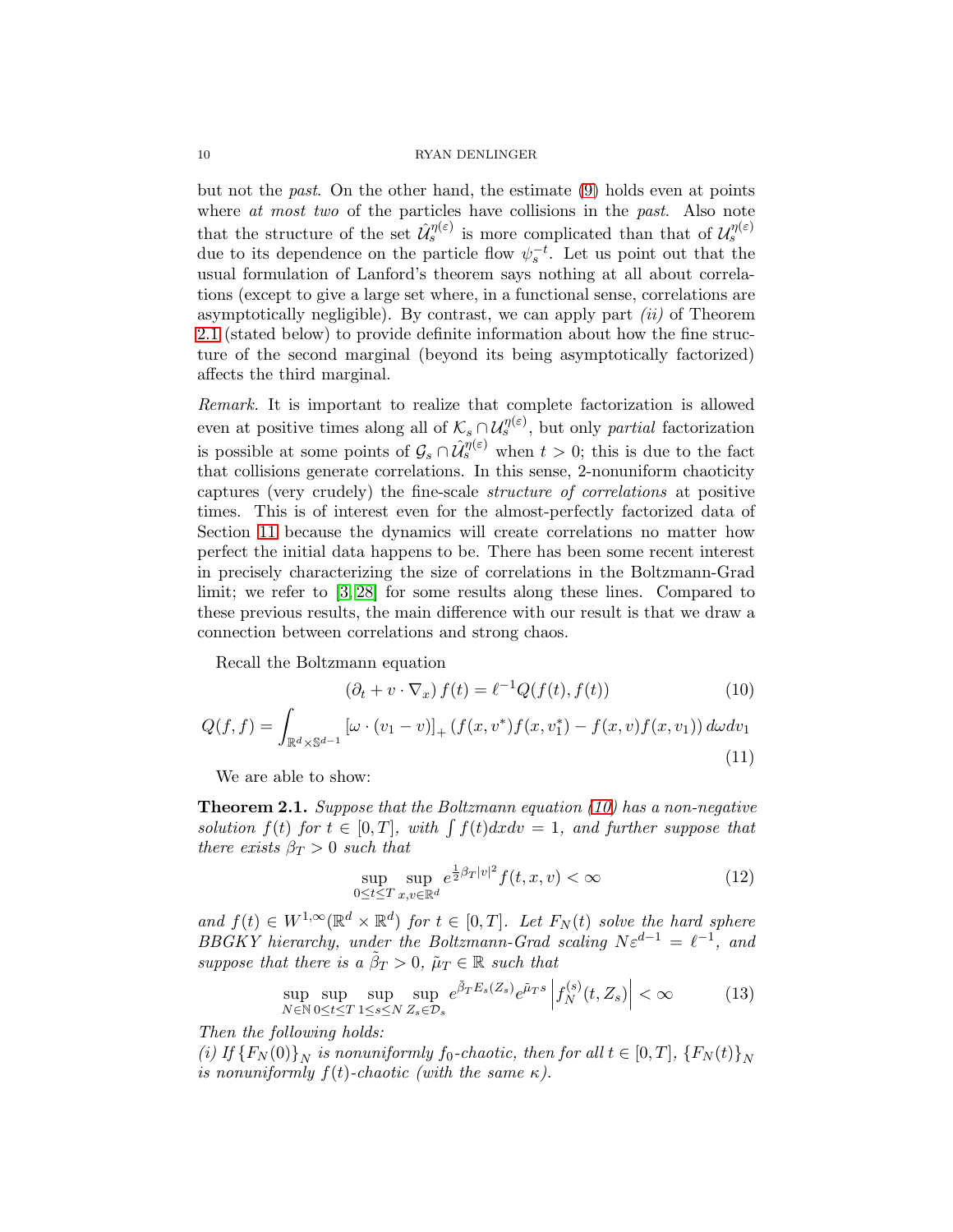(ii) If  $\{F_N(0)\}_N$  is 2-nonuniformly f<sub>0</sub>-chaotic, then for all  $t \in [0,T]$ ,  $\{F_N(t)\}_N$ is 2-nonuniformly  $f(t)$ -chaotic (with the same  $\kappa$ ).

We will prove in full detail part  $(i)$  of Theorem [2.1.](#page-9-0) The proof of part  $(ii)$  is similar to the proof of part  $(i)$ ; the main differences are the use of an intermediate (Boltzmann-Enskog) hierarchy, as in [\[28\]](#page-67-17), combined with a refined analysis of pseudo-trajectories. We supply the necessary ideas and all of the key technical estimates for part  $(ii)$  in Appendix [A.](#page-55-0)

*Remark.* The time  $T$  in Theorem [2.1](#page-9-0) is not necessarily the time in Lanford's original theorem. For instance, in the case of a sufficiently small perturbation of vacuum  $[17, 18]$  $[17, 18]$ , it is permissible to take T arbitrarily large. More generally, if the a priori estimate  $(13)$  is known for a specific *(factorized)* solution of the BBGKY hierarchy up to time  $T$ , then we can propagate  $(2-)$ nonuniform chaoticity up to time T. Note that T is necessarily smaller than the existence time for classical solutions of the Boltzmann equation.

Remark. There is a reasonable question to be asked about the optimality of the sets we have defined. Certainly the set  $\mathcal{K}_s$  can be improved by specifying a "horizon" into the past beyond which collisions between particles are allowed (indeed this trivial refinement would be necessary when working in a bounded or periodic domain). More significantly, the condition defined by  $\mathcal{U}_{s}^{\eta}$  is clearly not optimal (we thank the anonymous referees for bringing this issue to our attention). The set  $\mathcal{U}_{s}^{\eta}$  was specifically chosen to simplify the inductive arguments, but it turns out that the same arguments apply while allowing some particles to have the same velocity, if they are far apart from each other. For example, let us define

$$
\iota(x,v) = \inf_{\tau \in \mathbb{R}} |x - v\tau| \tag{14}
$$

and introduce the sets (for  $0 < \eta < 1$ )

$$
\widetilde{\mathcal{U}}_s^{\eta} = \left\{ Z_s = (X_s, V_s) \in \overline{\mathcal{D}_s} \left| \inf_{1 \le i < j \le s} \left( \frac{|v_i - v_j|}{\eta} + \frac{\iota(x_i - x_j, v_i - v_j)}{\eta \log \frac{1}{\eta}} \right) > 1 \right\} \tag{15}
$$

Then if  $Z_s \in \tilde{\mathcal{U}}_s^{\eta}$  then for any  $i \neq j$  there are only two possibilities: either (i)  $|v_i - v_j| > \frac{1}{2}$  $\frac{1}{2}\eta$ , or *(ii)*  $|v_i - v_j| \leq \frac{1}{2}\eta$  in which case we have

$$
\inf_{\tau \in \mathbb{R}} |(x_i - x_j) - (v_i - v_j)\tau| > \frac{1}{2}\eta \log \frac{1}{\eta}
$$
 (16)

which implies that the two particles  $i, j$  can never get close enough to possibly prevent convergence. Creating particles is easy: when the choice can be made, we always choose to enforce  $|v_i-v_j| > \eta$ . To summarize our argument, we find that if  $\mathcal{U}_s^{\eta(\varepsilon)}$  is replaced by  $\tilde{\mathcal{U}}_s^{\eta(\varepsilon)}$  in Definition [2.1,](#page-8-1) then Theorem [2.1](#page-9-0) is still true (specifically part  $(i)$  of the theorem). The proof is unchanged, apart from replacing  $\mathcal{U}^\eta_s$  by  $\tilde{\mathcal{U}}^\eta_s$  throughout and choosing new constants where necessary. The sets of convergence can be refined even further (e.g. it is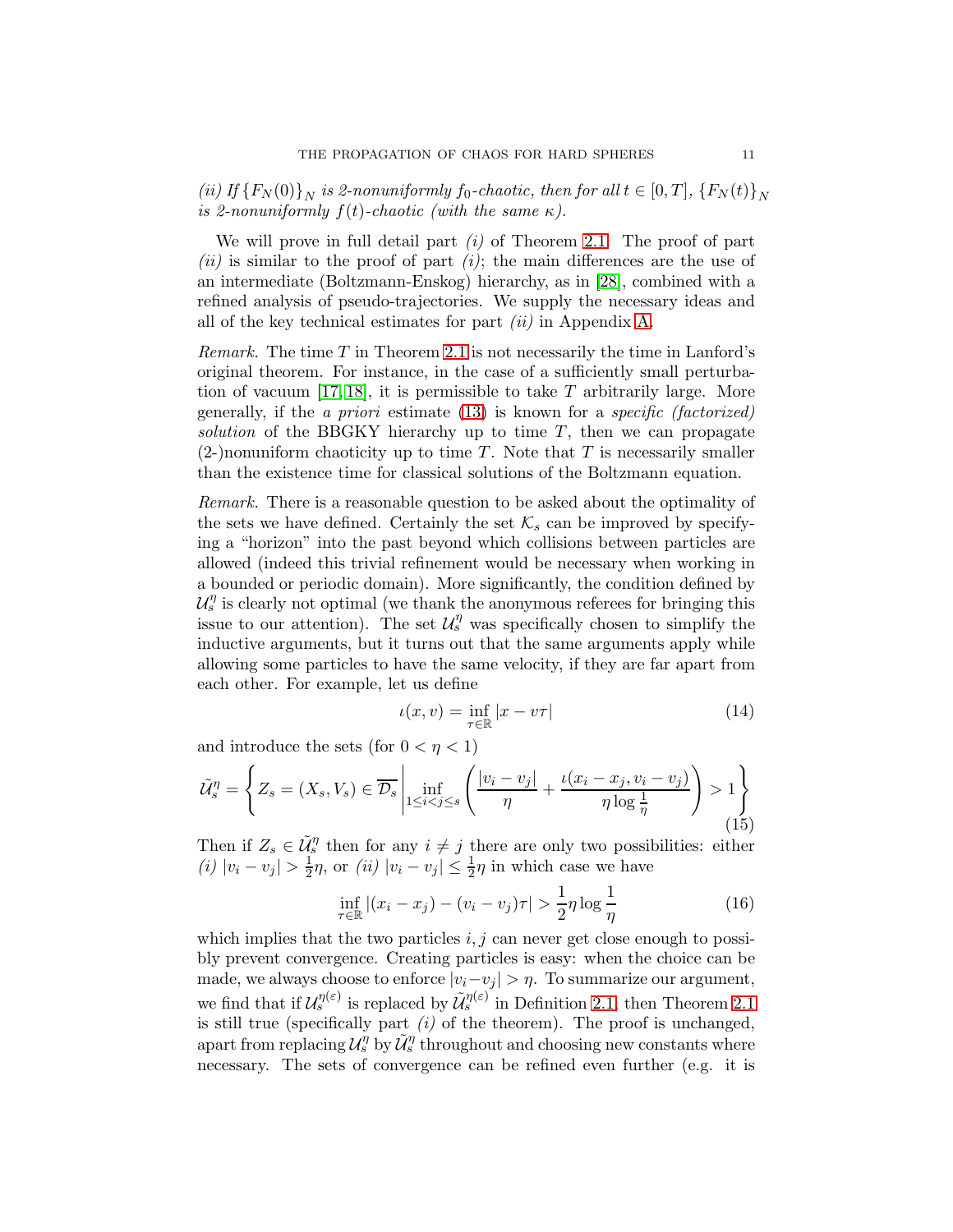possible to require simply  $\inf_{i \neq j} \left( |v_i - v_j| + \left( \log \frac{1}{\eta} \right)^{-1} |x_i - x_j| \right) \gg \eta$  but we would pay a price, both in terms of readability of the proof and the error estimates themselves (since a loss is required at each step of induction). A similar situation holds with part  $(ii)$  of Theorem [2.1](#page-9-0) but we omit the details.

<span id="page-11-0"></span>2.3. Non-chaotic data. So far we have drawn a connection between a particular notion of chaos and irreversibility. However, chaoticity is not a necessary condition for irreversible behavior. There is no novelty here. The relation between particle systems and the Hewitt-Savage theorem is a classical observation of H. Spohn [\[29\]](#page-67-22), which was also implicit for instance in the work of O. E. Lanford and others through the use of the Boltzmann hierarchy. We refer to  $[5, 8, 30]$  $[5, 8, 30]$  $[5, 8, 30]$  for expository accounts of the connection between propagation of chaos and the Hewitt-Savage theorem.

Remark. The results of this subsection are, in some sense, not really more general than Theorem [2.1,](#page-9-0) due to the Hewitt-Savage theorem and the linearity of the BBGKY and Boltzmann hierarchies. This purpose of this short discussion is simply to emphasize that a good notion of chaos leads naturally to a good notion of convergence, even for a broad class of non-chaotic initial conditions.

Let us suppose that  $f_N^{(s)}$  $N^{(s)}(t)$  are the marginals of an underlying N-particle probability density  $f_N(t)$  which is symmetric under particle interchange. Assume that as  $N \to \infty$ , the marginals  $f_N^{(s)}$  $\mathcal{L}_{N}^{(s)}(t)$  converge to functions  $f_{\infty}^{(s)}(t)$ which satisfy the properties of non-negativity, normalization and consistency (respectively): (these are all true at finite  $N$  in any case)

$$
f_{\infty}^{(s)}(t) \ge 0 \tag{17}
$$

$$
\int_{\mathbb{R}^{2ds}} f_{\infty}^{(s)}(t) dZ_s = 1
$$
\n(18)

$$
f_{\infty}^{(s)}(t, Z_s) = \int_{\mathbb{R}^{2d}} f_{\infty}^{(s+1)}(t, Z_{s+1}) dz_{s+1}
$$
 (19)

If the functions  $\left\{f^{(s)}_{\infty}(t)\right\}$ are non-negative, normalized, and consistent, and symmetric under particle interchange, then the Hewitt-Savage theorem [\[15\]](#page-67-18) tells us that there exists a time-dependent probability measure  $\pi_t \in$  $\mathcal{P}\left(\mathcal{P}\left(\mathbb{R}^{2d}\right)\right)$  <sup>[10](#page-11-1)</sup> such that

$$
f_{\infty}^{(s)}(t) = \int_{\mathcal{P}(\mathbb{R}^{2d})} h^{\otimes s}(Z_s) d\pi_t(h)
$$
 (20)

Hence, in very great generality, we are free to assume that the limiting distribution is a convex combination of factorized distributions. If the convergence of  $\left\{f_N^{(s)}\right\}$  $\left.\begin{array}{c} \lambda^{(s)}(t) \lambda^{(s)} \end{array}\right\}$  $1\leq s\leq N$ to  $\left\{f_\infty^{(s)}(t)\right\}$ is sufficiently strong, and we have  $s\in\mathbb{N}$ 

<span id="page-11-1"></span><sup>&</sup>lt;sup>10</sup>Here  $P(X)$  is the set of Borel probability measures on the Polish space X.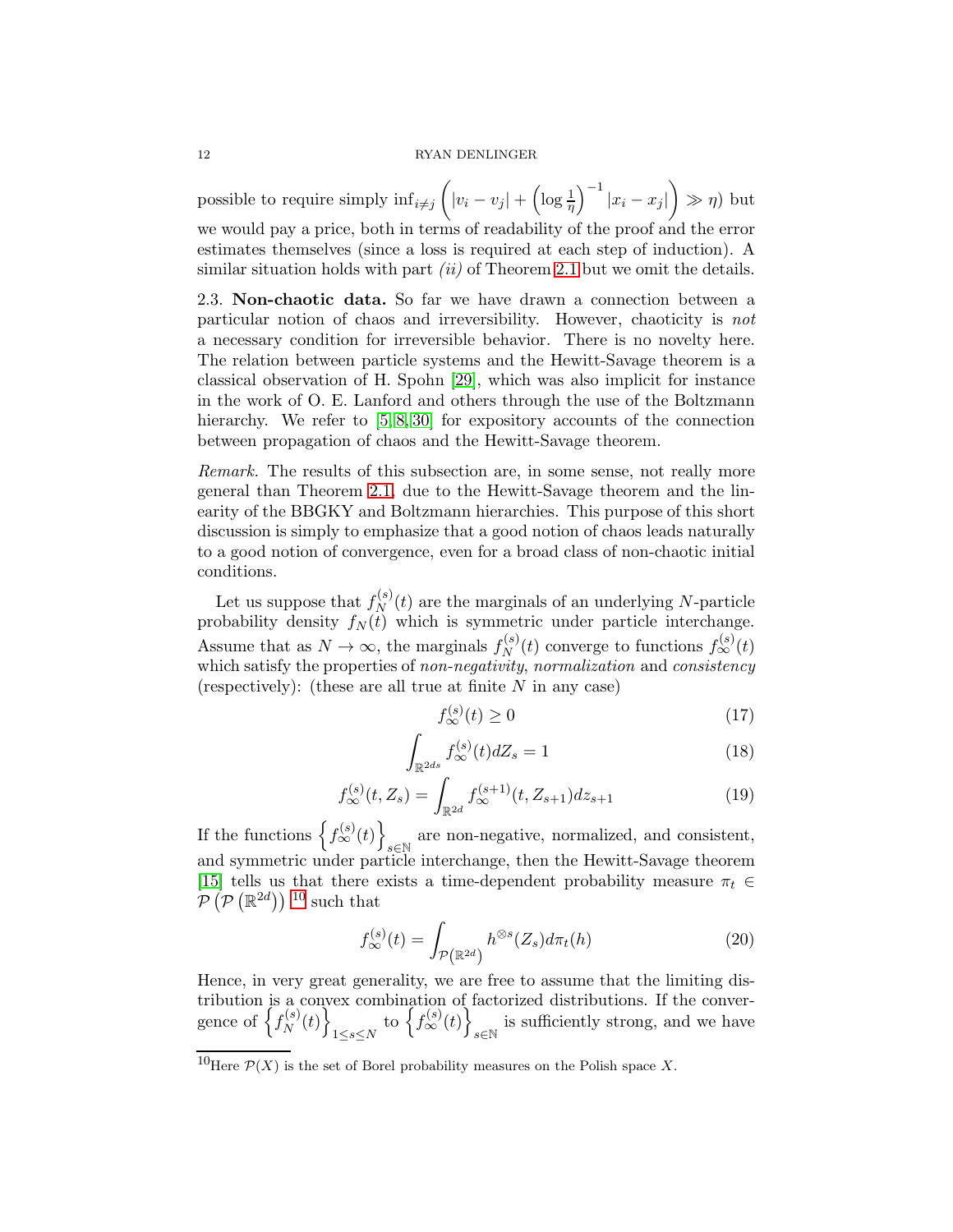sufficient control on solutions to Boltzmann's equation, then it is possible to explicitly characterize the measure  $\pi_t$ .

It is possible to show the following result through a slight refinement of the proof of Theorem [2.1:](#page-9-0)

<span id="page-12-0"></span>**Theorem 2.2.** Let  $\pi \in \mathcal{P}(\mathcal{P}(\mathbb{R}^{2d}))$ . Suppose that for  $\pi - a.e.$  h<sub>0</sub> there exists a non-negative solution  $h(t)$  of Boltzmann's equation on  $[0, T]$  with  $h(0) = h_0$ , and with  $\int h(t) dx dv = 1$ , and further suppose that there exist  $C_T$ ,  $\beta_T > 0$  (which are constants on a set of full  $\pi$ -measure) such that

$$
\sup_{0 \le t \le T} \sup_{x,v \in \mathbb{R}^d} e^{\frac{1}{2}\beta_T |v|^2} h(t,x,v) \le C_T \tag{21}
$$

$$
\sup_{0 \le t \le T} \|h(t)\|_{W^{1,\infty}(\mathbb{R}^d \times \mathbb{R}^d)} \le C_T \tag{22}
$$

Let  $F_N(t) = \left\{ f_N^{(s)} \right\}$  $\left.\begin{array}{c} \lambda^{(s)}(t) \lambda^{(s)} \end{array}\right\}$  $1\leq s\leq N$ solve the hard sphere BBGKY hierarchy, under the Boltzmann-Grad scaling  $N\varepsilon^{d-1} = \ell^{-1}$ . Assume that there is a  $\tilde{\beta}_T > 0$ ,  $\tilde{\mu}_T \in \mathbb{R}$  such that

$$
\sup_{N \in \mathbb{N}} \sup_{0 \le t \le T} \sup_{1 \le s \le N} \sup_{Z_s \in \mathcal{D}_s} e^{\tilde{\beta}_T E_s(Z_s)} e^{\tilde{\mu}_T s} \left| f_N^{(s)}(t, Z_s) \right| < \infty \tag{23}
$$

Suppose that for some  $\kappa \in (0,1)$ , we have for all  $s \in \mathbb{N}$  and all  $R > 0$  that

$$
\limsup_{N \to \infty} \left\| \left( f_N^{(s)}(0) - \int_{\mathcal{P}(\mathbb{R}^{2d})} h_0^{\otimes s} d\pi(h_0) \right) \mathbf{1}_{Z_s \in \mathcal{K}_s \cap \mathcal{U}_s^{\eta(\varepsilon)}} \mathbf{1}_{E_s(Z_s) \le R^2} \right\|_{L^{\infty}_{Z_s}} = 0
$$
\n(24)

where  $\eta(\varepsilon) = \varepsilon^{\kappa}$ . Then for all  $t \in [0, T]$ , all  $s \in \mathbb{N}$ , and all  $R > 0$  we have:

$$
\limsup_{N \to \infty} \left\| \left( f_N^{(s)}(t) - \int_{\mathcal{P}(\mathbb{R}^{2d})} h(t)^{\otimes s} d\pi(h_0) \right) \mathbf{1}_{Z_s \in \mathcal{K}_s \cap \mathcal{U}_s^{\eta(\varepsilon)}} \mathbf{1}_{E_s(Z_s) \le R^2} \right\|_{L_{Z_s}^{\infty}} = 0
$$
\n(25)

Remark. To see why Theorem [2.2](#page-12-0) is true, it is enough to realize that the proof of Theorem [2.1](#page-9-0) is through a comparison between the BBGKY and Boltzmann hierarchies (similar to [\[11,](#page-67-2) [22\]](#page-67-1)). The Boltzmann hierarchy is linear, and therefore convex combinations of solutions are again solutions; uniqueness of the Boltzmann hierarchy follows from the estimates of [\[22\]](#page-67-1) which are recalled in the present work.

Theorem [2.2](#page-12-0) is a generalization of the propagation of nonuniform chaoticity when there is some uncertainty in the initial data  $h_0$  for Boltzmann's equation. It is similarly possible to generalize the propagation of 2-nonuniform chaoticity to the situation where  $h_0$  is random. However, one must be quite careful when dealing with 2-nonuniform chaoticity because the representation formula

$$
\int_{\mathcal{P}(\mathbb{R}^{2d})} h(t)^{\otimes s} d\pi(h_0) \tag{26}
$$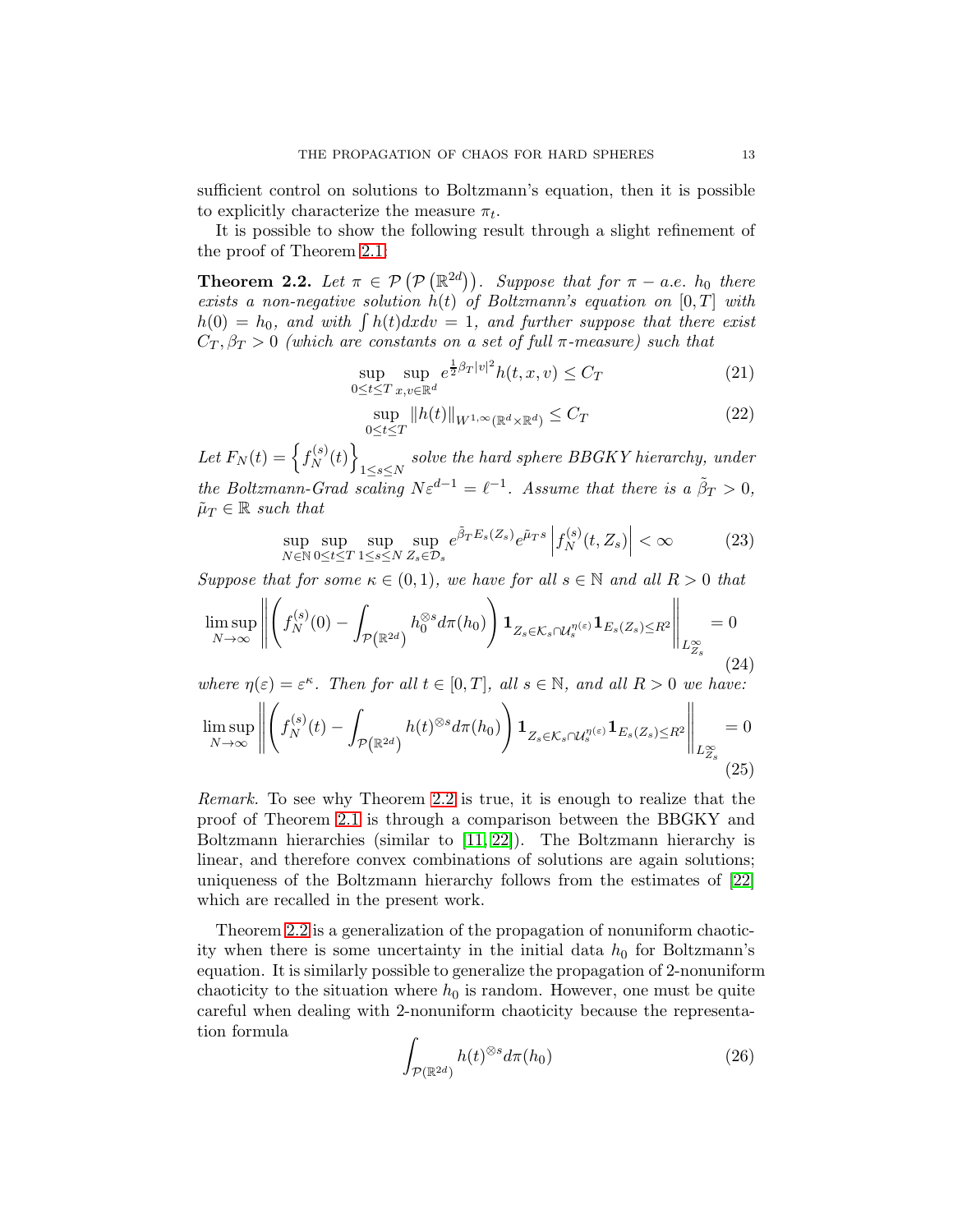fails in general (when  $t > 0$ ) at phase points for which a collision has occurred in the past. We have, by slight refinements (the details being mostly notational in nature) of the proof of Theorem [2.1,](#page-9-0) the following result:

Theorem 2.3. Under the assumptions of Theorem [2.2,](#page-12-0) let us further suppose that for  $\pi - a.e.$   $h_0$  we have sequences  $H_N(t; h_0) = \left\{ h_N^{(s)} \right\}$  $_{N}^{(s)}(t;h_{0})\Big\}$  $1{\leq} s{\leq} N$ such that  $H_N(t; h_0)$  solves the hard sphere BBGKY hierarchy for  $\pi - a.e.$  h<sub>0</sub> fixed, and  $\{H_N(t; h_0)\}_N$  is 2-nonuniformly h(t)-chaotic (with  $\kappa$  fixed once and for all) for each  $t \in [0, T]$ . (The existence of such sequences  $\{H_N(t; h_0)\}_N$ can be proven on a short time inverval using Theorem [2.1](#page-9-0) and Lanford's uniform bounds.) Assume as in the statement of Theorem [2.2](#page-12-0) that

$$
\sup_{N \in \mathbb{N}} \sup_{0 \le t \le T} \sup_{1 \le s \le N} \sup_{Z_s \in \mathcal{D}_s} e^{\tilde{\beta}_T E_s(Z_s)} e^{\tilde{\mu}_T s} \left| h_N^{(s)}(t, Z_s; h_0) \right| < C \tag{27}
$$

where  $C, \tilde{\beta}_T, \tilde{\mu}_T$  are constant on a set of full  $\pi$ -measure. Assume that

$$
\limsup_{N \to \infty} \left\| \left( f_N^{(s)}(0) - \int_{\mathcal{P}(\mathbb{R}^{2d})} h_N^{(s)}(0; h_0) d\pi(h_0) \right) \mathbf{1}_{Z_s \in \mathcal{G}_s \cap \hat{\mathcal{U}}_s^{\eta(\varepsilon)}} \mathbf{1}_{E_s(Z_s) \le R^2} \right\|_{L^{\infty}_{Z_s}} = 0
$$
\n(38)

(28)

where 
$$
\eta(\varepsilon) = \varepsilon^{\kappa}
$$
. Then for all  $t \in [0, T]$  we have  
\n
$$
\limsup_{N \to \infty} \left\| \left( f_N^{(s)}(t) - \int_{\mathcal{P}(\mathbb{R}^{2d})} h_N^{(s)}(t; h_0) d\pi(h_0) \right) \mathbf{1}_{Z_s \in \mathcal{G}_s \cap \hat{\mathcal{U}}_s^{n(\varepsilon)}} \mathbf{1}_{E_s(Z_s) \le R^2} \right\|_{L^{\infty}_{Z_s}} = 0
$$
\n(29)

#### 3. Notation and a comparison principle

<span id="page-13-0"></span>We will work in the spatial domain  $\mathbb{R}^d$  for some  $d \geq 2$ . Let  $\varepsilon > 0$  and  $N \in \mathbb{N}$  satisfy the Boltzmann-Grad scaling  $N\varepsilon^{d-1} = \ell^{-1}$  for some fixed parameter  $\ell > 0^{11}$  $\ell > 0^{11}$  $\ell > 0^{11}$ ; we will henceforth suppress the implicit dependence on  $\varepsilon, \ell$  in our notation, though they will be retained in formulas and estimates. If  $1 \leq s \leq N$  then we define the phase space

$$
\mathcal{D}_s = \left\{ Z_s = (X_s, V_s) \in \mathbb{R}^{ds} \times \mathbb{R}^{ds} \middle| |x_i - x_j| > \varepsilon \,\forall \, 1 \le i < j \le s \right\} \tag{30}
$$

Suppose  $Z_s \in \partial \mathcal{D}_s$ , with  $x_j = x_i + \varepsilon \omega$ ,  $\omega \in \mathbb{S}^{d-1}$ ,  $\omega \cdot (v_j - v_i) \neq 0$ ,  $i < j$ , and  $|x_{j'} - x_{i'}| > \varepsilon$  whenever  $i' < j'$  and  $(i', j') \neq (i, j)$ ; then the image point  $Z_s^* = (x_1, v_1, \ldots, x_i, v_i^*, \ldots, x_j, v_j^*, \ldots, x_s, v_s)$  is defined by the following rule:

$$
\begin{cases} v_i^* = v_i + \omega \omega \cdot (v_j - v_i) \\ v_j^* = v_j - \omega \omega \cdot (v_j - v_i) \end{cases} \tag{31}
$$

<span id="page-13-1"></span><sup>&</sup>lt;sup>11</sup>The parameter  $\ell$  is of order the mean free path length, insofar as the mean free path is well-defined.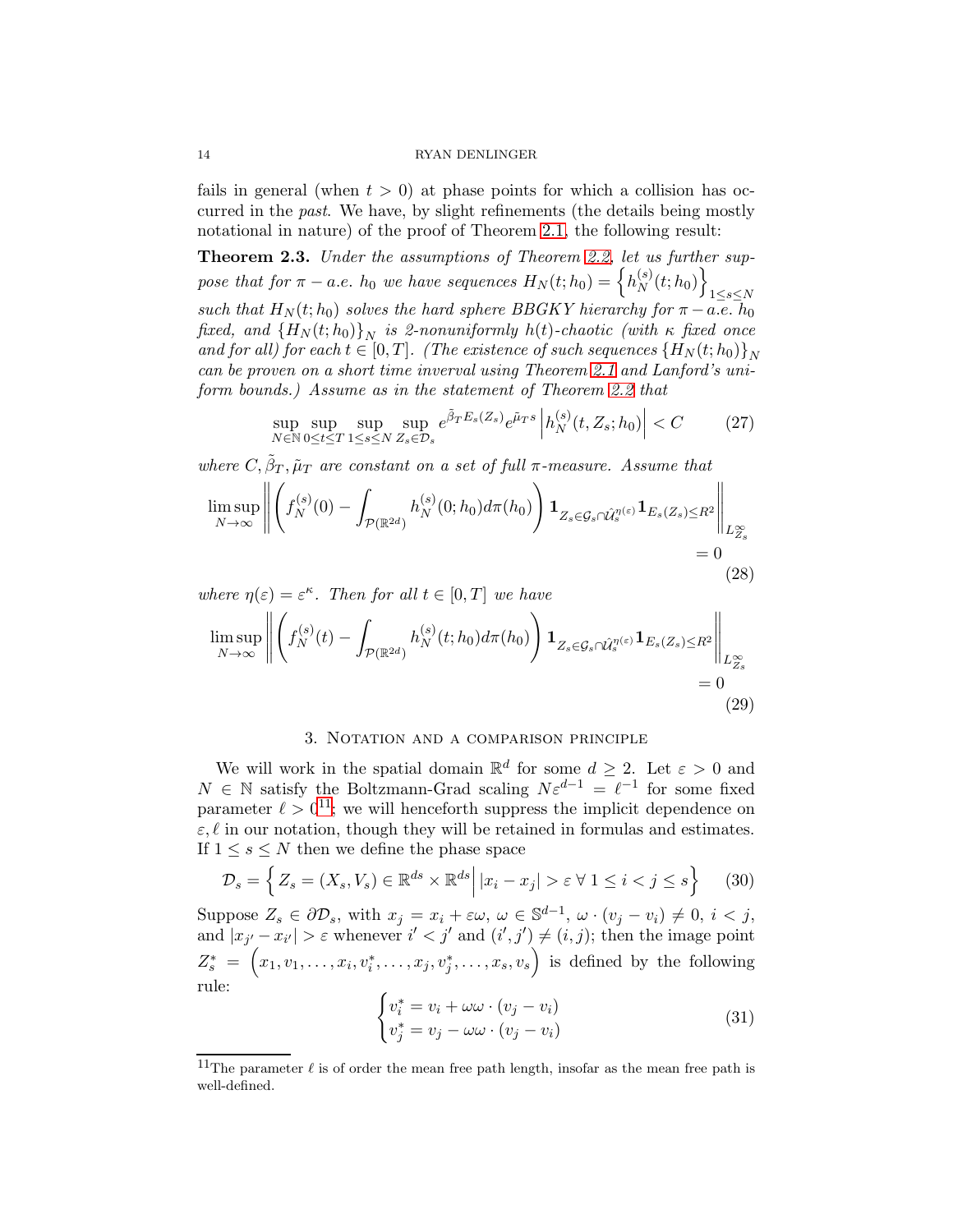Note that the map  $Z_s \mapsto Z_s^*$  is a measurable involution of  $\partial \mathcal{D}_s$ ; and, in the identity  $Z_s^{**} = Z_s$  a.e.  $Z_s \in \partial \mathcal{D}_s$ , we use the same  $\omega \in \mathbb{S}^{d-1}$  for each transformation.

Let us denote by  $\psi_s^t Z_s$  the image of  $Z_s$  under the forward time evolution of s hard spheres at time t; that is, if  $Z_s = Z_s(0)$ , and the function  $Z_s(t) =$  $(X_s(t), V_s(t))$  is piecewise differentiable<sup>[12](#page-14-0)</sup> and has left and right limits at all points  $t \in \mathbb{R}$ , and there holds

$$
\begin{cases}\n\frac{d}{dt}Z_s(t) = (V_s(t), 0) & \text{if } Z_s(t) \notin \partial \mathcal{D}_s \\
Z_s(t^+) = (Z_s(t^-))^* & \text{if } Z_s(t) \in \partial \mathcal{D}_s\n\end{cases}
$$
\n(32)

for all  $t \in \mathbb{R}$  then we write  $\psi_s^t Z_s = Z_s(t)$ . This "definition," unfortunately, does *not* define  $\psi_s^t Z_s$  uniquely in general, since there is no way to continuously extend the map  $Z_s \mapsto Z_s^*$  to all of  $\partial \mathcal{D}_s$ . Indeed, discontinuities will be observed whenever one particle simultaneously collides with at least two other particles. Nevertheless, up to deletion of a Lebesgue measure zero subset of initial phase points  $Z_s \in \mathcal{D}_s$ , we may assume that  $\psi_s^t Z_s$  is defined for all  $t \in \mathbb{R}$ , that all collisions are non-grazing, and that all collisions are binary and linearly ordered in time (i.e. disjoint *pairs* of particles do not simultaneously collide). [\[1\]](#page-66-2) One can then show that, for each  $t \in \mathbb{R}$ ,  $\psi_s^t$  may be viewed as a measurable map  $\mathcal{D}_s \to \mathcal{D}_s$  preserving the induced Lebesgue measure. On bounded time intervals, the map  $(t, Z_s) \mapsto \psi_s^t Z_s$  is actually jointly continuous away from certain higher codimension submanifolds of the domain, provided that one chooses to identify  $Z_s \in \partial \mathcal{D}_s$  with its image  $Z_s^*$ . However, we will not make such an identification; instead, we choose to enforce the convention that, for a.e.  $Z_s \in \mathcal{D}_s$ , there holds for all  $t \in \mathbb{R}$ that  $\psi_s^t Z_s = \psi_s^{t+} Z_s$ . We will say that a point  $Z_s \in \partial \mathcal{D}_s$  is a pre-collisional configuration if  $Z_s = \psi_s^{t-} Z_s$ ; or, we will call it a post-collisional configuration if  $Z_s = \psi_s^{t+} Z_s$ . Note in particular that, according to our conventions,  $Z_s \neq \psi_s^0 Z_s$  for a.e. pre-collisional  $Z_s \in \partial \mathcal{D}_s$ .

Suppose  $f_N(0)$  is a probability measure supported on  $\overline{\mathcal{D}_N}$  and absolutely continuous with respect to the Lebesgue measure on  $\mathbb{R}^{2dN}$ ; by abuse of notation, we call the corresponding density  $f_N(0, Z_N)$ . We will denote by  $\mathcal{S}_N$  the symmetric group on N indices; if  $Z_N \in \mathcal{D}_N$  then  $\sigma \in \mathcal{S}_N$  acts on  $Z_N$  by permutation of particle indices:  $\sigma(z_1,\ldots,z_N) = (z_{\sigma(1)},\ldots,z_{\sigma(N)})$ . We will always assume that  $f_N(0)$  is *symmetric*, i.e. for any  $\sigma \in S_N$  there holds  $f_N(0, \sigma Z_N) = f_N(0, Z_N)$ . Then for  $t \in \mathbb{R}$  we will define  $f_N(t, Z_N) =$  $f_N(0, \psi_N^{-t} Z_N)$ ; equivalently, since  $\psi_N^t$  preserves Lebesgue measure on  $\mathbb{R}^{2dN}$ , we can say that  $f_N(t)$  is the pushforward of  $f_N(0)$  under  $\psi_N^t$ . We will denote  $Z_{s:s+k} = (z_s, z_{s+1}, \ldots, z_{s+k}), Z_s^{(i)} = (z_1, \ldots, z_{i-1}, z_{i+1}, \ldots, z_s),$  and similarly  $Z_{s:s}^{(i)}$  $s_{s+k}^{(i)}$  in the case  $s \leq i \leq s+k$ . We extend  $f_N(t)$  by zero so that it is defined on  $\mathbb{R}^{2dN}$ ; then the marginals  $f_N^{(s)}$  $f_N^{(s)}(t, Z_s)$  are defined by  $f_N^{(s)}$  $S_N^{(s)}(t, Z_s) =$  $\int_{\mathbb{R}^{2d(N-s)}} f_N(t,Z_N) dZ_{(s+1):N}$ . Each  $f_N^{(s)}$  $N^{(s)}(t)$  is a symmetric probability density

<span id="page-14-0"></span> $^{12}$ classically differentiable on the complement of a closed set of isolated points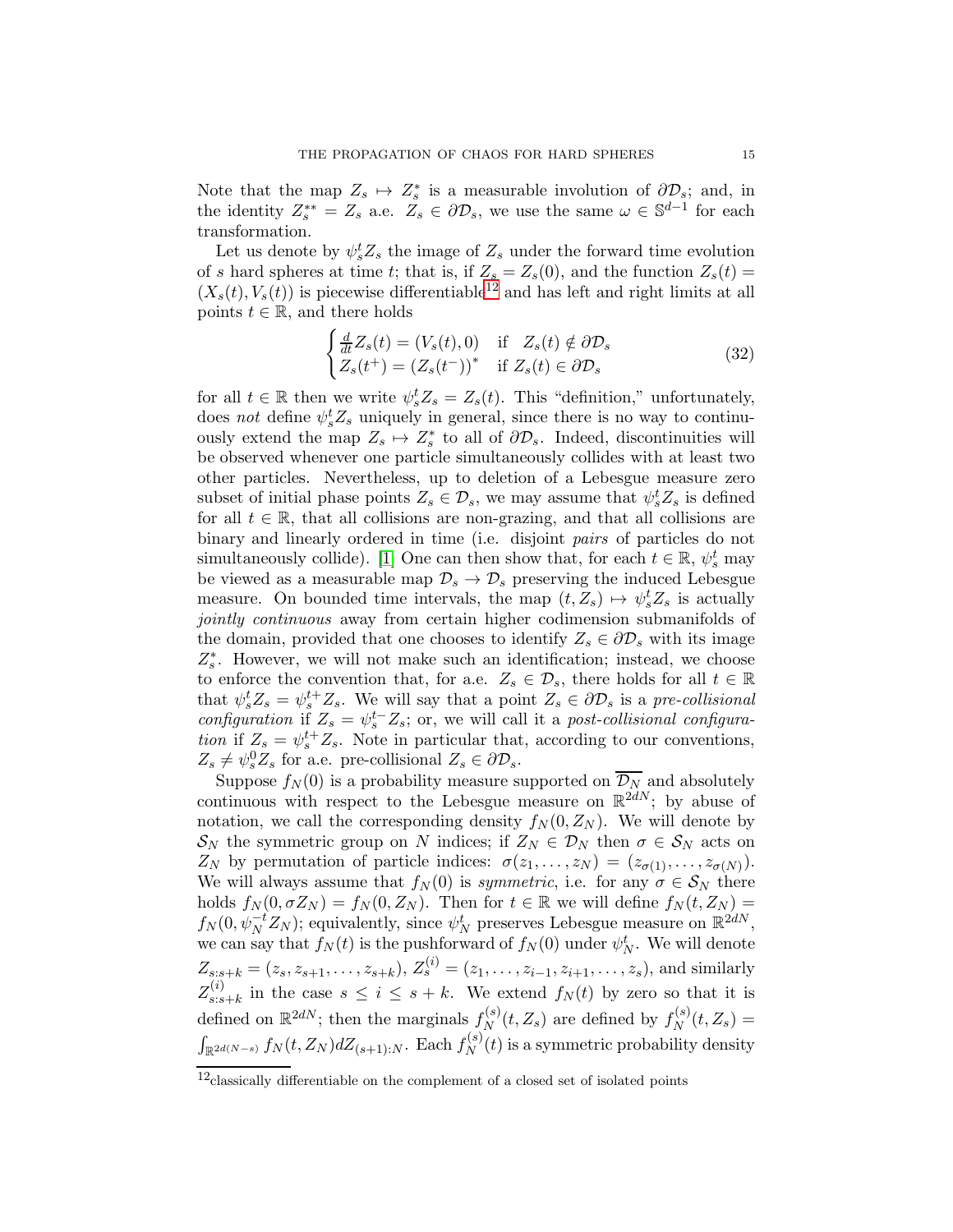supported on  $\overline{\mathcal{D}_s}$ ; and, since  $f_N^{(s)}$  $N^{(s)}(t)$  is the marginal of  $f_N^{(s+1)}$  $\chi_N^{(s+1)}(t)$  for each  $1 \leq$  $s < N$ , we say that the sequence  $\left\{f_N^{(s)}\right\}$  $\left.\frac{(s)}{N}(t)\right\}$  $1\leq s\leq N$ is consistent. We also define the energy  $E_s(Z_s) = \frac{1}{2} \sum_{i=1}^s |v_i|^2$ , and we will also let  $I_s(Z_s) = \frac{1}{2} \sum_{i=1}^s |x_i|^2$ , and additionally  $\mathcal{Y}_s(\tilde{Z}_s) = \sum_{i=1}^s x_i \cdot v_i$ .

Remark. Sometimes we will want to consider sequences  $\left\{f_N^{(s)}\right\}$  $\left\{ \begin{matrix} s \\ N \end{matrix} \right\}$  $1\leq s\leq N$ which are not consistent, and not necessarily normalized nor even non-negative. We will only point out this distinction when it is important for the analysis. For the remainder of this section, we will assume that  $\left\{f_N^{(s)}\right\}$  $\left\{ \begin{matrix} s \\ N \end{matrix} \right\}$  $1\leq s\leq N$ is a consistent sequence of symmetric probability densities.

We now turn to a comparison principle; this result is due to Illner  $\&$ Pulvirenti [\[16–](#page-67-3)[18\]](#page-67-4) and is specific to the whole space case.

<span id="page-15-1"></span>**Lemma 3.1.** For a.e. 
$$
Z_s = (X_s, V_s) \in \mathcal{D}_s
$$
 and all  $t \ge 0$ ,  

$$
\mathcal{Y}_s(\psi_s^t Z_s) \ge 2t E_s(Z_s) + \mathcal{Y}_s(Z_s)
$$
(33)

*Proof.* Fix  $Z_s \in \mathcal{D}_s$  such that  $\psi_s^t Z_s$  is defined for all  $t \in \mathbb{R}$ , with all collisions binary and non-grazing. Let  $r(t) = \mathcal{Y}_s(\psi_s^t Z_s) - 2t E_s(\psi_s^t Z_s)$ ; then  $r(0) =$  $\mathcal{Y}_s(Z_s)$ . Between collisions we have  $\frac{d}{dt}r(t) = 0$ , and r can only increase across collisions. We use the energy conservation identity  $E_s(\psi_s^t Z_s) = E_s(Z_s)$  to conclude.  $\Box$ 

<span id="page-15-2"></span>**Lemma 3.2.** For a.e.  $Z_s = (X_s, V_s) \in \mathcal{D}_s$  and all  $t \in \mathbb{R}$ ,  $I_s(\psi_s^t Z_s) \ge I_s((X_s + V_s t, V_s))$  (34)

*Proof.* Due to time reversibility, it suffices to consider the case  $t \geq 0$ . Fix  $Z_s \in \mathcal{D}_s$  such that  $\psi_s^t Z_s$  is defined for all  $t \in \mathbb{R}$ , with all collisions binary and non-grazing. Let  $b(t) = I_s(\psi_s^t Z_s) - I_s((X_s + V_s t, V_s))$ ; observe that  $b(0) = 0$ , and  $b(t)$  is continuous and piecewise smooth. Between collisions we have

$$
\frac{d}{dt}b(t) = \mathcal{Y}_s(\psi_s^t Z_s) - 2t E_s(Z_s) - \mathcal{Y}_s(Z_s) \ge 0
$$
\n(35)

<span id="page-15-0"></span>where we have used Lemma [3.1.](#page-15-1) Therefore  $b(t) \geq 0$  for all  $t > 0$ , and the result follows. result follows.

# 4. The BBGKY and dual BBGKY hierarchies

The BBGKY hierarchy is a sequence of equations which describe the evolution of the marginals  $f_N^{(s)}$  $N^{(s)}(t)$  of a solution  $f_N(t)$  of Liouville's equation. The BBGKY hierarchy is one of the classical tools in the mathematical analysis of many-particle systems. Many derivations of the BBGKY hierarchy have been devised; we refer to [\[11\]](#page-67-2), which will be the approach most convenient for us. We give a slightly generalized version of the weak form of the BBGKY hierarchy derived in [\[11\]](#page-67-2), since it will enable us to easily read off the dual BBGKY hierarchy. The dual BBGKY hierarchy is the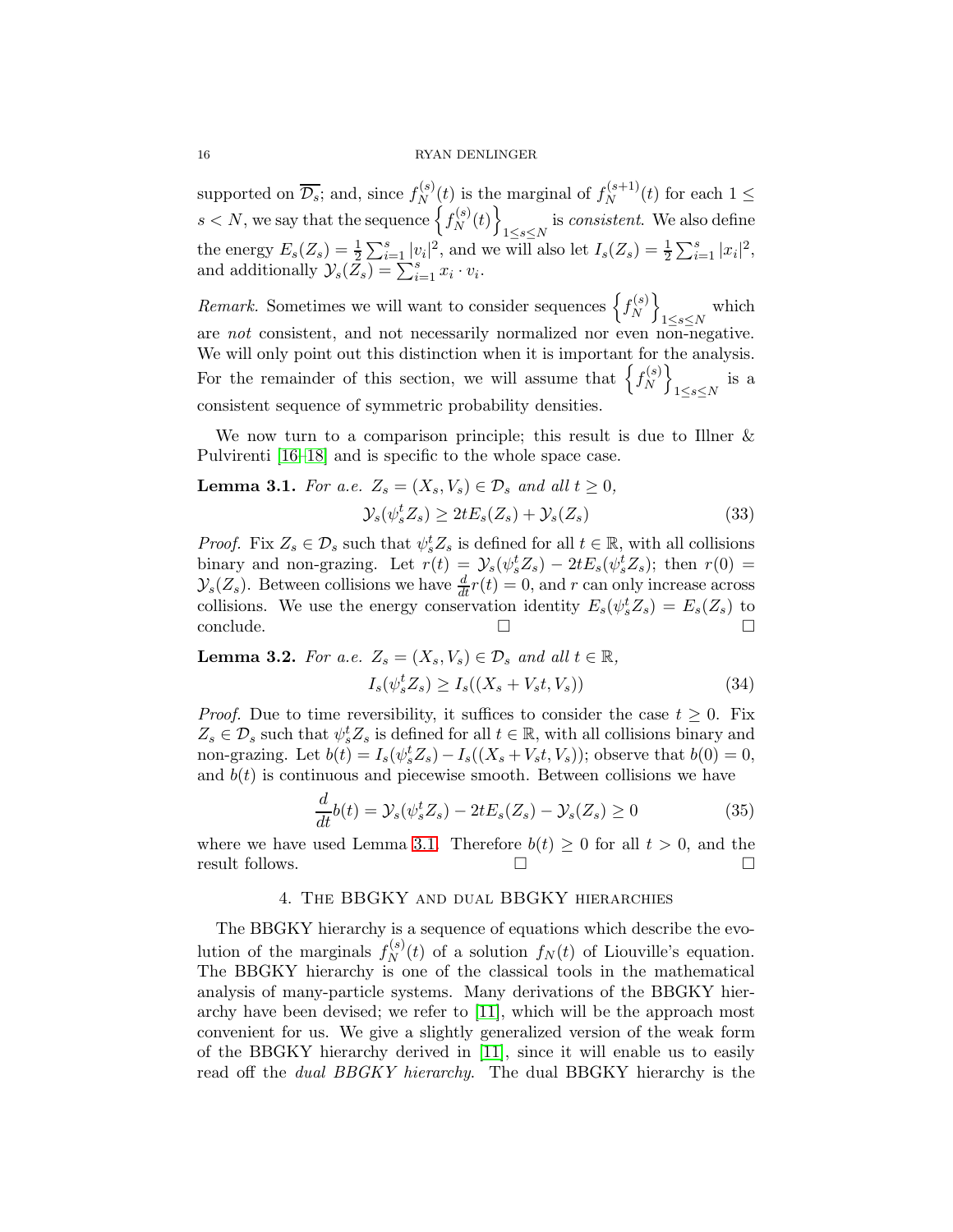sequence of equations whose semigroup generator is the adjoint of that of the BBGKY hierarchy. We will be using the dual BBGKY hierarchy in order to derive uniform bounds in Sections [5](#page-17-0) and [6.](#page-21-0) The main advantage of the dual BBGKY hierarchy is that the semigroup generator makes sense without strong regularity assumptions; this is useful because the BBGKY hierarchy does not propagate smoothness of the marginals.

Suppose we are given a sequence of functions  $\left\{f_N^{(s)}\right\}$  $\left\{\n \begin{array}{c}\n \chi^{(s)}(t, Z_s)\n \end{array}\n \right\}_{1 \leq s \leq N}$ , with  $1\leq s\leq N$  $f_N^{(s)}$  $\mathcal{D}_N^{(s)}$  defined on  $[0,\infty)\times\overline{\mathcal{D}_s}$  and  $(\partial_t + V_s \cdot \nabla_{X_s}) f_N^{(s)} \in L^1(\mathcal{O})$  for any bounded open set  $\mathcal{O} \subset [0,\infty) \times \mathcal{D}_s$ . Further suppose the marginals satisfy permutation symmetry and the boundary condition  $f_N^{(s)}$  $f_N^{(s)}(t, Z_s^*) = f_N^{(s)}$  $\int_{N}^{(s)}(t, Z_s)$  for a.e.  $(t, Z_s) \in [0, \infty) \times \partial \mathcal{D}_s$ . Then we will say that the sequence  $\left\{f_N^{(s)}\right\}$  $\left.\frac{d(s)}{N}(t, Z_s)\right\}$  $1\leq s\leq N$ solves the weak form of the BBGKY hierarchy provided that for every test function  $\varphi_s(t, Z_s) \in C_c^1([0, \infty) \times \overline{\mathcal{D}_s})$ , satisfying permutation symmetry, there holds:

<span id="page-16-0"></span>
$$
\int_{0}^{\infty} \int_{\mathcal{D}_{s}} \left[ (\partial_{t} + V_{s} \cdot \nabla_{X_{s}}) \varphi_{s}(t, Z_{s}) \right] f_{N}^{(s)}(t, Z_{s}) dZ_{s} dt =
$$
\n
$$
= \int_{\mathcal{D}_{s}} \varphi_{s}(0, Z_{s}) f_{N}^{(s)}(0, Z_{s}) dZ_{s}
$$
\n
$$
- \varepsilon^{d-1} \sum_{1 \leq i < j \leq s} \int_{0}^{\infty} \int_{\mathbb{R}^{ds} \times \mathbb{R}^{d(s-1)} \times \mathbb{S}^{d-1}} \mathbf{1}_{Z_{s} \in \partial \mathcal{D}_{s}} \omega \cdot (v_{j} - v_{i}) \times
$$
\n
$$
\times \left( \varphi_{s} f_{N}^{(s)} \right) (t, \dots, x_{i}, v_{i}, \dots, x_{i} + \varepsilon \omega, v_{j}, \dots) d\omega dX_{s}^{(j)} dV_{s} dt
$$
\n
$$
- (N - s) \varepsilon^{d-1} \sum_{1 \leq i \leq s} \int_{0}^{\infty} \int_{\mathbb{R}^{ds} \times \mathbb{R}^{ds} \times \mathbb{R}^{d} \times \mathbb{S}^{d-1}} \mathbf{1}_{Z_{s+1} \in \partial \mathcal{D}_{s+1}} \omega \cdot (v_{s+1} - v_{i}) \times
$$
\n
$$
\times \varphi_{s}(t, Z_{s}) f_{N}^{(s+1)}(t, Z_{s}, x_{i} + \varepsilon \omega, v_{s+1}) d\omega dv_{s+1} dX_{s} dV_{s} dt \tag{36}
$$

If  $f_N(0) \in C_0^{\infty}(\mathcal{D}_N)$  and  $f_N(t)$  satisfies Liouville's equation, then the sequence of marginals  $\left\{f_N^{(s)}\right\}$  $\left.\begin{array}{c} \lambda^{(s)}(t)\\N \end{array}\right\}$  $1\leq s\leq N$ solves the weak form of the BBGKY hierarchy. However, note that  $\overline{t}$  is also possible to have solutions of the BBGKY hierarchy which are not sequences of marginals. Under suitable re-scalings, such solutions may have physical interpretations in the grand canonical ensemble, where the total number of particles is considered random. In our treatment, however, we will always be working in the *canonical* ensemble, since the total number of particles is just N.

We now turn to the dual BBGKY hierarchy. Given a pair of densities  $F_N = \left\{ f_N^{(s)} \right\}$  $\begin{matrix} (s) \ N \end{matrix}$  $1\leq s\leq N$ and test functions  $\Phi_N = \left\{ \varphi_N^{(s)} \right\}$  $\begin{matrix} (s) \\ N \end{matrix}$  $1\leq s\leq N$ , with each  $f_N^{(s)}$  $\overset{(s)}{N}, \overset{(s)}{\varphi_N^{(s)}}$  $_N^{(8)}$  symmetric under particle interchange, we define a duality bracket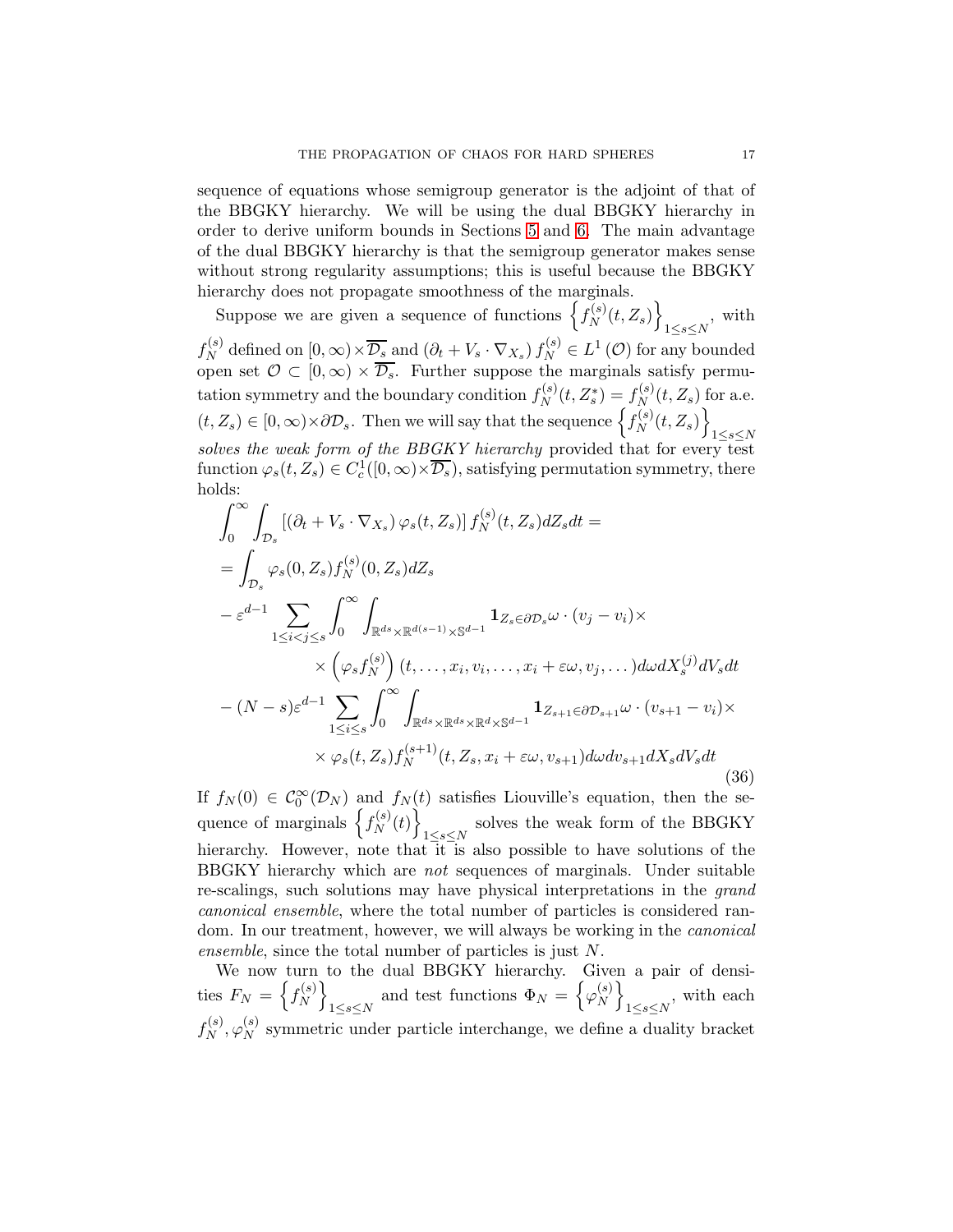[\[13\]](#page-67-20):

$$
\langle \Phi_N, F_N \rangle = \sum_{s=1}^N \frac{1}{s!} \int_{\mathcal{D}_s} \varphi_N^{(s)}(Z_s) f_N^{(s)}(Z_s) dZ_s \tag{37}
$$

We would like to define the dual BBGKY hierarchy by the following duality relation:

<span id="page-17-1"></span>
$$
\langle \Phi_N(t), F_N(0) \rangle = \langle \Phi_N(0), F_N(t) \rangle \tag{38}
$$

which should hold whenever  $F_N(t)$  solves the BBGKY hierarchy and  $\Phi_N(t)$ solves the dual BBGKY hierarchy. Applying [\(38\)](#page-17-1) and considering arbitrary weak solutions  $F_N(t)$  of the BBGKY hierarchy, one can show that observables evolve according to the following hierarchy of equations (this is equivalent to equation 15 in [\[13\]](#page-67-20), up to trivial re-scaling):

<span id="page-17-3"></span>
$$
(\partial_t - V_s \cdot \nabla_{X_s}) \varphi_N^{(s)}(t, Z_s) = 0 \qquad (Z_s \in \mathcal{D}_s, \ s = 1, \dots, N) \tag{39}
$$

<span id="page-17-2"></span>
$$
\frac{\varphi_N^{(s)}(t, Z_s^*)}{N - s + 1} + \varphi_N^{(s-1)}(t, (Z_s^*)^{(i)}) + \varphi_N^{(s-1)}(t, (Z_s^*)^{(j)}) =
$$
\n
$$
= \frac{\varphi_N^{(s)}(t, Z_s)}{N - s + 1} + \varphi_N^{(s-1)}(t, Z_s^{(i)}) + \varphi_N^{(s-1)}(t, Z_s^{(j)})
$$
\n
$$
\left(Z_s \in \left(\Sigma_s(i, j) \times \mathbb{R}^{ds}\right) \cap \partial \mathcal{D}_s, \ s = 2, \dots, N\right)
$$
\n(40)

where

$$
\Sigma_s(i,j) = \left\{ X_s \in \mathbb{R}^{ds} \, | |x_i - x_j| = \varepsilon \right\} \tag{41}
$$

Given an initial data  $\varphi_N^{(s)}$  $N(N)$ ,  $1 \leq s \leq N$ , we can solve this hierarchy recursively. The nonzero observable of lowest order (at the initial time, and therefore all time) simply evolves via the backwards Liouville flow. Once  $\varphi_N^{(s-1)}(t)$  is known for all  $t \geq 0$ , it is possible to determine  $\varphi_N^{(s)}$  $_N^{(s)}(t)$  by integrating along characteristics. One uses the knowledge of  $\varphi_N^{(s-1)}$  to determine the amount by which  $\varphi_N^{(s)}$  $_{N}^{\left( s\right) }$  "jumps" at particle collisions. Let us point out that as  $Z_s$  ranges over an open subset of  $(\Sigma_s(i,j) \times \mathbb{R}^{ds}) \cap \partial \mathcal{D}_s$ , the coordinates  $Z_s^{(i)}, \ldots$ , cover an open subset of  $\mathcal{D}_{s-1}$ . Thus the source terms arising from  $\varphi_N^{(s-1)}$  are always well-defined functions on the set  $\partial \mathcal{D}_s$ . Note that, by a density argument involving a Duhamel-type formula, it is possible to use initial data  $\Phi_N(0)$  which does not satisfy the boundary condition [\(40\)](#page-17-2).

# 5. Local a priori bounds on observables

<span id="page-17-0"></span>We will prove weighted  $\mathcal{L}^1$  bounds on observables which are independent of  $N$ ; the stylized  $\mathcal L$  is intended to distinguish the spaces in which we bound observables. The proof is a dualization of the classical proof of a priori bounds on the marginals  $f_N^{(s)}$  $N^{\left(s\right)}$  in weighted  $L^{\infty}$  spaces, originally due to Lan-ford. [\[11,](#page-67-2) [22\]](#page-67-1) As in the case of Lanford's theorem, the *a priori* bounds will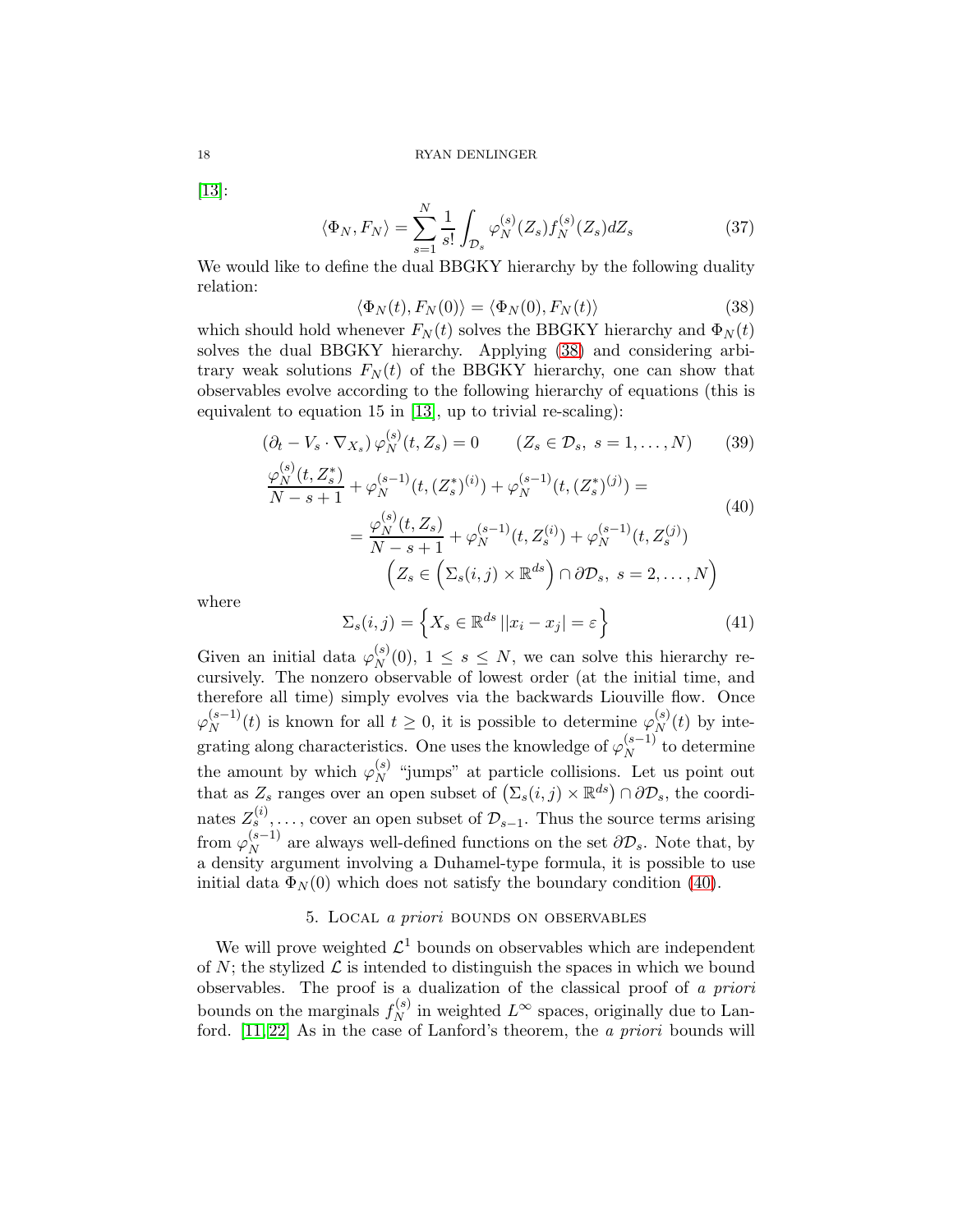only hold on a short time interval. Let us fix weight parameters  $\beta > 0, \mu \in \mathbb{R}$ , and define the norms

$$
\|\Phi_N\|_{\mathcal{L}^1_{\beta,\mu}} = \sum_{s=1}^N \frac{1}{s!} \int_{\mathcal{D}_s} \left| \varphi_N^{(s)}(Z_s) \right| e^{-\beta E_s(Z_s)} e^{-\mu s} dZ_s \tag{42}
$$

$$
|F_N|_{L_{\beta,\mu}^\infty} = \sup_{1 \le s \le N} \sup_{Z_s \in \mathcal{D}_s} \left| f_N^{(s)}(Z_s) \right| e^{\beta E_s(Z_s)} e^{\mu s} \tag{43}
$$

where  $E_s(Z_s) = \frac{1}{2} \sum_{i=1}^s |v_i|^2$ . Then we have

$$
\langle \Phi_N, F_N \rangle \le ||\Phi_N||_{\mathcal{L}^1_{\beta,\mu}} |F_N|_{L^{\infty}_{\beta,\mu}} \tag{44}
$$

Since  $\varphi_N^{(s)}$  $\mathcal{D}_N^{(s)}$  is transported along characteristics within  $\mathcal{D}_s$ ,  $\varphi_N^{(s)}$  $\binom{s}{N}(t, Z_s)$ is transported as well. Therefore we have

$$
\frac{\partial}{\partial t} \int_{\mathcal{D}_s} \left| \varphi_N^{(s)}(t, Z_s) \right| e^{-\beta E_s(Z_s)} e^{-\mu s} dZ_s =
$$
\n
$$
= \int_{\mathcal{D}_s} V_s \cdot \nabla_{X_s} \left| \varphi_N^{(s)}(t, Z_s) \right| e^{-\beta E_s(Z_s)} e^{-\mu s} dZ_s
$$
\n
$$
= \sum_{1 \le i < j \le s} \int_{\mathbb{R}^{ds}} \int_{\Sigma_s(i,j)} n^{i,j} \cdot V_s \left| \varphi_N^{(s)}(t, Z_s) \right| e^{-\beta E_s(Z_s)} e^{-\mu s} d\sigma^{i,j} dV_s
$$
\n
$$
= \frac{1}{2} \sum_{1 \le i < j \le s} \int_{\mathbb{R}^{ds}} \int_{\Sigma_s(i,j)} n^{i,j} \cdot V_s \times
$$
\n
$$
\times \left( \left| \varphi_N^{(s)}(t, Z_s) \right| - \left| \varphi_N^{(s)}(t, Z_s^*) \right| \right) e^{-\beta E_s(Z_s)} e^{-\mu s} d\sigma^{i,j} dV_s
$$
\n
$$
\le \frac{1}{2} \sum_{1 \le i < j \le s} \int_{\mathbb{R}^{ds}} \int_{\Sigma_s(i,j)} |n^{i,j} \cdot V_s| \times
$$
\n
$$
\times \left| \varphi_N^{(s)}(t, Z_s) - \varphi_N^{(s)}(t, Z_s^*) \right| e^{-\beta E_s(Z_s)} e^{-\mu s} d\sigma^{i,j} dV_s
$$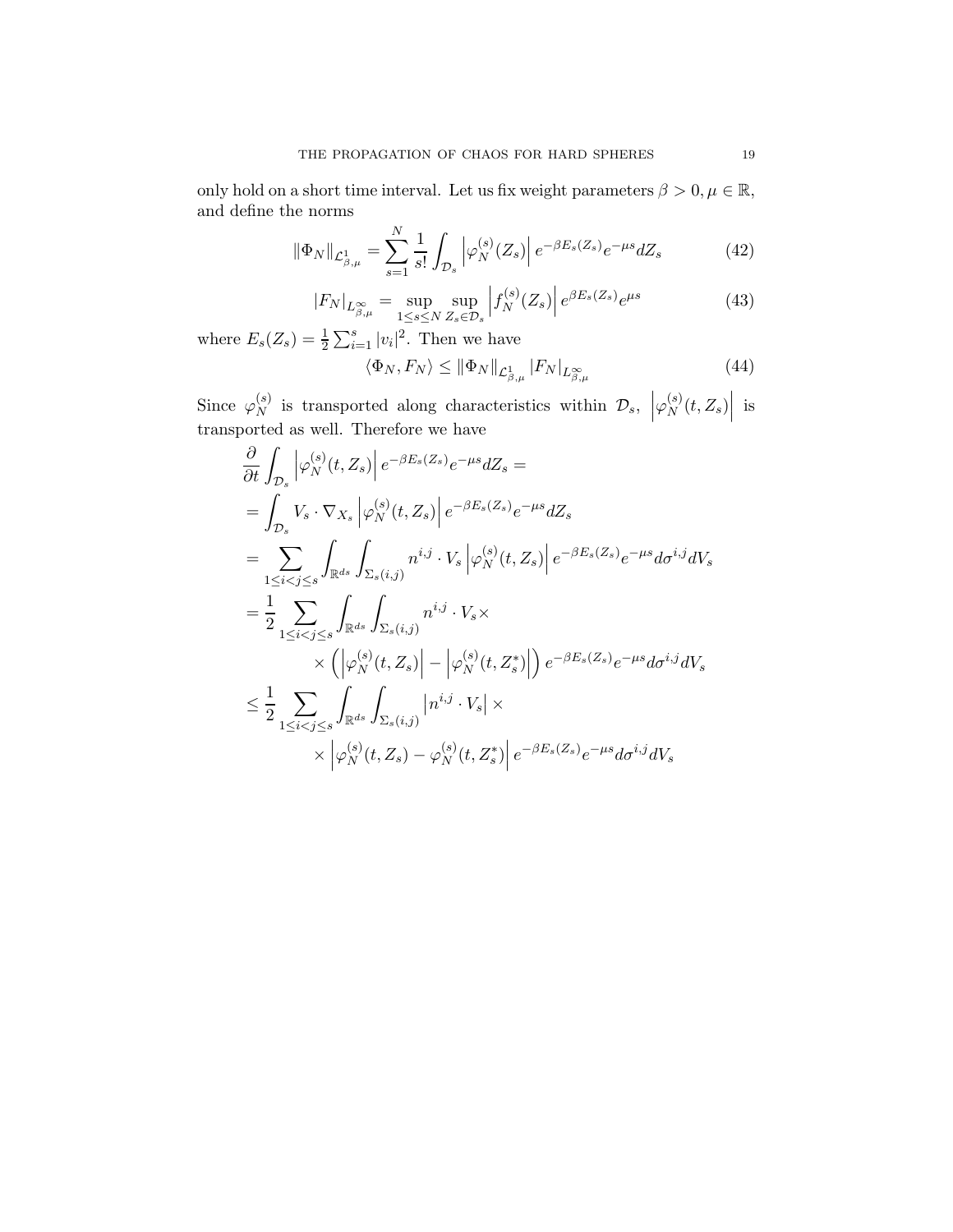Now we employ the boundary condition to write

$$
\begin{split} &\frac{\partial}{\partial t}\int_{\mathcal{D}_{s}}\left|\varphi_{N}^{(s)}(t,Z_{s})\right|e^{-\beta E_{s}(Z_{s})}e^{-\mu s}dZ_{s} \leq\\ &\leq\frac{N}{2}\sum_{1\leq i < j \leq s}\int_{\mathbb{R}^{ds}}\int_{\Sigma_{s}(i,j)}|n^{i,j}\cdot V_{s}|\times\\ &\times\left|\varphi_{N}^{(s-1)}(t,(Z_{s}^{*})^{(i)})+\varphi_{N}^{(s-1)}(t,(Z_{s}^{*})^{(j)})-\varphi_{N}^{(s-1)}(t,Z_{s}^{(i)})-\varphi_{N}^{(s-1)}(t,Z_{s}^{(j)})\right|\times\\ &\times e^{-\beta E_{s}(Z_{s})}e^{-\mu s}d\sigma^{i,j}dV_{s}\\ &=\frac{N}{4}\sum_{i\neq j=1}^{s}\int_{\mathbb{R}^{ds}}\int_{\Sigma_{s}(i,j)}|n^{i,j}\cdot V_{s}|\times\\ &\times\left|\varphi_{N}^{(s-1)}(t,(Z_{s}^{*})^{(i)})+\varphi_{N}^{(s-1)}(t,(Z_{s}^{*})^{(j)})-\varphi_{N}^{(s-1)}(t,Z_{s}^{(i)})-\varphi_{N}^{(s-1)}(t,Z_{s}^{(j)})\right|\times\\ &\times e^{-\beta E_{s}(Z_{s})}e^{-\mu s}d\sigma^{i,j}dV_{s}\\ &\leq\frac{N}{4}\sum_{i\neq j=1}^{s}\int_{\mathbb{R}^{ds}}\int_{\Sigma_{s}(i,j)}\left|n^{i,j}\cdot V_{s}\right|\left(\left|\varphi_{N}^{(s-1)}(t,(Z_{s}^{*})^{(i)})\right|+\left|\varphi_{N}^{(s-1)}(t,(Z_{s}^{*})^{(j)})\right|\right.+\\ &\left.+\left|\varphi_{N}^{(s-1)}(t,Z_{s}^{(i)})\right|+\left|\varphi_{N}^{(s-1)}(t,Z_{s}^{(j)})\right|\right)e^{-\beta E_{s}(Z_{s})}e^{-\mu s}d\sigma^{i,j}dV_{s}\\ &=N\sum_{i\neq j=1}^{s}\int_{\mathbb{R}^{ds}}\int_{\Sigma_{s}(i,j)}\left|n^{i,j}\cdot V_{s}\right|\left|\varphi_{N}^{(s-1)}(t,Z_{s
$$

We can generalize this inequality to the case of time-dependent weights.

$$
\frac{\partial}{\partial t} \int_{\mathcal{D}_s} \left| \varphi_N^{(s)}(t, Z_s) \right| e^{-\beta(t) E_s(Z_s)} e^{-\mu(t)s} dZ_s \le
$$
\n
$$
\leq N \sum_{i \neq j=1}^s \int_{\mathbb{R}^{ds}} \int_{\Sigma_s(i,j)} |n^{i,j} \cdot V_s| \times
$$
\n
$$
\times \left| \varphi_N^{(s-1)}(t, Z_s^{(i)}) \right| e^{-\beta(t) E_s(Z_s)} e^{-\mu(t)s} d\sigma^{i,j} dV_s +
$$
\n
$$
+ \int_{\mathcal{D}_s} \left| \varphi_N^{(s)}(t, Z_s) \right| \left\{ -\beta'(t) E_s(Z_s) - \mu'(t)s \right\} e^{-\beta(t) E_s(Z_s)} e^{-\mu(t)s} dZ_s
$$
\n(45)

Note that in the case  $s = 1$  the first term on the RHS vanishes (there are no source terms at the boundary).

Let us estimate just the first term. The integral over the hypersurface  $\Sigma_s(i,j) = \left\{X_s \in \mathbb{R}^{ds} \, | |x_i - x_j| = \varepsilon \right\}$  brings down a factor of  $\varepsilon^{d-1}$ , which is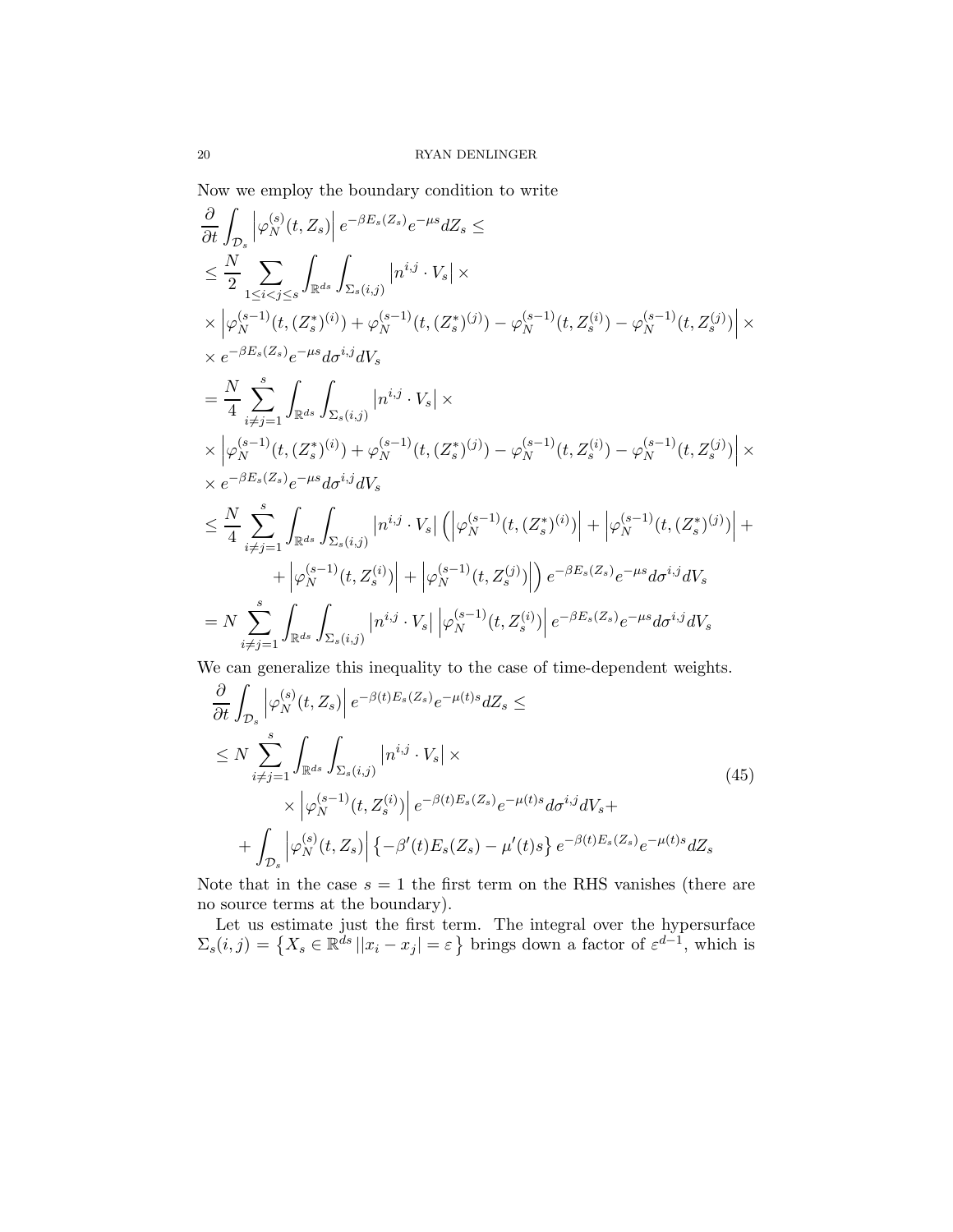then eliminated by virtue of the scaling  $N\varepsilon^{d-1} = \ell^{-1}$ .

$$
N \sum_{i \neq j=1}^{s} \int_{\mathbb{R}^{ds}} \int_{\Sigma_{s}(i,j)} |n^{i,j} \cdot V_{s}| \left| \varphi_{N}^{(s-1)}(t, Z_{s}^{(i)}) \right| e^{-\beta(t)E_{s}(Z_{s})} e^{-\mu(t)s} d\sigma^{i,j} dV_{s} \leq
$$
  
\n
$$
\leq \ell^{-1} \sum_{i=1}^{s} \int_{\mathbb{R}^{ds}} \int_{\mathbb{R}^{d(s-1)}} \int_{\mathbb{S}^{d-1}} \left( \sum_{j \neq i} |\omega \cdot (v_{j} - v_{i})| \right) \left| \varphi_{N}^{(s-1)}(t, Z_{s}^{(i)}) \right| \times
$$
  
\n
$$
\times e^{-\beta(t)E_{s}(Z_{s})} e^{-\mu(t)s} d\omega dX_{s}^{(i)} dV_{s}
$$
  
\n
$$
\leq \ell^{-1} \sum_{i=1}^{s} \int_{\mathbb{R}^{ds}} \int_{\mathbb{R}^{d(s-1)}} \int_{\mathbb{S}^{d-1}} \left| \varphi_{N}^{(s-1)}(t, Z_{s}^{(i)}) \right| \times
$$
  
\n
$$
\times \left( \sqrt{2}(s-1)^{\frac{1}{2}} E_{s-1}(Z_{s}^{(i)})^{\frac{1}{2}} + (s-1)|v_{i}| \right) e^{-\beta(t)E_{s}(Z_{s})} e^{-\mu(t)s} d\omega dX_{s}^{(i)} dV_{s}
$$
  
\n
$$
\leq C_{d} \ell^{-1} e^{-\mu(t)} \beta(t)^{-\frac{d}{2}} s \int_{\mathbb{R}^{d(s-1)} \times \mathbb{R}^{d(s-1)}} \left| \varphi_{N}^{(s-1)}(t, Z_{s-1}) \right| \times
$$
  
\n
$$
\times \left( (s-1)^{\frac{1}{2}} E_{s-1}(Z_{s-1})^{\frac{1}{2}} + (s-1) \beta(t)^{-\frac{1}{2}} \right) \times
$$
  
\n
$$
\times e^{-\beta(t)E_{s-1}(Z_{s-1})} e^{-\mu(t)(s-1)} dX_{s-1} dV_{s-1}
$$

We may sum over  $s$  to obtain:

$$
\frac{\partial}{\partial t} \|\Phi_N(t)\|_{\mathcal{L}^1_{\beta(t),\mu(t)}} \le
$$
\n
$$
\le \sum_{s=2}^N \frac{1}{s!} C_d \ell^{-1} e^{-\mu(t)} \beta(t)^{-\frac{d}{2}} s \int_{\mathcal{D}_{s-1}} \left| \varphi_N^{(s-1)}(t, Z_{s-1}) \right| \times
$$
\n
$$
\times \left( (s-1)^{\frac{1}{2}} E_{s-1}(Z_{s-1})^{\frac{1}{2}} + \frac{(s-1)}{\beta(t)^{\frac{1}{2}}} \right) e^{-\beta(t) E_{s-1}(Z_{s-1})} e^{-\mu(t)(s-1)} dZ_{s-1} +
$$
\n
$$
+ \sum_{s=1}^N \frac{1}{s!} \int_{\mathcal{D}_s} \left| \varphi_N^{(s)}(t, Z_s) \right| \left\{ -\beta'(t) E_s(Z_s) - \mu'(t) s \right\} e^{-\beta(t) E_s(Z_s)} e^{-\mu(t) s} dZ_s
$$
\n(46)

We re-index the first term and combine; we furthermore assume that  $\beta'(t), \mu'(t) > 0$  (this is *opposite* the usual convention because of duality). Then we have:

$$
\frac{\partial}{\partial t} \|\Phi_N(t)\|_{\mathcal{L}^1_{\beta(t),\mu(t)}} \le
$$
\n
$$
\le \sum_{s=1}^{N-1} \frac{1}{s!} \int_{\mathcal{D}_s} \left| \varphi_N^{(s)}(t, Z_s) \right| \times
$$
\n
$$
\times \left[ C_d \ell^{-1} e^{-\mu(t)} \beta(t)^{-\frac{d}{2}} \left( s^{\frac{1}{2}} E_s(Z_s)^{\frac{1}{2}} + s \beta(t)^{-\frac{1}{2}} \right) - \beta'(t) E_s(Z_s) - \mu'(t) s \right] \times
$$
\n
$$
\times e^{-\beta(t) E_s(Z_s)} e^{-\mu(t)s} dZ_s \tag{47}
$$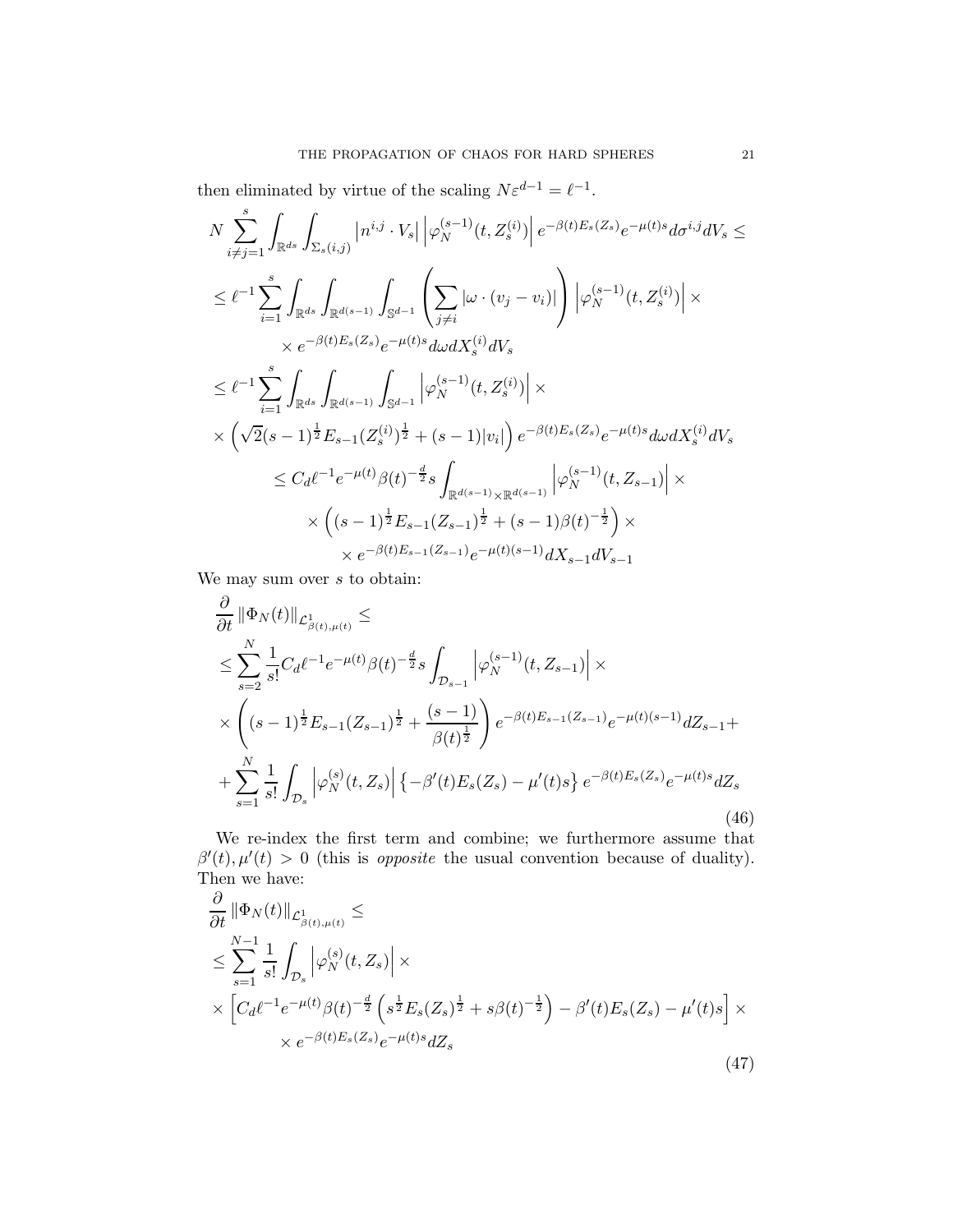It is now apparent that  $\Phi_N(t)$  is controlled as long as the quantity in brackets is everywhere nonpositive, for  $0 \le t \le T$  and  $Z_s \in \mathcal{D}_s$ . For instance, let us suppose that  $\beta_0 > 0$ ,  $\mu_0 \in \mathbb{R}$  are given. Then as long as  $T_L > 0$  is chosen so that

$$
T_L \le C'_d \ell e^{\mu_0} \beta_0^{\frac{d+1}{2}} \tag{48}
$$

then we shall have

$$
\sup_{0 \le t \le T_L} \|\Phi_N(t)\|_{\mathcal{L}^1_{\beta_0,\mu_0}} \le \|\Phi_N(0)\|_{\mathcal{L}^1_{\frac{1}{2}\beta_0,(\mu_0 - 1)}}\tag{49}
$$

which implies by duality

<span id="page-21-2"></span>
$$
\sup_{0 \le t \le T_L} |F_N(t)|_{L^{\infty}_{\frac{1}{2}\beta_0,(\mu_0 - 1)}} \le |F_N(0)|_{L^{\infty}_{\beta_0, \mu_0}}
$$
(50)

since the initial observable  $\Phi_N(0)$  is arbitrary. Hence we obtain:

<span id="page-21-1"></span>Theorem 5.1. Suppose  $F_N(t) = \left\{ f_N^{(s)} \right\}$  $\left.\begin{array}{c} \lambda^{(s)}(t) \lambda^{(s)} \end{array}\right\}$  $1\leq s\leq N$ is a solution of the BBGKY hierarchy [\(36\)](#page-16-0), subject to the Boltzmann-Grad scaling  $N\varepsilon^{d-1} = \ell^{-1}$ , and with each function  $f_N^{(s)}$  $N_N^{(8)}(t, Z_s)$  symmetric under particle interchange. Further suppose that for some  $\beta_0 > 0$ ,  $\mu_0 \in \mathbb{R}$ ,

$$
\sup_{1 \le s \le N} \sup_{Z_s \in \mathcal{D}_s} \left| f_N^{(s)}(0, Z_s) \right| e^{\beta_0 E_s(Z_s)} e^{\mu_0 s} \le 1 \tag{51}
$$

Then there is a constant  $C_d > 0$ , depending only on d, such that if  $T_L$  <  $C_d \ell e^{\mu_0} \beta_0^{\frac{d+1}{2}}$  then there holds

$$
\sup_{0 \le t \le T_L} \sup_{1 \le s \le N} \sup_{Z_s \in \mathcal{D}_s} \left| f_N^{(s)}(t, Z_s) \right| e^{\frac{1}{2}\beta_0 E_s(Z_s)} e^{(\mu_0 - 1)s} \le 1 \tag{52}
$$

Remark. Theorem [5.1](#page-21-1) does not require the functions  $f_N^{(s)}$  $N^{(s)}$  to be non-negative, nor does it require that they form a consistent sequence of marginals.

The bound  $(50)$  is just the classical a priori bound of Lanford  $[11, 22]$  $[11, 22]$ ; note that the same argument based on observables would have worked in a periodic domain as well. Moreover, for any fixed initial datum, the Lanford time  $T_L$  increases in direct proportion to the mean free path, which is  $\mathcal{O}(\ell)$ .

### 6. GLOBAL a priori BOUNDS ON OBSERVABLES

<span id="page-21-0"></span>Our goal is to extend the a priori bounds from the previous section to the entire time interval,  $t \in [0,\infty)$ , as soon as the mean free path  $\mathcal{O}(\ell)$ is sufficiently large. The relevant estimates were first proved by Illner & Pulvirenti [\[18\]](#page-67-4), using the dispersive inequalities we have stated in Lemmas [3.1,](#page-15-1) [3.2.](#page-15-2) Our approach is slightly different, in that we will be working with the dual hierarchy. Note that once the correct weights are chosen, the rest amounts to a computation, plus one application of Lemma [3.1.](#page-15-1)

Let us be given a time  $T > 0$ , and smooth increasing functions  $\beta(t)$ :  $[0,T] \to \mathbb{R}^+, \mu(t) : [0,T] \to \mathbb{R}$ . The spaces  $\mathcal{L}^1_{\beta,\mu}, L^\infty_{\beta,\mu}$  are as defined in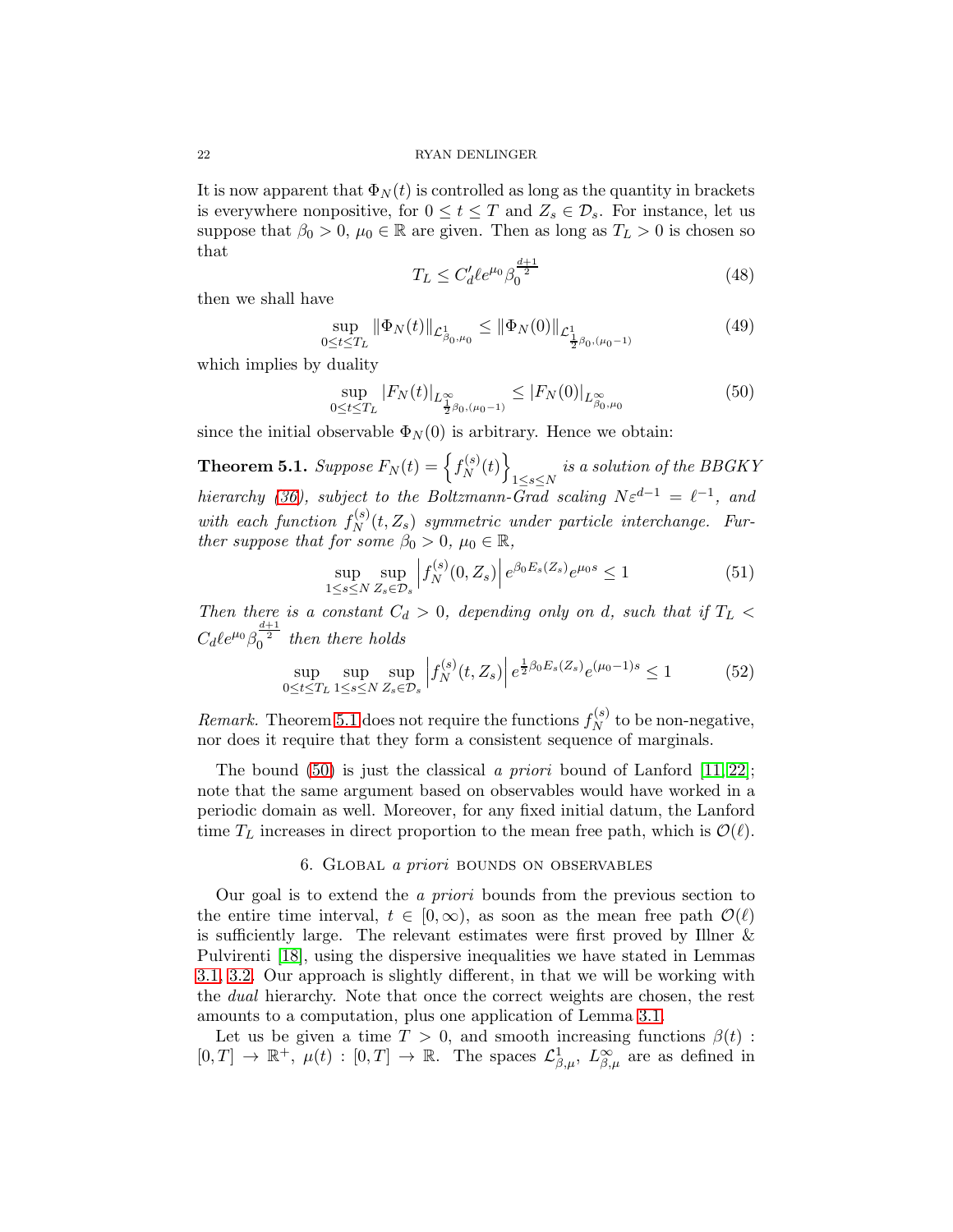the previous section. We are given functions  $\Phi_N(t) = \left\{ \varphi_N^{(s)} \right\}$  $_N^{(s)}(t)$  $1\leq s\leq N$ , with each  $\varphi_N^{(s)}$  $N: [0, T] \times \mathcal{D}_s \to \mathbb{R}$  symmetric under particle interchange, such that  $\Phi_N$  satisfies the dual hierarchy [\(39-](#page-17-3)[40\)](#page-17-2) for  $t \in [0, T]$ . Define the functions  $\tilde{\Phi}_N(t)=\left\{\tilde{\varphi}_N^{(s)}\right\}$  $_N^{(s)}(t)$  $1\leq s\leq N$ by the formula

$$
\tilde{\varphi}_N^{(s)}(t, Z_s) = \varphi_N^{(s)}(t, Z_s) e^{-\beta(t)I_s((X_s - (T - t)V_s, V_s))}
$$
\n(53)

We will be estimating  $\left\|\tilde{\Phi}_N(t)\right\|_{\mathcal{L}^1_{\beta(t),\mu(t)}}$  for  $t \in [0,T]$ .

Observe first that  $(\partial_t - V_s \cdot \nabla_{X_s}) I_s((X_s - (T - t)V_s, V_s)) = 0$  on any open subset of  $\mathcal{D}_s$ . On the other hand, for  $Z_s = (X_s, V_s) \in \mathcal{D}_s$  we have

$$
I_s((X_s - (T - t)V_s, V_s)) = I_s(Z_s) - (T - t)\mathcal{Y}_s(Z_s) + (T - t)^2 E_s(Z_s)
$$
 (54)  
Clearly if  $Z_s \in \partial \mathcal{D}_s$  then  $I_s(Z_s^*) = I_s(Z_s)$ , and  $E_s(Z_s^*) = E_s(Z_s)$ . Hence by

$$
Lemma 3.1,
$$

<span id="page-22-0"></span>
$$
I_s((X_s - (T - t)V_s, V_s)) \ge I_s((X_s - (T - t)V_s^*, V_s^*))
$$
  
whenever  $t \in [0, T]$  and  $Z_s = (X_s, V_s) \in \partial \mathcal{D}_s$  is pre-collisional (55)

The restriction  $t \leq T$  in [\(55\)](#page-22-0) is crucial; without this restriction the inequality could go the wrong way where we need it in the proof.

On any open subset of  $\mathcal{D}_s$  we have

$$
\left(\frac{\partial}{\partial t} - V_s \cdot \nabla_{X_s}\right) \left| \varphi_N^{(s)}(t, Z_s) \right| = 0 \tag{56}
$$

and likewise

$$
\left(\frac{\partial}{\partial t} - V_s \cdot \nabla_{X_s}\right) I_s((X_s - (T - t)V_s, V_s)) = 0 \tag{57}
$$

Therefore by the divergence theorem we obtain the *equality*:

$$
\frac{\partial}{\partial t} \int_{\mathcal{D}_s} \left| \tilde{\varphi}_N^{(s)}(t, Z_s) \right| e^{-\beta(t) E_s(Z_s)} e^{-\mu(t)s} dZ_s =
$$
\n
$$
= \frac{1}{2} \sum_{1 \le i \ne j \le s} \int_{\mathbb{R}^{ds}} \int_{\Sigma_s(i,j)} n^{i,j} \cdot V_s \left| \varphi_N^{(s)}(t, Z_s) \right| \times
$$
\n
$$
\times e^{-\beta(t) [I_s((X_s - (T - t)V_s, V_s)) + E_s(Z_s)]} e^{-\mu(t)s} d\sigma^{i,j} dV_s +
$$
\n
$$
+ \int_{\mathcal{D}_s} \left| \tilde{\varphi}_N^{(s)}(t, Z_s) \right| e^{-\beta(t) E_s(Z_s)} e^{-\mu(t)s} \times
$$
\n
$$
\times \left\{ -\beta'(t) [I_s((X_s - (T - t)V_s, V_s)) + E_s(Z_s)] - \mu'(t)s \right\} dZ_s
$$
\n(58)

The boundary term can be re-written as an integral over pre-collisional configurations. Recall that, according to our conventions,  $n^{i,j} \cdot V_s = -\frac{x_j - x_i}{\varepsilon \sqrt{2}}$  $rac{i}{\varepsilon\sqrt{2}}$ .  $(v_j - v_i)$  along  $\Sigma_s(i,j) \times \mathbb{R}^{ds}$ ; therefore,  $n^{i,j} \cdot V_s > 0$  for pre-collisional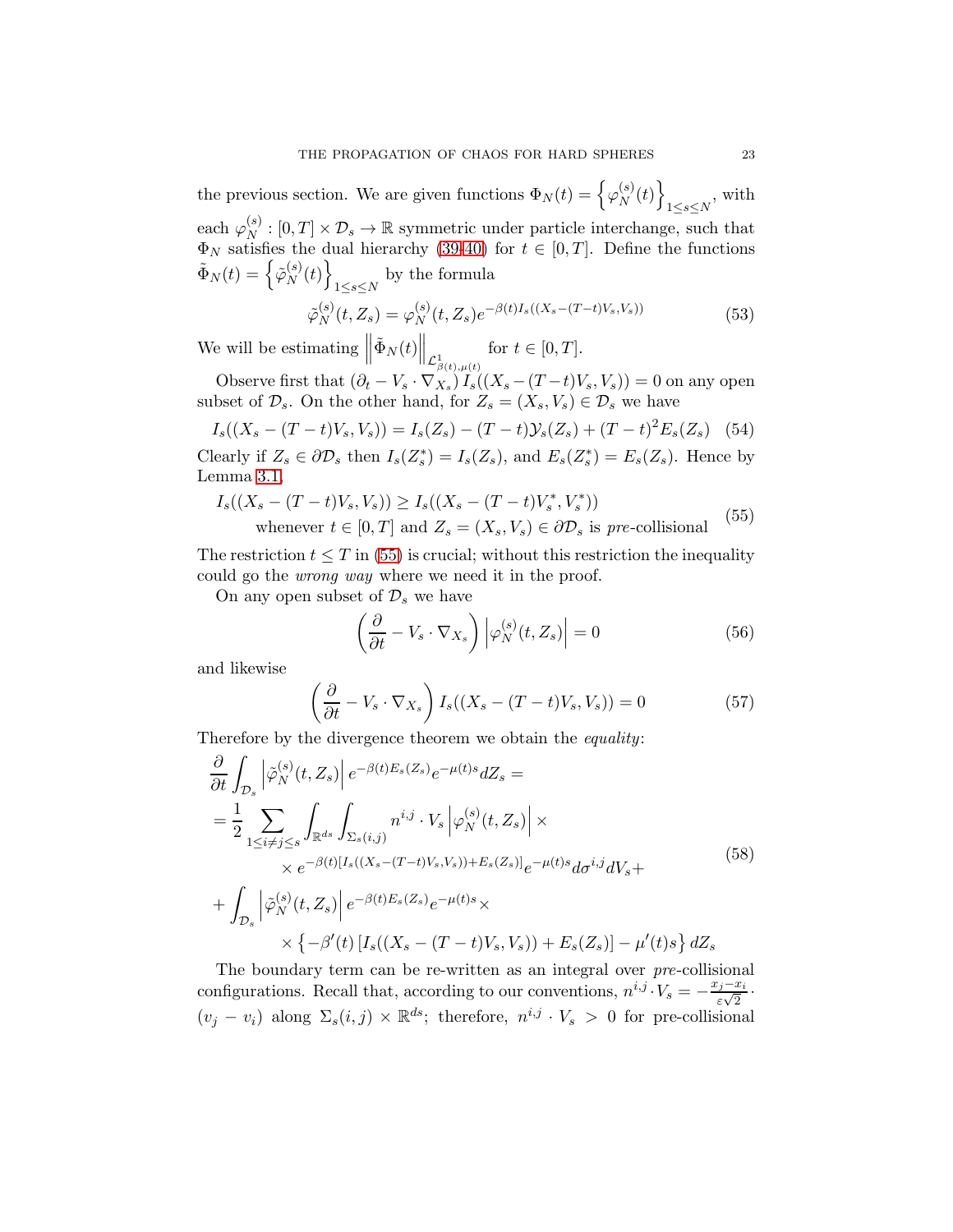configurations. We have:

$$
\frac{\partial}{\partial t} \int_{\mathcal{D}_{s}} \left| \tilde{\varphi}_{N}^{(s)}(t, Z_{s}) \right| e^{-\beta(t)E_{s}(Z_{s})} e^{-\mu(t)s} dZ_{s} =
$$
\n
$$
= \frac{1}{2} \sum_{1 \leq i \neq j \leq s} \int_{\mathbb{R}^{ds}} \int_{\Sigma_{s}^{\text{inc}}(i,j)} |n^{i,j} \cdot V_{s}| \left| \varphi_{N}^{(s)}(t, Z_{s}) \right| \times
$$
\n
$$
\times e^{-\beta(t)[I_{s}((X_{s} - (T - t)V_{s}, V_{s})) + E_{s}(Z_{s})]} e^{-\mu(t)s} d\sigma^{i,j} dV_{s}
$$
\n
$$
- \frac{1}{2} \sum_{1 \leq i \neq j \leq s} \int_{\mathbb{R}^{ds}} \int_{\Sigma_{s}^{\text{inc}}(i,j)} |n^{i,j} \cdot V_{s}| \left| \varphi_{N}^{(s)}(t, Z_{s}^{*}) \right| \times
$$
\n
$$
\times e^{-\beta(t)[I_{s}((X_{s} - (T - t)V_{s}^{*}, V_{s}^{*})) + E_{s}(Z_{s}^{*})]} e^{-\mu(t)s} d\sigma^{i,j} dV_{s}
$$
\n
$$
+ \int_{\mathcal{D}_{s}} \left| \tilde{\varphi}_{N}^{(s)}(t, Z_{s}) \right| e^{-\beta(t)E_{s}(Z_{s})} e^{-\mu(t)s} \times
$$
\n
$$
\times \left\{ -\beta'(t) [I_{s}((X_{s} - (T - t)V_{s}, V_{s})) + E_{s}(Z_{s})] - \mu'(t)s \right\} dZ_{s}
$$
\nAccording to the boundary condition (40), for any  $Z_{s} \in \partial \mathcal{D}_{s}$ ,\n
$$
\left| \varphi_{N}^{(s)}(t, Z_{s}) \right| \leq \left| \varphi_{N}^{(s)}(t, Z_{s}^{*}) \right| + N \left| \varphi_{N}^{(s-1)}(t, Z_{s}^{(i)}) \right| + N \left| \varphi_{N}^{(s-1)}(t, Z_{s}^{(j)}) \right| +
$$
\n
$$
+ N \left| \varphi_{N}^{(s-1)}(t, (Z_{s}^{*})^{
$$

(60)

Therefore,

$$
\frac{\partial}{\partial t} \int_{\mathcal{D}_s} \left| \tilde{\varphi}_N^{(s)}(t, Z_s) \right| e^{-\beta(t)E_s(Z_s)} e^{-\mu(t)s} dZ_s \le
$$
\n
$$
\leq \frac{1}{2} \sum_{1 \leq i \neq j \leq s} \int_{\mathbb{R}^{ds}} \int_{\Sigma_{\text{S}}^{\text{inc}}(i,j)} \left| n^{i,j} \cdot V_s \right| \left| \varphi_N^{(s)}(t, Z_s^*) \right| \times
$$
\n
$$
\times e^{-\beta(t)[I_s((X_s - (T - t)V_s, V_s)) + E_s(Z_s)]} e^{-\mu(t)s} d\sigma^{i,j} dV_s
$$
\n
$$
+ N \sum_{1 \leq i \neq j \leq s} \int_{\mathbb{R}^{ds}} \int_{\Sigma_{s}^{\text{inc}}(i,j)} \left| n^{i,j} \cdot V_s \right| \left| \varphi_N^{(s-1)}(t, Z_s^{(i)}) \right| \times
$$
\n
$$
\times e^{-\beta(t)[I_s((X_s - (T - t)V_s, V_s)) + E_s(Z_s)]} e^{-\mu(t)s} d\sigma^{i,j} dV_s
$$
\n
$$
+ N \sum_{1 \leq i \neq j \leq s} \int_{\mathbb{R}^{ds}} \int_{\Sigma_{s}^{\text{inc}}(i,j)} \left| n^{i,j} \cdot V_s \right| \left| \varphi_N^{(s-1)}(t, (Z_s^*)^{(i)}) \right| \times
$$
\n
$$
\times e^{-\beta(t)[I_s((X_s - (T - t)V_s, V_s)) + E_s(Z_s)]} e^{-\mu(t)s} d\sigma^{i,j} dV_s
$$
\n
$$
- \frac{1}{2} \sum_{1 \leq i \neq j \leq s} \int_{\mathbb{R}^{ds}} \int_{\Sigma_{s}^{\text{inc}}(i,j)} \left| n^{i,j} \cdot V_s \right| \left| \varphi_N^{(s)}(t, Z_s^*) \right| \times
$$
\n
$$
\times e^{-\beta(t)[I_s((X_s - (T - t)V_s, V_s)) + E_s(Z_s)]} e^{-\mu(t)s} d\sigma^{i,j} dV_s
$$
\n
$$
+ \int_{\mathcal{D}_s} \left| \tilde{\varphi}_N^{(s)}(t, Z_s) \right| e^{-\beta
$$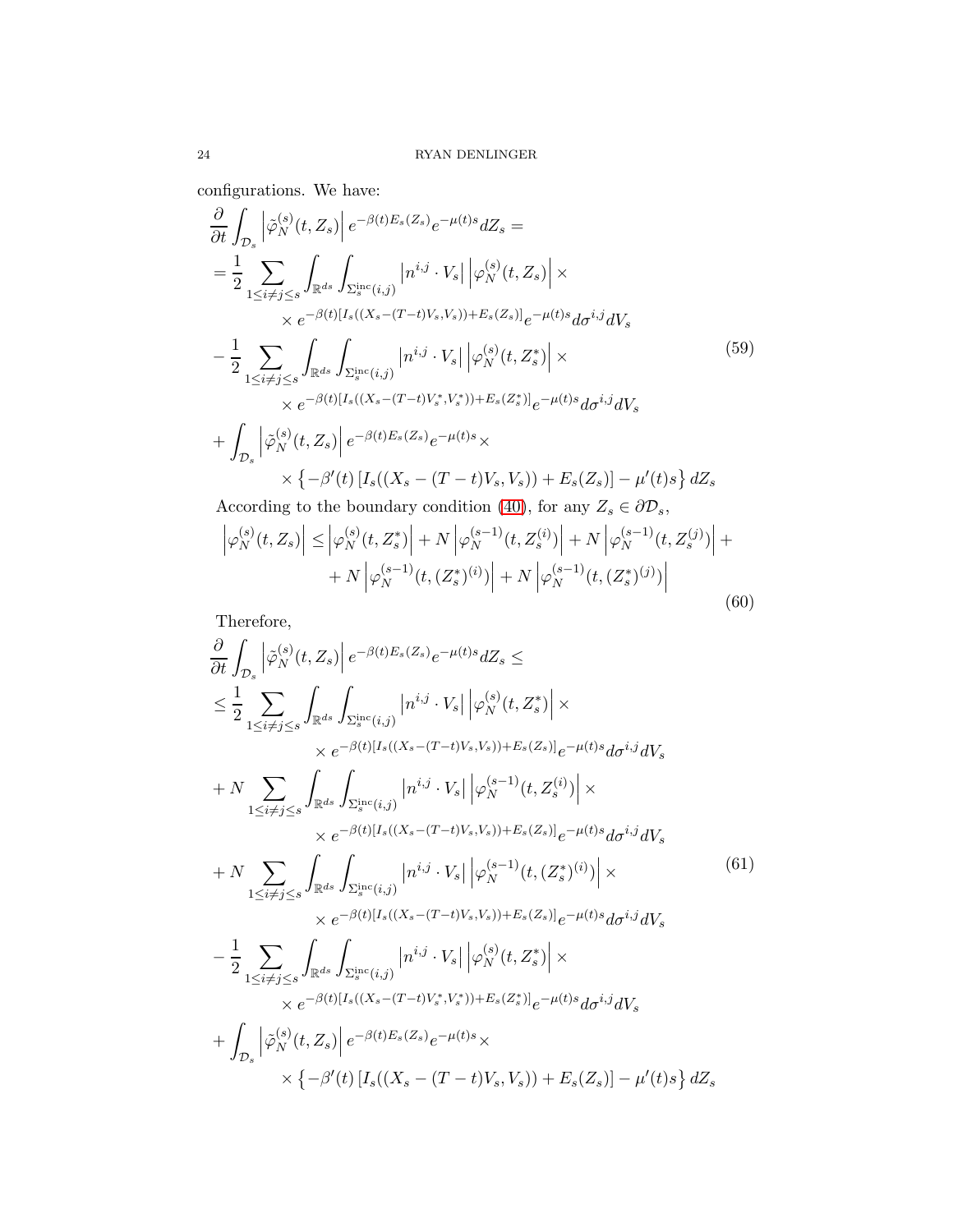We apply [\(55\)](#page-22-0) to the first and third terms on the right hand side, for  $0 \leq t \leq T$ .

$$
\frac{\partial}{\partial t} \int_{\mathcal{D}_{s}} \left| \tilde{\varphi}_{N}^{(s)}(t, Z_{s}) \right| e^{-\beta(t)E_{s}(Z_{s})} e^{-\mu(t)s} dZ_{s} \le
$$
\n
$$
\leq \frac{1}{2} \sum_{1 \leq i \neq j \leq s} \int_{\mathbb{R}^{ds}} \int_{\Sigma_{\underline{S}}^{\text{inc}}(i,j)} |n^{i,j} \cdot V_{s}| \left| \varphi_{N}^{(s)}(t, Z_{s}^{*}) \right| \times
$$
\n
$$
\times e^{-\beta(t)[I_{s}((X_{s}-(T-t)V_{s}^{*}, V_{s}^{*}))+E_{s}(Z_{s}^{*})]} e^{-\mu(t)s} d\sigma^{i,j} dV_{s}
$$
\n
$$
+ N \sum_{1 \leq i \neq j \leq s} \int_{\mathbb{R}^{ds}} \int_{\Sigma_{s}^{\text{inc}}(i,j)} |n^{i,j} \cdot V_{s}| \left| \varphi_{N}^{(s-1)}(t, Z_{s}^{(i)}) \right| \times
$$
\n
$$
\times e^{-\beta(t)[I_{s}((X_{s}-(T-t)V_{s}, V_{s}))+E_{s}(Z_{s})]} e^{-\mu(t)s} d\sigma^{i,j} dV_{s}
$$
\n
$$
+ N \sum_{1 \leq i \neq j \leq s} \int_{\mathbb{R}^{ds}} \int_{\Sigma_{s}^{\text{inc}}(i,j)} |n^{i,j} \cdot V_{s}| \left| \varphi_{N}^{(s-1)}(t, (Z_{s}^{*})^{(i)}) \right| \times
$$
\n
$$
\times e^{-\beta(t)[I_{s}((X_{s}-(T-t)V_{s}^{*}, V_{s}^{*}))+E_{s}(Z_{s}^{*})]} e^{-\mu(t)s} d\sigma^{i,j} dV_{s}
$$
\n
$$
- \frac{1}{2} \sum_{1 \leq i \neq j \leq s} \int_{\mathbb{R}^{ds}} \int_{\Sigma_{s}^{\text{inc}}(i,j)} |n^{i,j} \cdot V_{s}| \left| \varphi_{N}^{(s)}(t, Z_{s}^{*}) \right| \times
$$
\n
$$
\times e^{-\beta(t)[I_{s}((X_{s}-(T-t)V_{s}^{*}, V_{s}^{*}))+E_{s}(Z_{
$$

Now the first term precisely cancels the fourth term, whereas the second and third terms combine to yield an integral over all of  $\Sigma_s(i,j)$ .

<span id="page-24-1"></span>
$$
\frac{\partial}{\partial t} \int_{\mathcal{D}_s} \left| \tilde{\varphi}_N^{(s)}(t, Z_s) \right| e^{-\beta(t) E_s(Z_s)} e^{-\mu(t)s} dZ_s \le
$$
\n
$$
\leq N \sum_{1 \leq i \neq j \leq s} \int_{\mathbb{R}^{ds}} \int_{\Sigma_s(i,j)} \left| n^{i,j} \cdot V_s \right| \left| \varphi_N^{(s-1)}(t, Z_s^{(i)}) \right| \times
$$
\n
$$
\times e^{-\beta(t) [I_s((X_s - (T - t)V_s, V_s)) + E_s(Z_s)]} e^{-\mu(t)s} d\sigma^{i,j} dV_s
$$
\n
$$
+ \int_{\mathcal{D}_s} \left| \tilde{\varphi}_N^{(s)}(t, Z_s) \right| e^{-\beta(t) E_s(Z_s)} e^{-\mu(t)s} \times
$$
\n
$$
\times \left\{ -\beta'(t) \left[ I_s((X_s - (T - t)V_s, V_s)) + E_s(Z_s) \right] - \mu'(t)s \right\} dZ_s
$$
\n(63)

The following inequality is immediate and holds for all  $Z_s \in \mathbb{R}^{2ds}$  and  $t \in \mathbb{R}$ :

<span id="page-24-0"></span>
$$
I_s((X_s - (T - t)V_s, V_s)) + E_s(Z_s) \ge
$$
  
 
$$
\ge \frac{1}{2} (|x_i - (T - t)v_i|^2 + |v_i|^2) + E_{s-1}(Z_s^{(i)})
$$
(64)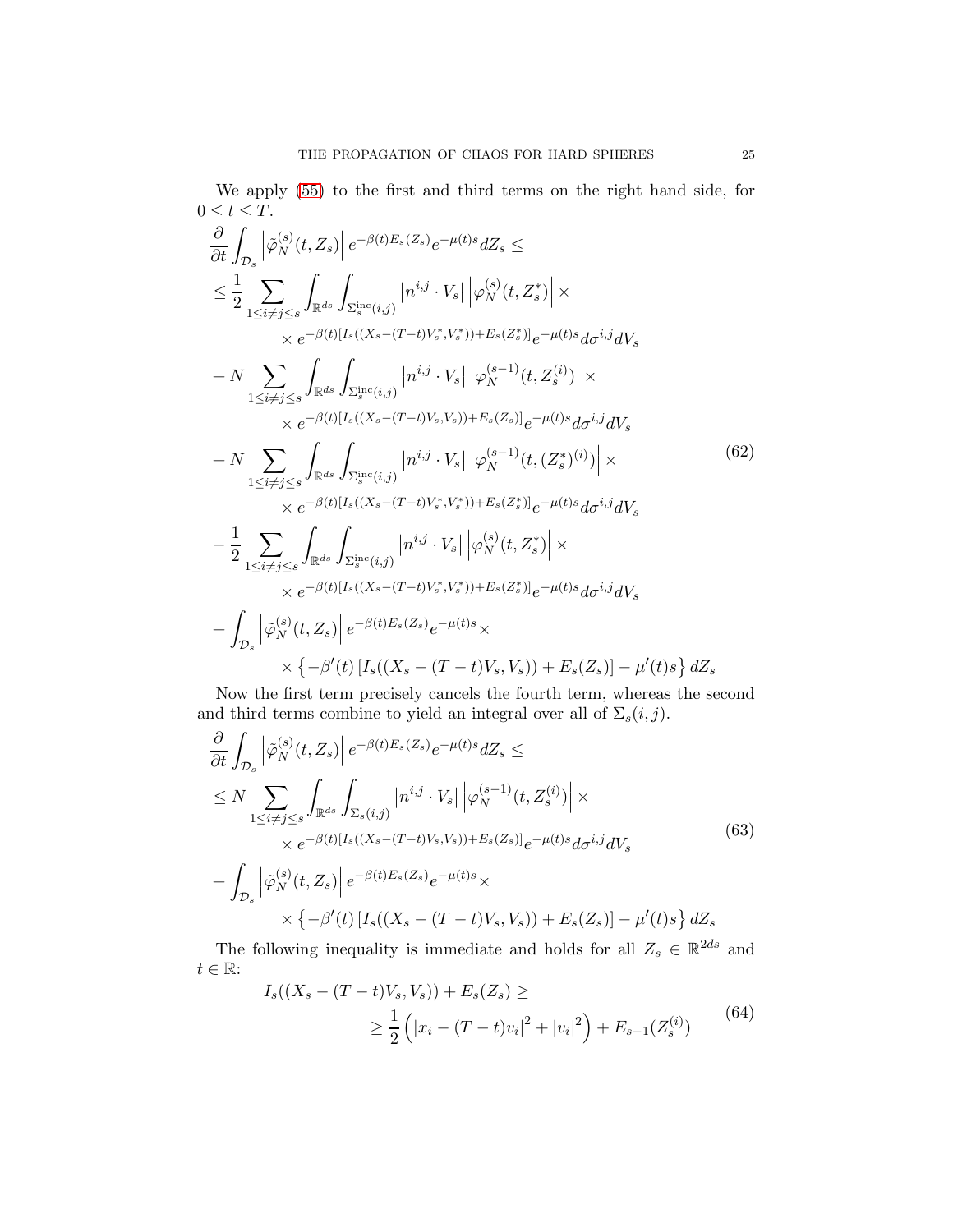We may eliminate  $x_i$  from the right-hand side of [\(64\)](#page-24-0) whenever  $Z_s \in \Sigma_s(i, j) \times \mathbb{R}^{ds}$ , due to the condition  $x_j = x_i + \varepsilon \omega$ . Combining this fact with the Boltzmann-Grad scaling  $N\varepsilon^{d-1} = \ell^{-1}$ , we obtain the following from [\(63\)](#page-24-1):

$$
\frac{\partial}{\partial t} \int_{\mathcal{D}_s} \left| \tilde{\varphi}_N^{(s)}(t, Z_s) \right| e^{-\beta(t) E_s(Z_s)} e^{-\mu(t)s} dZ_s \le
$$
\n
$$
\leq \ell^{-1} \sum_{i=1}^s \int_{\mathbb{R}^{2d(s-1)}} \left| \tilde{\varphi}_N^{(s-1)}(t, Z_s^{(i)}) \right| \times
$$
\n
$$
\times \left[ \sum_{\substack{j=1 \ j \neq i}}^s \int_{\mathbb{R}^d \times \mathbb{S}^{d-1}} |\omega \cdot (v_j - v_i)| e^{-\frac{1}{2}\beta(t) \left[ |x_j - \varepsilon \omega - (T - t)v_i|^2 + |v_i|^2 \right]} d\omega dv_i \right] \times
$$
\n
$$
\times e^{-\beta(t) E_{s-1}(Z_s^{(i)})} e^{-\mu(t)s} dZ_s^{(i)}
$$
\n
$$
+ \int_{\mathcal{D}_s} \left| \tilde{\varphi}_N^{(s)}(t, Z_s) \right| e^{-\beta(t) E_s(Z_s)} e^{-\mu(t)s} \times
$$
\n
$$
\times \left\{ -\beta'(t) \left[ I_s((X_s - (T - t)V_s, V_s)) + E_s(Z_s) \right] - \mu'(t)s \right\} dZ_s
$$
\n(65)

The integral in brackets is controlled using the classical dispersive inequality [\[2\]](#page-66-3):

$$
\|\zeta(x - vt, v)\|_{L_x^{\infty} L_v^1} \le |t|^{-d} \|\zeta(x, v)\|_{L_x^1 L_v^{\infty}}
$$
(66)

Hence,

$$
\frac{\partial}{\partial t} \int_{\mathcal{D}_s} \left| \tilde{\varphi}_N^{(s)}(t, Z_s) \right| e^{-\beta(t) E_s(Z_s)} e^{-\mu(t) s} dZ_s \le
$$
\n
$$
\leq \ell^{-1} s \int_{\mathbb{R}^{2d(s-1)}} \left| \tilde{\varphi}_N^{(s-1)}(t, Z_{s-1}) \right| \times
$$
\n
$$
\times \left[ C_d [1 + (T - t)]^{-d} \beta(t)^{-\frac{d}{2}} \left( (s - 1)^{\frac{1}{2}} E_{s-1} (Z_{s-1})^{\frac{1}{2}} + (s - 1) \beta(t)^{-\frac{1}{2}} \right) \right] \times
$$
\n
$$
\times e^{-\beta(t) E_{s-1} (Z_{s-1})} e^{-\mu(t) s} dZ_{s-1}
$$
\n
$$
+ \int_{\mathcal{D}_s} \left| \tilde{\varphi}_N^{(s)}(t, Z_s) \right| e^{-\beta(t) E_s (Z_s)} e^{-\mu(t) s} \times
$$
\n
$$
\times \left\{ -\beta'(t) \left[ I_s((X_s - (T - t)V_s, V_s)) + E_s(Z_s) \right] - \mu'(t) s \right\} dZ_s \tag{67}
$$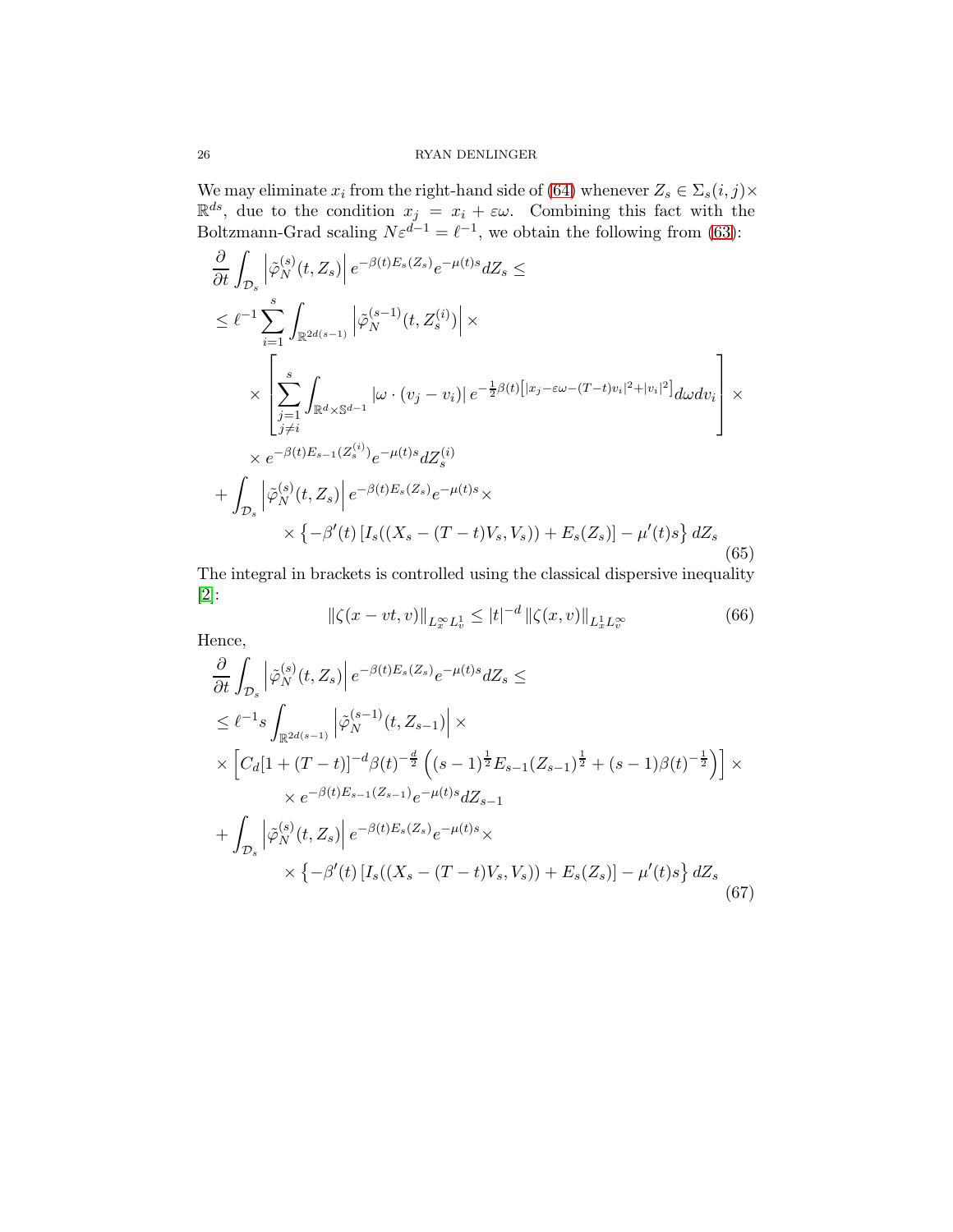We can sum over s to obtain, for  $0 \le t \le T$ ,

$$
\frac{\partial}{\partial t} \left\| \tilde{\Phi}_{N}(t) \right\|_{\mathcal{L}^{1}_{\beta(t),\mu(t)}} \leq
$$
\n
$$
\leq \sum_{s=1}^{N-1} \frac{1}{s!} \int_{\mathcal{D}_{s}} \left| \tilde{\varphi}_{N}^{(s)}(t, Z_{s}) \right| e^{-\beta(t) E_{s}(Z_{s})} e^{-\mu(t)s} \times
$$
\n
$$
\times \left[ \frac{C_{d} e^{-\mu(t)} \beta(t)^{-\frac{d}{2}}}{\ell \left[ 1 + (T - t) \right]^{d}} \left( s^{\frac{1}{2}} E_{s}(Z_{s})^{\frac{1}{2}} + s \beta(t)^{-\frac{1}{2}} \right) - \beta'(t) E_{s}(Z_{s}) - \mu'(t) s \right] dZ_{s}
$$
\n(68)

Suppose  $\beta_0 > 0$  and  $\mu_0 \in \mathbb{R}$  are given. Then fixing any  $T > 0$  we define

$$
\beta(t) = \beta_0 - \frac{1}{2}\beta_0 \left(1 - \left[1 + (T - t)\right]^{-(d - 1)}\right)
$$
\n(69)

$$
\mu(t) = \mu_0 - \left(1 - \left[1 + (T - t)\right]^{-(d-1)}\right) \tag{70}
$$

We have  $\beta(T) = \beta_0$ ,  $\mu(T) = \mu_0$ ,  $\inf_{0 \le t \le T} \beta(t) \ge \frac{1}{2}$  $\frac{1}{2}\beta_0$ , inf<sub>0≤t≤T</sub>  $\mu(t)$  ≥  $(\mu_0 - 1)$ , and

$$
\beta'(t) = \frac{1}{2}\beta_0(d-1)[1+(T-t)]^{-d}
$$
\n(71)

$$
\mu'(t) = (d-1)[1 + (T-t)]^{-d} \tag{72}
$$

Then if we assume further that  $\ell^{-1}e^{-\mu_0}\beta_0^{-\frac{d+1}{2}}$  is sufficiently small (depending only on  $d$ ), then

$$
\sup_{0 \le t \le T} \left\| \tilde{\Phi}_N(t) \right\|_{\mathcal{L}^1_{\beta(t), \mu(t)}} \le \left\| \tilde{\Phi}_N(0) \right\|_{\mathcal{L}^1_{\frac{1}{2}\beta_0, (\mu_0 - 1)}}\tag{73}
$$

In particular,

$$
\left\| \tilde{\Phi}_N(T) \right\|_{\mathcal{L}^1_{\beta_0, \mu_0}} \le \left\| \tilde{\Phi}_N(0) \right\|_{\mathcal{L}^1_{\frac{1}{2}\beta_0, (\mu_0 - 1)}}
$$
(74)

Since  $T > 0$  is arbitrary, recalling the definition of  $\tilde{\Phi}_N$  and using duality we obtain:

<span id="page-26-0"></span>**Theorem 6.1.** (Illner & Pulvirenti 1989) Suppose  $F_N(t) = \left\{ f_N^{(s)} \right\}$  $\left.\frac{(s)}{N}(t)\right\}$  $1\leq s \leq N$ is a solution of the BBGKY hierarchy  $(36)$ , subject to the Boltzmann-Grad scaling  $N\varepsilon^{d-1} = \ell^{-1}$ , and with each function  $f_N^{(s)}$  $\mathbb{R}_N^{(s)}$  :  $[0,\infty) \times \mathbb{R}^{2ds} \rightarrow \mathbb{R}$ symmetric under particle interchange. Further suppose that for some  $\beta_0 > 0$ ,  $\mu_0 \in \mathbb{R}$ ,

$$
\sup_{1 \le s \le N} \sup_{Z_s \in \mathcal{D}_s} \left| f_N^{(s)}(0, Z_s) \right| e^{\beta_0 [E_s(Z_s) + I_s(Z_s)]} e^{\mu_0 s} \le 1 \tag{75}
$$

Then if  $\ell^{-1}e^{-\mu_0}\beta_0^{-\frac{d+1}{2}}$  is sufficiently small (depending only on d) then we have

$$
\sup_{t\geq 0} \sup_{1\leq s\leq N} \sup_{Z_s\in\mathcal{D}_s} \left| f_N^{(s)}(t, Z_s) \right| e^{\frac{1}{2}\beta_0 [E_s(Z_s) + I_s((X_s - V_s t, V_s))] } e^{(\mu_0 - 1)s} \leq 1 \tag{76}
$$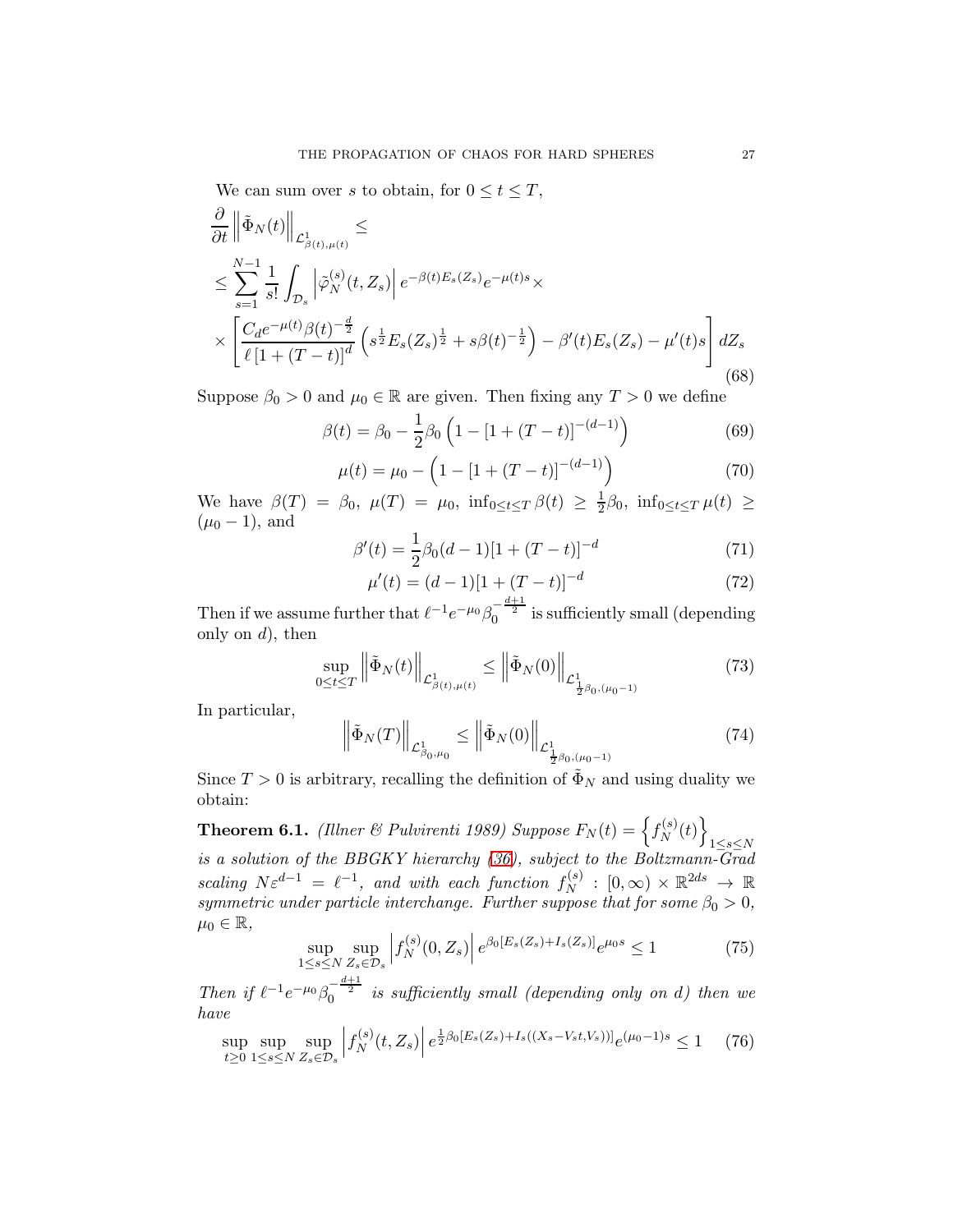<span id="page-27-0"></span>Remark. Theorem [6.1](#page-26-0) does not require the functions  $f_N^{(s)}$  $N^{(s)}$  to be non-negative, nor does it require that they form a consistent sequence of marginals.

# 7. Representation of marginals via pseudo-trajectories

We recall that any solution  $f_N^{(s)}$  $N^{(s)}(t)$  of the BBGKY hierarchy may be decomposed in terms of the initial data propagated along "pseudo-trajectories." This technique is first due to Lanford, and is now a standard tool in the analysis of the Boltzmann-Grad limit for hard spheres. To begin, observe that if  $\left\{f_N^{(s)}\right\}$  $\left.\sum\limits_{N}^{(s)}(t,Z_s)\right\}$  $1\leq s\leq N$ solves [\(36\)](#page-16-0), then by considering test functions which vanish along  $[0, \infty) \times \partial \mathcal{D}_s$ , it follows that the densities  $f_N^{(s)}$  $\mathcal{N}^{(s)}$  solve the following equation in the sense of distributions:

<span id="page-27-1"></span>
$$
\left(\frac{\partial}{\partial t} + V_s \cdot \nabla_{X_s}\right) f_N^{(s)}(t, Z_s) = (N - s) \varepsilon^{d-1} C_{s+1} f_N^{(s+1)}(t, Z_s) \tag{77}
$$

where  $f_N^{(s)}$  $f_N^{(s)}(t, Z_s) = f_N^{(s)}$  $\mathcal{D}_{N}^{(s)}(t, Z_{s}^{*})$  a.e.  $(t, Z_{s}) \in [0, \infty) \times \partial \mathcal{D}_{s}$ , and  $C_{s+1}$  is the collision operator

$$
C_{s+1} = \sum_{i=1}^{s} C_{i,s+1}
$$
 (78)

$$
C_{i,s+1} = C_{i,s+1}^+ - C_{i,s+1}^- \tag{79}
$$

$$
C_{i,s+1}^{+} f_{N}^{(s+1)}(t, Z_s) = \int_{\mathbb{R}^d} \int_{\mathbb{S}^{d-1}} \mathbf{1}_{Z_{s+1} \in \partial \mathcal{D}_{s+1}} \left[ \omega \cdot (v_{s+1} - v_i) \right]_+ \times
$$
\n
$$
\times f^{(s+1)}(t, z, w) = \omega^{*} \left[ \omega^{*} \left( \omega^{*} \right) \left( \omega^{*} \right) \right]_{\mathbb{S}^{d-1}} \tag{80}
$$

$$
\times f_N^{(s+1)}(t, x_1, v_1, \dots, x_i, v_i^*, \dots, x_s, v_s, x_i + \varepsilon \omega, v_{s+1}^*) d\omega dv_{s+1}
$$
  

$$
f_N^{(s+1)}(t, Z_s) = \int \int \mathbf{1}_{Z_{s+1} \in \partial \mathcal{D}_{s+1}} [\omega \cdot (v_{s+1} - v_i)]_+ \times
$$

$$
C_{i,s+1}^{-}f_{N}^{(s+1)}(t, Z_{s}) = \int_{\mathbb{R}^{d}} \int_{\mathbb{S}^{d-1}} \mathbf{1}_{Z_{s+1} \in \partial \mathcal{D}_{s+1}} \left[ \omega \cdot (v_{s+1} - v_{i}) \right]_{-\times} \times
$$
\n
$$
\times f^{(s+1)}(t, x_{1}, y_{1}, \dots, x_{n}, y_{n}, x_{n} + \varepsilon \omega, y_{n}, y_{n}) d\omega dy_{n} \tag{81}
$$

 $\times f_N^{(s+1)}$  $\sum_{N}^{(s+1)}(t, x_1, v_1, \ldots, x_i, v_i, \ldots, x_s, v_s, x_i + \varepsilon \omega, v_{s+1}) d\omega dv_{s+1}$ 

where

$$
\begin{cases}\nv_i^* = v_i + \omega \omega \cdot (v_j - v_i) \\
v_j^* = v_j - \omega \omega \cdot (v_j - v_i)\n\end{cases} \tag{82}
$$

We can re-write [\(77\)](#page-27-1) by means of Duhamel's formula, using the transport operator  $T_s(t)$  defined by  $(T_s(t)g_s)(Z_s) = g_s(\psi_s^{-t}Z_s)$  for any  $g_s \in L^1(\mathcal{D}_s)$ . The operators  $T_s(t)$  form a strongly continuous semigroup on  $L^1(\mathcal{D}_s)$ , with generator given by  $-V_s \cdot \nabla_{X_s}$  and specular reflection at the boundary  $\partial \mathcal{D}_s$ . We have

$$
f_N^{(s)}(t) = T_s(t)f_N^{(s)}(0) + (N - s)\varepsilon^{d-1} \int_0^t T_s(t - t_1)C_{s+1}f_N^{(s+1)}(t_1)dt_1 \quad (83)
$$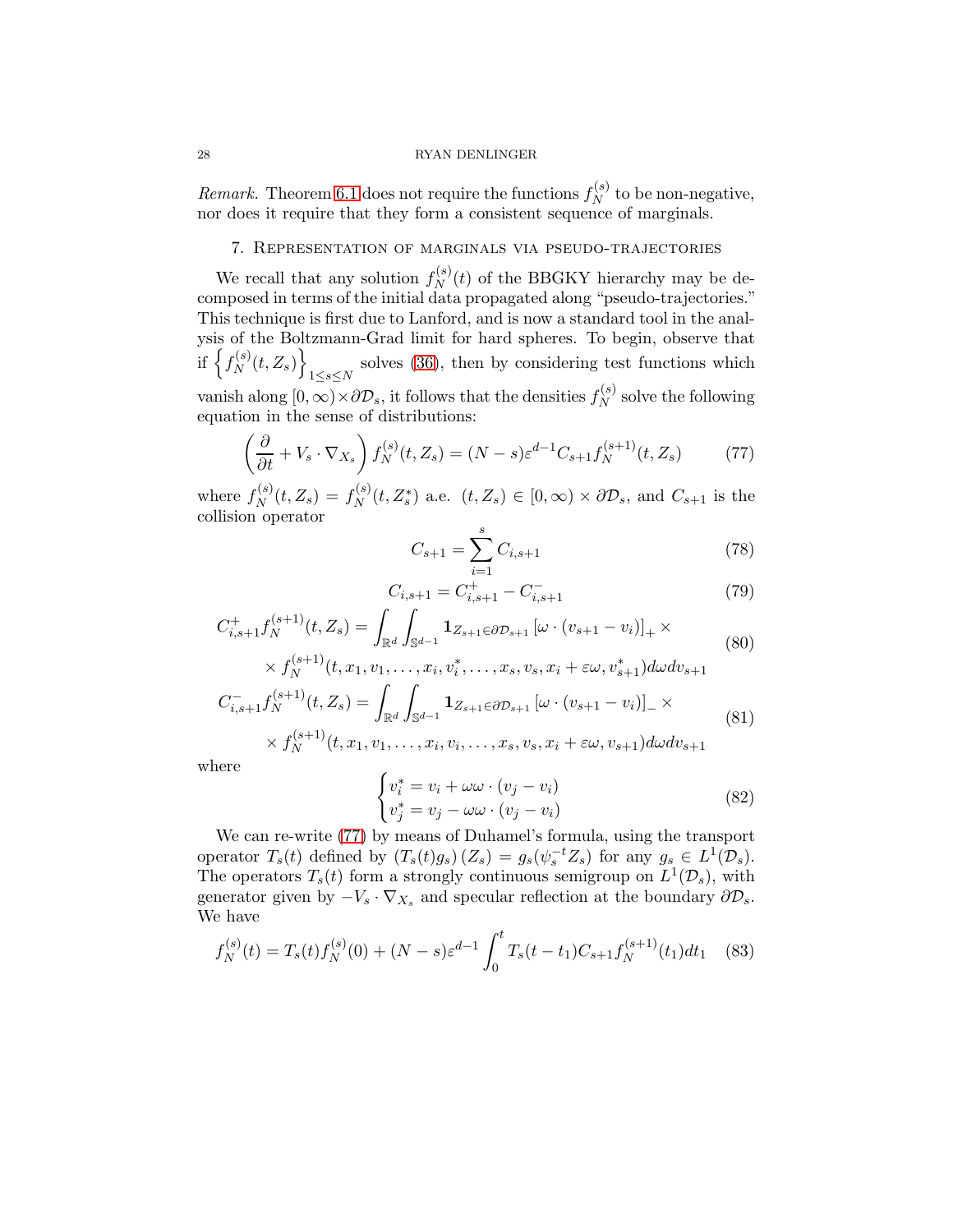Now by iterating this formula we can write the marginal  $f_N^{(s)}$  $\hat{N}^{(s)}(t)$  as a finite sum of terms, each of which depends only on the initial data:

<span id="page-28-0"></span>
$$
f_N^{(s)}(t) = \sum_{k=0}^{N-s} a_{N,k,s} \times \times \int_0^t \int_0^{t_1} \dots \int_0^{t_{k-1}} T_s(t-t_1) C_{s+1} \dots T_{s+k}(t_k) f_N^{(s+k)}(0) dt_k \dots dt_1
$$
\n(84)

where

$$
a_{N,k,s} = \frac{(N-s)!}{(N-s-k)!} \varepsilon^{k(d-1)}
$$
(85)

Since we enforce the Boltzmann-Grad scaling  $N\varepsilon^{d-1} = \ell^{-1}$ , we have  $0 \leq$  $a_{N,k,s} \leq \ell^{-k}$  and  $a_{N,k,s} \ell^k \to 1$  as  $N \to \infty$  with  $k, s$  fixed.

The Duhamel series [\(84\)](#page-28-0) may be interpreted as a way of describing the solution  $F_N(t)$  in terms of the data  $F_N(0)$  propagated along a family of artificial trajectories, or "pseudo-trajectories." [\[11,](#page-67-2) [22,](#page-67-1) [27\]](#page-67-16) Given  $Z_s \in \mathcal{D}_s$ , along with times  $0 \le t_k \le \cdots \le t_1 \le t$ , velocities  $v_{s+1}, \ldots, v_{s+k}$ , impact parameters  $\omega_1, \ldots, \omega_k$ , and indices  $i_1, \ldots, i_k$ , we will define

$$
Z_{s,s+k}\left[Z_s,t;t_1,\ldots,t_k;v_{s+1},\ldots,v_{s+k};\omega_1,\ldots,\omega_k;i_1,\ldots,i_k\right]\in\mathcal{D}_{s+k}\quad(86)
$$

We assume  $i_1 \in \{1, \ldots, s\}, i_2 \in \{1, \ldots, s, s+1\}, \ldots, i_j \in \{1, 2, \ldots, s+j-1\};$ we will also need to assume that certain "exclusion conditions" are satisfied, as will become clear. To begin the induction, for  $Z_s \in \mathcal{D}_s$  and  $t > 0$  we define

$$
Z_{s,s}\left[Z_s,t\right] = \psi_s^{-t} Z_s \tag{87}
$$

More generally, if the symbol

 $Z_{s,s+k}$   $[Z_s, t; t_1, \ldots, t_k; v_{s+1}, \ldots, v_{s+k}; \omega_1, \ldots, \omega_k; i_1, \ldots, i_k] \in \mathcal{D}_{s+k}$  (88)

is defined, then for 
$$
\tau > 0
$$
 we define

$$
Z_{s,s+k} [Z_s, t + \tau; t_1 + \tau, \dots, t_k + \tau; v_{s+1}, \dots, v_{s+k}; \omega_1, \dots, \omega_k; i_1, \dots, i_k] =
$$
  
=  $\psi_{s+k}^{-\tau} Z_{s,s+k} [Z_s, t; t_1, \dots, t_k; v_{s+1}, \dots, v_{s+k}; \omega_1, \dots, \omega_k; i_1, \dots, i_k]$   
(89)

Similarly, if the symbol

$$
Z_{s,s+k}[Z_s,t;t_1,\ldots,t_k;v_{s+1},\ldots,v_{s+k};\omega_1,\ldots,\omega_k;i_1,\ldots,i_k] =
$$
  
=  $(X'_{s+k},V'_{s+k}) \in \mathcal{D}_{s+k}$  (90)

is defined (including the possibility  $k = 0$ ) then for any given velocity  $v_{s+k+1} \in \mathbb{R}^d$ , any index  $i_{k+1} \in \{1, \ldots, s, s+1, \ldots, s+k\}$ , and any "suitable" choice of impact parameter  $\omega_{k+1} \in \mathbb{S}^{d-1}$ , if  $\omega_{k+1} \cdot \left(v_{s+k+1} - v'_{i_{k+1}}\right) \leq 0$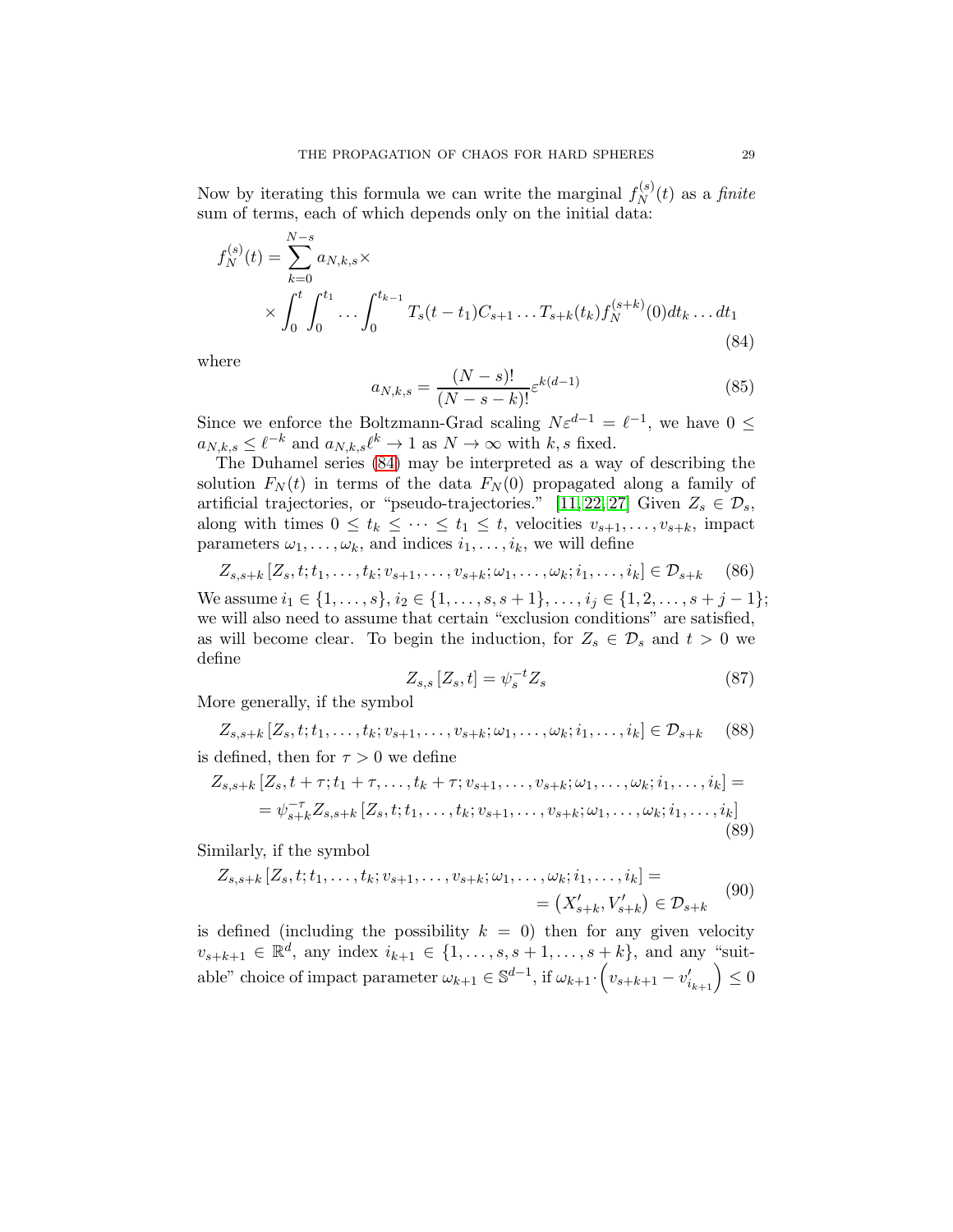then we define

 $Z_{s,s+k+1}$   $[Z_s,t;t_1,\ldots,t_k,0; v_{s+1},\ldots,v_{s+k},v_{s+k+1};$  $\omega_1, \ldots, \omega_k, \omega_{k+1}; i_1, \ldots, i_k, i_{k+1}$ ] =  $=\left(x'_{1},v'_{1},\ldots,x'_{i_{k+1}},v'_{i_{k+1}},\ldots,x'_{s},v'_{s},x'_{i_{k+1}}+\varepsilon\omega_{k+1},v_{s+k+1}\right)$ (91) whereas if  $\omega_{k+1} \cdot \left( v_{s+k+1} - v'_{i_{k+1}} \right) > 0$  then we define  $Z_{s,s+k+1}$   $[Z_s,t;t_1,\ldots,t_k,0; v_{s+1},\ldots,v_{s+k},v_{s+k+1};$  $\omega_1, \ldots, \omega_k, \omega_{k+1}; i_1, \ldots, i_k, i_{k+1}$  $=\left(x'_1,v'_1,\ldots,x'_{i_{k+1}},v'_{i_{k+1}}+\omega_{k+1}\omega_{k+1}\cdot\left(v_{s+k+1}-v'_{i_{k+1}}\right),\right.$  $\ldots, x'_s, v'_s, x'_{i_{k+1}} + \varepsilon \omega_{k+1}, v_{s+k+1} - \omega_{k+1} \omega_{k+1} \cdot \Big( v_{s+k+1} - v'_{i_{k+1}} \Big) \Big)$ (92)

Here a "suitable" impact parameter  $\omega$  is one for which  $x'_{i_{k+1}} + \varepsilon \omega - x'_j \Big| > \varepsilon$ for each  $j \in \{1, \ldots, s, s+1, \ldots, s+k\} \setminus \{i_{k+1}\}$ ; note that the set of suitable impact parameters may be empty.

Remark. The physical interpretation of the above construction is that s particles begin in configuration  $Z_s \in \mathcal{D}_s$  at time t, then evolve under the backwards hard sphere flow for a time  $t - t_1$ ; at time  $t_1$ , the  $(s + 1)$ st particle is created adjacent to the  $i_1$ st particle with velocity  $v_{s+1}$ . If the pair  $(i_1, s + 1)$  is in a post-collisional configuration, then we perform an instantaneous collision to place the particles in a pre-collisional configuration. To continue the flow, we push the system through the backwards flow of  $(s+1)$ hard spheres for a time  $t_1 - t_2$ , and so forth. The state of the process at time 0 is then  $Z_{s,s+k}$   $Z_{s,t}$ ; { $t_j, v_{s+j}, \omega_j, i_j$ } $_{j=1}^k$ .

Remark. As a matter of convenience, we have enforced a convention whereby particles are always in a pre-collisional configuration at the moment that a new particle is created. Keep in mind, however, that the backwards flow can subsequently place particles into a post-collisional configuration, though this can only happen between particle creations.

We will also require an iterated collision kernel

$$
b_{s,s+k} \left[ Z_s, t; \{ t_j, v_{s+j}, \omega_j, i_j \}_{j=1}^k \right]
$$
 (93)

in order to account for each added particle. First we define

$$
b_{s,s}\left[Z_s,t\right] = \mathbf{1}_{Z_s \in \mathcal{D}_s} \tag{94}
$$

If we have defined

$$
b_{s,s+k} [Z_s, t; t_1, \dots, t_k; v_{s+1}, \dots, v_{s+k}; \omega_1, \dots, \omega_k; i_1, \dots, i_k]
$$
(95)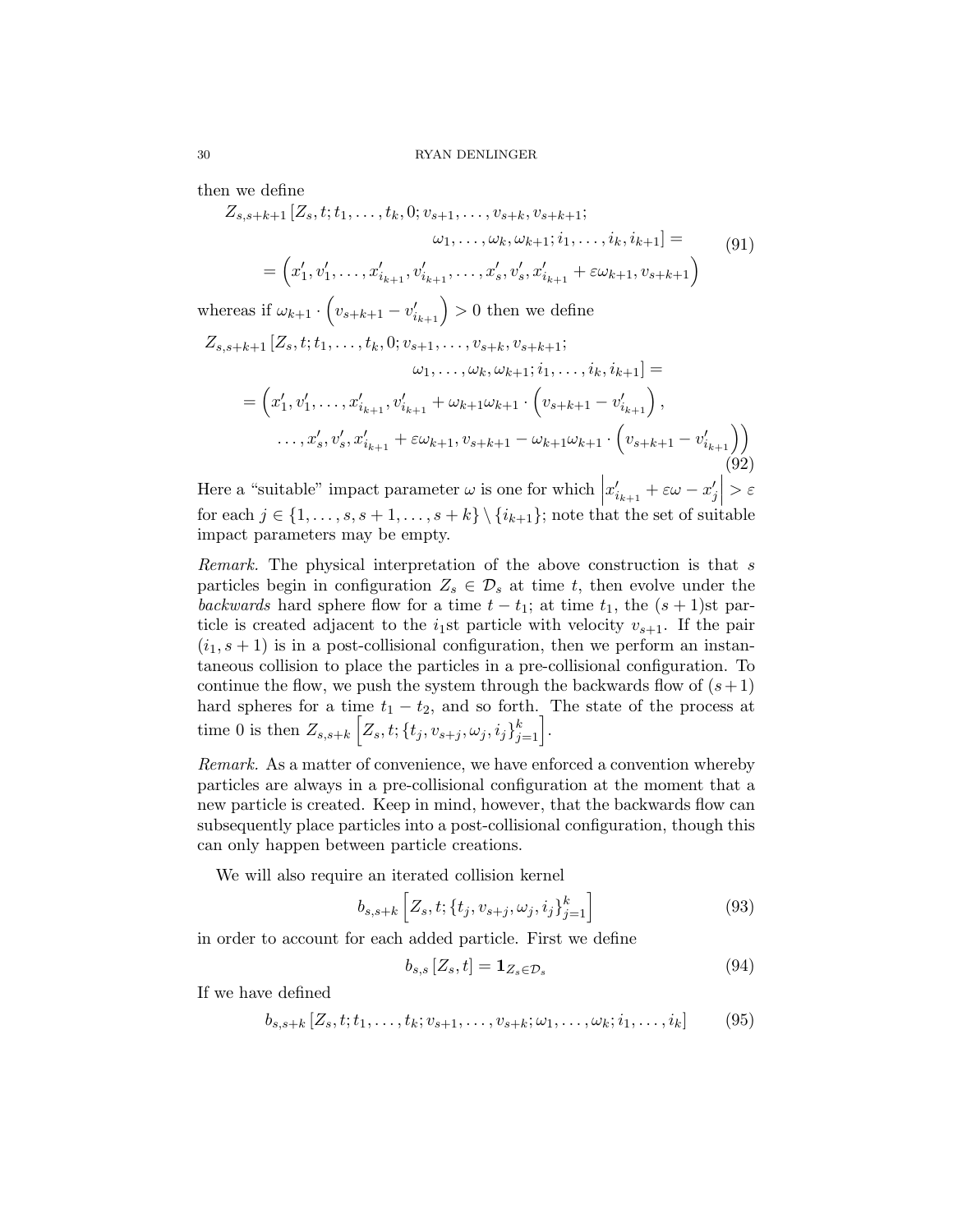then there are two cases: (i)  $Z_{s,s+k}\left[Z_s,t;\{t_j,v_{s+j},\omega_j,i_j\}_{j=1}^k\right]=\left(X'_{s+k},V'_{s+k}\right)\in$  $\mathcal{D}_{s+k}$  is well-defined as above, in which case

$$
b_{s,s+k} [Z_s, t + \tau; t_1 + \tau, \dots, t_k + \tau; v_{s+1}, \dots, v_{s+k}; \omega_1, \dots, \omega_k; i_1, \dots, i_k] =
$$
  
= 
$$
b_{s,s+k} [Z_s, t; t_1, \dots, t_k; v_{s+1}, \dots, v_{s+k}; \omega_1, \dots, \omega_k; i_1, \dots, i_k]
$$
  
(96)

$$
b_{s,s+k+1} [Z_s, t; t_1, \dots, t_k, 0; v_{s+1}, \dots, v_{s+k}, v_{s+k+1};
$$
  
\n
$$
\omega_1, \dots, \omega_k, \omega_{k+1}; i_1, \dots, i_k, i_{k+1}] =
$$
  
\n
$$
= \omega_{k+1} \cdot \left( v_{s+k+1} - v'_{i_{k+1}} \right) \times
$$
  
\n
$$
\times \left( \prod_{i \in \{1, \dots, s, s+1, \dots, s+k\}\setminus \{i_{k+1}\}} 1_{\left| x'_{i_{k+1}} + \epsilon \omega_{k+1} - x'_j \right| > \epsilon} \right) \times
$$

$$
\left\{ \sum_{j \in \{1, \ldots, s, s+1, \ldots, s+k\} \setminus \{i_{k+1}\}} |x_{i_{k+1}} + \sum_{j \in S} \right\}
$$
\n
$$
\times b_{s, s+k} [Z_s, t; t_1, \ldots, t_k; v_{s+1}, \ldots, v_{s+k}; \omega_1, \ldots, \omega_k; i_1, \ldots, i_k]
$$
\n(97)

(ii) otherwise,

$$
b_{s,s+k} [Z_s, t + \tau; t_1 + \tau, \dots, t_k + \tau; v_{s+1}, \dots, v_{s+k}; \omega_1, \dots, \omega_k; i_1, \dots, i_k] =
$$
  
\n
$$
= b_{s,s+k} [Z_s, t; t_1, \dots, t_k; v_{s+1}, \dots, v_{s+k}; \omega_1, \dots, \omega_k; i_1, \dots, i_k] \quad (= 0)
$$
  
\n
$$
b_{s,s+k+1} [Z_s, t; t_1, \dots, t_k, 0; v_{s+1}, \dots, v_{s+k}, v_{s+k+1};
$$
  
\n
$$
\omega_1, \dots, \omega_k, \omega_{k+1}; i_1, \dots, i_k, i_{k+1}] = 0
$$
  
\n(99)

Then the Duhamel series [\(84\)](#page-28-0) becomes

<span id="page-30-1"></span>
$$
f_N^{(s)}(t, Z_s) = \sum_{k=0}^{N-s} a_{N,k,s} \times \times \sum_{i_1=1}^{s+k-1} \int_0^t \dots \int_0^{t_{k-1}} \int_{\mathbb{R}^{dk}} \int_{(\mathbb{S}^{d-1})^k} \left( \prod_{m=1}^k d\omega_m dv_{s+m} dt_m \right) \times (100) \times \left( b_{s,s+k} \left[ \cdot \right] f_N^{(s+k)}(0, Z_{s,s+k} \left[ \cdot \right]) \right) \left[ Z_s, t; \{ t_j, v_{s+j}, \omega_j, i_j \}_{j=1}^k \right]
$$

*Remark.* The collision kernel  $b_{s,s+k}$ [...] vanishes automatically whenever  $Z_{s,s+k}$ ... ] fails to be well-defined. This convention is convenient because it allows us to specify a fixed N-independent domain of integration in [\(100\)](#page-30-1).

# 8. Stability of pseudo-trajectories

<span id="page-30-0"></span>The purpose of this section is to prove that typical pseudo-trajectories are stable with respect to the creation of a new particle, at least outside a small set of creation times, velocities, and impact parameters. The main novelty of this stability result, compared to previous results [\[11\]](#page-67-2), is that we are able to allow particles to pass arbitrarily close to each other in space under the backwards flow, as long as they do not collide. The price we pay for this improvement is that we must make explicit use of the time integrals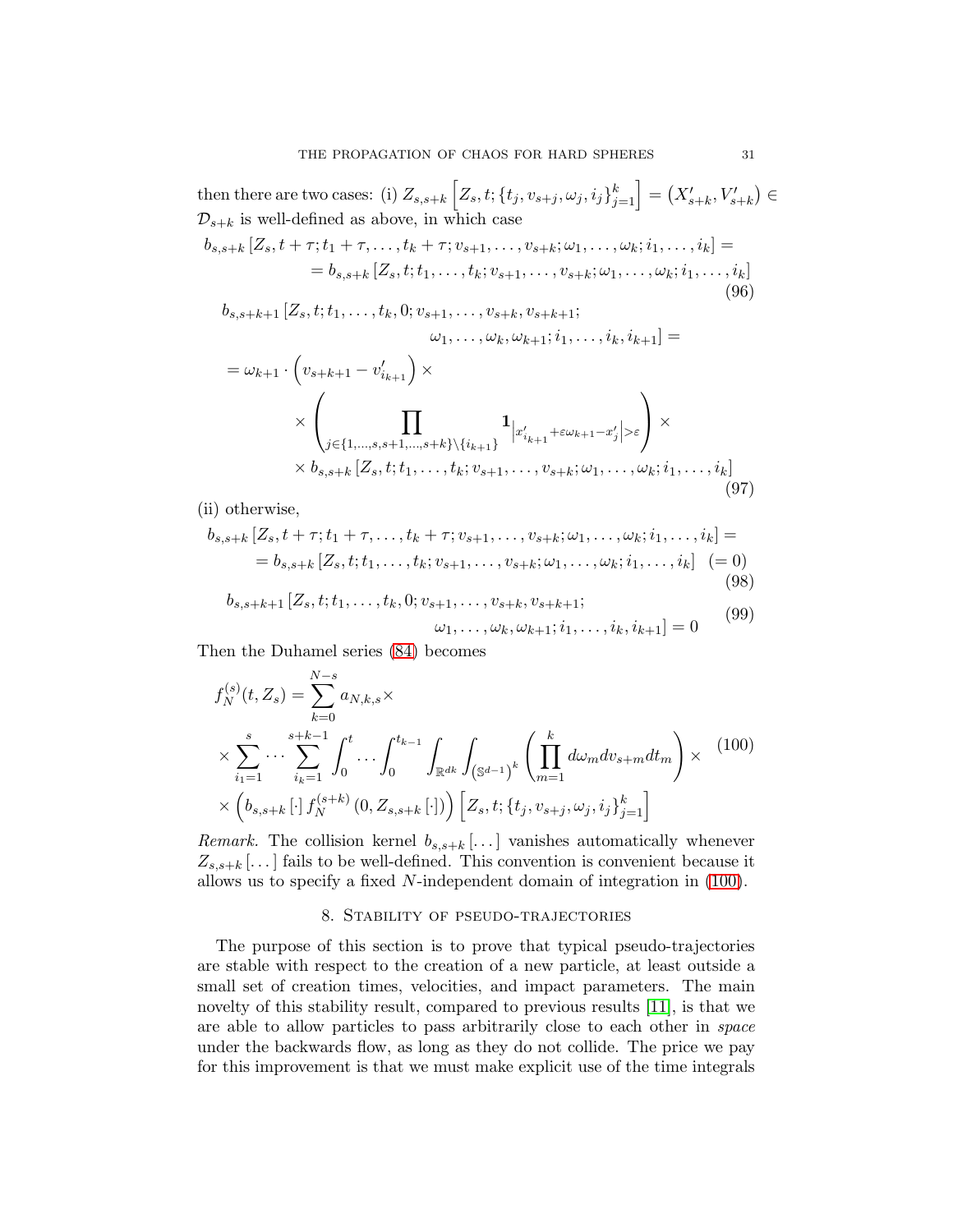appearing in the Duhamel series [\(100\)](#page-30-1), and employ an unusual cut-off for nearby velocities. This proof is inspired in part by the ideas from [\[27\]](#page-67-16); note, however, that there the authors required more sophisticated cut-offs to deal with rather general physical interactions.

We will require the following elementary geometrical fact (the proof is trivial):

<span id="page-31-1"></span>**Lemma 8.1.** Fix  $v \in \mathbb{R}^d \setminus \{0\}$ , and for  $\omega \in \mathbb{S}^{d-1} \subset \mathbb{R}^d$  (where  $\mathbb{S}^{d-1}$  is the unit sphere centered on the origin) define

$$
u_{\omega} = |v|^{-1} (2\omega\omega \cdot v - v) \tag{101}
$$

then  $u_{\omega} \in \mathbb{S}^{d-1}$  for each  $\omega \in \mathbb{S}^{d-1}$ . If  $\mathbb{S}^{d-1}_{v} = \{ \omega \in \mathbb{S}^{d-1} \mid \omega \cdot v > 0 \}$  then the map  $\omega \mapsto u_{\omega}$  restricts to a diffeomorphism  $\mathbb{S}_{v}^{d-1} \to \mathbb{S}^{d-1} \setminus \{-|v|^{-1}v\}.$ 

We will also need:

<span id="page-31-2"></span>**Lemma 8.2.** Let  $L \subset \mathbb{R}^d$  ( $d \geq 2$ ) be a line, and for  $\rho > 0$  consider the solid cylinder

$$
\mathcal{C}_{\rho} = \left\{ u \in \mathbb{R}^d \middle| \text{dist}\left(u, L\right) \le \rho \right\} \tag{102}
$$

Then

<span id="page-31-0"></span>
$$
\int_{\mathbb{S}^{d-1}} \mathbf{1}_{\omega \in \mathcal{C}_{\rho}} d\omega \le C_d \rho^{(d-1)/2} \tag{103}
$$

where the constant  $C_d$  does not depend on the choice of line L.

*Proof.* There are two cases: either  $\mathcal{C}_{\rho}$  contains a point which is within distance  $1-3\rho$  of the sphere's center, or it does not. In the first case, we clearly have

$$
\int_{\mathbb{S}^{d-1}}\mathbf{1}_{\omega \in \mathcal{C}_{\rho}}d\omega \leq C_{d}\rho^{d-\frac{3}{2}}
$$

In the second case, we can estimate the size of a spherical cap to obtain that

$$
\int_{\mathbb{S}^{d-1}} \mathbf{1}_{\omega \in \mathcal{C}_{\rho}} d\omega \leq C_d \rho^{(d-1)/2}
$$

Since  $d \geq 2$ , we can take the maximum of these two bounds to obtain (103).  $(103)$ .

We now turn to the main result for this section. To state the proposition, we must fix a parameter  $\eta > 0$  and introduce the following sets:

$$
\mathcal{K}_s = \left\{ Z_s = (X_s, V_s) \in \overline{\mathcal{D}_s} \left| \psi_s^{-\tau} Z_s = (X_s - V_s \tau, V_s) \ \forall \ \tau > 0 \right. \right\} \tag{104}
$$

$$
\mathcal{U}_s^{\eta} = \left\{ Z_s = (X_s, V_s) \in \overline{\mathcal{D}_s} \left| \inf_{1 \le i < j \le s} |v_i - v_j| > \eta \right. \right\} \tag{105}
$$

Remark. The condition  $Z_s \in \mathcal{U}_s^{\eta}$  is meant to force particles to disperse away from each other under the action of the free flow.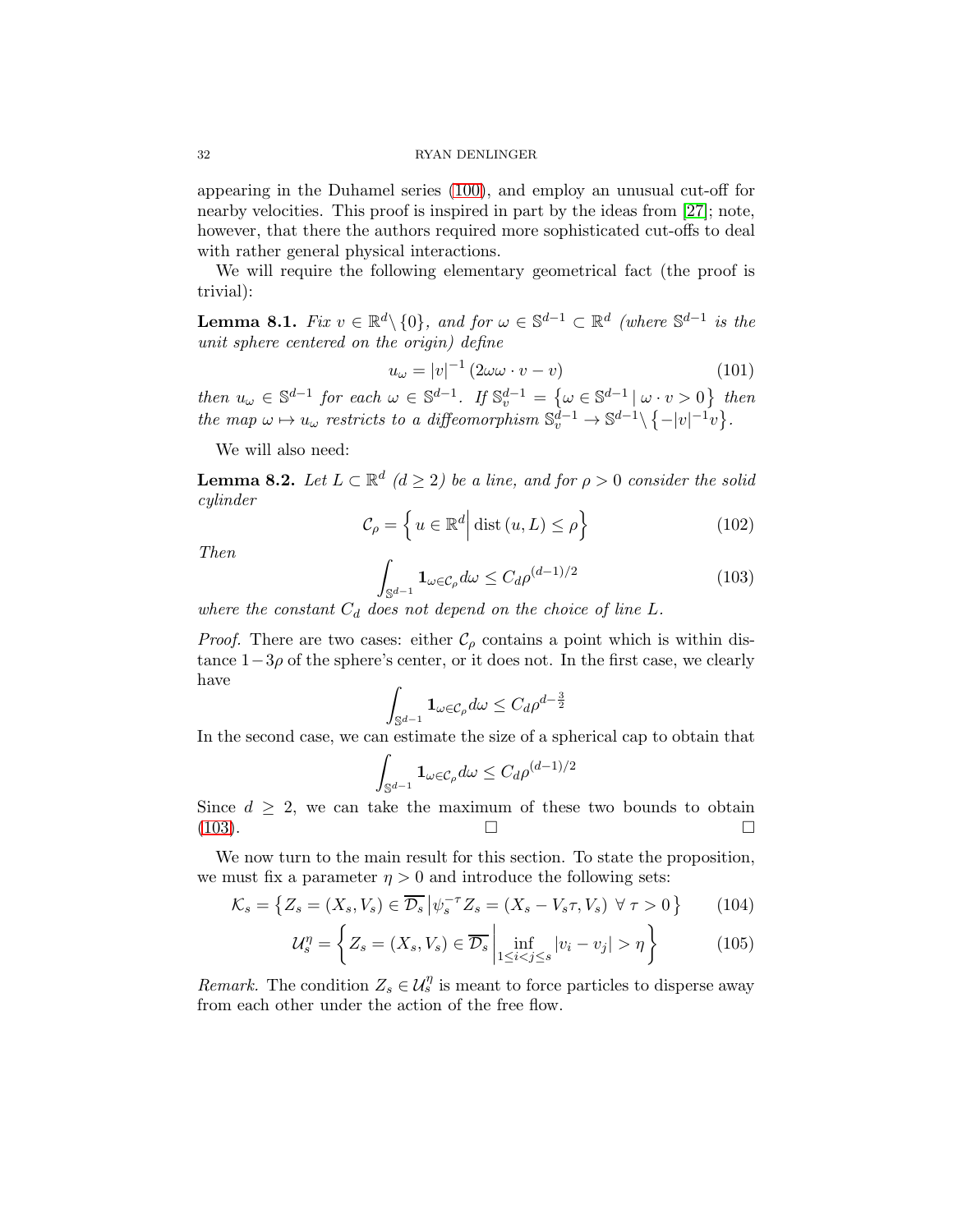<span id="page-32-2"></span>**Proposition 8.3.** There is a constant  $c_d > 0$ , depending only on the dimension d, such that all the following holds: Assume that

$$
Z_{s,s+k}[Z_s, t; t_1, \dots, t_k; v_{s+1}, \dots, v_{s+k}; \omega_1, \dots, \omega_k; i_1, \dots, i_k] =
$$
  
=  $(X'_{s+k}, V'_{s+k}) \in \mathcal{K}_{s+k} \cap \mathcal{U}_{s+k}^{\eta}$   
(106)

and  $E_{s+k}(Z'_{s+k}) \leq 2R^2$ ; then, (i) for all  $\tau \geq 0$  we have

$$
Z_{s,s+k} [Z_s, t+\tau; t_1+\tau, \dots, t_k+\tau; v_{s+1}, \dots, v_{s+k}; \omega_1, \dots, \omega_k; i_1, \dots, i_k]
$$
  

$$
\in \mathcal{K}_{s+k} \cap \mathcal{U}_{s+k}^{\eta}
$$
  
(107)

(ii) for any  $i_{k+1} \in \{1, \ldots, s, s+1, \ldots, s+k\}$ , and for any  $\theta, \alpha, y > 0$  such that  $\sin \theta > c_d y^{-1} \varepsilon$ , there exists a measurable set  $\mathcal{B} \subset [0,\infty) \times \mathbb{R}^d \times \mathbb{S}^{d-1}$ , which may depend on  $Z_s$ , t, and  $\{t_j, v_{s+j}, \omega_j, i_j\}_{j=1}^k$ , such that

<span id="page-32-0"></span>
$$
\forall \ \eta < R, \ \forall \ T > 0,
$$
\n
$$
\int_0^T \int_{B_{2R}^d} \int_{\mathbb{S}^{d-1}} \mathbf{1}_{(\tau, v_{s+k+1}, \omega_{k+1}) \in \mathcal{B}} \ d\omega_{k+1} dv_{s+k+1} d\tau \le
$$
\n
$$
\le C_d \ (s+k) \ T R^d \left[ \alpha + \frac{y}{\eta T} + C_{d,\alpha} \left( \frac{\eta}{R} \right)^{d-1} + C_{d,\alpha} \theta^{(d-1)/2} \right] \tag{108}
$$

and

<span id="page-32-1"></span>
$$
Z_{s,s+k+1}[Z_s, t+\tau; t_1+\tau, \dots, t_k+\tau, 0; v_{s+1}, \dots, v_{s+k}, v_{s+k+1};
$$
  
\n
$$
\omega_1, \dots, \omega_k, \omega_{k+1}; i_1, \dots, i_k, i_{k+1}]
$$
  
\n
$$
\in \mathcal{K}_{s+k+1} \cap \mathcal{U}_{s+k+1}^{\eta}
$$
  
\n
$$
\text{henever } (\tau, v_{s+k+1}, \omega_{k+1}) \in [0, \infty) \times \mathbb{R}^d \times \mathbb{S}^{d-1} \setminus \mathcal{B}
$$
  
\n(109)

whenever  $(\tau, v_{s+k+1}, \omega_{k+1}) \in [0, \infty) \times \mathbb{R}^d \times \mathbb{S}$ <sup>d</sup>−1\B.

*Remark.* The important conclusion from [\(108\)](#page-32-0) is that  $\beta$  is a set of small measure; on the complement of this small-measure set, the inductive hypothesis ("we are in  $\mathcal{K}_s \cap \mathcal{U}_s^{\eta, \eta}$ ) is propagated due to [\(109\)](#page-32-1). To see why  $\mathcal{B}$  is of small measure, assume that  $R$  is a large velocity cut-off, either constant or diverging very gently as  $\varepsilon \to 0^+$ . The parameter  $\eta > 0$  represents the minimal velocity between particles and therefore we will always have  $\eta \ll R$ . Similarly  $y$  is a minimal distance between particles at any time of particle creation; since particles are moving relatively with speed at least  $\eta$ , we will eventually require  $y \ll \eta T$  so that particles are only nearby for a short time. The angle  $\alpha$  is a technical cutoff on near-grazing collisions and is therefore small. The small angle  $\theta$  is the opening angle of a cone inside of which particles may "recollide" (recollisions are the geometric mechanism by which correlations are generated). The purely geometric condition  $\sin \theta > c_d y^{-1} \varepsilon$ forces particles to be widely separated (compared to their diameter) at the time of particle creation.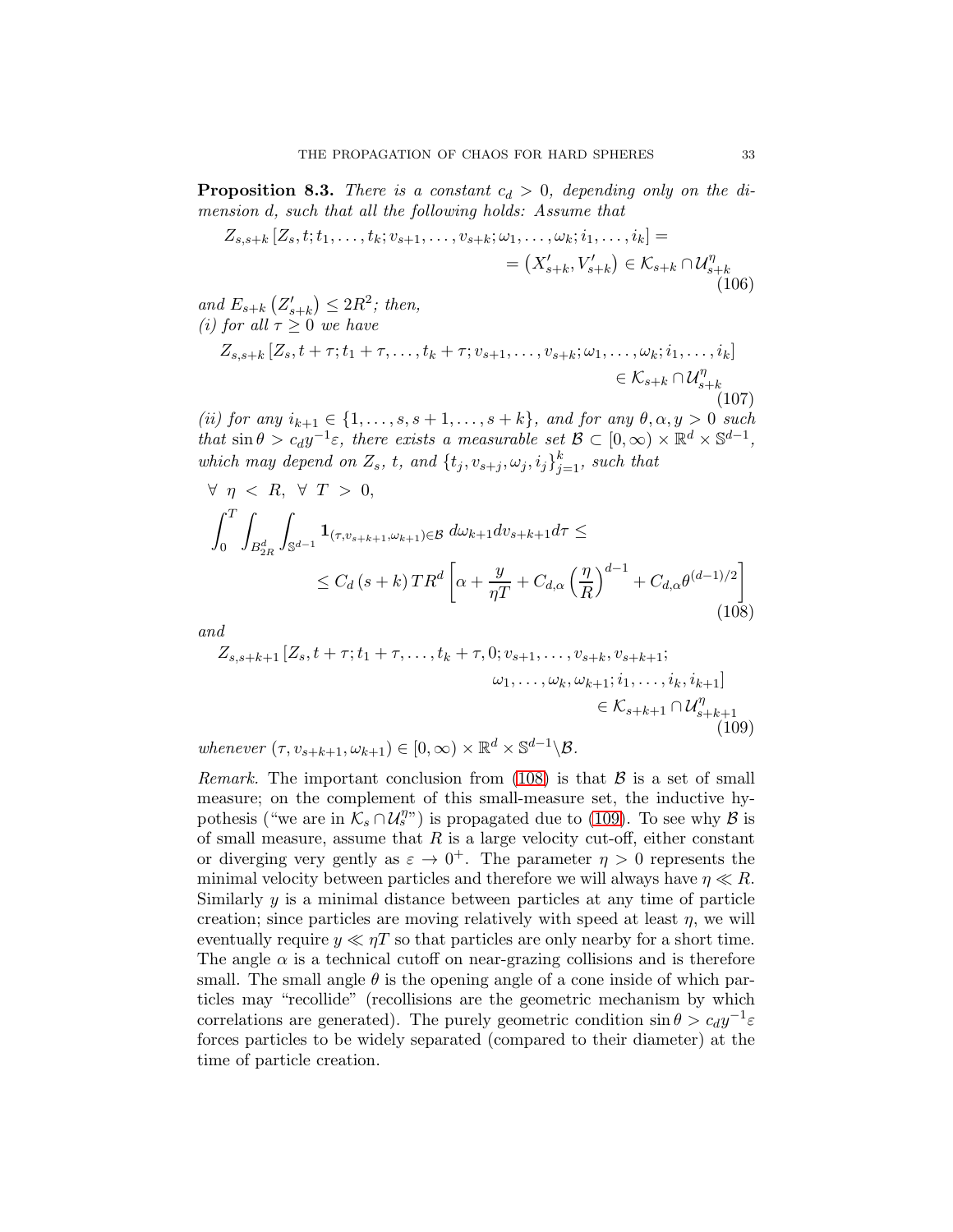*Proof.* Claim  $(i)$  is trivial. For claim  $(ii)$ , we distinguish between two possibilities for the added particle: either  $(\tau, v_{s+k+1}, \omega_{k+1})$  is such that  $\omega_{k+1} \cdot \left( v_{s+k+1} - v'_{i_{k+1}} \right) \, > \, 0, \text{ or else } \omega_{k+1} \cdot \left( v_{s+k+1} - v'_{i_{k+1}} \right) \, \leq \, 0. \text{ We in-}$ troduce two sets,

$$
\mathcal{A}^+ = \left\{ \begin{array}{c} (\tau, v_{s+k+1}, \omega_{k+1}) \subset [0, \infty) \times \mathbb{R}^d \times \mathbb{S}^{d-1} \text{ such that} \\ \omega_{k+1} \cdot \left( v_{s+k+1} - v'_{i_{k+1}} \right) > 0 \end{array} \right\}
$$
(110)

$$
\mathcal{A}^{-} = \left\{ \begin{array}{c} (\tau, v_{s+k+1}, \omega_{k+1}) \subset [0, \infty) \times \mathbb{R}^d \times \mathbb{S}^{d-1} \text{ such that} \\ \omega_{k+1} \cdot \left( v_{s+k+1} - v'_{i_{k+1}} \right) \leq 0 \end{array} \right\}
$$
(111)

then we write  $\mathcal{B} = \mathcal{B}^+ \cup \mathcal{B}^-$  where  $\mathcal{B}^+ \subset \mathcal{A}^+$  and  $\mathcal{B}^- \subset \mathcal{A}^-$ .

Construction of  $\beta^-$ . We first eliminate creation times  $\tau$  which could result in spatial concentrations of particles. This is where we use the property that  $Z'_{s+k} \in \mathcal{U}_{s+k}^{\eta}$ , since this condition guarantees that two particles can only be close to each other for a short time (as long as the  $(s + k)$  particles evolve under the free flow). We introduce the set

$$
\mathcal{B}_I^- = \left\{ \begin{array}{l} (\tau, v_{s+k+1}, \omega_{k+1}) \in \mathcal{A}^- \text{ such that} \\ \inf_{i \in \{1, \dots, s, s+1, \dots, s+k\} \setminus \{i_{k+1}\}} \left| \left( x'_{i_{k+1}} - x'_i \right) - \tau \left( v'_{i_{k+1}} - v'_i \right) \right| \le y \end{array} \right\} \tag{112}
$$

then we have

$$
\int_{0}^{T} \int_{B_{2R}^{d}} \int_{\mathbb{S}^{d-1}} \mathbf{1}_{(\tau, v_{s+k+1}, \omega_{k+1}) \in \mathcal{B}_{I}^{-}} d\omega_{k+1} dv_{s+k+1} d\tau \leq
$$
\n
$$
\leq C_{d} (s+k-1) R^{d} \eta^{-1} y
$$
\n(113)

As a technical matter, we must also guarantee that the  $(s + k + 1)$ -particle state lives in  $\mathcal{U}_{s+k+1}^{\eta}$  at the time of particle creation. Hence, we will define

$$
\mathcal{B}_{II}^{-} = \left\{ (\tau, v_{s+k+1}, \omega_{k+1}) \in \mathcal{A}^{-} \, \middle| \, \inf_{1 \le i \le s+k} |v_{s+k+1} - v'_{i}| \le \eta \right\} \tag{114}
$$

then we have

$$
\int_{0}^{T} \int_{B_{2R}^{d}} \int_{\mathbb{S}^{d-1}} \mathbf{1}_{(\tau, v_{s+k+1}, \omega_{k+1}) \in \mathcal{B}_{II}^{-}} d\omega_{k+1} dv_{s+k+1} d\tau \leq C_{d} \left(s+k\right) T \eta^{d} \tag{115}
$$

Lastly, we will guarantee (with high probability) that the created particle does not "recollide" under the backwards flow; that is, the  $(s+k+1)$ -particle state must live in  $\mathcal{K}_{s+k+1}$  at the time of particle creation. To this end, for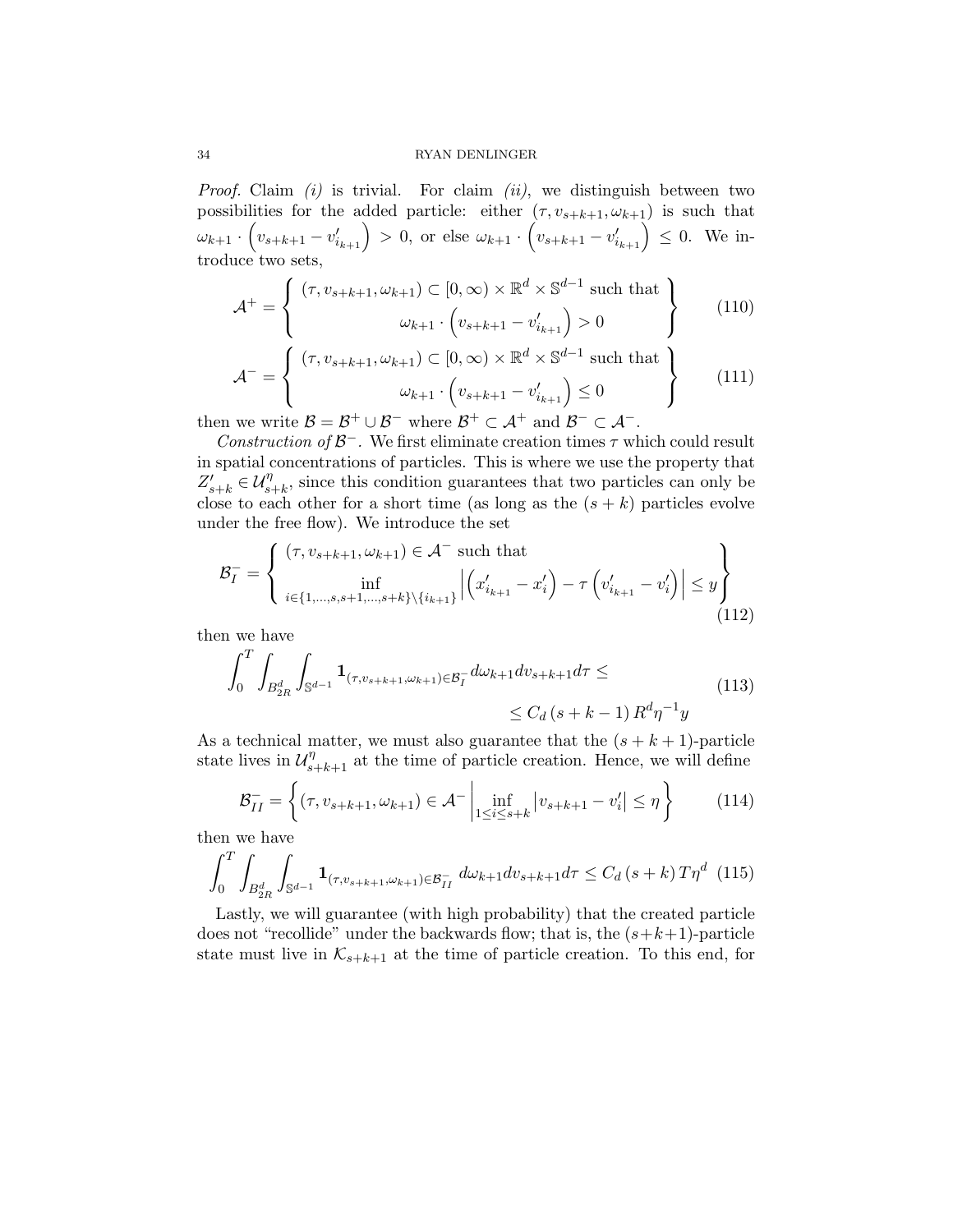$$
i \in \{1, \ldots, s, s+1, \ldots, s+k\} \setminus \{i_{k+1}\}\
$$
 we introduce the set

$$
\mathcal{B}_{III,i}^{-} = \left\{ \frac{\left| \left( \left( x'_{i_{k+1}} - x'_{i} \right) - \tau \left( v'_{i_{k+1}} - v'_{i} \right) \right) \cdot \left( v_{s+k+1} - v'_{i} \right) \right|}{\left| \left( x'_{i_{k+1}} - x'_{i} \right) - \tau \left( v'_{i_{k+1}} - v'_{i} \right) \right| \left| v_{s+k+1} - v'_{i} \right|} \right\} \ge \cos \theta \right\}
$$
\n(116)

and we let  $\mathcal{B}_{III}^- = \bigcup_{i \in \{1, ..., s+k\} \setminus \{i_{k+1}\}} \mathcal{B}_{III,i}^-$ ; then we have

$$
\int_{0}^{T} \int_{B_{2R}^{d}} \int_{\mathbb{S}^{d-1}} \mathbf{1}_{(\tau, v_{s+k+1}, \omega_{k+1}) \in \mathcal{B}_{III}^{-}} d\omega_{k+1} dv_{s+k+1} d\tau \leq
$$
\n
$$
\leq C_{d} (s+k-1) TR^{d} \theta^{d-1}
$$
\n(117)

Remark. The vector

$$
\left(x'_{i_{k+1}}-x'_i\right)-\tau\left(v'_{i_{k+1}}-v'_i\right)
$$

is just the relative displacement between the  $i_{k+1}$ st particle and the *i*th particle at the time of the particle creation. On the other hand,  $(v_{s+k+1} - v_i')$ is the relative velocity between the  $(s+k+1)$ st particle and the *i*th particle at the time of particle creation. Note that the  $(s+k+1)$ st particle is created at a distance of  $\varepsilon$  from the  $i_{k+1}$ st particle. Hence the formula defining  $\mathcal{B}^-_{III,i}$ is a "cone condition" whose complementary event prevents the newly created  $(s+k+1)$ st particle from colliding with the *i*th particle under the backwards hard sphere flow, as long as  $\theta$  is not too small.

To conclude, we let  $\mathcal{B}^- = \mathcal{B}^-_I \cup \mathcal{B}^-_{II} \cup \mathcal{B}^-_{III}$ ; then we have

$$
\int_{0}^{T} \int_{B_{2R}^{d}} \int_{\mathbb{S}^{d-1}} \mathbf{1}_{(\tau, v_{s+k+1}, \omega_{k+1}) \in \mathcal{B}} - d\omega_{k+1} dv_{s+k+1} d\tau \le
$$
\n
$$
\leq C_{d} (s+k) TR^{d} \left[ \frac{y}{\eta T} + \left( \frac{\eta}{R} \right)^{d} + \theta^{d-1} \right]
$$
\n(118)

Then again, by assumption,  $\sin \theta > c_d y^{-1} \varepsilon$ ; by choosing  $c_d$  sufficiently large we may guarantee that

$$
Z_{s,s+k+1}[Z_s, t + \tau; t_1 + \tau, \dots, t_k + \tau, 0; v_{s+1}, \dots, v_{s+k}, v_{s+k+1};
$$
  

$$
\omega_1, \dots, \omega_k, \omega_{k+1}; i_1, \dots, i_k, i_{k+1}]
$$

$$
\in \mathcal{K}_{s+k+1} \cap \mathcal{U}_{s+k+1}^{\eta}
$$
  
(119)

whenever  $(\tau, v_{s+k+1}, \omega_{k+1}) \in \mathcal{A}^{-} \backslash \mathcal{B}^{-}$ .

Construction of  $\mathcal{B}^+$ . The construction of  $\mathcal{B}^+$  is very similar to the construction of  $\mathcal{B}^-$ ; the main difference is that we have to account for the change of variables arising from one collision. We will find it helpful to define the following notation:

$$
v_{s+k+1}^* = v_{s+k+1} - \omega_{k+1}\omega_{k+1} \cdot \left(v_{s+k+1} - v'_{i_{k+1}}\right) \tag{120}
$$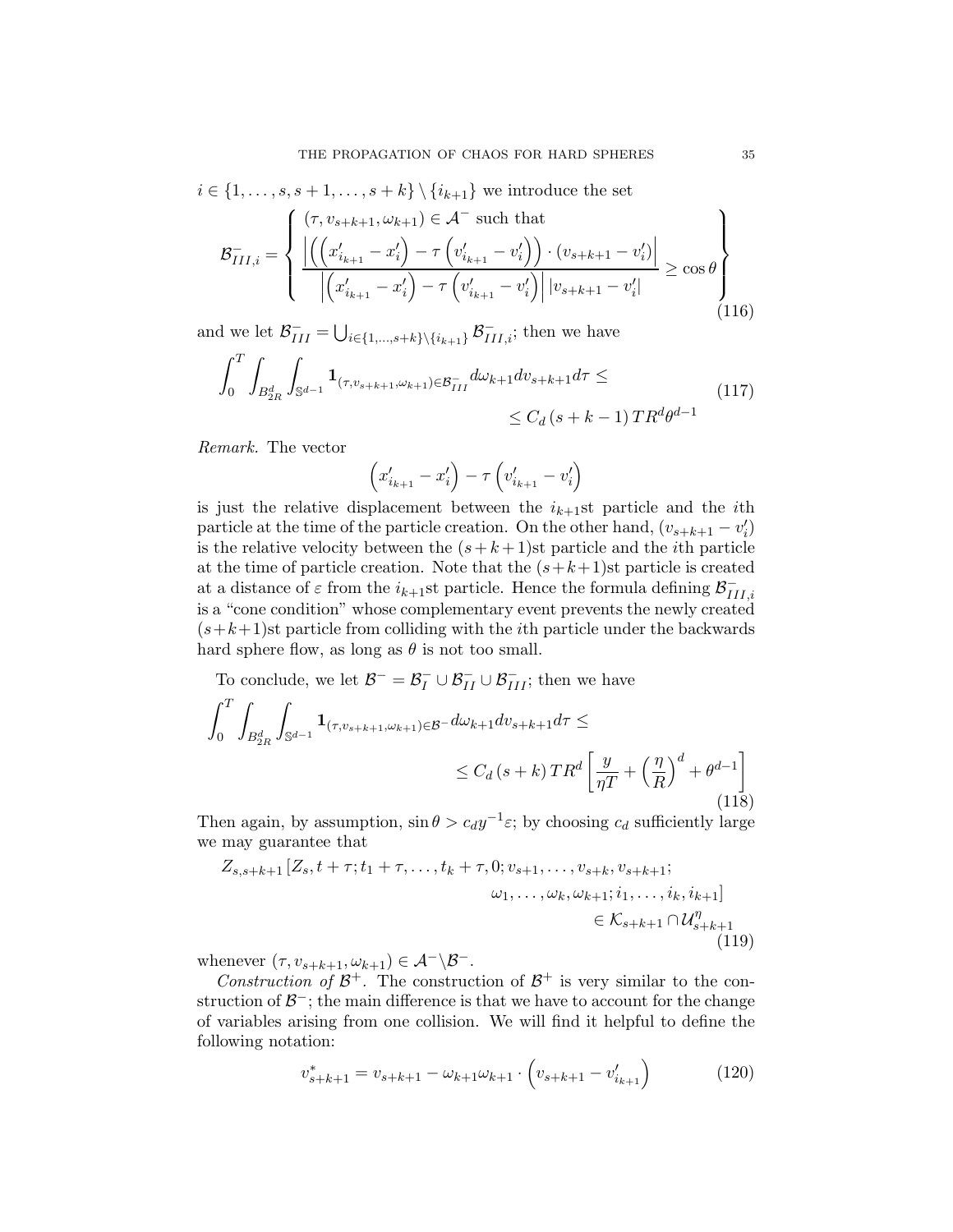$$
v_{i_{k+1}}^{\prime*} = v_{i_{k+1}}^{\prime} + \omega_{k+1} \omega_{k+1} \cdot \left(v_{s+k+1} - v_{i_{k+1}}^{\prime}\right)
$$
 (121)

Note that  $Z'_{s+k}$  is *fixed* as in the statement of the proposition, whereas  $(\tau, v_{s+k+1}, \omega_{k+1}) \in \mathcal{A}^+$  are considered free parameters.

We eliminate creation times  $\tau$  for which particles are too concentrated in space:

$$
\mathcal{B}_{I}^{+} = \left\{ \begin{array}{l} (\tau, v_{s+k+1}, \omega_{k+1}) \in \mathcal{A}^{+} \text{ such that} \\ \inf_{i \in \{1, \dots, s, s+1, \dots, s+k\} \setminus \{i_{k+1}\}} \left| \left( x'_{i_{k+1}} - x'_{i} \right) - \tau \left( v'_{i_{k+1}} - v'_{i} \right) \right| \le y \end{array} \right\}
$$
\n(122)

then we have

$$
\int_{0}^{T} \int_{B_{2R}^{d}} \int_{\mathbb{S}^{d-1}} \mathbf{1}_{(\tau, v_{s+k+1}, \omega_{k+1}) \in \mathcal{B}_{I}^{+}} d\omega_{k+1} dv_{s+k+1} d\tau \leq
$$
\n
$$
\leq C_{d} (s+k-1) R^{d} \eta^{-1} y
$$
\n(123)

We find it convenient to eliminate collisions which are too close to grazing; therefore, we define

$$
\mathcal{B}_{II}^{+} = \left\{ \begin{array}{l} (\tau, v_{s+k+1}, \omega_{k+1}) \in \mathcal{A}^{+} \text{ such that} \\ \left| \omega_{k+1} \cdot \left( v_{s+k+1} - v'_{i_{k+1}} \right) \right| \leq (\sin \alpha) \left| v_{s+k+1} - v'_{i_{k+1}} \right| \end{array} \right\}
$$
(124)

then we have

$$
\int_{0}^{T} \int_{B_{2R}^{d}} \int_{\mathbb{S}^{d-1}} \mathbf{1}_{(\tau, v_{s+k+1}, \omega_{k+1}) \in \mathcal{B}_{II}^{+}} d\omega_{k+1} dv_{s+k+1} d\tau \leq C_{d} T R^{d} \alpha \qquad (125)
$$

We introduce the next three sets to guarantee that the  $(s + k + 1)$ -particle state lives in  $\mathcal{U}_{s+k+1}^{\eta}$ . In this instance we must impose *multiple* conditions, since both the  $(s + k + 1)$ st particle and the  $i_{k+1}$ st particle are modified by the collision. Note that  $\Big|$  $v_{s+k+1}^* - v_{i_{k+1}}'^* = |v_{s+k+1} - v_{i_{k+1}}'|.$ 

$$
\mathcal{B}_{III}^{+} = \begin{cases}\n(\tau, v_{s+k+1}, \omega_{k+1}) \in \mathcal{A}^{+} \setminus \mathcal{B}_{II}^{+} \text{ such that} \\
\inf_{i \in \{1, \dots, s, s+1, \dots, s+k\} \setminus \{i_{k+1}\}} |v_{s+k+1}^{*} - v_{i}'| \leq \eta \\
\text{at } \mathcal{B}_{II}^{+} = \begin{cases}\n(\tau, v_{s+k+1}, \omega_{k+1}) \in \mathcal{A}^{+} \setminus \mathcal{B}_{II}^{+} \text{ such that} \\
\vdots\n\end{cases}
$$
\n(126)

$$
\mathcal{B}_{IV}^{+} = \left\{ \inf_{i \in \{1, \dots, s, s+1, \dots, s+k\} \setminus \{i_{k+1}\}} \left| v_{i_{k+1}}^{\prime *} - v_i^{\prime} \right| \leq \eta \right\} \tag{127}
$$

$$
\mathcal{B}_V^+ = \left\{ (\tau, v_{s+k+1}, \omega_{k+1}) \in \mathcal{A}^+ \left| \left| v_{s+k+1} - v'_{i_{k+1}} \right| \le \eta \right. \right\} \tag{128}
$$

Then using Lemma [8.1](#page-31-1) and the definition of  $\mathcal{B}_{II}^+$ , we obtain:

$$
\int_{0}^{T} \int_{B_{2R}^{d}} \int_{\mathbb{S}^{d-1}} \mathbf{1}_{(\tau, v_{s+k+1}, \omega_{k+1}) \in \mathcal{B}_{III}^{+}} d\omega_{k+1} dv_{s+k+1} d\tau \leq
$$
\n
$$
\leq C_{d,\alpha} (s+k-1) T R \eta^{d-1}
$$
\n(129)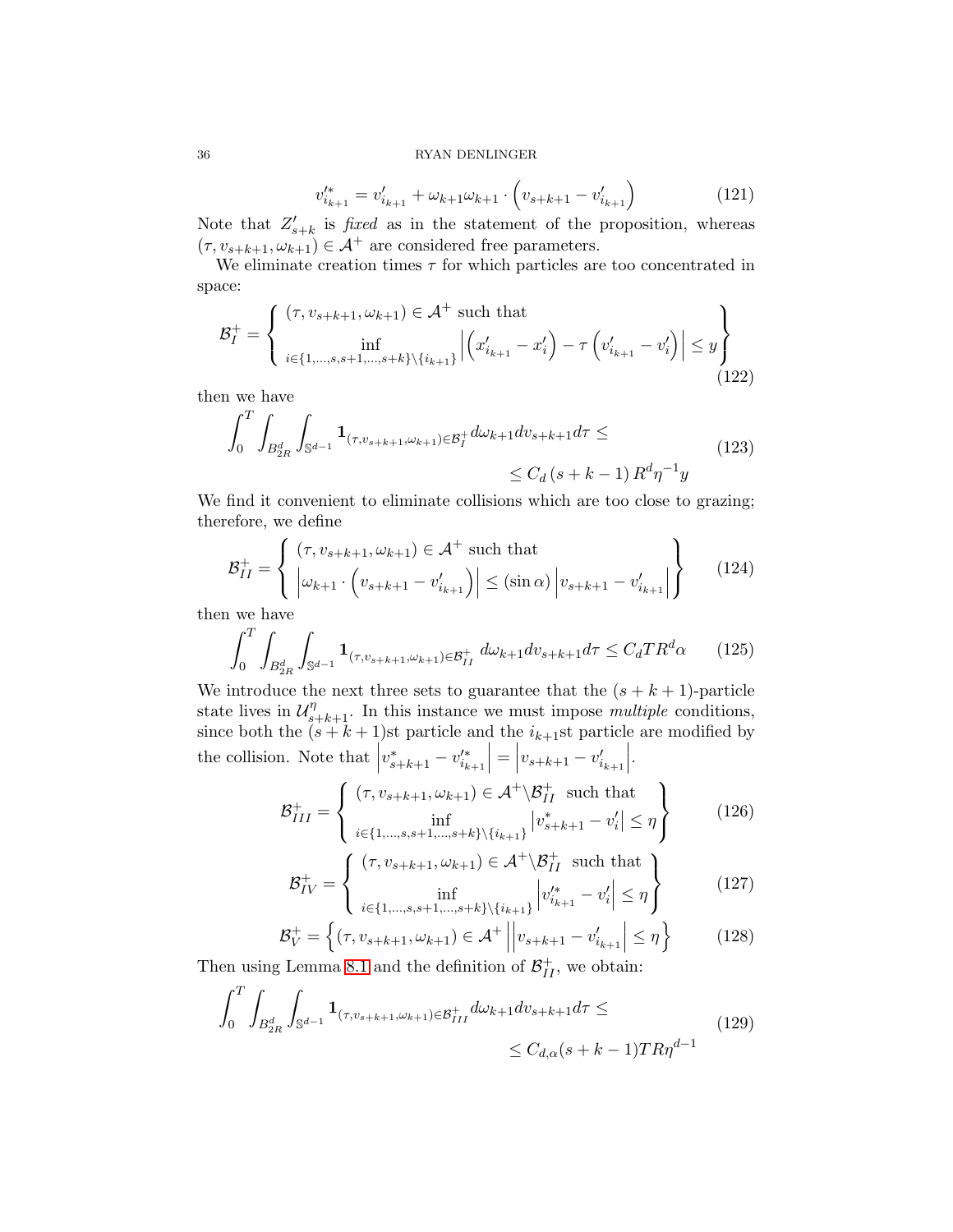$$
\int_{0}^{T} \int_{B_{2R}^{d}} \int_{\mathbb{S}^{d-1}} \mathbf{1}_{(\tau, v_{s+k+1}, \omega_{k+1}) \in \mathcal{B}_{IV}^{+}} d\omega_{k+1} dv_{s+k+1} d\tau \leq
$$
\n
$$
\leq C_{d,\alpha} (s+k-1)TR\eta^{d-1}
$$
\n
$$
\int_{0}^{T} \int_{B_{2R}^{d}} \int_{\mathbb{S}^{d-1}} \mathbf{1}_{(\tau, v_{s+k+1}, \omega_{k+1}) \in \mathcal{B}_{V}^{+}} d\omega_{k+1} dv_{s+k+1} d\tau \leq C_{d} T\eta^{d}
$$
\n(131)

We will now show that, with high probability, the particle creation yields an  $(s+k+1)$ -particle state in  $\mathcal{K}_{s+k+1}$ , hence the backwards hard sphere flow coincides with the free flow. For  $i \in \{1, \ldots, s, s+1, \ldots, s+k\} \setminus \{i_{k+1}\}\$ , we define

$$
\mathcal{B}_{VI,i}^{+} = \left\{ \frac{\left| \left( (\tau, v_{s+k+1}, \omega_{k+1}) \in \mathcal{A}^{+} \backslash \mathcal{B}_{II}^{+} \text{ such that} \right.}{\left| \left( (x'_{i_{k+1}} - x'_{i}) - \tau \left( v'_{i_{k+1}} - v'_{i} \right) \right) \cdot \left( v_{s+k+1}^{*} - v'_{i} \right) \right|}_{\left| v_{s+k+1}^{*} - v'_{i} \right|} \right| \ge \cos \theta \right\}
$$
\n
$$
\left( (\tau, v_{s+1}) \cup \left( v'_{s+1} \right) \in \mathcal{A}^{+} \backslash \mathcal{B}^{+} \text{ such that } \right\}
$$
\n
$$
(132)
$$

$$
\mathcal{B}_{VII,i}^{+} = \left\{ \frac{\left| \left( \left( x'_{i_{k+1}} - x'_{i} \right) - \tau \left( v'_{i_{k+1}} - v'_{i} \right) \right) \cdot \left( v'^*_{i_{k+1}} - v'_{i} \right) \right|}{\left| \left( x'_{i_{k+1}} - x'_{i} \right) - \tau \left( v'_{i_{k+1}} - v'_{i} \right) \right| \left| v'^*_{i_{k+1}} - v'_{i} \right|} \right| \ge \cos \theta \right\}
$$
\n(133)

$$
\mathcal{B}_{VI}^+ = \bigcup_{i \in \{1, \dots, s, s+1, \dots, s+k\} \setminus \{i_{k+1}\}} \mathcal{B}_{VI,i}^+ \tag{134}
$$

$$
\mathcal{B}_{VII}^{+} = \bigcup_{i \in \{1, ..., s, s+1, ..., s+k\} \setminus \{i_{k+1}\}} \mathcal{B}_{VII,i}^{+}
$$
(135)

Then using Lemmas [8.1](#page-31-1) and [8.2,](#page-31-2) and the definition of  $\mathcal{B}_{II}^+$ , we have

$$
\int_{0}^{T} \int_{B_{2R}^{d}} \int_{\mathbb{S}^{d-1}} \mathbf{1}_{(\tau, v_{s+k+1}, \omega_{k+1}) \in \mathcal{B}_{VI}^{+}} d\omega_{k+1} dv_{s+k+1} d\tau \le
$$
\n
$$
\leq C_{d,\alpha} (s+k-1) TR^{d} \theta^{(d-1)/2}
$$
\n(136)\n
$$
\int_{0}^{T} \int_{B_{2R}^{d}} \int_{\mathbb{S}^{d-1}} \mathbf{1}_{(\tau, v_{s+k+1}, \omega_{k+1}) \in \mathcal{B}_{VII}^{+}} d\omega_{k+1} dv_{s+k+1} d\tau \le
$$
\n
$$
\leq C_{d,\alpha} (s+k-1) TR^{d} \theta^{(d-1)/2}
$$
\n(137)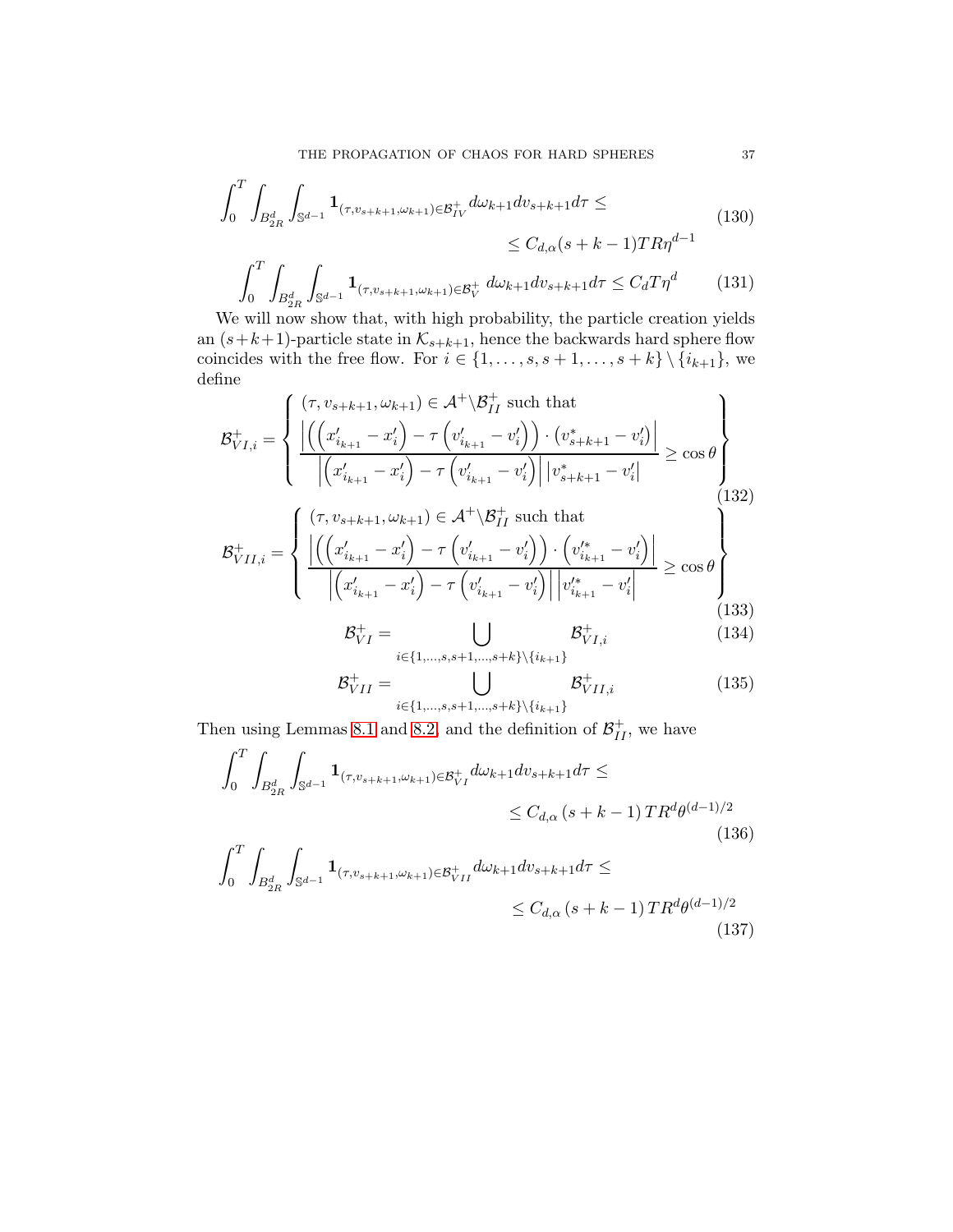To conclude, we let  $\mathcal{B}^+ = \mathcal{B}^+_{I} \cup \mathcal{B}^+_{II} \cup \mathcal{B}^+_{III} \cup \mathcal{B}^+_{IV} \cup \mathcal{B}^+_{VI} \cup \mathcal{B}^+_{VI}$ ; then we have

$$
\int_{0}^{T} \int_{B_{2R}^{d}} \int_{\mathbb{S}^{d-1}} \mathbf{1}_{(\tau, v_{s+k+1}, \omega_{k+1}) \in \mathcal{B}^{+}} d\omega_{k+1} dv_{s+k+1} d\tau \le
$$
\n
$$
\leq C_{d} (s+k) TR^{d} \left[ \alpha + \frac{y}{\eta T} + C_{d,\alpha} \left( \frac{\eta}{R} \right)^{d-1} + C_{d,\alpha} \theta^{(d-1)/2} \right]
$$
\n(138)

Then again, by assumption, we have  $\sin \theta > c_d y^{-1} \epsilon$ ; as long as  $c_d$  is chosen sufficiently large, we always have

$$
Z_{s,s+k+1}[Z_s, t + \tau; t_1 + \tau, \dots, t_k + \tau, 0; v_{s+1}, \dots, v_{s+k}, v_{s+k+1};
$$
  
\n
$$
\omega_1, \dots, \omega_k, \omega_{k+1}; i_1, \dots, i_k, i_{k+1}]
$$
 (139)  
\n
$$
\in \mathcal{K}_{s+k+1} \cap \mathcal{U}_{s+k+1}^{\eta}
$$
  
\nwhenever  $(\tau, v_{s+k+1}, \omega_{k+1}) \in \mathcal{A}^+ \backslash \mathcal{B}^+$ .

# 9. The Boltzmann hierarchy

<span id="page-37-0"></span>We will say that a sequence of continuous symmetric functions  $\left\{f^{(s)}_\infty(t,Z_s)\right\}$ <sup>s</sup>∈<sup>N</sup> , with  $Z_s \in \mathbb{R}^{2ds}$ , satisfies the Boltzmann hierarchy if the following equation holds for each  $s$  in the sense of distributions:

$$
\left(\frac{\partial}{\partial t} + V_s \cdot \nabla_{X_s}\right) f_{\infty}^{(s)}(t, Z_s) = \ell^{-1} C_{s+1}^0 f_{\infty}^{(s+1)}(t, Z_s)
$$
(140)

The collision operators  $C_{s,s+1}^0$  are defined as follows:

$$
C_{s+1}^0 = \sum_{i=1}^s C_{i,s+1}^0
$$
 (141)

$$
C_{i,s+1}^0 = C_{i,s+1}^{0,+} - C_{i,s+1}^{0,-}
$$
\n(142)

$$
C_{i,s+1}^{0,+}f_{\infty}^{(s+1)}(t,Z_s) = \int_{\mathbb{R}^d} \int_{\mathbb{S}^{d-1}} \left[ \omega \cdot (v_{s+1} - v_i) \right]_+ \times
$$
\n
$$
c_{i,s+1}^{(s+1)}(t,Z_s) = \int_{\mathbb{R}^d} \int_{\mathbb{S}^{d-1}} \left[ \omega \cdot (v_{s+1} - v_i) \right]_+ \times \left[ \omega \cdot (v_{s+1} - v_i) \right]_+ \times \left[ \omega \cdot (v_{s+1} - v_i) \right]_+ \times \left[ \omega \cdot (v_{s+1} - v_i) \right]_+ \times \left[ \omega \cdot (v_{s+1} - v_i) \right]_+ \times \left[ \omega \cdot (v_{s+1} - v_i) \right]_+ \times \left[ \omega \cdot (v_{s+1} - v_i) \right]_+ \times \left[ \omega \cdot (v_{s+1} - v_i) \right]_+ \times \left[ \omega \cdot (v_{s+1} - v_i) \right]_+ \times \left[ \omega \cdot (v_{s+1} - v_i) \right]_+ \times \left[ \omega \cdot (v_{s+1} - v_i) \right]_+ \times \left[ \omega \cdot (v_{s+1} - v_i) \right]_+ \times \left[ \omega \cdot (v_{s+1} - v_i) \right]_+ \times \left[ \omega \cdot (v_{s+1} - v_i) \right]_+ \times \left[ \omega \cdot (v_{s+1} - v_i) \right]_+ \times \left[ \omega \cdot (v_{s+1} - v_i) \right]_+ \times \left[ \omega \cdot (v_{s+1} - v_i) \right]_+ \times \left[ \omega \cdot (v_{s+1} - v_i) \right]_+ \times \left[ \omega \cdot (v_{s+1} - v_i) \right]_+ \times \left[ \omega \cdot (v_{s+1} - v_i) \right]_+ \times \left[ \omega \cdot (v_{s+1} - v_i) \right]_+ \times \left[ \omega \cdot (v_{s+1} - v_i) \right]_+ \times \left[ \omega \cdot (v_{s+1} - v_i) \right]_+ \times \left[ \omega \cdot (v_{s+1} - v_i) \right]_+ \times \left[ \omega \cdot (v_{s+1} - v_i) \right]_+ \
$$

$$
\times f_{\infty}^{(s+1)}(t, x_1, v_1, \dots, x_i, v_i^*, \dots, x_s, v_s, x_i, v_{s+1}^*) d\omega dv_{s+1}
$$
  
\n
$$
C_{i,s+1}^{0,-} f_{\infty}^{(s+1)}(t, Z_s) = \int_{\mathbb{R}^d} \int_{\mathbb{S}^{d-1}} \left[ \omega \cdot (v_{s+1} - v_i) \right]_{-\times} \times f_{\infty}^{(s+1)}(t, x_1, v_1, \dots, x_i, v_i, \dots, x_s, v_s, x_i, v_{s+1}) d\omega dv_{s+1}
$$
\n(144)

where

$$
\begin{cases}\nv_i^* = v_i + \omega \omega \cdot (v_j - v_i) \\
v_j^* = v_j - \omega \omega \cdot (v_j - v_i)\n\end{cases} \tag{145}
$$

We also define the free transport operators  $T_s^0(t)$ , which act on functions  $f_{\infty}^{(s)} : \mathbb{R}^{2ds} \to \mathbb{R}$  as follows:

$$
\left(T_s^0(t)f_\infty^{(s)}\right)(X_s, V_s) = f_\infty^{(s)}(X_s - V_s t, V_s)
$$
\n(146)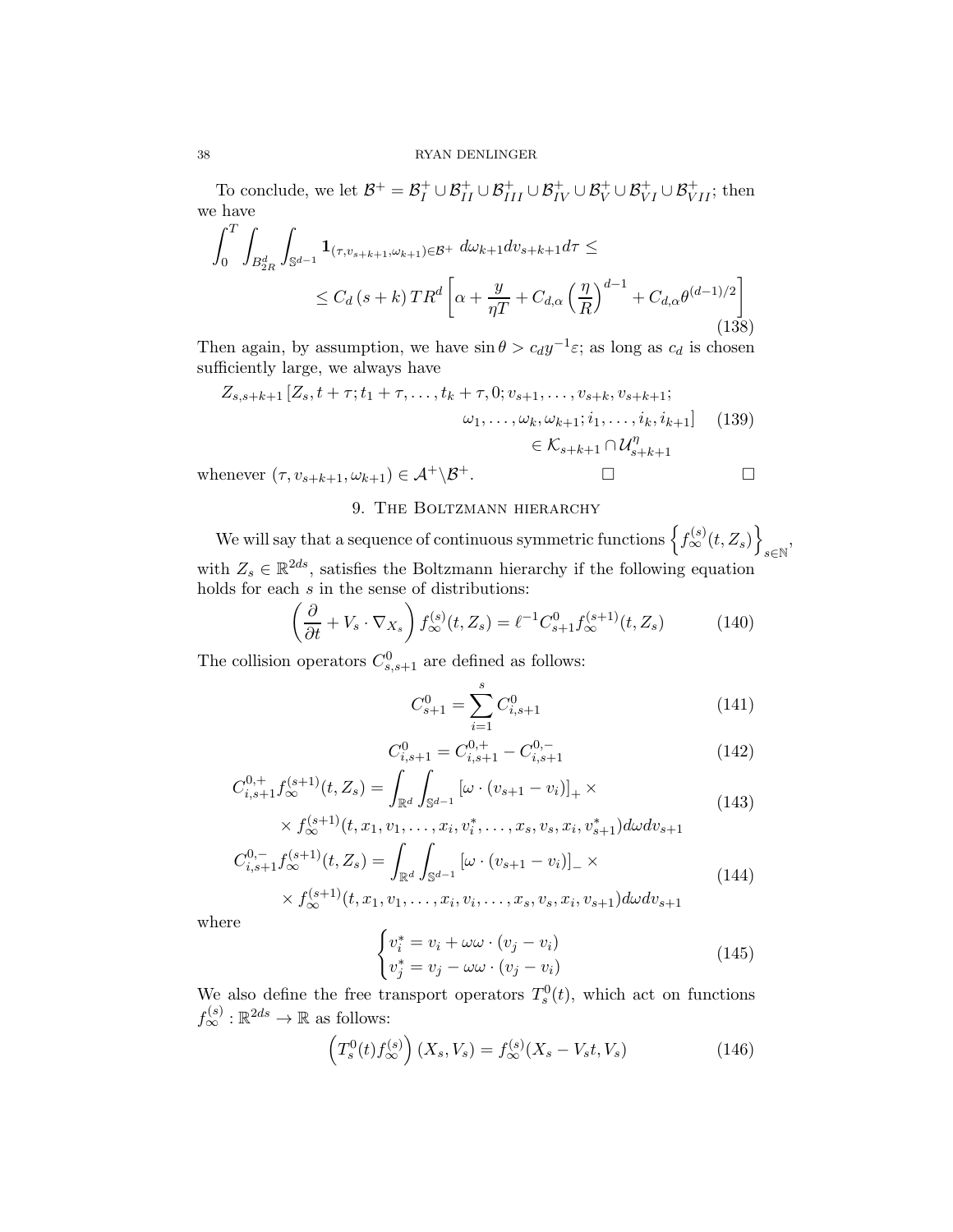Just as for the BBGKY hierarchy, the Boltzmann hierarchy admits a formal Duhamel series expressing the solution in terms of the data,

<span id="page-38-0"></span>
$$
f_{\infty}^{(s)}(t) = \sum_{k=0}^{\infty} \ell^{-k}
$$
  
 
$$
\times \int_{0}^{t} \int_{0}^{t_1} \dots \int_{0}^{t_{k-1}} T_s^0(t - t_1) C_{s+1}^0 \dots T_{s+k}^0(t_k) f_{\infty}^{(s+k)}(0) dt_k \dots dt_1
$$
(147)

The convergence of this series (for small data) follows from the well-posedness theorem which is proven in the following section.

*Remark.* If  $f_t(x, v)$  is a sufficiently smooth solution of the Boltzmann equation then the sequence  $\{f_t^{\otimes s}\}_{s\in\mathbb{N}}$  is a solution of the Boltzmann hierarchy.

We will now construct pseudo-trajectories for the Boltzmann hierarchy, directly analogous to those we have constructed for the BBGKY hierarchy. [\[11,](#page-67-2)[22,](#page-67-1)[27\]](#page-67-16) Given  $Z_s \in \mathbb{R}^{2ds}$ , along with times  $0 \le t_k \le \cdots \le t_1 \le t$ , velocities  $v_{s+1}, \ldots, v_{s+k}$ , impact parameters  $\omega_1, \ldots, \omega_k$ , and indices  $i_1, \ldots, i_k$ , we will define

$$
Z_{s,s+k}^{0}[Z_s, t; t_1, \dots, t_k; v_{s+1}, \dots, v_{s+k}; \omega_1, \dots, \omega_k; i_1, \dots, i_k] \in \mathbb{R}^{2d(s+k)}
$$
\n
$$
\tag{148}
$$

We assume  $i_1 \in \{1, \ldots, s\}, i_2 \in \{1, \ldots, s, s+1\}, \ldots, i_j \in \{1, 2, \ldots, s+j-1\}.$ To begin the induction, for  $Z_s = (X_s, V_s) \in \mathbb{R}^{2ds}$  and  $t > 0$  we define

$$
Z_{s,s}^{0}[Z_s, t] = (X_s - V_s t, V_s)
$$
\n(149)

More generally, if the symbol

$$
Z_{s,s+k}^{0}[Z_s, t; t_1, \dots, t_k; v_{s+1}, \dots, v_{s+k}; \omega_1, \dots, \omega_k; i_1, \dots, i_k] =
$$
  
=  $(X'_{s+k}, V'_{s+k}) \in \mathbb{R}^{2d(s+k)}$  (150)

is defined, then for  $\tau > 0$  we define

$$
Z_{s,s+k}^{0}[Z_s, t + \tau; t_1 + \tau, \dots, t_k + \tau; v_{s+1}, \dots, v_{s+k}; \omega_1, \dots, \omega_k; i_1, \dots, i_k] =
$$
  
=  $(X'_{s+k} - V'_{s+k}\tau, V'_{s+k})$   
(151)

Similarly, if the symbol

$$
Z_{s,s+k}^{0}[Z_s,t;t_1,\ldots,t_k;v_{s+1},\ldots,v_{s+k};\omega_1,\ldots,\omega_k;i_1,\ldots,i_k] =
$$
  
=  $(X'_{s+k},V'_{s+k}) \in \mathbb{R}^{2d(s+k)}$  (152)

is defined (including the possibility  $k = 0$ ) then for any given velocity  $v_{s+k+1} \in \mathbb{R}^d$ , any index  $i_{k+1} \in \{1, ..., s, s + 1, ..., s + k\}$ , and any choice of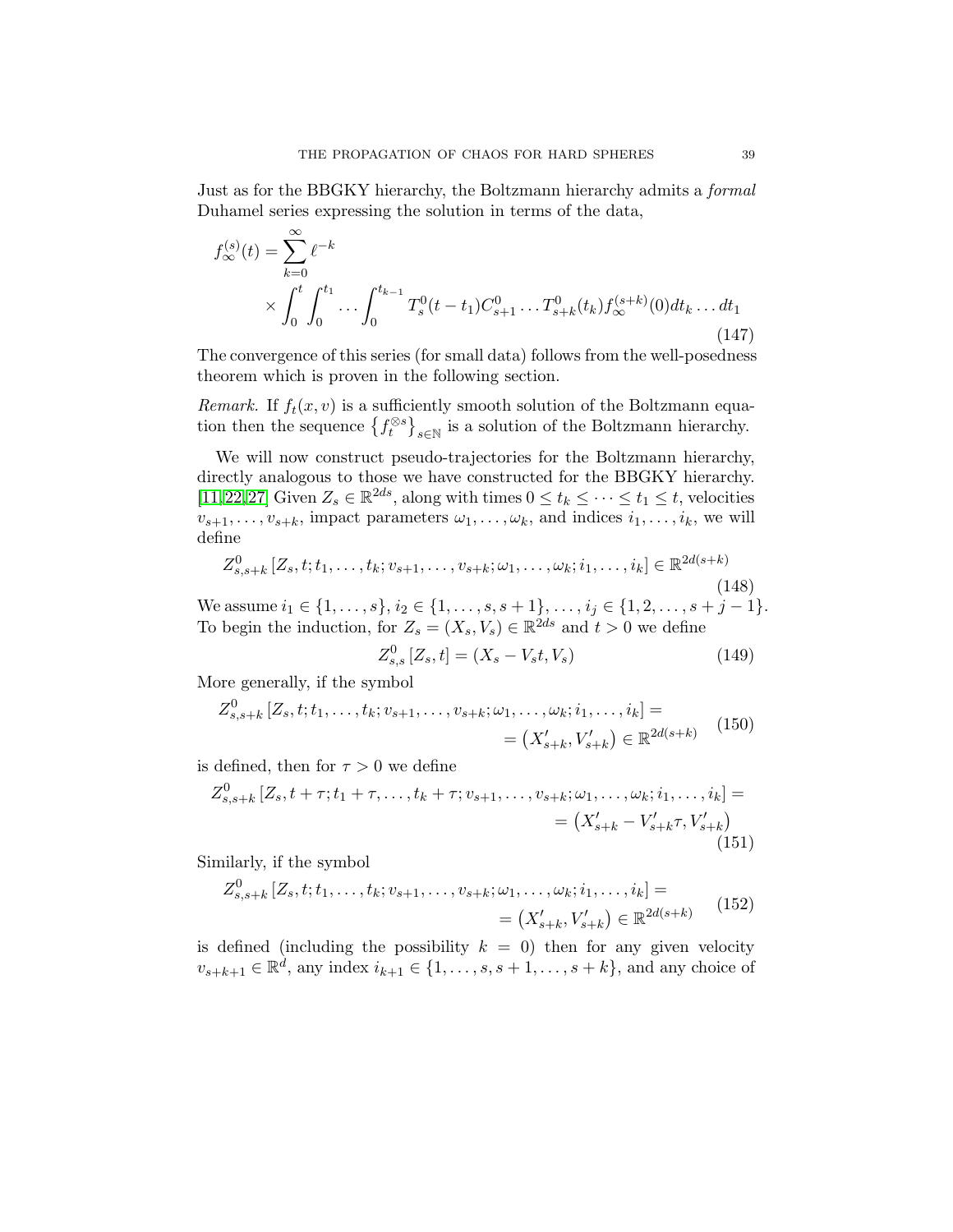impact parameter  $\omega_{k+1} \in \mathbb{S}^{d-1}$ , if  $\omega_{k+1} \cdot \left(v_{s+k+1} - v'_{i_{k+1}}\right) \leq 0$  we define

$$
Z_{s,s+k+1}^{0}[Z_s, t; t_1, \dots, t_k, 0; v_{s+1}, \dots, v_{s+k}, v_{s+k+1};
$$
  

$$
\omega_1, \dots, \omega_k, \omega_{k+1}; i_1, \dots, i_k, i_{k+1}] =
$$
  

$$
= (x'_1, v'_1, \dots, x'_{i_{k+1}}, v'_{i_{k+1}}, \dots, x'_s, v'_s, x'_{i_{k+1}}, v_{s+k+1})
$$
 (153)

whereas if  $\omega_{k+1} \cdot \left( v_{s+k+1} - v'_{i_{k+1}} \right) > 0$  then we define

$$
Z_{s,s+k+1}^{0}[Z_s,t;t_1,\ldots,t_k,0;v_{s+1},\ldots,v_{s+k},v_{s+k+1};
$$
  
\n
$$
\omega_1,\ldots,\omega_k,\omega_{k+1};i_1,\ldots,i_k,i_{k+1}] =
$$
  
\n
$$
= \left(x'_1,v'_1,\ldots,x'_{i_{k+1}},v'_{i_{k+1}}+\omega_{k+1}\omega_{k+1}\cdot\left(v_{s+k+1}-v'_{i_{k+1}}\right),\right)
$$
  
\n
$$
\ldots,x'_s,v'_s,x'_{i_{k+1}},v_{s+k+1}-\omega_{k+1}\omega_{k+1}\cdot\left(v_{s+k+1}-v'_{i_{k+1}}\right)\right)
$$
  
\n(154)

Now we construct the collision kernel  $b_{s,s+k}^0\left[Z_s,t;\{t_j,v_{s+j},\omega_j,i_j\}_{j=1}^k\right]$ . First we define

$$
b_{s,s}^0 \left[ Z_s, t \right] = 1 \tag{155}
$$

If we have defined

$$
b_{s,s+k}^0[Z_s, t; t_1, \dots, t_k; v_{s+1}, \dots, v_{s+k}; \omega_1, \dots, \omega_k; i_1, \dots, i_k]
$$
 (156)

then for any  $\tau > 0$  we define

$$
b_{s,s+k}^{0}[Z_s, t + \tau; t_1 + \tau, \dots, t_k + \tau; v_{s+1}, \dots, v_{s+k}; \omega_1, \dots, \omega_k; i_1, \dots, i_k] =
$$
  
=  $b_{s,s+k}^{0}[Z_s, t; t_1, \dots, t_k; v_{s+1}, \dots, v_{s+k}; \omega_1, \dots, \omega_k; i_1, \dots, i_k]$  (157)

and we also define

$$
b_{s,s+k+1}^{0}[Z_s, t; t_1, \dots, t_k, 0; v_{s+1}, \dots, v_{s+k}, v_{s+k+1};
$$
  
\n
$$
\omega_1, \dots, \omega_k, \omega_{k+1}; i_1, \dots, i_k, i_{k+1}] =
$$
  
\n
$$
= \omega_{k+1} \cdot \left(v_{s+k+1} - v'_{i_{k+1}}\right) \times
$$
  
\n
$$
\times b_{s,s+k}^{0}[Z_s, t; t_1, \dots, t_k; v_{s+1}, \dots, v_{s+k}; \omega_1, \dots, \omega_k; i_1, \dots, i_k]
$$
  
\n(158)

Then the formal Duhamel series [\(147\)](#page-38-0) becomes

$$
f_{\infty}^{(s)}(t, Z_s) = \sum_{k=0}^{\infty} \ell^{-k} \times
$$
  
 
$$
\times \sum_{i_1=1}^s \cdots \sum_{i_k=1}^{s+k-1} \int_0^t \cdots \int_0^{t_{k-1}} \int_{\mathbb{R}^{dk}} \int_{(\mathbb{S}^{d-1})^k} \left( \prod_{m=1}^k d\omega_m dv_{s+m} dt_m \right) \times (159)
$$
  
 
$$
\times \left( b_{s,s+k}^0 \left[ \cdot \right] f_{\infty}^{(s+k)}(0, Z_{s,s+k}^0 \left[ \cdot \right] ) \right) \left[ Z_s, t; \{ t_j, v_{s+j}, \omega_j, i_j \}_{j=1}^k \right]
$$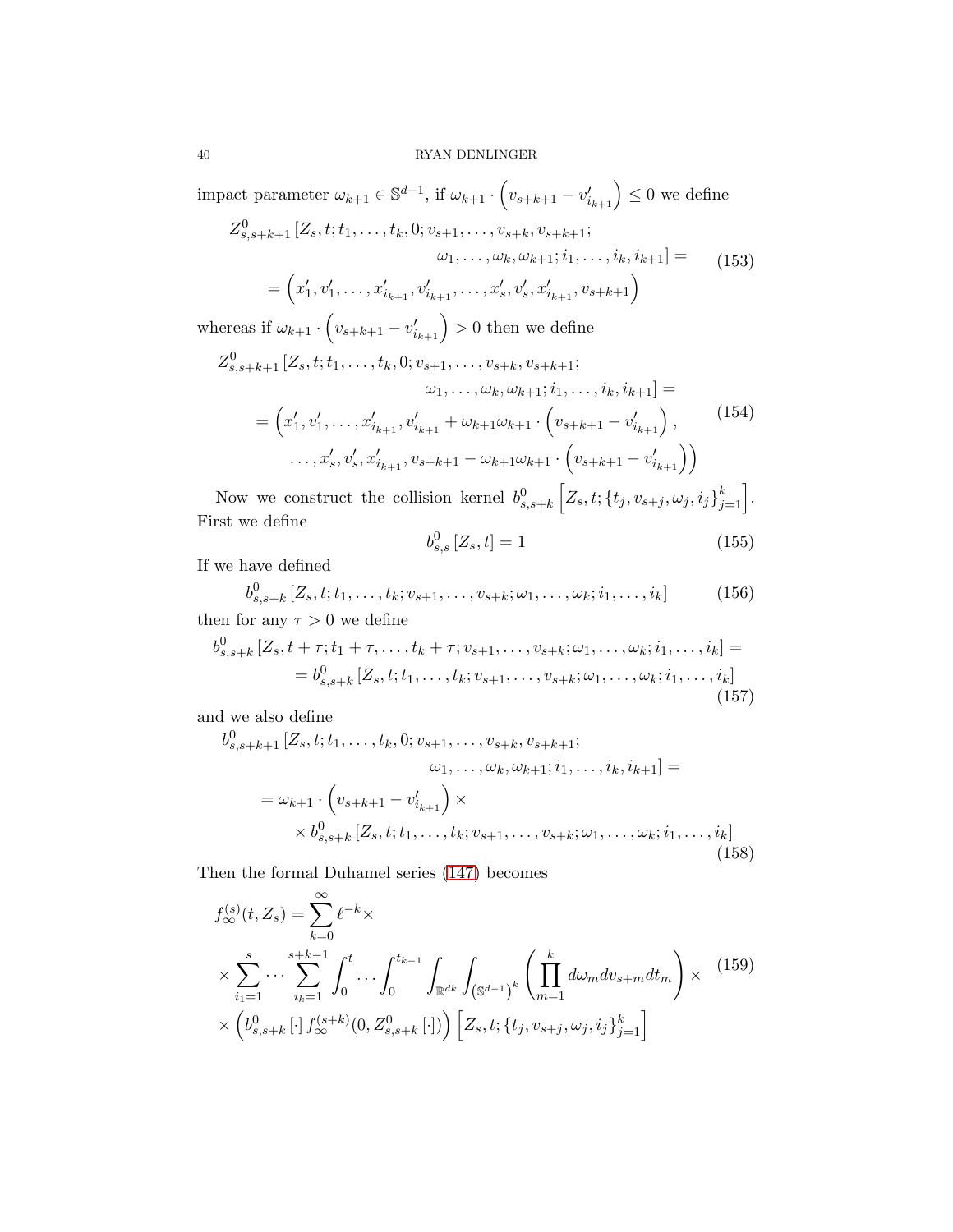### 10. Small solutions of the Boltzmann hierarchy

<span id="page-40-0"></span>We will prove a global well-posedness result for the Boltzmann hierarchy with small data  $F_{\infty}(0) = \left\{ f_{\infty}^{(s)}(0) \right\}_{s \in \mathbb{N}}$  in vacuum. The proof is based on a fixed point iteration and a dispersive estimate. [\[2,](#page-66-3) [17\]](#page-67-13) If, in addition to the hypotheses of the theorem, we have  $f_{\infty}^{(s)}(0) = f_0^{\otimes s}$  for some smooth function  $f_0(x, v)$ , then it is well-known that the Boltzmann equation has a unique non-negative smooth solution  $f_t$  [\[6,](#page-67-23)8], and  $\{f_t^{\otimes s}\}_{s \in \mathbb{N}}$  solves the Boltzmann hierarchy. Then the uniqueness part of the following theorem implies that  $F_{\infty}(t) = \left\{f_t^{\otimes s}\right\}_{s \in \mathbb{N}},$  i.e., the Boltzmann hierarchy propagates chaoticity.

<span id="page-40-1"></span>**Theorem 10.1.** (Illner & Pulvirenti 1986) Suppose  $F_{\infty}(0) = \left\{ f_{\infty}^{(s)}(0) \right\}_{s \in \mathbb{N}}$ is a sequence of functions such that each  $f_{\infty}^{(s)}(0) : \mathbb{R}^{2ds} \to \mathbb{R}$  is continuous and symmetric, and for some  $\beta_0 > 0, \mu_0 \in \mathbb{R}$ ,

$$
\sup_{s \in \mathbb{N}} \sup_{Z_s \in \mathbb{R}^{2ds}} \left| f_{\infty}^{(s)}(0, Z_s) \right| e^{\beta_0 [E_s(Z_s) + I_s(Z_s)]} e^{\mu_0 s} \le 1 \tag{160}
$$

Then if  $d \geq 3$  and  $\ell^{-1}e^{-\mu_0}\beta_0^{-\frac{d+1}{2}}$  is sufficiently small (depending only on d), then there exists a unique sequence  $F_\infty(t) \,=\, \left\{f_\infty^{(s)}(t)\right\}$ <sup>s</sup>∈<sup>N</sup> , with each  $f_{\infty}^{(s)}(t, Z_s) : [0, \infty) \times \mathbb{R}^{2ds} \to \mathbb{R}$  continuous and symmetric, such that

$$
\sup_{t\geq 0} \sup_{s\in \mathbb{N}} \sup_{Z_s \in \mathbb{R}^{2ds}} \left| f_{\infty}^{(s)}(t, Z_s) \right| e^{\frac{1}{2}\beta_0 [E_s(Z_s) + I_s((X_s - V_s t, V_s))] } e^{(\mu_0 - 1)s} \leq 2 \quad (161)
$$

and for each  $s \in \mathbb{N}$  there holds

$$
\left(\frac{\partial}{\partial t} + V_s \cdot \nabla_{X_s}\right) f_{\infty}^{(s)}(t, Z_s) = \ell^{-1} C_{s+1}^0 f_{\infty}^{(s+1)}(t, Z_s) \tag{162}
$$

in the sense of distributions.

*Proof.* Recall the free evolution  $(T_s^0(t), f_\infty^{(s)})$  $\left(\begin{matrix} (s) \\ \infty \end{matrix}\right)(Z_s) = f^{(s)}_{\infty}(X_s - V_s t, V_s),$  where  $Z_s \in \mathbb{R}^{2ds}$ . Subject to the estimates stated in the theorem, and the continuity of  $f_{\infty}^{(s)}(t, Z_s)$ , the weak form of the Boltzmann hierarchy is equivalent to the following mild form:

$$
f_{\infty}^{(s)}(t) = T_s^0(t) f_{\infty}^{(s)}(0) + \ell^{-1} \int_0^t T_s^0(t - \tau) C_{s+1}^0 f_{\infty}^{(s+1)}(\tau) d\tau \qquad (163)
$$

At this point it is convenient to change the coordinates. Let us define  $G_{\infty}(t) = \left\{ g_{\infty}^{(s)}(t) \right\}$  $s \geq 1$ by  $g_{\infty}^{(s)}(t) = T_s^0(-t) f_{\infty}^{(s)}(t)$ , and write

$$
V_{s+1}^{0}(\tau) = T_s^{0}(-\tau) C_{s+1}^{0} T_{s+1}^{0}(\tau)
$$
 (164)

Then we have

$$
g_{\infty}^{(s)}(t) = g_{\infty}^{(s)}(0) + \ell^{-1} \int_0^t V_{s+1}^0(\tau) g_{\infty}^{(s+1)}(\tau) d\tau
$$
 (165)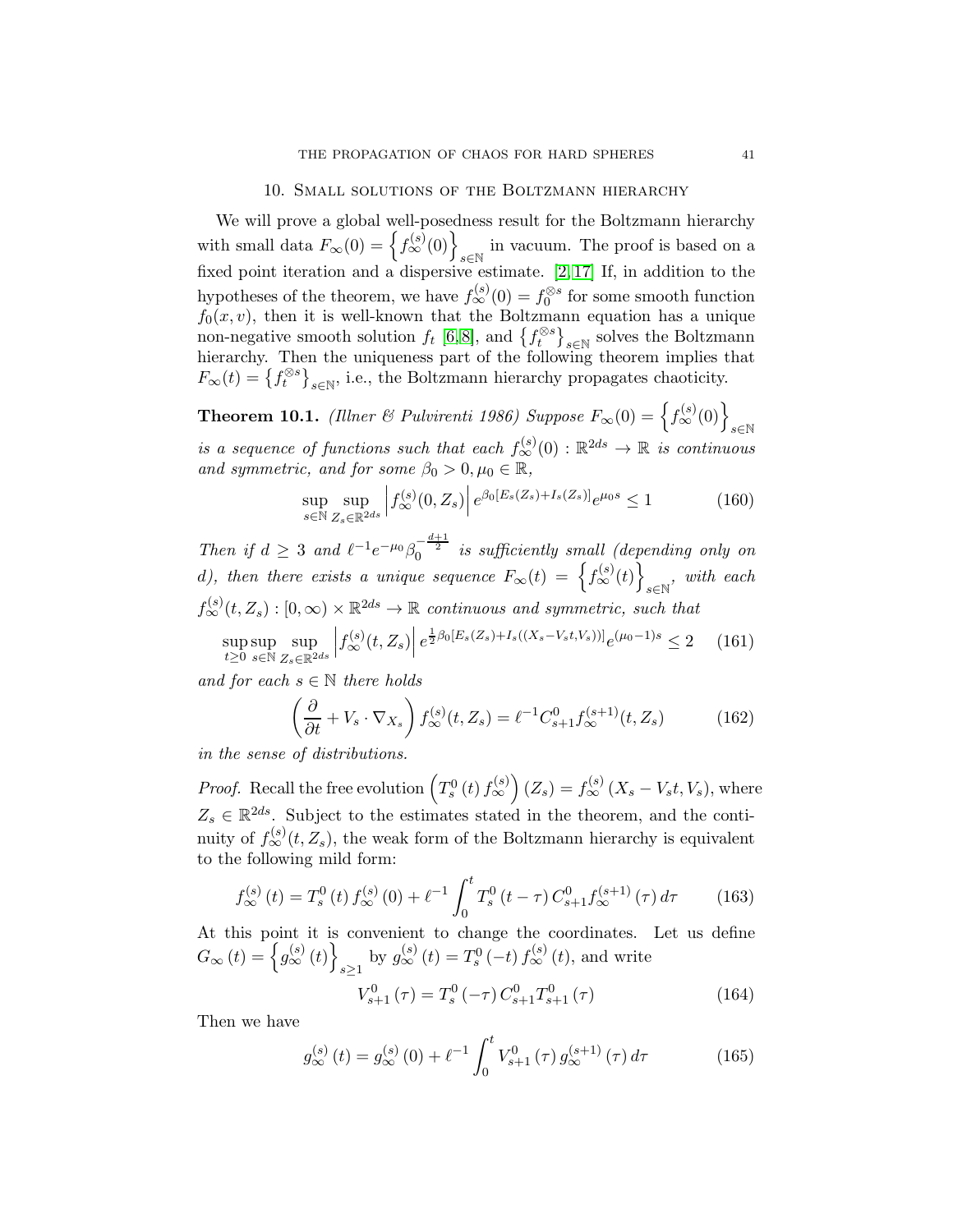We record an explicit formula for the action of the operator  $V_{s,s+1}^0(\tau)$ :

$$
V_{s+1}^{0}(\tau) = V_{s+1}^{0,+}(\tau) - V_{s+1}^{0,-}(\tau)
$$
(166)  

$$
\left(V_{s+1}^{0,+}(\tau) g_{\infty}^{(s+1)}(t)\right) (Z_s) = \sum_{i=1}^{s} \int_{\mathbb{R}^d} \int_{\mathbb{S}^{d-1}} d\omega dv_{s+1} [\omega \cdot (v_{s+1} - v_i)]_+ \times
$$
  

$$
\times g_{\infty}^{(s+1)}(t, x_1, v_1, \dots, x_i - (v_i^* - v_i) \tau, v_i^*, \dots, \dots, \dots, x_s, v_s, x_i - (v_{s+1}^* - v_i) \tau, v_{s+1}^*)
$$
(167)  

$$
\left(V_{s+1}^{0,-}(\tau) g_{\infty}^{(s+1)}(t)\right) (Z_s) = \sum_{i=1}^{s} \int_{\mathbb{R}^d} \int_{\mathbb{S}^{d-1}} d\omega dv_{s+1} [\omega \cdot (v_{s+1} - v_i)]_-\times
$$
  

$$
\times g_{\infty}^{(s+1)}(t, x_1, v_1, \dots, x_i, v_i, \dots, x_s, v_s, x_i - (v_{s+1} - v_i) \tau, v_{s+1})
$$
(168)

We will prove pointwise bounds for the operators  $V_{s+1}^{0,\pm}(\tau)$ . If  $0 < \beta' < \beta$ ,  $\mu' < \mu$ ,  $t, \tau \geq 0$ , then we have:

$$
\left| \left( e^{\mu' s} e^{\beta'(E_s(Z_s) + I_s(Z_s))} V_{s+1}^{0,+}(\tau) g_{\infty}^{(s+1)}(t) \right) (Z_s) \right| \le
$$
\n
$$
\leq \sum_{i=1}^s \int_{\mathbb{R}^d} \int_{\mathbb{S}^{d-1}} d\omega dv_{s+1} |v_{s+1} - v_i| e^{-(\beta - \beta')E_s(Z_s)} e^{-(\mu - \mu')s} \times
$$
\n
$$
\times e^{-\frac{1}{2}\beta |v_{s+1}|^2} e^{\frac{1}{2}\beta \left( |x_i|^2 - |x_i - (v_i^* - v_i)\tau|^2 - |x_i - (v_{s+1}^* - v_i)\tau|^2 \right)} e^{-\mu} \times
$$
\n
$$
\times e^{\mu(s+1)} e^{\frac{1}{2}\beta \sum_{i=1}^{s+1} |v_i|^2} e^{\frac{1}{2}\beta \left( |x_1|^2 + \dots + |x_i - (v_i^* - v_i)\tau|^2 + \dots + |x_s|^2 + |x_i - (v_{s+1}^* - v_i)\tau|^2 \right)} \times
$$
\n
$$
\times \left| g_{\infty}^{(s+1)}(t, x_1, v_1, \dots, x_i - (v_i^* - v_i)\tau, v_i^*, \dots \dots, x_s, v_s, x_i - (v_{s+1}^* - v_i)\tau, v_{s+1}^* \right) \right|
$$
\n
$$
\leq \sum_{i=1}^s \int_{\mathbb{R}^d} \int_{\mathbb{S}^{d-1}} d\omega dv_{s+1} |v_{s+1} - v_i| e^{-(\beta - \beta')E_s(Z_s)} e^{-(\mu - \mu')s} \times
$$
\n
$$
\times e^{-\frac{1}{2}\beta |v_{s+1}|^2} e^{\frac{1}{2}\beta \left( |x_i|^2 - |x_i - (v_i^* - v_i)\tau|^2 - |x_i - (v_{s+1}^* - v_i)\tau|^2 \right)} e^{-\mu} \times
$$
\n
$$
\times \left\| e^{\mu(s+1)} e^{\beta \left( E_{s+1}(Z_{s+1}') + I_{s+1}(Z_{s+1}') \right)} g_{\infty}^{(s+1)}(t, Z_{s+1}') \right\|_{L^
$$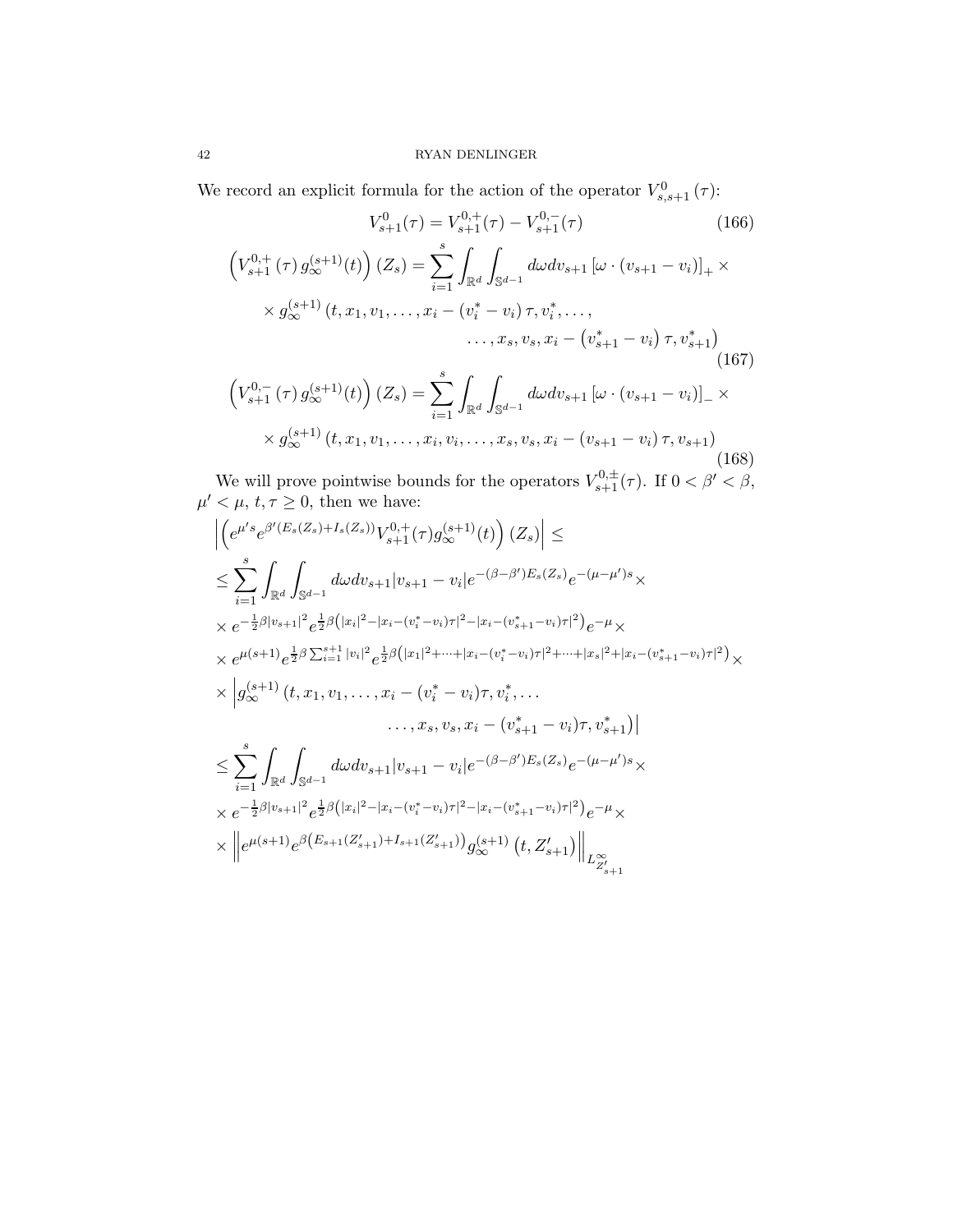and similarly

$$
\left| \left( e^{\mu' s} e^{\beta'(E_s(Z_s) + I_s(Z_s))} V_{s+1}^{0,-}(\tau) g_{\infty}^{(s+1)}(t) \right) (Z_s) \right| \le
$$
\n
$$
\leq \sum_{i=1}^{s} \int_{\mathbb{R}^d} \int_{\mathbb{S}^{d-1}} d\omega dv_{s+1} |v_{s+1} - v_i| e^{-(\beta - \beta')E_s(Z_s)} e^{-(\mu - \mu')s} \times
$$
\n
$$
\times e^{-\frac{1}{2}\beta |v_{s+1}|^2} e^{-\frac{1}{2}\beta |x_i - (v_{s+1} - v_i)\tau|^2} e^{-\mu} \times
$$
\n
$$
\times e^{\mu(s+1)} e^{\frac{1}{2}\beta \sum_{i=1}^{s+1} |v_i|^2} e^{\frac{1}{2}\beta (|x_1|^2 + \dots + |x_i|^2 + \dots + |x_s|^2 + |x_i - (v_{s+1} - v_i)\tau|^2)} \times
$$
\n
$$
\times \left| g_{\infty}^{(s+1)}(t, x_1, v_1, \dots, x_i, v_i, \dots, x_s, v_s, x_i - (v_{s+1} - v_i)\tau, v_{s+1}) \right|
$$
\n
$$
\leq \sum_{i=1}^{s} \int_{\mathbb{R}^d} \int_{\mathbb{S}^{d-1}} d\omega dv_{s+1} |v_{s+1} - v_i| e^{-(\beta - \beta')E_s(Z_s)} e^{-(\mu - \mu')s} \times
$$
\n
$$
\times e^{-\frac{1}{2}\beta |v_{s+1}|^2} e^{-\frac{1}{2}\beta |x_i - (v_{s+1} - v_i)\tau|^2} e^{-\mu} \times
$$
\n
$$
\times \left\| e^{\mu(s+1)} e^{\beta (E_{s+1}(Z'_{s+1}) + I_{s+1}(Z'_{s+1}))} g_{\infty}^{(s+1)}(t, Z'_{s+1}) \right\|_{L^{\infty}_{Z'_{s+1}}}
$$

The following identity follows from elementary manipulation:

 $|x_i|^2 + |x_i - (v_{s+1} - v_i)\tau|^2 - |x_i - (v_i^* - v_i)\tau|^2 - |x_i - (v_{s+1}^* - v_i)\tau|^2 = 0$  (169) Therefore we obtain a bound on the full operator  $V_{s+1}^0(\tau)$ ,

<span id="page-42-0"></span>
$$
\left| \left( e^{\mu' s} e^{\beta'(E_s(Z_s) + I_s(Z_s))} V_{s+1}^0(\tau) g_{\infty}^{(s+1)}(t) \right) (Z_s) \right| \le
$$
  
\n
$$
\leq 2 \sum_{i=1}^s \int_{\mathbb{R}^d} \int_{\mathbb{S}^{d-1}} d\omega dv_{s+1} |v_{s+1} - v_i| e^{-(\beta - \beta') E_s(Z_s)} e^{-(\mu - \mu')s} \times
$$
  
\n
$$
\times e^{-\frac{1}{2}\beta |v_{s+1}|^2} e^{-\frac{1}{2}\beta |x_i - (v_{s+1} - v_i)\tau|^2} e^{-\mu} \times
$$
  
\n
$$
\times \left\| e^{\mu(s+1)} e^{\beta \left( E_{s+1}(Z_{s+1}') + I_{s+1}(Z_{s+1}') \right)} g_{\infty}^{(s+1)}(t, Z_{s+1}') \right\|_{L^{\infty}_{Z_{s+1}}}
$$
\n(170)

We use the following dispersive inequality [\[2\]](#page-66-3):

$$
\|\zeta(x - vt, v)\|_{L_x^{\infty} L_v^1} \le |t|^{-d} \|\zeta(x, v)\|_{L_x^1 L_v^{\infty}}
$$
\n(171)

which implies the pointwise bound

$$
\left| \left( e^{\mu's} e^{\beta'(E_s(Z_s) + I_s(Z_s))} V_{s+1}^0(\tau) g_{\infty}^{(s+1)}(t) \right) (Z_s) \right| \le
$$
  
 
$$
\leq C_d e^{-\mu} \beta^{-\frac{d}{2}} (1+\tau)^{-d} \left( s^{\frac{1}{2}} E_s(Z_s)^{\frac{1}{2}} + s \beta^{-\frac{1}{2}} \right) e^{-(\beta-\beta')E_s(Z_s)} e^{-(\mu-\mu')s} \times
$$
  
 
$$
\times \left\| e^{\mu(s+1)} e^{\beta \left( E_{s+1}(Z_{s+1}') + I_{s+1}(Z_{s+1}') \right)} g_{\infty}^{(s+1)}(t, Z_{s+1}') \right\|_{L_{Z_{s+1}'}^{\infty}}
$$
(172)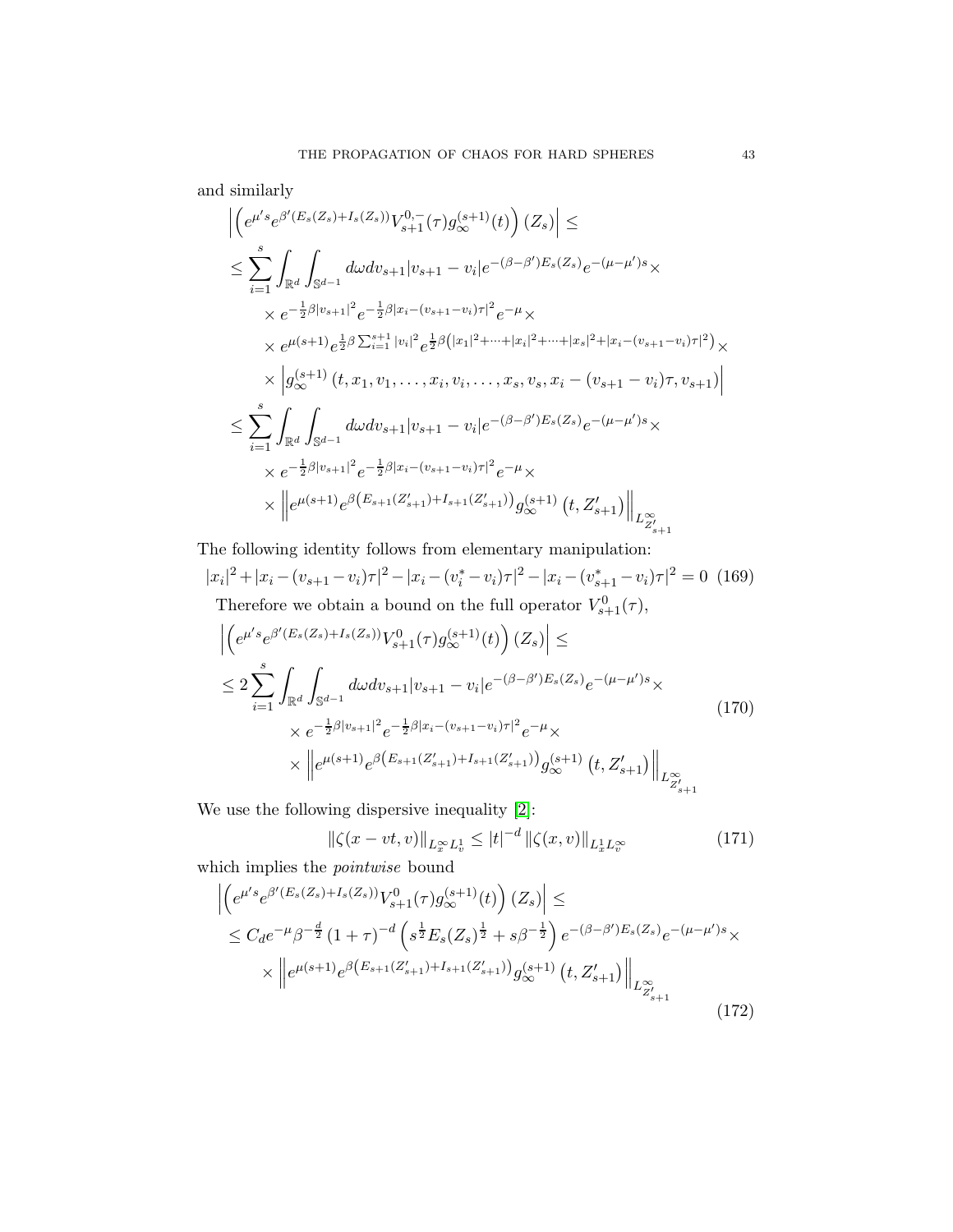and therefore also implies

$$
\left\| \left( e^{\mu' s} e^{\beta'(E_s(Z_s) + I_s(Z_s))} V_{s+1}^0(\tau) g_{\infty}^{(s+1)}(t) \right) (Z_s) \right\|_{L_{Z_s}^{\infty}} \le
$$
\n
$$
\le C_d e^{-\mu} \beta^{-\frac{d}{2}} (1+\tau)^{-d} \left( \frac{1}{\sqrt{\beta - \beta'} \cdot \sqrt{\mu - \mu'}} + \frac{\beta^{-\frac{1}{2}}}{\mu - \mu'} \right) \times \qquad (173)
$$
\n
$$
\times \left\| e^{\mu(s+1)} e^{\beta(E_{s+1}(Z_{s+1}') + I_{s+1}(Z_{s+1}'))} g_{\infty}^{(s+1)}(t, Z_{s+1}') \right\|_{L_{Z_{s+1}}^{\infty}}
$$

Fix a sequence of positive numbers  $r_0, r_1, r_2, \ldots$  such that  $0 < r_{k+1} < r_k$ and  $\sum_{k=0}^{\infty} r_k = 1$ . We define continuous decreasing functions  $\beta(t)$ ,  $\mu(t)$ , for  $t \geq 0$ :

$$
\beta(t) = \beta_0 \cdot \left[ 1 - \frac{1}{2} \sum_{0 \le k < n} r_k - \frac{1}{2} r_n \left( t - n \right) \right] \qquad \forall \qquad t \in [n, n + 1) \tag{174}
$$

$$
\mu(t) = \mu_0 - \sum_{0 \le k < n} r_k - r_n (t - n) \qquad \forall \qquad t \in [n, n + 1) \tag{175}
$$

Using the pointwise bound [\(170\)](#page-42-0), we obtain

$$
\left| e^{\mu(t)s} e^{\beta(t)(E_s(Z_s) + I_s(Z_s))} \ell^{-1} \int_0^t \left( V_{s+1}^0(\tau) g_{\infty}^{(s+1)}(\tau) \right) (Z_s) d\tau \right| \le
$$
  
\n
$$
\leq C_d \ell^{-1} e^{-(\mu_0 - 1)} \left( \frac{\beta_0}{2} \right)^{-\frac{d}{2}} \left( s^{\frac{1}{2}} E_s(Z_s)^{\frac{1}{2}} + s \left( \frac{\beta_0}{2} \right)^{-\frac{1}{2}} \right) \times
$$
  
\n
$$
\times \int_0^t (1+\tau)^{-d} e^{-(\beta(\tau)-\beta(t))E_s(Z_s)} e^{-(\mu(\tau)-\mu(t))s} d\tau \times
$$
  
\n
$$
\times \left\| e^{\mu(t')(s+1)} e^{\beta(t') \left( E_{s+1}(Z_{s+1}') + I_{s+1}(Z_{s+1}') \right)} g_{\infty}^{(s+1)} \left( t', Z_{s+1}' \right) \right\|_{L_t^{\infty} L_{Z_{s+1}'}^{\infty}}
$$
  
\n(176)

Then by a straightforward computation we have

$$
\int_0^t (1+\tau)^{-d} e^{-(\beta(\tau)-\beta(t))E_s(Z_s)} e^{-(\mu(\tau)-\mu(t))s} d\tau \le \frac{\sum_{k=0}^\infty r_k^{-1} (1+k)^{-d}}{s + \frac{\beta_0}{2} E_s(Z_s)}
$$
(177)

Observe that if  $d \geq 3$  then we may choose  $r_k$  such that  $r_k \sim k^{-d+\frac{3}{2}}$  as  $k \to \infty$ , and  $\sum_{k=0}^{\infty} r_k = 1$ ; then, we will also have  $\sum_{k=0}^{\infty} r_k^{-1} (1+k)^{-d} < \infty$ .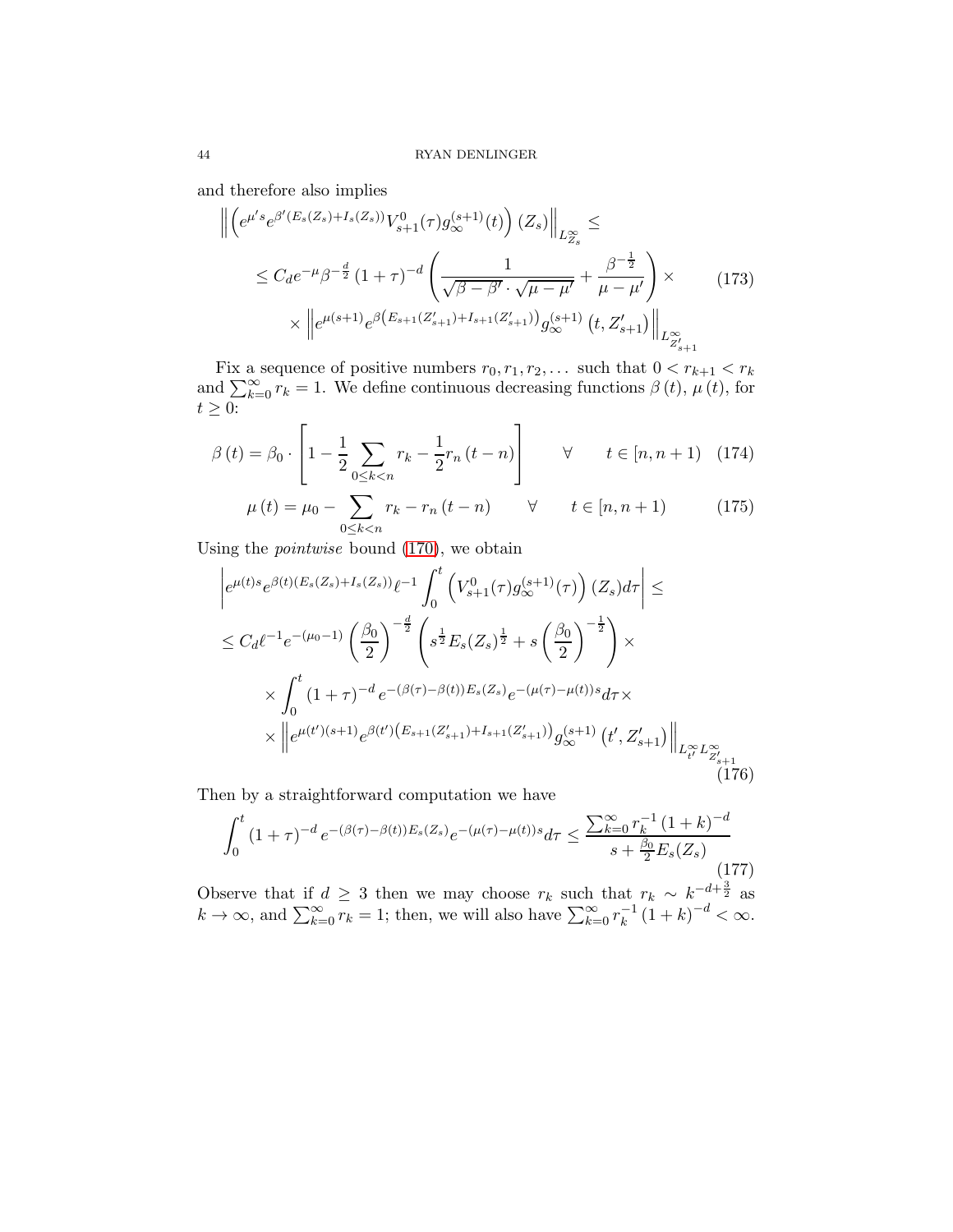Hence for  $d \geq 3$  there holds

$$
\|e^{\mu(t)s}e^{\beta(t)(E_s(Z_s)+I_s(Z_s))}\ell^{-1}\int_0^t \left(V_{s+1}^0(\tau)g_{\infty}^{(s+1)}(\tau)\right)(Z_s)d\tau\|_{L_t^{\infty}L_{Z_s}^{\infty}} \leq
$$
  

$$
\leq C_d'\ell^{-1}e^{-\mu_0}\beta_0^{-\frac{d+1}{2}} \times \times \left\|e^{\mu(t)(s+1)}e^{\beta(t)(E_{s+1}(Z_{s+1})+I_{s+1}(Z_{s+1}))}g_{\infty}^{(s+1)}(t,Z_{s+1})\right\|_{L_t^{\infty}L_{Z_{s+1}}^{\infty}}
$$
(178)

The Boltzmann hierarchy can be written in the following vector form:

$$
G_{\infty}(t) = G_{\infty}(0) + \ell^{-1} \int_0^t V^0(\tau) G_{\infty}(\tau) d\tau
$$
 (179)

where  $V^{0}(\tau)G_{\infty}(t) = \left\{V^{0}_{s+1}(\tau)g^{(s+1)}_{\infty}(t)\right\}$ . We work in the Banach space  $(\mathcal{X}, \|\cdot\|)$  of sequences  $G_{\infty}(t) = \left\{ g_{\infty}^{(s)}(t) \right\}$ <sup>s</sup>∈<sup>N</sup> with each function  $g_{\infty}^{(s)}(t)$ :  $[0, \infty) \times \mathbb{R}^{2ds} \to \mathbb{R}$  continuous and symmetric, and with norm

$$
||G_{\infty}|| = \sup_{t \ge 0} \sup_{s \in \mathbb{N}} \sup_{Z_s \in \mathbb{R}^{2ds}} e^{\mu(t)s} e^{\beta(t)(E_s(Z_s) + I_s(Z_s))} \left| g_{\infty}^{(s)}(t, Z_s) \right| \tag{180}
$$

Then we may define the operator  $\mathcal{V}: \mathcal{X} \to \mathcal{X}$ ,

$$
\left(\mathcal{V}G_{\infty}\right)(t) = \ell^{-1} \int_0^t V^0(\tau) G_{\infty}(\tau) d\tau \tag{181}
$$

We may view the data  $G_{\infty}(0)$  as an element of X which simply does not depend on time. Then the Boltzmann hierarchy may be written as

$$
G_{\infty} = G_{\infty}(0) + \mathcal{V}G_{\infty}
$$
\n(182)

Since  $\|\mathcal{V}\|_{\text{op}} \leq C_d' \ell^{-1} e^{-\mu_0} \beta_0^{-\frac{d+1}{2}}$ , as soon as  $\ell^{-1} e^{-\mu_0} \beta_0^{-\frac{d+1}{2}}$  is sufficiently small we can invert this equation to give

$$
G_{\infty} = (\mathcal{I} - \mathcal{V})^{-1} G_{\infty}(0) = \sum_{j=0}^{\infty} \mathcal{V}^{j} G_{\infty}(0)
$$
 (183)

which is the unique solution of the Boltzmann hierarchy.  $\Box$ 

*Remark.* We cannot apply the above argument, as written, in the case  $d = 2$ ; this is due to the failure of integrability at large times. However, this is a technical restriction since Theorem [6.1](#page-26-0) gives us a priori bounds for the BBGKY hierarchy, independent of N, for all  $d \geq 2$ . Indeed, a slightly different argument from the one above actually implies that Theorem [10.1](#page-40-1) holds when  $d = 2$  (see [\[17\]](#page-67-13)); note that the only difference in their proof was that while they could not show that  $\sum_j ||\mathcal{V}||_{\text{op}}^j < \infty$ , they could at least prove that  $\sum_j ||\mathcal{V}^j G_{\infty}(0)|| < \infty$ , under the same assumptions. Alternatively, for chaotic data, we can use the solvability of the Boltzmann equation near vacuum (see [\[8\]](#page-67-21)), combined with the local well-posedness of the Boltzmann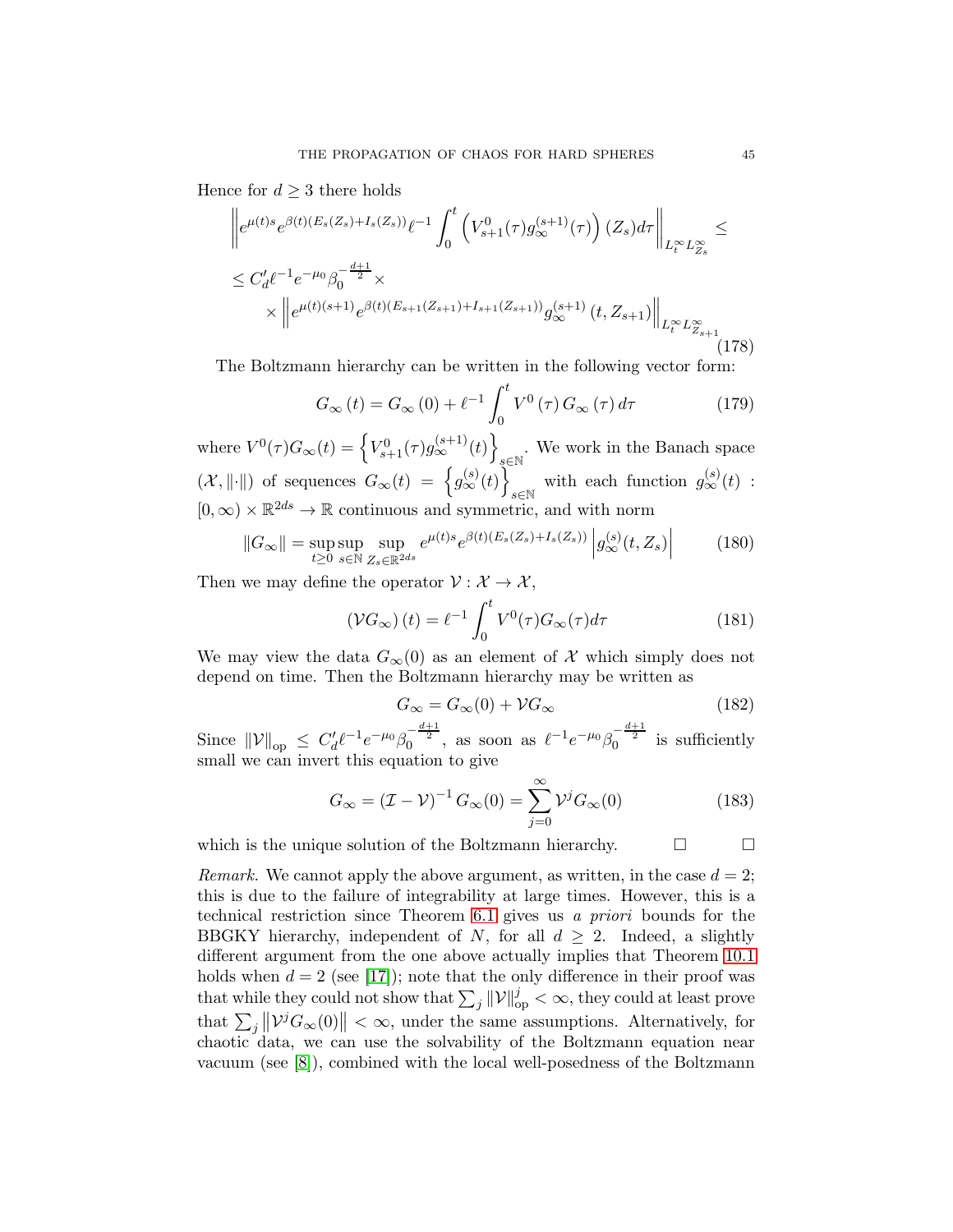hierarchy; this line of reasoning would still be completely sufficient to reach the conclusions of Theorem [12.1](#page-49-1) in the case  $d = 2$ .

To conclude this section, we quote a couple of local-in-time well-posedness results for the Boltzmann hierarchy. The proofs are well-known and similar to the proof presented above.

**Theorem 10.2.** Suppose  $F_{\infty}(0) = \left\{ f_{\infty}^{(s)}(0) \right\}_{s \in \mathbb{N}}$ is a sequence of functions such that each  $f_{\infty}^{(s)}(0) : \mathbb{R}^{2ds} \to \mathbb{R}$  is continuous and symmetric, and for some  $\beta_0 > 0, \mu_0 \in \mathbb{R}$ ,

$$
\sup_{s \in \mathbb{N}} \sup_{Z_s \in \mathbb{R}^{2ds}} \left| f_{\infty}^{(s)}(0, Z_s) \right| e^{\beta_0 [E_s(Z_s) + I_s(Z_s)]} e^{\mu_0 s} \le 1 \tag{184}
$$

Then there is a constant  $C_d > 0$ , depending only on d, such that if  $T_L <$  $C_d \ell e^{\mu_0} \beta_0^{\frac{d+1}{2}}$ , then there exists a unique sequence  $F_{\infty}(t) = \left\{ f_{\infty}^{(s)}(t) \right\}_{s \in \mathbb{N}}$ , with <sup>s</sup>∈<sup>N</sup> each  $f_{\infty}^{(s)}(t, Z_s) : [0, T_L] \times \mathbb{R}^{2ds} \to \mathbb{R}$  continuous and symmetric, such that

sup  $0 \le t \le T_L$ sup <sup>s</sup>∈<sup>N</sup> sup  $Z_s \in \mathbb{R}^{2ds}$  $\left|f_\infty^{(s)}(t,Z_s)\right|$  $e^{\frac{1}{2}\beta_0[E_s(Z_s)+I_s((X_s-V_s,t,V_s))]e^{(\mu_0-1)s}} \leq 2$  (185)

and for each  $s \in \mathbb{N}$  there holds

$$
\left(\frac{\partial}{\partial t} + V_s \cdot \nabla_{X_s}\right) f_{\infty}^{(s)}(t, Z_s) = \ell^{-1} C_{s+1}^0 f_{\infty}^{(s+1)}(t, Z_s) \tag{186}
$$

in the sense of distributions, for  $0 \le t \le T_L$ .

<span id="page-45-0"></span>**Theorem 10.3.** Suppose  $F_{\infty}(0) = \left\{ f_{\infty}^{(s)}(0) \right\}_{s \in \mathbb{N}}$  is a sequence of functions such that each  $f_{\infty}^{(s)}(0) : \mathbb{R}^{2ds} \to \mathbb{R}$  is continuous and symmetric, and for some  $\beta_0 > 0, \mu_0 \in \mathbb{R}$ ,

$$
\sup_{s \in \mathbb{N}} \sup_{Z_s \in \mathbb{R}^{2ds}} \left| f_{\infty}^{(s)}(0, Z_s) \right| e^{\beta_0 E_s(Z_s)} e^{\mu_0 s} \le 1 \tag{187}
$$

Then there is a constant  $C_d > 0$ , depending only on d, such that if  $T_L$  $C_d \ell e^{\mu_0} \beta_0^{\frac{d+1}{2}}$ , then there exists a unique sequence  $F_{\infty}(t) = \left\{ f_{\infty}^{(s)}(t) \right\}$  $_{s\in\mathbb{N}}$ <sup>, with</sup> each  $f_{\infty}^{(s)}(t, Z_s) : [0, T_L] \times \mathbb{R}^{2ds} \to \mathbb{R}$  continuous and symmetric, such that

$$
\sup_{0 \le t \le T_L} \sup_{s \in \mathbb{N}} \sup_{Z_s \in \mathbb{R}^{2ds}} \left| f_{\infty}^{(s)}(t, Z_s) \right| e^{\frac{1}{2}\beta_0 E_s(Z_s)} e^{(\mu_0 - 1)s} \le 2 \tag{188}
$$

and for each  $s \in \mathbb{N}$  there holds

$$
\left(\frac{\partial}{\partial t} + V_s \cdot \nabla_{X_s}\right) f_{\infty}^{(s)}(t, Z_s) = \ell^{-1} C_{s+1}^0 f_{\infty}^{(s+1)}(t, Z_s)
$$
(189)

in the sense of distributions, for  $0 \le t \le T_L$ .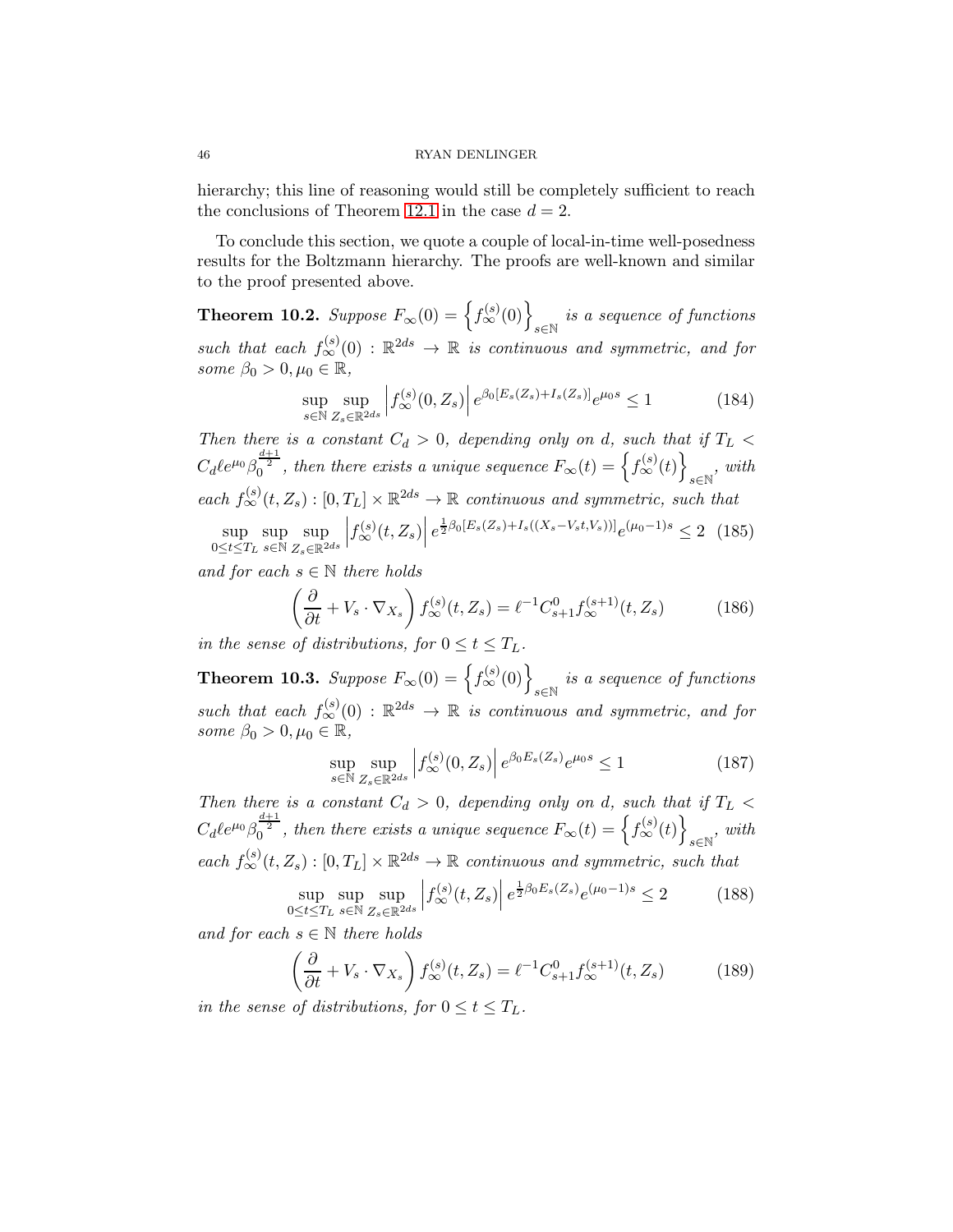# 11. Construction of the initial data

<span id="page-46-0"></span>We introduce the  $N$ -particle density  $f_N$ 

<span id="page-46-3"></span>
$$
f_N(0, Z_N) = \mathcal{Z}_N^{-1} \mathbf{1}_{Z_N \in \mathcal{D}_N} f_0^{\otimes N}(Z_N)
$$
\n(190)

where  $\mathcal{Z}_N$  is the partition function,

$$
\mathcal{Z}_N = \int_{\mathbb{R}^{2dN}} \mathbf{1}_{Z_N \in \mathcal{D}_N} f_0^{\otimes N}(Z_N) dZ_N \tag{191}
$$

We also use the notation  $\mathcal{Z}_s$  for  $1 \leq s \leq N$  (note carefully the implicit dependence on  $\varepsilon$ ),

<span id="page-46-1"></span>
$$
\mathcal{Z}_s = \int_{\mathbb{R}^{2ds}} \mathbf{1}_{Z_s \in \mathcal{D}_s} f_0^{\otimes s}(Z_s) dZ_s \tag{192}
$$

The proofs in this section are almost identical to those in the literature; we include them for the sake of completeness. [\[11\]](#page-67-2)

<span id="page-46-2"></span>**Lemma 11.1.** For  $1 \leq s \leq N$ , and any probability density  $f_0(x, v)$  on  $\mathbb{R}^{2d}$ with  $f_0 \in L^\infty_x L^1_v$ , in the Boltzmann-Grad scaling  $N \varepsilon^{d-1} = \ell^{-1}$  there holds

$$
\mathcal{Z}_{s+1} \ge \mathcal{Z}_s \left( 1 - \ell^{-1} |B_1^d| \, \|f_0\|_{L_x^\infty L_v^1} \varepsilon \right) \tag{193}
$$

where  $B_1^d$  is the unit ball in  $\mathbb{R}^d$  and  $\mathcal{Z}_s$  is given by [\(192\)](#page-46-1).

*Proof.* For  $1 \leq s \leq N$ , we have

$$
\mathcal{Z}_{s+1} = \int_{\mathbb{R}^{2d(s+1)}} \mathbf{1}_{Z_{s+1} \in \mathcal{D}_{s+1}} f_0^{\otimes (s+1)}(Z_{s+1}) dZ_{s+1}
$$
\n
$$
= \int_{\mathbb{R}^{2d(s+1)}} \mathbf{1}_{Z_s \in \mathcal{D}_s} \left( \prod_{i=1}^s \mathbf{1}_{|x_i - x_{s+1}| > \varepsilon} \right) f_0^{\otimes (s+1)}(Z_{s+1}) dZ_{s+1}
$$
\n
$$
= \int_{\mathbb{R}^{2ds}} \mathbf{1}_{Z_s \in \mathcal{D}_s} \left[ \int_{\mathbb{R}^{2d}} f_0(z_{s+1}) \left( \prod_{i=1}^s \mathbf{1}_{|x_i - x_{s+1}| > \varepsilon} \right) dz_{s+1} \right] f_0^{\otimes s}(Z_s) dZ_s
$$

We bound the quantity in brackets from below, uniformly in  $Z_s$ .

$$
\int_{\mathbb{R}^{2d}} f_0(z_{s+1}) \left( \prod_{i=1}^s \mathbf{1}_{|x_i - x_{s+1}| > \varepsilon} \right) dz_{s+1}
$$
\n
$$
\geq \int_{\mathbb{R}^{2d}} f_0(z_{s+1}) \left( 1 - \sum_{i=1}^s \mathbf{1}_{|x_i - x_{s+1}| \leq \varepsilon} \right) dz_{s+1}
$$
\n
$$
\geq 1 - s\varepsilon^d |B_1^d| ||f_0||_{L_x^{\infty} L_v^1}
$$
\n
$$
\geq 1 - N\varepsilon^{d-1} |B_1^d| ||f_0||_{L_x^{\infty} L_v^1} \varepsilon
$$
\n
$$
= 1 - \ell^{-1} |B_1^d| ||f_0||_{L_x^{\infty} L_v^1} \varepsilon
$$

We have used the Boltzmann-Grad scaling  $N\varepsilon^{d-1} = \ell^{-1}$  in the last step. Finally we are able to conclude, for  $1\leq s< N,$ 

$$
\mathcal{Z}_{s+1} \ge \mathcal{Z}_s \left( 1 - \ell^{-1} |B_1^d| \|f_0\|_{L_x^{\infty} L_v^1} \varepsilon \right) \tag{194}
$$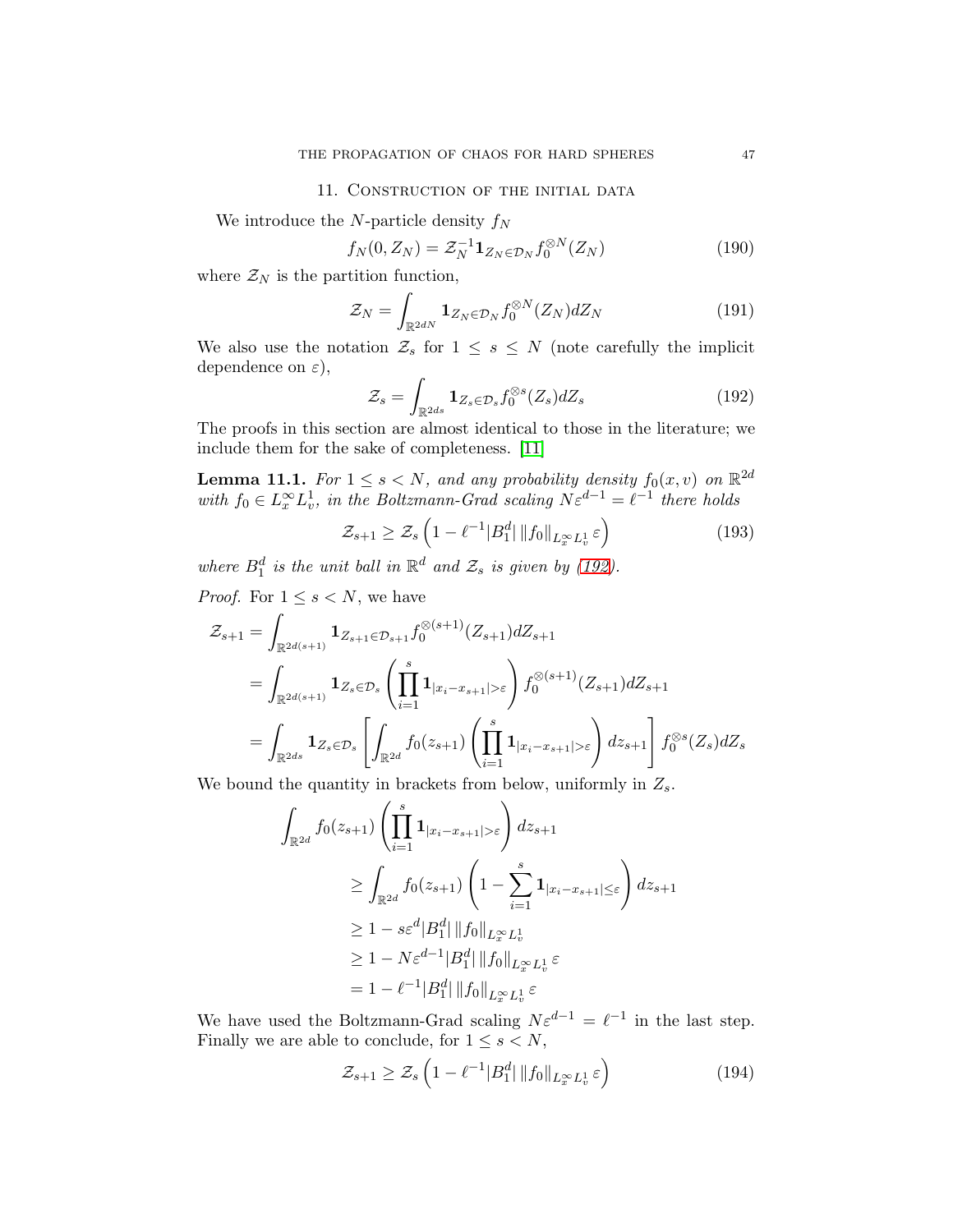as claimed.  $\square$ 

<span id="page-47-0"></span>**Lemma 11.2.** For  $1 \leq s \leq N$ , and any probability density  $f_0(x, v)$  on  $\mathbb{R}^{2d}$ with  $f_0 \in L^\infty_x L^1_v$ , in the Boltzmann-Grad scaling  $N \varepsilon^{d-1} = \ell^{-1}$  there holds

$$
1 \leq \mathcal{Z}_N^{-1} \mathcal{Z}_{N-s} \leq \left( 1 - \ell^{-1} |B_1^d| \, \|f_0\|_{L_x^{\infty} L_v^1} \, \varepsilon \right)^{-s} \tag{195}
$$

where  $B_1^d$  is the unit ball in  $\mathbb{R}^d$  and  $\mathcal{Z}_s$  is given by [\(192\)](#page-46-1).

*Proof.* For the first inequality, we note that clearly  $\mathcal{Z}_N \leq \mathcal{Z}_s \mathcal{Z}_{N-s}$ , then use the fact that  $\mathcal{Z}_s \leq 1$ . The second inequality follows directly from Lemma 11.1 by induction on s. [11.1](#page-46-2) by induction on s.

**Lemma 11.3.** For  $1 \leq s \leq N$ , and any probability density  $f_0(x, v)$  on  $\mathbb{R}^{2d}$ with  $f_0 \in L^\infty_x L^1_v$ , in the Boltzmann-Grad scaling  $N \varepsilon^{d-1} = \ell^{-1}$  there holds

$$
f_N^{(s)}(0, Z_s) \le \mathbf{1}_{Z_s \in \mathcal{D}_s} f_0^{\otimes s}(Z_s) \left(1 - \ell^{-1} |B_1^d| \|f_0\|_{L_x^{\infty} L_v^1} \varepsilon\right)^{-s} \tag{196}
$$

where  $B_1^d$  is the unit ball in  $\mathbb{R}^d$  and  $f_N^{(s)}$  $N^{(s)}(0)$  is the marginal of the data  $f_N(0)$ given by [\(190\)](#page-46-3).

Proof. We proceed by computation.

$$
f_N^{(s)}(0, Z_s) = \int_{\mathbb{R}^{2d(N-s)}} \mathcal{Z}_N^{-1} \mathbf{1}_{Z_N \in \mathcal{D}_N} f_0^{\otimes N}(0, Z_N) dZ_{(s+1):N}
$$
  
\n
$$
\leq \int_{\mathbb{R}^{2d(N-s)}} \mathcal{Z}_N^{-1} \mathbf{1}_{Z_s \in \mathcal{D}_s} \mathbf{1}_{Z_{(s+1):N} \in \mathcal{D}_{N-s}} f_0^{\otimes N}(0, Z_N) dZ_{(s+1):N}
$$
  
\n
$$
= \mathcal{Z}_N^{-1} \mathcal{Z}_{N-s} \mathbf{1}_{Z_s \in \mathcal{D}_s} f_0^{\otimes s}(Z_s)
$$

Then the result follows from Lemma [11.2.](#page-47-0)  $\Box$ 

$$
\mathcal{L}_{\mathcal{A}}
$$

**Lemma 11.4.** For  $1 \leq s \leq N$ , and any probability density  $f_0(x, v)$  on  $\mathbb{R}^{2d}$ with  $f_0 \in L^\infty_x L^1_v$ , in the Boltzmann-Grad scaling  $N \varepsilon^{d-1} = \ell^{-1}$  there holds

$$
f_N^{(s)}(0, Z_s) \ge \mathbf{1}_{Z_s \in \mathcal{D}_s} f_0^{\otimes s}(Z_s) \left(1 - (s+1)\ell^{-1} |B_1^d| \|f_0\|_{L_x^{\infty} L_v^1} \varepsilon\right) \tag{197}
$$

where  $B_1^d$  is the unit ball in  $\mathbb{R}^d$  and  $f_N^{(s)}$  $N^{(s)}(0)$  is the marginal of the data  $f_N(0)$ given by [\(190\)](#page-46-3).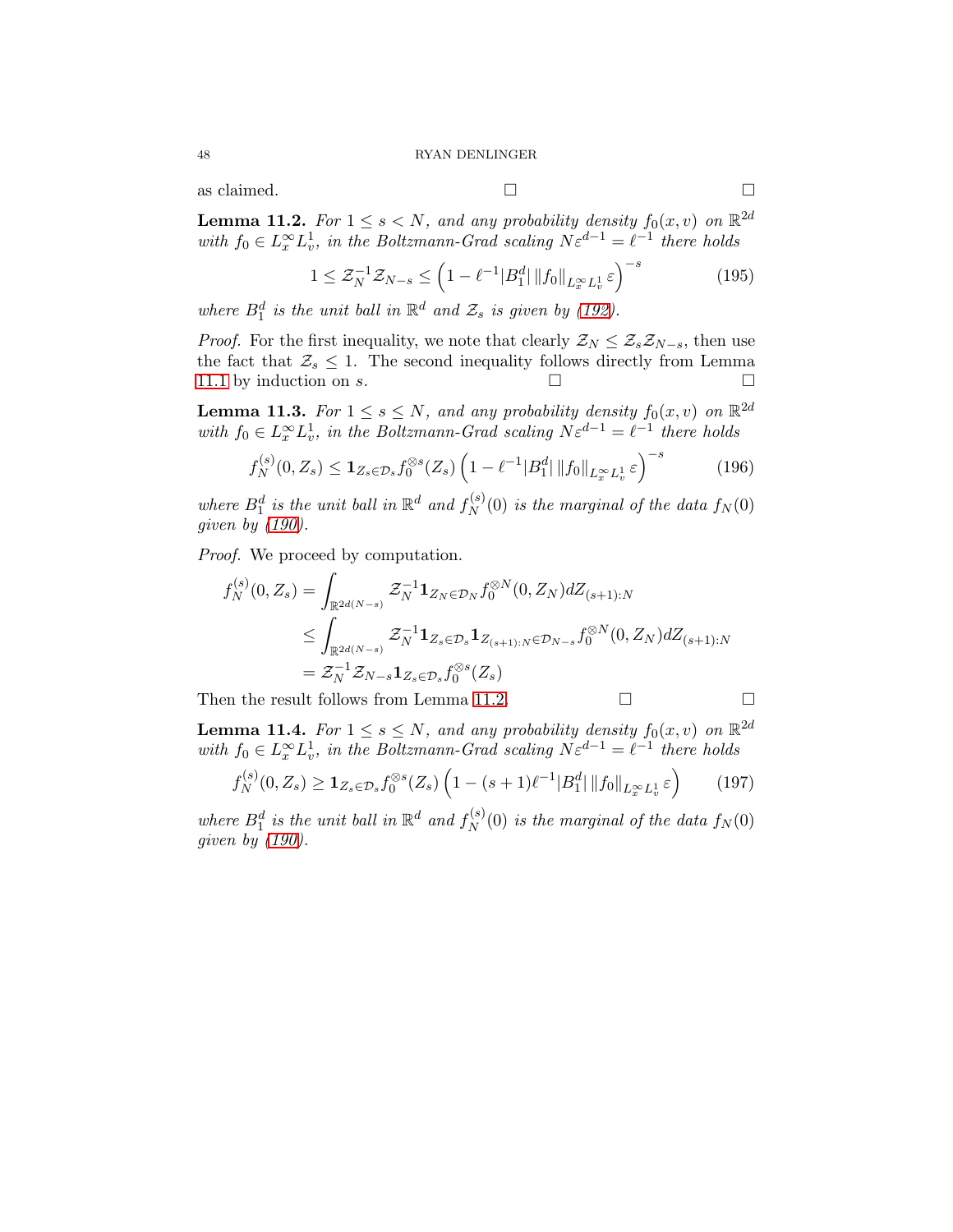Proof. We proceed by computation.

$$
f_N^{(s)}(0, Z_s) = \int_{\mathbb{R}^{2d(N-s)}} \mathcal{Z}_N^{-1} \mathbf{1}_{Z_N \in \mathcal{D}_N} f_0^{\otimes N}(Z_N) dZ_{(s+1):N}
$$
  
\n
$$
= \int_{\mathbb{R}^{2d(N-s)}} \mathcal{Z}_N^{-1} \mathbf{1}_{Z_s \in \mathcal{D}_s} \mathbf{1}_{Z_{(s+1):N} \in \mathcal{D}_{N-s}} \times \times \left( \prod_{1 \le i \le s} \prod_{s < j \le N} \mathbf{1}_{|x_i - x_j| > \varepsilon} \right) f_0^{\otimes N}(Z_N) dZ_{(s+1):N}
$$
  
\n
$$
= \mathcal{Z}_N^{-1} \mathbf{1}_{Z_s \in \mathcal{D}_s} f_0^{\otimes s}(Z_s) \int_{\mathbb{R}^{2d(N-s)}} \mathbf{1}_{Z_{(s+1):N} \in \mathcal{D}_{N-s}} \times \times \left( \prod_{1 \le i \le s} \prod_{s < j \le N} \mathbf{1}_{|x_i - x_j| > \varepsilon} \right) f_0^{\otimes (N-s)}(Z_{(s+1):N}) dZ_{(s+1):N}
$$

Now observe that

$$
\prod_{1 \leq i \leq s} \prod_{s < j \leq N} \mathbf{1}_{|x_i - x_j| > \varepsilon} \geq 1 - \sum_{1 \leq i \leq s} \sum_{s < j \leq N} \mathbf{1}_{|x_i - x_j| \leq \varepsilon} \tag{198}
$$

Then again, for  $1 \leq i \leq s$ ,  $s < j \leq N$ , we have

$$
\int_{\mathbb{R}^{2d(N-s)}} \mathbf{1}_{Z_{(s+1):N} \in \mathcal{D}_{N-s}} \mathbf{1}_{|x_i - x_j| \le \varepsilon} f_0^{\otimes (N-s)}(Z_{(s+1):N}) dZ_{(s+1):N} \le
$$
\n
$$
\le \mathcal{Z}_{N-s-1} \varepsilon^d |B_1^d| \|f_0\|_{L_x^{\infty} L_v^1}
$$
\n(199)

Therefore,

$$
f_N^{(s)}(0, Z_s) \geq \mathcal{Z}_N^{-1} \mathbf{1}_{Z_s \in \mathcal{D}_s} f_0^{\otimes s}(Z_s) \times \times \left[ \mathcal{Z}_{N-s} - s(N-s) \mathcal{Z}_{N-s-1} \varepsilon^d |B_1^d| \|f_0\|_{L^\infty_x L^1_v} \right] \tag{200}
$$

We use Lemma [11.1,](#page-46-2) Lemma [11.2,](#page-47-0) and the Boltzmann-Grad scaling  $N\varepsilon^{d-1}$  =  $\ell^{-1}$  to conclude

$$
f_N^{(s)}(0, Z_s) \ge \mathbf{1}_{Z_s \in \mathcal{D}_s} f_0^{\otimes s}(Z_s) \left(1 - (s+1)\ell^{-1} |B_1^d| \|f_0\|_{L_x^{\infty} L_v^1} \varepsilon\right) \tag{201}
$$

**Corollary 11.5.** For any probability density  $f_0(x, v) > 0$  on  $\mathbb{R}^{2d}$  with  $f_0 \in$  $L_x^{\infty} L_v^1$ , in the Boltzmann-Grad scaling  $N \varepsilon^{d-1} = \ell^{-1}$ , if N is sufficiently large, then simultaneously for all  $1 \leq s \leq N$  there holds

$$
\left\| \mathbf{1}_{Z_s \in \mathcal{D}_s} \left( \frac{f_N^{(s)}(0, Z_s)}{f_0^{\otimes s}(Z_s)} - 1 \right) \right\|_{L_{Z_s}^{\infty}} \le \left[ \left( 1 - \ell^{-1} |B_1^d| \left\| f_0 \right\|_{L_x^{\infty} L_v^1} \varepsilon \right)^{-(s+1)} - 1 \right]
$$
\n(202)

where  $f_N^{(s)}$  $N^{(s)}(0)$  is the marginal of the data  $f_N(0)$  given by [\(190\)](#page-46-3).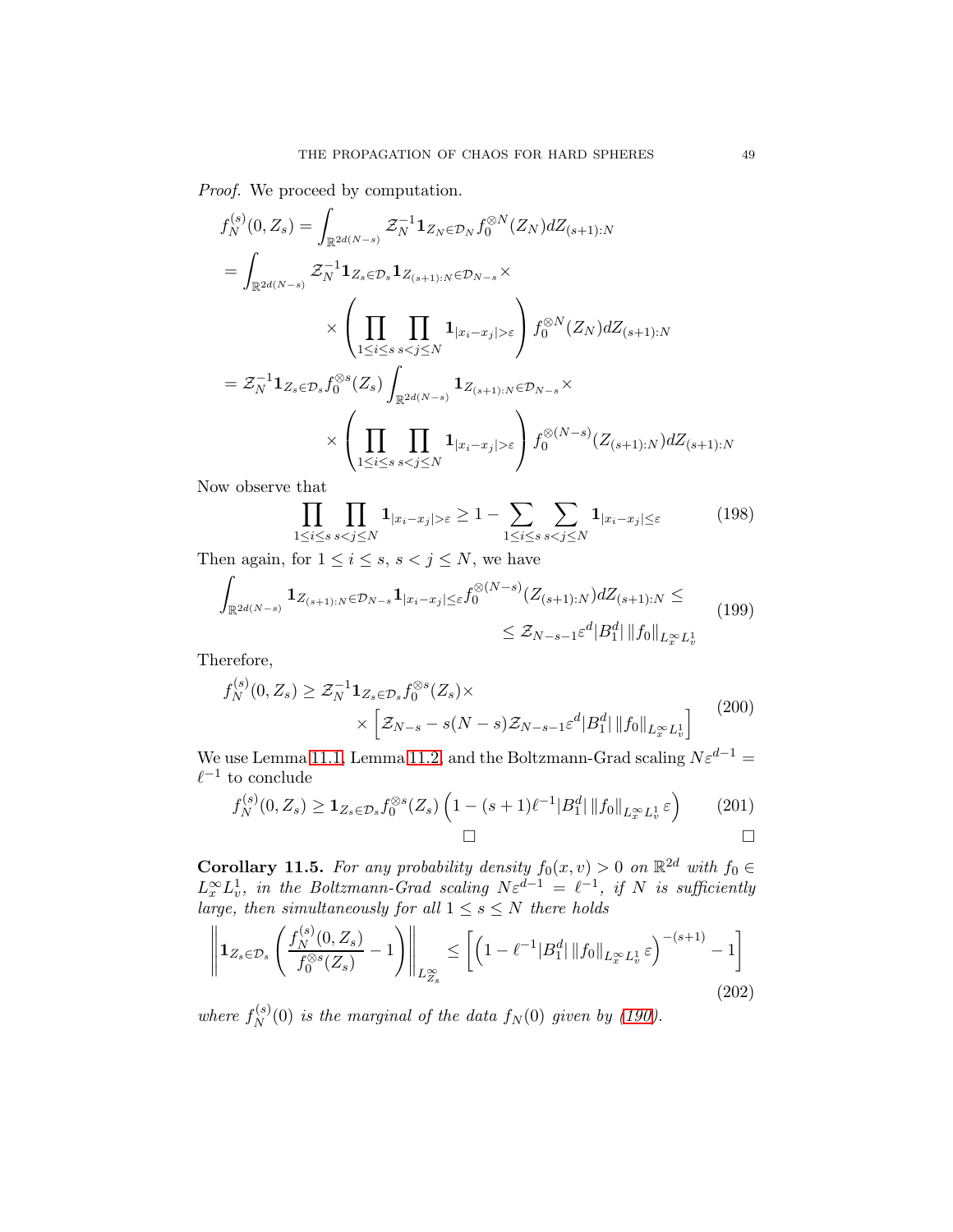**Corollary 11.6.** Let  $f_0$  be a probability density on  $\mathbb{R}^{2d}$  with

$$
\left\| f_0(x,v)e^{\mu}e^{\frac{1}{2}\beta|v|^2} \right\|_{L^{\infty}_{x,v}} \le 1
$$
\n(203)

for some  $\beta > 0, \mu \in \mathbb{R}$ . Then for any  $\mu' < \mu$  we have for all sufficiently large N in the Boltzmann-Grad scaling  $N\varepsilon^{d-1} = \ell^{-1}$  the estimate

$$
\sup_{1 \le s \le N} \sup_{Z_s \in \mathcal{D}_s} \left| f_N^{(s)}(0, Z_s) \right| e^{\beta E_s(Z_s)} e^{\mu's} \le 1 \tag{204}
$$

<span id="page-49-0"></span>where  $f_N^{(s)}$  $N^{(s)}(0)$  is the marginal of the data  $f_N(0)$  given by [\(190\)](#page-46-3).

# 12. Local-in-time convergence proof

The main result of this section is a local-in-time propagation of chaos result for the BBGKY hierarchy. We will use the stability result from Section [8](#page-30-0) in order to prove uniform convergence on a set of "good" phase points.

<span id="page-49-1"></span>Theorem 12.1. Suppose  $F_N(t) = \left\{f_N^{(s)}\right\}$  $\left\{ \begin{matrix} s\ N \end{matrix} (t) \right\}$  $1\leq s \leq N$ is a solution of the BBGKY hierarchy [\(36\)](#page-16-0), subject to the Boltzmann-Grad scaling  $N\varepsilon^{d-1}$  =  $\ell^{-1}$ , and with each function  $f_N^{(s)}$  $N^{(s)} : [0, \infty) \times \mathbb{R}^{2ds} \to \mathbb{R}$  symmetric under particle interchange. Further suppose  $F_{\infty}(0) = \left\{ f_{\infty}^{(s)}(0) \right\}_{s \in \mathbb{N}}$  is a sequence of functions such that each  $f_{\infty}^{(s)}(0) : \mathbb{R}^{2ds} \to \mathbb{R}$  is continuous and symmetric. Assume that for some  $\beta_0 > 0$ ,  $\mu_0 \in \mathbb{R}$ ,

$$
\sup_{1 \le s \le N} \sup_{Z_s \in \mathcal{D}_s} \left| f_N^{(s)}(0, Z_s) \right| e^{\beta_0 E_s(Z_s)} e^{\mu_0 s} \le 1 \tag{205}
$$

$$
\sup_{s \in \mathbb{N}} \sup_{Z_s \in \mathbb{R}^{2ds}} \left| f_{\infty}^{(s)}(0, Z_s) \right| e^{\beta_0 E_s(Z_s)} e^{\mu_0 s} \le 1 \tag{206}
$$

Then there is a constant  $C_d > 0$ , depending only on d, such that if  $T_L <$  $C_d \ell e^{\mu_0} \beta_0^{\frac{d+1}{2}}$ , then all of the following are true: (i)  $F_N(t)$  satisfies the bound

<span id="page-49-2"></span>
$$
\sup_{0 \le t \le T_L} \sup_{1 \le s \le N} \sup_{Z_s \in \mathcal{D}_s} \left| f_N^{(s)}(t, Z_s) \right| e^{\frac{1}{2}\beta_0 E_s(Z_s)} e^{(\mu_0 - 1)s} \le 1 \tag{207}
$$

(ii) the Boltzmann hierarchy has a unique continuous symmetric solution  $F_{\infty}(t)$ ,  $t \in [0, T_{L}]$ , satisfying the bound

<span id="page-49-3"></span>
$$
\sup_{0 \le t \le T_L} \sup_{s \in \mathbb{N}} \sup_{Z_s \in \mathbb{R}^{2ds}} \left| f_{\infty}^{(s)}(t, Z_s) \right| e^{\frac{1}{2}\beta_0 E_s(Z_s)} e^{(\mu_0 - 1)s} \le 2 \tag{208}
$$

(iii) if  $f_{\infty}^{(s)}(0) = f_0^{\otimes s} \ \forall \ s \in \mathbb{N}$  for some Lipschitz-continuous probability density  $f_0(x, v)$ , and likewise  $\left\{ \begin{array}{c} f_N^{(s)} \end{array} \right\}$  $\binom{s}{N}(0)$  $1\leq s\leq N$  $\mathcal{L}$  $N\in\mathbb{N}$ is nonuniformly  $f_0$ -chaotic (see Section [2\)](#page-4-2), then  $f_{\infty}^{(s)}(t) = f_t^{\otimes s} \ \forall \ s \in \mathbb{N}$  for  $t \in [0, T_L]$  where  $f_t$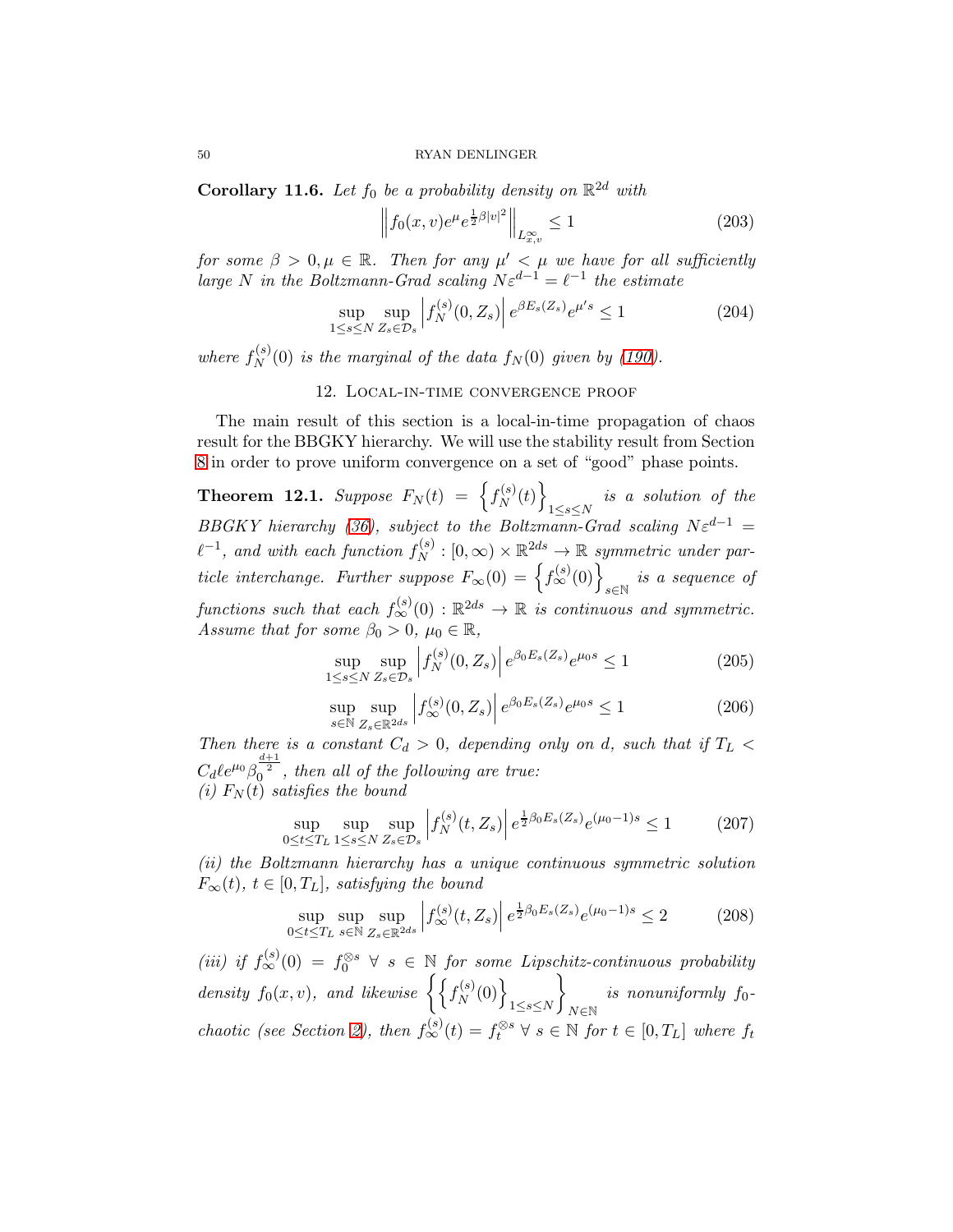solves Boltzmann's equation, and  $\left\{\left\{f_N^{(s)}\right\}\right\}$  $\left.\begin{array}{c} \lambda^{(s)}(t) \lambda^{(s)} \end{array}\right\}$  $1\leq s\leq N$ <u>}</u>  $N\in\mathbb{N}$ is nonuniformly  $f_t$ -chaotic for  $t \in [0, T_L]$ .

Proof. The local well-posedness of the Boltzmann hierarchy, and the bounds [\(207](#page-49-2)[-208\)](#page-49-3), are direct consequences of Theorem [5.1](#page-21-1) and Theorem [10.3.](#page-45-0)

We introduce a smooth cut-off function  $\chi : [0, \infty) \to \mathbb{R}$ , decreasing, with  $0 \leq \chi \leq 1, \chi(z) = 1$  for  $0 \leq z \leq 1, \| \chi' \|_{\infty} \leq 2$ , and  $\chi(z) = 0$  for  $z \geq 2$ . Given parameters  $R > 0$  and  $n \in \mathbb{N}$ , we define

$$
f_{N,n,R}^{(s)}(0,Z_s) = f_N^{(s)}(0,Z_s) \mathbf{1}_{1 \le s \le n} \chi \left(\frac{1}{R^2} E_s(Z_s)\right) \tag{209}
$$

and let  $F_{N,n,R}(0) = \left\{ f_{N,n,R}^{(s)}(0) \right\}_{1 \leq s \leq N}$ . We let  $F_{N,n,R}(t)$  be the solution of the BBGKY hierarchy [\(36\)](#page-16-0) with initial data  $F_{N,n,R}(0)$ . Similarly, given initial data  $F_{\infty}(0) = \left\{ f_{\infty}^{(s)}(0) \right\}_{s \in \mathbb{N}},$  define

$$
f_{\infty,n,R}^{(s)}(0,Z_s) = f_{\infty}^{(s)}(0,Z_s) \mathbf{1}_{1 \le s \le n} \chi\left(\frac{1}{R^2} E_s(Z_s)\right) \tag{210}
$$

and let  $F_{\infty,n,R}(0) = \left\{ f_{\infty,n,R}^{(s)}(0) \right\}_{s \in \mathbb{N}}$ . We let  $F_{\infty,n,R}(t)$  be the solution of the Boltzmann hierarchy with data  $F_{\infty,n,R}(0)$ . Using Theorem [5.1](#page-21-1) and Theorem [10.3,](#page-45-0) and the linearity of the BBGKY and Boltzmann hierarchies, and dividing  $C_d$  by  $e \cdot 2^{\frac{d+1}{2}}$  in the statement of the theorem, we immediately obtain the following estimates:

$$
\sup_{\substack{1 \le s \le N \\ t \in [0, T_L] \\ Z_s \in \mathcal{D}_s}} \left| \left( f_N^{(s)} - f_{N,n,R}^{(s)} \right) (t, Z_s) \right| e^{\frac{1}{4} \beta_0 E_s (Z_s)} e^{(\mu_0 - 2)s} \le e^{-\frac{1}{2} \beta_0 R^2} + e^{-n} \quad (211)
$$
\n
$$
\sup_{\substack{s \in \mathbb{N} \\ t \in [0, T_L]}} \left| \left( f_\infty^{(s)} - f_{\infty, n, R}^{(s)} \right) (t, Z_s) \right| e^{\frac{1}{4} \beta_0 E_s (Z_s)} e^{(\mu_0 - 2)s} \le 2 \left( e^{-\frac{1}{2} \beta_0 R^2} + e^{-n} \right)
$$
\n
$$
\sup_{t \in [0, T_L]} \left| \left( f_\infty^{(s)} - f_{\infty, n, R}^{(s)} \right) (t, Z_s) \right| e^{\frac{1}{4} \beta_0 E_s (Z_s)} e^{(\mu_0 - 2)s} \le 2 \left( e^{-\frac{1}{2} \beta_0 R^2} + e^{-n} \right) \tag{212}
$$

The remainder of the proof consists of comparing the two functions  $f_{N,n,R}^{(s)}(t)$ and  $f_{\infty,n,R}^{(s)}(t)$ .

We have the following Duhamel series:

<span id="page-50-0"></span>
$$
f_{N,n,R}^{(s)}(t, Z_s) = \sum_{k=0}^{n-s} a_{N,k,s} \times \sum_{i_1=1}^{s} \cdots \sum_{i_k=1}^{s+k-1} \int_0^t \cdots \int_0^{t_{k-1}} \int_{\mathbb{R}^{dk}} \int_{(\mathbb{S}^{d-1})^k} \left( \prod_{m=1}^k d\omega_m dv_{s+m} dt_m \right) \times (213) \times \left( b_{s,s+k} \left[ \cdot \right] f_{N,n,R}^{(s+k)}(0, Z_{s,s+k} \left[ \cdot \right]) \right) \left[ Z_s, t; \{ t_j, v_{s+j}, \omega_j, i_j \}_{j=1}^k \right]
$$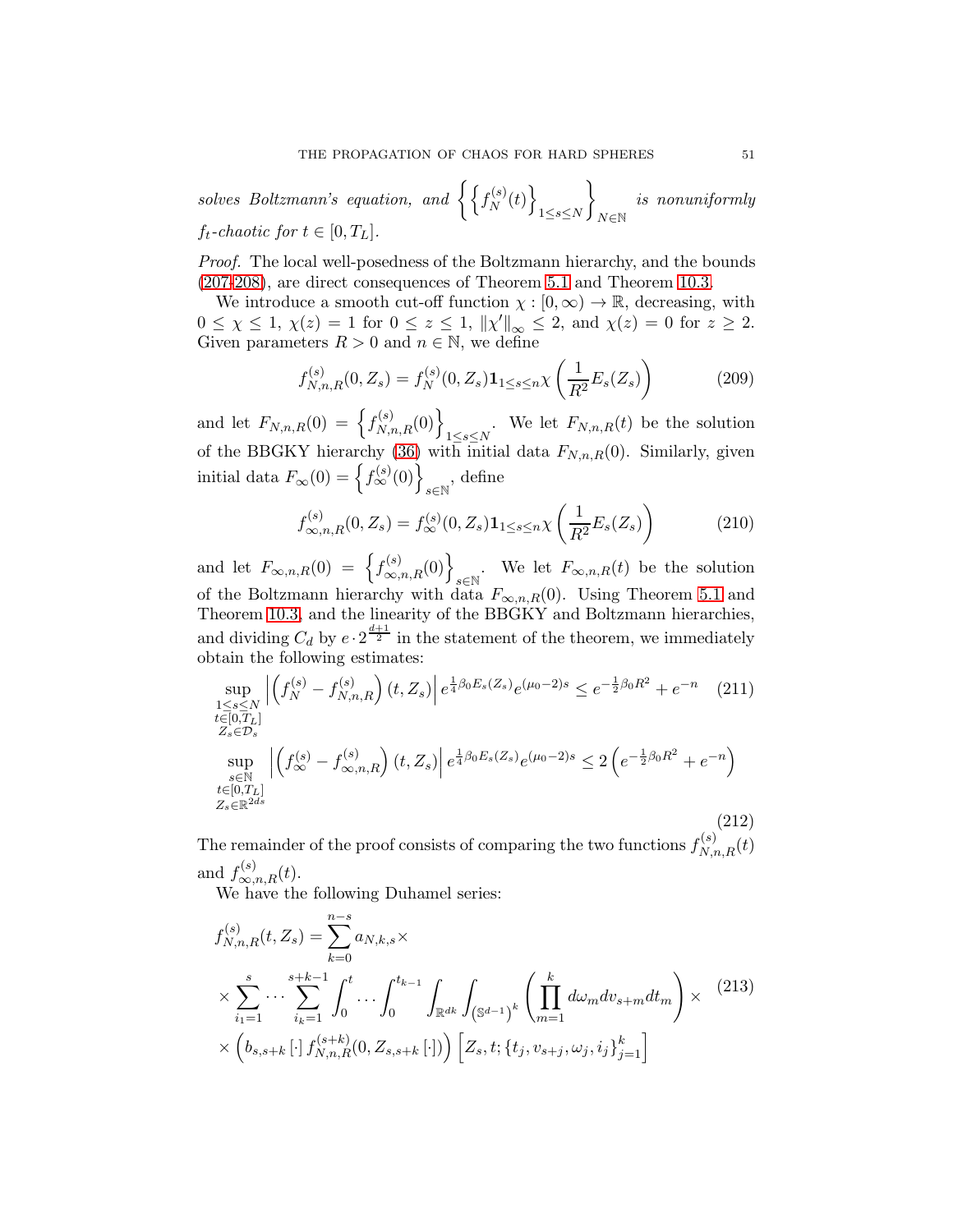<span id="page-51-0"></span>
$$
f_{\infty,n,R}^{(s)}(t, Z_s) = \sum_{k=0}^{n-s} \ell^{-k} \times \times \sum_{i_1=1}^{s+k-1} \int_0^t \dots \int_0^{t_{k-1}} \int_{\mathbb{R}^{dk}} \int_{(\mathbb{S}^{d-1})^k} \left( \prod_{m=1}^k d\omega_m dv_{s+m} dt_m \right) \times (214) \times \left( b_{s,s+k}^0 [\cdot] \int_{\infty,n,R}^{(s+k)} (0, Z_{s,s+k}^0 [\cdot]) \right) \left[ Z_s, t; \{ t_j, v_{s+j}, \omega_j, i_j \}_{j=1}^k \right]
$$
\nhere\n
$$
(N, \infty)
$$

$$
a_{N,k,s} = \frac{(N-s)!}{(N-s-k)!} \varepsilon^{k(d-1)}
$$
\n(215)

It is not hard to show that all terms appearing in the finite series [\(213-](#page-50-0)[214\)](#page-51-0) are finite for all  $t \geq 0$ . Note that the expression [\(213\)](#page-50-0) is meaningful as a measurable function if the data is integrable and compactly supported (see [\[17\]](#page-67-13) for a detailed proof of this fact), whereas the expression [\(214\)](#page-51-0) makes sense due to the continuity of the data  $F_{\infty,n,R}(0)$ .

Let us now define a new function,  $\tilde{f}_{N,n,R}^{(s)}(t)$ , which is closely related to  $f_{N,n,R}^{(s)}(t)$ .

<span id="page-51-2"></span>
$$
\tilde{f}_{N,n,R}^{(s)}(t, Z_s) = \sum_{k=0}^{n-s} \ell^{-k} \times \times \sum_{i_1=1}^{s+k-1} \int_0^t \dots \int_0^{t_{k-1}} \int_{\mathbb{R}^{dk}} \int_{(\mathbb{S}^{d-1})^k} \left( \prod_{m=1}^k d\omega_m dv_{s+m} dt_m \right) \times (216) \times \left( b_{s,s+k} \left[ \cdot \right] f_{N,n,R}^{(s+k)}(0, Z_{s,s+k} \left[ \cdot \right]) \right) \left[ Z_s, t; \{ t_j, v_{s+j}, \omega_j, i_j \}_{j=1}^k \right]
$$
\nNote that  $|z_{N,k}| \leq \lfloor 1, (1-n)^n \rfloor e^{-k}$  for  $0 \leq k \leq n$ ,  $e$ ; therefore

Note that  $|a_{N,k,s} - \ell^{-k}| \leq [1 - (1 - \frac{n}{N})]$  $\left(\frac{n}{N}\right)^n$   $\left[\ell^{-k} \text{ for } 0 \leq k \leq n-s \text{; therefore,}\right]$ 

<span id="page-51-1"></span>
$$
\left| \tilde{f}_{N,n,R}^{(s)}(t, Z_s) - f_{N,n,R}^{(s)}(t, Z_s) \right| \leq \left[ 1 - \left( 1 - \frac{n}{N} \right)^n \right] \times \sum_{k=0}^{n-s} \sum_{i_1=1}^{s} \cdots \sum_{i_k=1}^{s+k-1} \ell^{-k} \int_0^t \cdots \int_0^{t_{k-1}} \int_{\mathbb{R}^{dk}} \int_{(\mathbb{S}^{d-1})^k} \left( \prod_{m=1}^k d\omega_m dv_{s+m} dt_m \right) \times \times \left( |b_{s,s+k}[\cdot] | \left| f_{N,n,R}^{(s+k)}(0, Z_{s,s+k}[\cdot]) \right| \right) \left[ Z_s, t; \{ t_j, v_{s+j}, \omega_j, i_j \}_{j=1}^k \right]
$$
\n(217)

To estimate the series in [\(217\)](#page-51-1), we recall that  $f_{N,n,R}^{(s+k)}(0)$  is absolutely bounded by  $e^{-\mu_0(s+k)}$  and is supported in the set  $E_{s+k}(Z_{s+k}) \leq 2R^2$ . Hence, due to energy conservation, all the iterated integrals appearing in [\(217\)](#page-51-1) range over compact sets and we can evaluate the maximum possible contributions explicitly. Note that this is a significant over-estimate since we are not using the exponential decay of  $f_{N,n,R}^{(s+k)}(0)$  at large energies; nevertheless, this crude

 $W$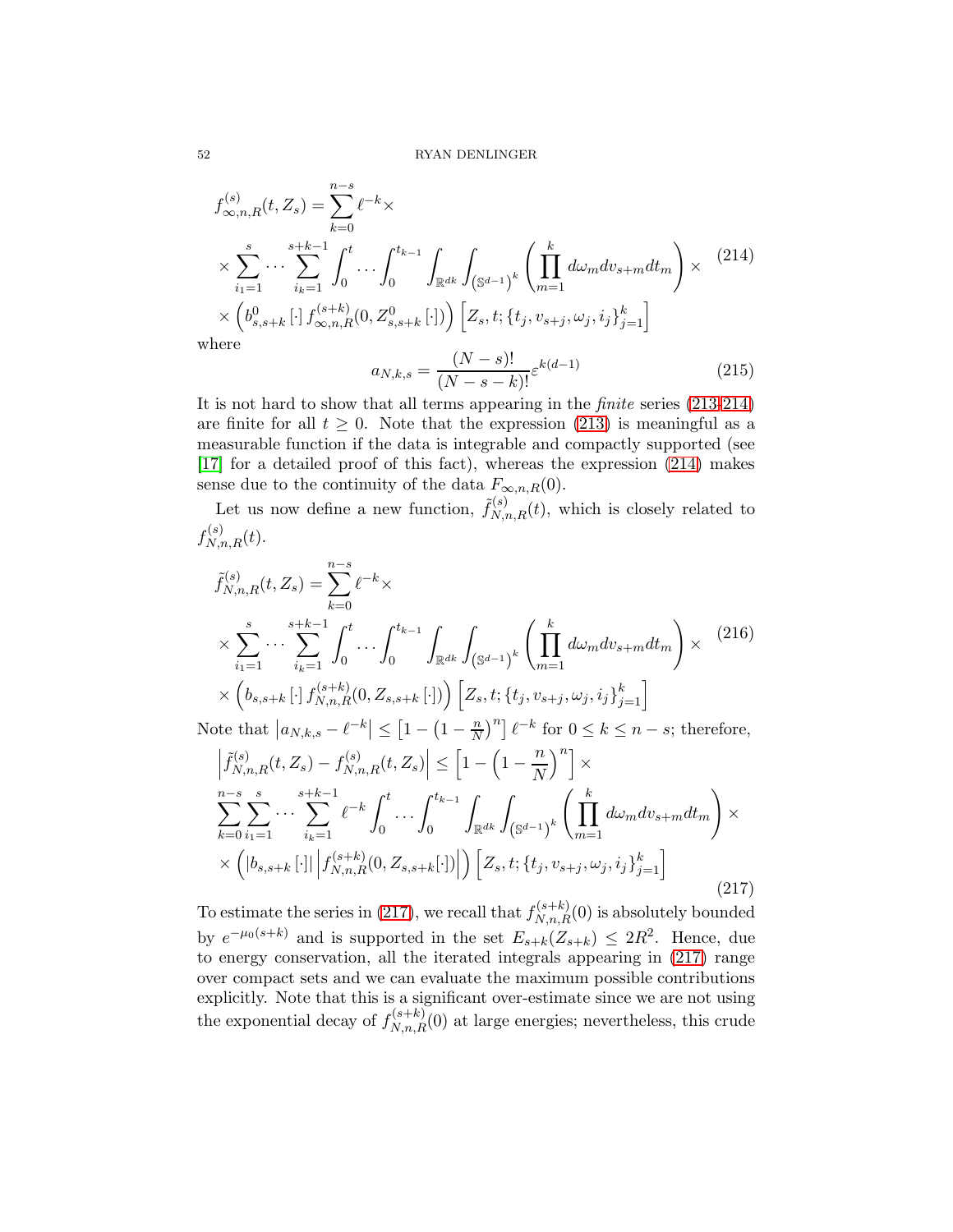estimate will suffice for the proof. We obtain

<span id="page-52-0"></span>
$$
\left| \tilde{f}_{N,n,R}^{(s)}(t, Z_s) - f_{N,n,R}^{(s)}(t, Z_s) \right| \le
$$
\n
$$
\le \left[ 1 - \left( 1 - \frac{n}{N} \right)^n \right] e^{-\mu_0 s} \exp \left[ C_d \ell^{-1} n R^{d+1} e^{-\mu_0 t} \right]
$$
\n(218)

Observe that the right-hand side of [\(218\)](#page-52-0) tends to zero as  $N \to \infty$  when  $n, R, Z_s, t$  are all held fixed.

Let us now fix  $Z_s \in \mathcal{K}_s \cap \mathcal{U}_s^n$ ,  $t \in [0, T_L]$ , with  $E_s(Z_s) \leq 2R^2$ . Let us pick parameters  $\eta, \theta, \alpha, y > 0$  such that  $R > \eta$  and  $\sin \theta > c_d y^{-1} \varepsilon$ , where  $c_d$  is as in the statement of Proposition [8.3.](#page-32-2) Let us define

$$
\mathcal{A}_{n,R} = \sum_{k=0}^{n} C_d^k \ell^{-k} R^{k(d+1)} n^k e^{-\mu_0 k} T_L^k \tag{219}
$$

where the constant  $C_d$  is to be chosen in the next step. Then, by repeated application of Proposition [8.3,](#page-32-2) we can construct sets  $\{\mathcal{B}_k\}_{k=0}^{n-s}$ , dependent on  $(Z_s, t)$ , with

$$
\mathcal{B}_k \subset \left( [0, \infty) \times \mathbb{R}^d \times \mathbb{S}^{d-1} \times \mathbb{N} \right)^k \tag{220}
$$

such that

$$
\sum_{k=0}^{n-s} \sum_{i_1=1}^{s} \cdots \sum_{i_k=1}^{s+k-1} \ell^{-k} \int_0^t \cdots \int_0^{t_{k-1}} \int_{(B_{2R}^d)^k} \int_{(\mathbb{S}^{d-1})^k} \mathbf{1}_{\mathcal{B}_k} \prod_{m=1}^k d\omega_m dv_{s+m} dt_m \times
$$
  
\n
$$
\times \left( |b_{s,s+k}[\cdot]| \left| f_{N,n,R}^{(s+k)}(0, Z_{s,s+k}[\cdot]|) \right| \left[ Z_s, t; \{t_j, v_{s+j}, \omega_j, i_j\}_{j=1}^k \right] \le
$$
  
\n
$$
\le e^{-\mu_0 s} n^2 \mathcal{A}_{n,R} \left[ \alpha + \frac{y}{\eta T_L} + C_{d,\alpha} \left( \left( \frac{\eta}{R} \right)^{d-1} + \theta^{(d-1)/2} \right) \right]
$$
\n(221)

$$
\sum_{k=0}^{n-s} \sum_{i_1=1}^s \cdots \sum_{i_k=1}^{s+k-1} \ell^{-k} \int_0^t \cdots \int_0^{t_{k-1}} \int_{(B_{2R}^d)^k} \int_{(\mathbb{S}^{d-1})^k} \mathbf{1}_{\mathcal{B}_k} \prod_{m=1}^k d\omega_m dv_{s+m} dt_m \times
$$
  
\n
$$
\times \left( |b_{s,s+k}^0[ \cdot] | \left| f_{\infty,n,R}^{(s+k)}(0, Z_{s,s+k}^0[ \cdot] ) \right| \right) \left[ Z_s, t; \{t_j, v_{s+j}, \omega_j, i_j\}_{j=1}^k \right] \le
$$
  
\n
$$
\le e^{-\mu_0 s} n^2 \mathcal{A}_{n,R} \left[ \alpha + \frac{y}{\eta T_L} + C_{d,\alpha} \left( \left( \frac{\eta}{R} \right)^{d-1} + \theta^{(d-1)/2} \right) \right]
$$
\n(222)

and such that whenever

$$
\{t_j, v_{s+j}, \omega_j, i_j\}_{j=1}^k
$$
  

$$
\in \left( \left( [0, T_L] \times B_{2R}^d \times \mathbb{S}^{d-1} \times \mathbb{N} \right)^k \setminus \mathcal{B}_k \right) \bigcap \{ 0 \le t_k \le \dots \le t_1 \le t \}
$$
  
(223)

there holds

<span id="page-52-1"></span>
$$
\left| \left( Z_{s,s+k} \left[ \cdot \right] - Z_{s,s+k}^0 \left[ \cdot \right] \right) \left[ Z_s, t; \{ t_j, v_{s+j}, \omega_j, i_j \}_{j=1}^k \right] \right|_\infty \leq k\varepsilon \tag{224}
$$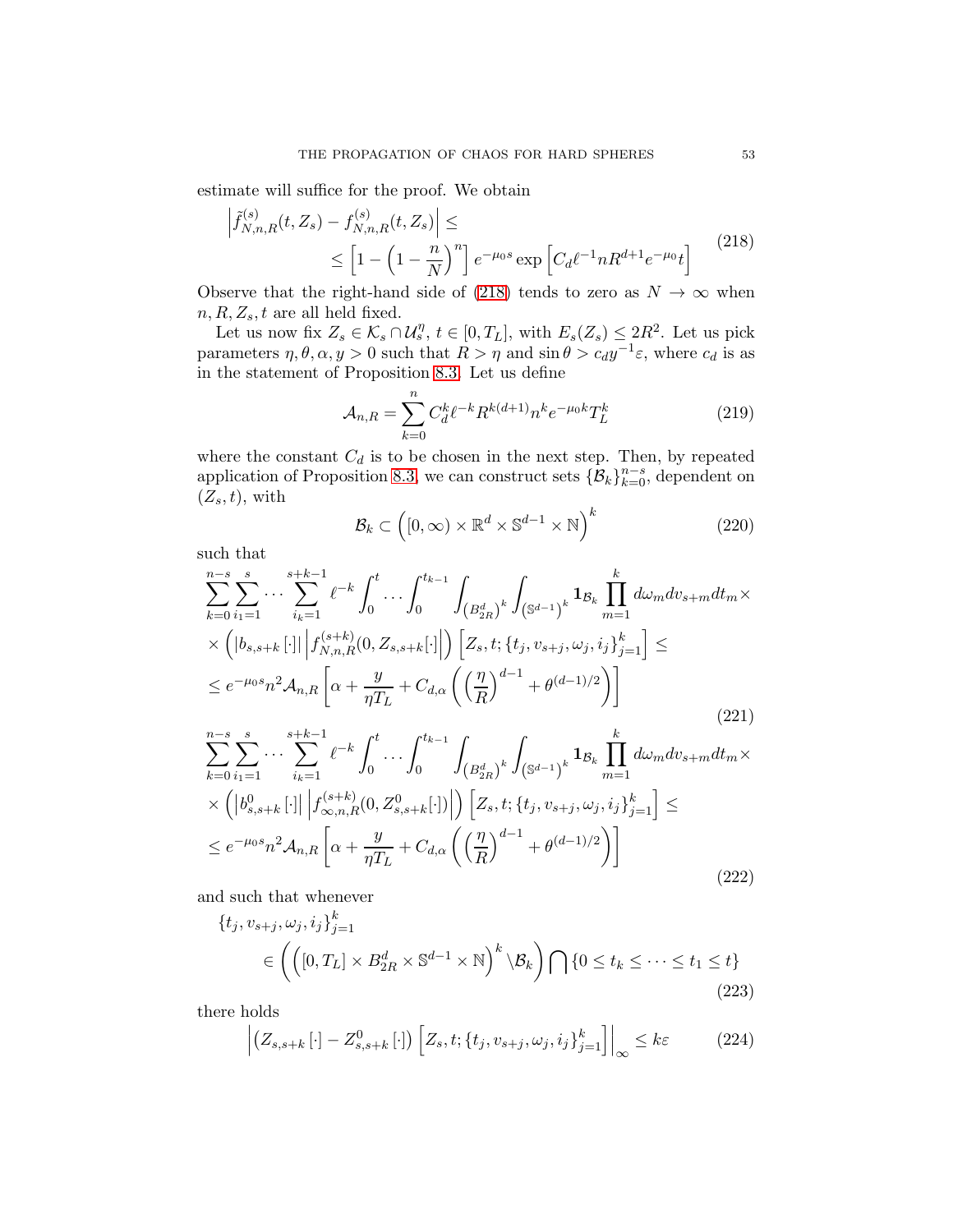$$
b_{s,s+k} \left[ Z_s, t; \{ t_j, v_{s+j}, \omega_j, i_j \}_{j=1}^k \right] = b_{s,s+k}^0 \left[ Z_s, t; \{ t_j, v_{s+j}, \omega_j, i_j \}_{j=1}^k \right] \tag{225}
$$

<span id="page-53-0"></span>
$$
Z_{s,s+k}\left[Z_s,t;\{t_j,v_{s+j},\omega_j,i_j\}_{j=1}^k\right] \in \mathcal{K}_{s+k} \cap \mathcal{U}_{s+k}^{\eta}
$$
\n
$$
(226)
$$

Here  $|Z_j|_{\infty} = \sup_{i=1,...,j} \max(|x_i|, |v_i|).$ 

Remark. The sets  $\mathcal{B}_k$  collect all integration points for which the Duhamel series [\(214\)](#page-51-0) and [\(216\)](#page-51-2) fail to agree. At the remaining points, the pseudotrajectories  $Z_{s,s+k}$ [...] and  $Z_{s,s+k}^0$ [...] are identical, up to  $\mathcal{O}(\varepsilon)$  perturbations of the particles' spatial positions. These perturbations are harmless because the Boltzmann hierarchy propagates smoothness forwards in time.

As long as we are away from  $\mathcal{B}_k$ , we can use the triangle inequality:

$$
\left| \left( f^{(s+k)}_{\infty,n,R}(0,Z_{s,s+k}^{0}\left[\cdot\right]) - f^{(s+k)}_{N,n,R}(0,Z_{s,s+k}\left[\cdot\right]) \right) \left[ Z_s, t; \{t_j, v_{s+j}, \omega_j, i_j\}_j \right] \right|
$$
  
\n
$$
\leq \left| \left( f^{(s+k)}_{\infty,n,R}(0,Z_{s,s+k}^{0}\left[\cdot\right]) - f^{(s+k)}_{\infty,n,R}(0,Z_{s,s+k}\left[\cdot\right]) \right) \left[ Z_s, t; \{t_j, v_{s+j}, \omega_j, i_j\}_j \right] \right|
$$
  
\n
$$
+ \left| \left( f^{(s+k)}_{\infty,n,R}(0,Z_{s,s+k}\left[\cdot\right]) - f^{(s+k)}_{N,n,R}(0,Z_{s,s+k}\left[\cdot\right]) \right) \left[ Z_s, t; \{t_j, v_{s+j}, \omega_j, i_j\}_j \right] \right|
$$
  
\n(227)

We can easily control the first term using the regularity assumption on  $f_{\infty}^{(j)}(0)$  combined with the stability estimate [\(224\)](#page-52-1). On the other hand, due to [\(226\)](#page-53-0), in order to control the second term, we only need to estimate  $\left| f_{\infty}^{(s+k)} - f_{N}^{(s+k)} \right|$  $\begin{vmatrix} \lambda(s+k) \\ N \end{vmatrix}$  on  $\mathcal{K}_{s+k} \cap \mathcal{U}_{s+k}^{\eta}$ .

Remark. Carefully observe that it is entirely possible that  $Z_{s,s+k}^0$ [...]  $\notin$  $\mathcal{K}_{s+k} \cap \mathcal{U}_{s+k}^{\eta}$ , even away from  $\mathcal{B}_k$ . This is because in the construction of  $\mathcal{B}_k$ , we never ruled out events wherein two particles only "barely" miss each other under the backwards flow.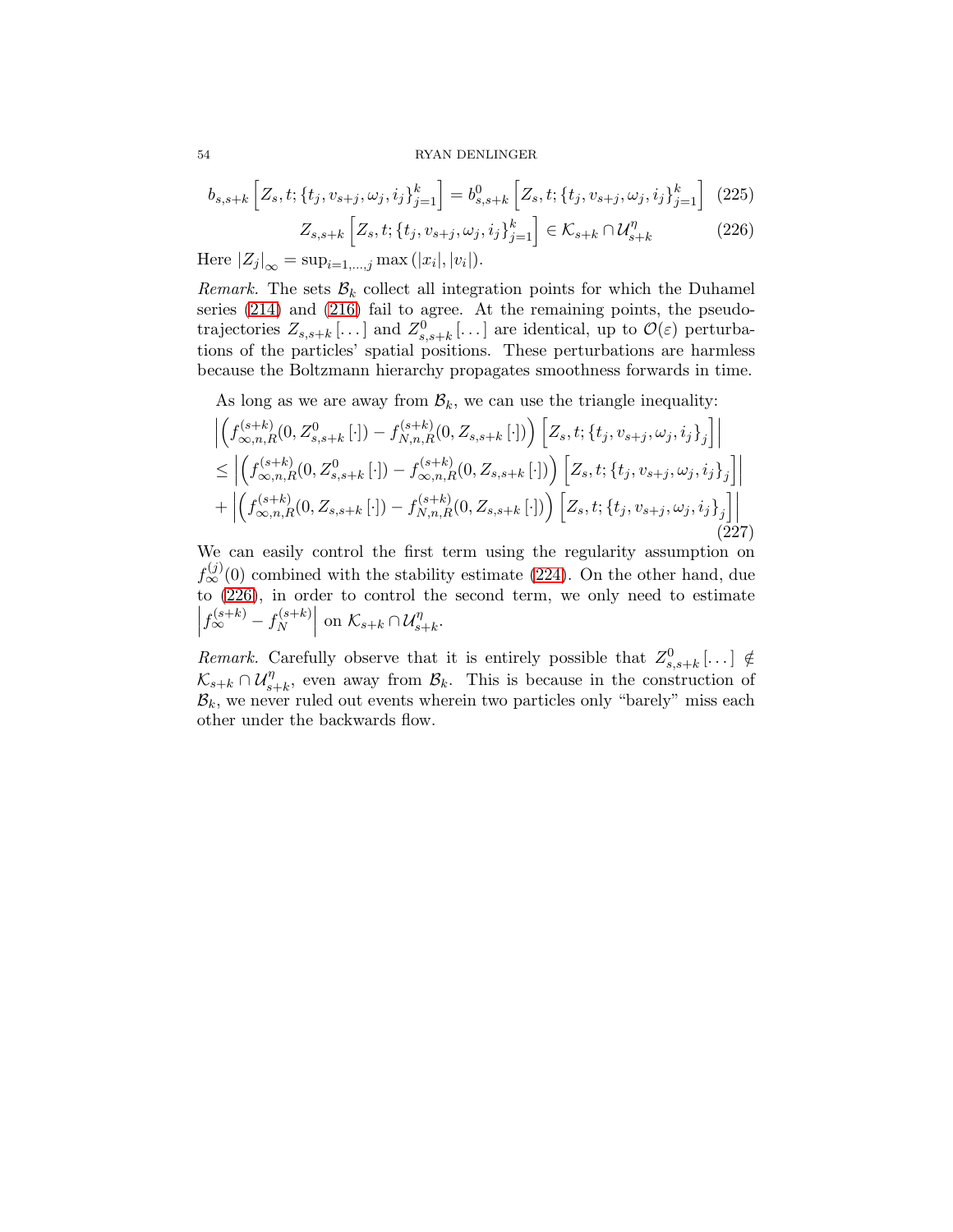Now we easily obtain

$$
\sup_{0 \leq t \leq T_{L}} \left| \left( f_{N}^{(s)} - f_{\infty}^{(s)} \right) (t, Z_{s}) \right| \mathbf{1}_{Z_{s} \in \mathcal{K}_{s} \cap \mathcal{U}_{s}^{\eta}} \mathbf{1}_{E_{s}(Z_{s}) \leq 2R^{2}}
$$
\n
$$
\leq 3e^{-(\mu_{0}-2)s} \left( e^{-\frac{1}{2}\beta_{0}R^{2}} + e^{-n} \right) +
$$
\n
$$
+ \left[ 1 - \left( 1 - \frac{n}{N} \right)^{n} \right] e^{-\mu_{0}s} e^{C_{d} \ell^{-1} n R^{d+1} e^{-\mu_{0}} T_{L}} +
$$
\n
$$
+ 2e^{-\mu_{0}s} n^{2} \mathcal{A}_{n,R} \left[ \alpha + \frac{y}{\eta T_{L}} + C_{d,\alpha} \left( \frac{\eta}{R} \right)^{d-1} + C_{d,\alpha} \theta^{(d-1)/2} \right] +
$$
\n
$$
+ C_{d} n^{\frac{5}{2}} R^{-1} e^{|\mu_{0}| n} \varepsilon e^{C_{d} \ell^{-1} n R^{d+1} e^{-\mu_{0}} T_{L}} +
$$
\n
$$
+ C_{d} n^{2} \varepsilon e^{C_{d} \ell^{-1} n R^{d+1} e^{-\mu_{0}} T_{L}} \sup_{\substack{1 \leq j \leq n \\ Z_{j} \in \mathbb{R}^{2dj}}} \left| \nabla_{Z_{j}} f_{\infty}^{(j)}(0, Z_{j}) \right|_{2} \mathbf{1}_{E_{j}(Z_{j}) \leq 2R^{2}} +
$$
\n
$$
+ C_{d} e^{C_{d} \ell^{-1} n R^{d+1} e^{-\mu_{0}} T_{L}} \sup_{\substack{1 \leq j \leq n \\ Z_{j} \in \mathbb{R}^{2dj}}} \left| \left( f_{N}^{(j)} - f_{\infty}^{(j)} \right) (0, Z_{j}) \right| \mathbf{1}_{Z_{j} \in \mathcal{K}_{j} \cap \mathcal{U}_{j}^{\eta}} \mathbf{1}_{E_{j}(Z_{j}) \leq 2R^{2}} \right| \tag{228}
$$

where  $\left|\nabla_{Z_s} f^{(s)}\right|$  $\sum_{i=1}^{2} = \sum_{i=1}^{s} (|\nabla_{x_i} f^{(s)}|)$  $2 + |\nabla_{v_i} f^{(s)}|$  $\binom{2}{1}$ . According to the definition of nonuniform  $f_0$ -chaoticity, we may let  $\eta = \varepsilon^{\kappa}$  for some fixed  $\kappa \in (0,1)$ . We will then let  $y = \varepsilon^{(1+\kappa)/2}$  and  $\theta \sim \varepsilon^{(1-\kappa)/4}$ ; in particular, the constraint  $\sin \theta \geq c_d y^{-1} \varepsilon$  is satisfied. Now let  $N \to \infty$  and  $\varepsilon \to 0$  simultaneously in the Boltzmann-Grad scaling,  $N\varepsilon^{d-1} = \ell^{-1}$ , and use the fact that  $f_{\infty}^{(j)}(0) = f_0^{\otimes j}$ <br>and that  $\left\{ \left\{ f_N^{(j)}(0) \right\} \right\}$  is nonuniformly  $f_0$ -chaotic.  $\left\{ \begin{matrix} (j)\ N\end{matrix}(0)\right\}$  $1\leq j \leq N$  $\mathcal{L}$  $N\in\mathbb{N}$ is nonuniformly  $f_0$ -chaotic. lim sup  $N\rightarrow\infty$ sup  $\sum_{S \in \mathbb{R}^{2ds}} 0 \leq t \leq T_L$  $\begin{array}{c} \begin{array}{c} \begin{array}{c} \end{array}\\ \begin{array}{c} \end{array} \end{array} \end{array}$  $\left(f_N^{(s)}-f_\infty^{(s)}\right)$ ∞  $\Big)$   $(t, Z_s)\Big|$  $\mathbf{1}_{Z_s \in \mathcal{K}_s \cap \mathcal{U}_s^{\eta(\varepsilon)}} \mathbf{1}_{E_s(Z_s) \leq 2R^2}$  $\leq 3e^{-(\mu_0-2)s}\left(e^{-\frac{1}{2}\beta_0R^2}+e^{-n}\right)+2e^{-\mu_0s}n^2{\cal A}_{n,R}\alpha$ (229)

Since  $\alpha > 0$  is arbitrary we have

$$
\limsup_{N \to \infty} \sup_{\substack{0 \le t \le T_L \\ Z_s \in \mathbb{R}^{2ds}}} \left| \left( f_N^{(s)} - f_\infty^{(s)} \right) (t, Z_s) \right| \mathbf{1}_{Z_s \in \mathcal{K}_s \cap \mathcal{U}_s^{\eta(\varepsilon)}} \mathbf{1}_{E_s(Z_s) \le 2R^2}
$$
\n
$$
\le 3e^{-(\mu_0 - 2)s} \left( e^{-\frac{1}{2}\beta_0 R^2} + e^{-n} \right)
$$
\n(230)

Since  $n$  is arbitrary, the second term on the right-hand side can be thrown away. On the other hand, the left-hand side only increases as  $R$  increases, so we can throw away the first term on the right-hand side as well. Since the Boltzmann hierarchy propagates chaoticity, we have  $f_{\infty}^{(s)}(t) = f_t^{\otimes s}$  for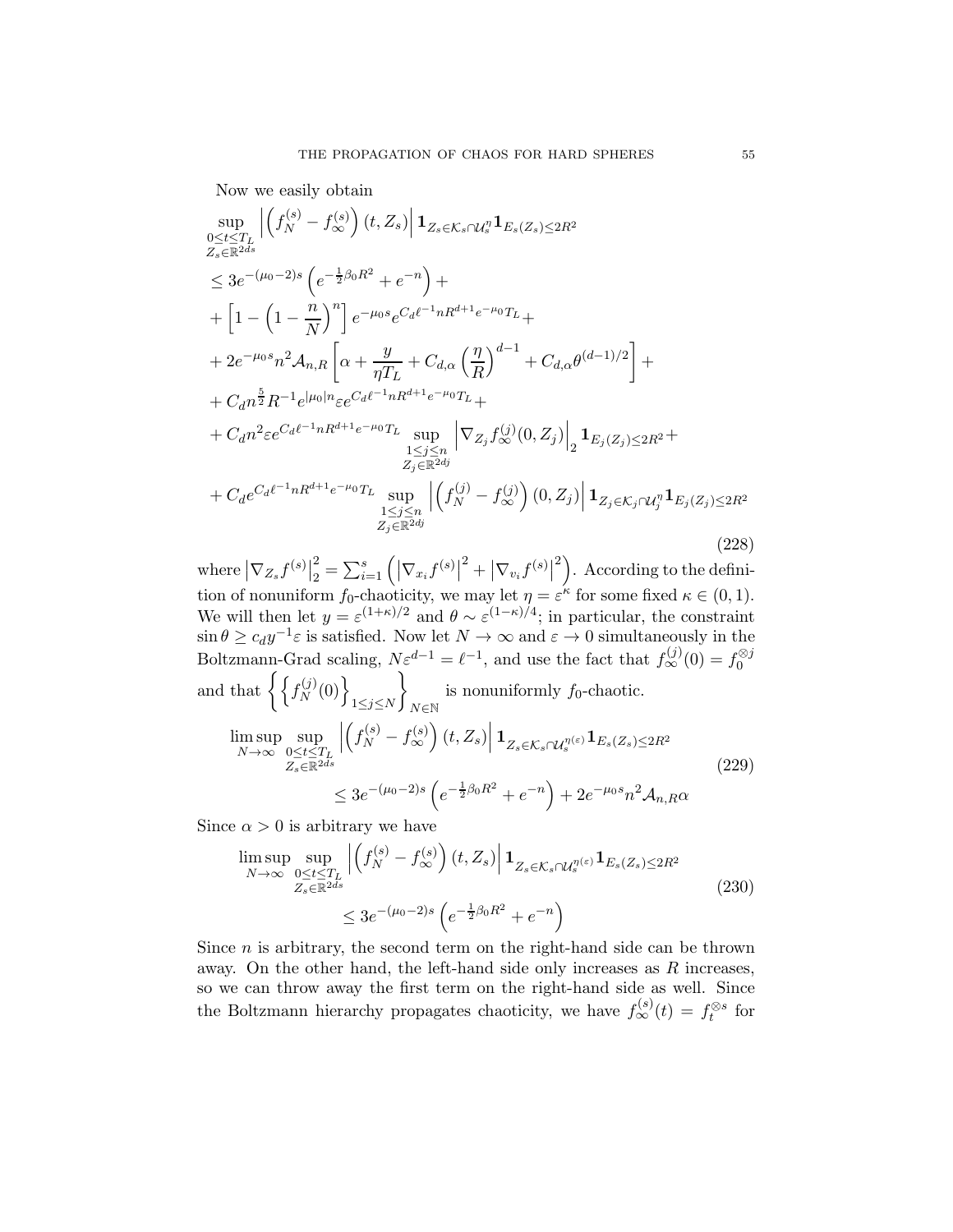$t \in [0, T<sub>L</sub>];$  hence,

$$
\limsup_{N \to \infty} \sup_{\substack{0 \le t \le T_L \\ Z_s \in \mathbb{R}^{2ds}}} \left| f_N^{(s)}(t, Z_s) - f_t^{\otimes s}(Z_s) \right| \mathbf{1}_{Z_s \in \mathcal{K}_s \cap \mathcal{U}_s^{\eta(\varepsilon)}} \mathbf{1}_{E_s(Z_s) \le 2R^2} = 0 \tag{231}
$$

We conclude that  $\left\{ \int_{N}^{(s)}$  $\left\{ \begin{matrix} s\ N \end{matrix} (t) \right\}$  $1\leq s\leq N$  $\mathcal{L}$ <sup>N</sup>∈<sup>N</sup> is nonuniformly  $f_t$ -chaotic for  $t \in$  $[0, T<sub>L</sub>].$ 

Remark. We can deduce part (i) of Theorem [2.1](#page-9-0) directly from Theorem [12.1](#page-49-1) by splitting the time interval  $[0, T]$  into smaller intervals  $[0, T<sub>L</sub>], [T<sub>L</sub>, 2T<sub>L</sub>],$ etc., for some sufficiently small time  $T_L$ .

# APPENDIX A. PROOF OF PART (ii) OF THEOREM [2.1](#page-9-0)

<span id="page-55-0"></span>The proof consists of three parts. The first part is the introduction of an unsymmetric Boltzmann-Enskog hierarchy; we show that this auxiliary hierarchy propagates *partial* factorization. The second part is to show that a certain class of pseudo-trajectories for the BBGKY dynamics coincide (with high probability) with the corresponding pseudo-trajectories for the unsymmetric Boltzmann-Enskog hierarchy. The third part is to add up all the sources of error pointwise, as in Section [12.](#page-49-0) We outline the proof of the first step, provide full technical estimates for the second step, and skip the third step (which is tedious yet straightforward). We remark that a much more general version of the same result (accounting for correlations of any finite number of particles) is currently under investigation.<sup>[13](#page-55-1)</sup> (The proof in the case of general  $m$  is signficantly more difficult than the two-particle case and therefore deserves a separate treatment.) This result and the proof were largely inspired by the techniques of M. Pulvirenti and S. Simonella. [\[28\]](#page-67-17)

A.1. An Unsymmetric Boltzmann-Enskog Hierarchy. We are going to construct an infinite hierarchy of equations which tracks correlations between the first  $m-1$  labeled particles while ignoring all correlations between the remaining particles. Clearly, such a hierarchy cannot preserve symmetry between all particles. Nevertheless, we will be able to prove a partial factorization property which will be the key to part  $(ii)$  of Theorem [2.1.](#page-9-0) The factorization property we will prove for the resulting hierarchy is that if  $s \geq m \geq 2$  then

$$
g_{\varepsilon}^{(s)}(t) = g_{\varepsilon}^{(m-1)}(t) \otimes g_{\varepsilon}(t)^{\otimes (s-m+1)}
$$
\n(232)

if such factorization holds at the initial time; here  $g_{\varepsilon}(t)$  is the solution to a Boltzmann-Enskog type equation.

<span id="page-55-1"></span><sup>&</sup>lt;sup>13</sup>To appear, *JMP Vol 58 Issue 12* – the result and proof presented in this Appendix is special to two particles  $(m - 1 = 2)$ .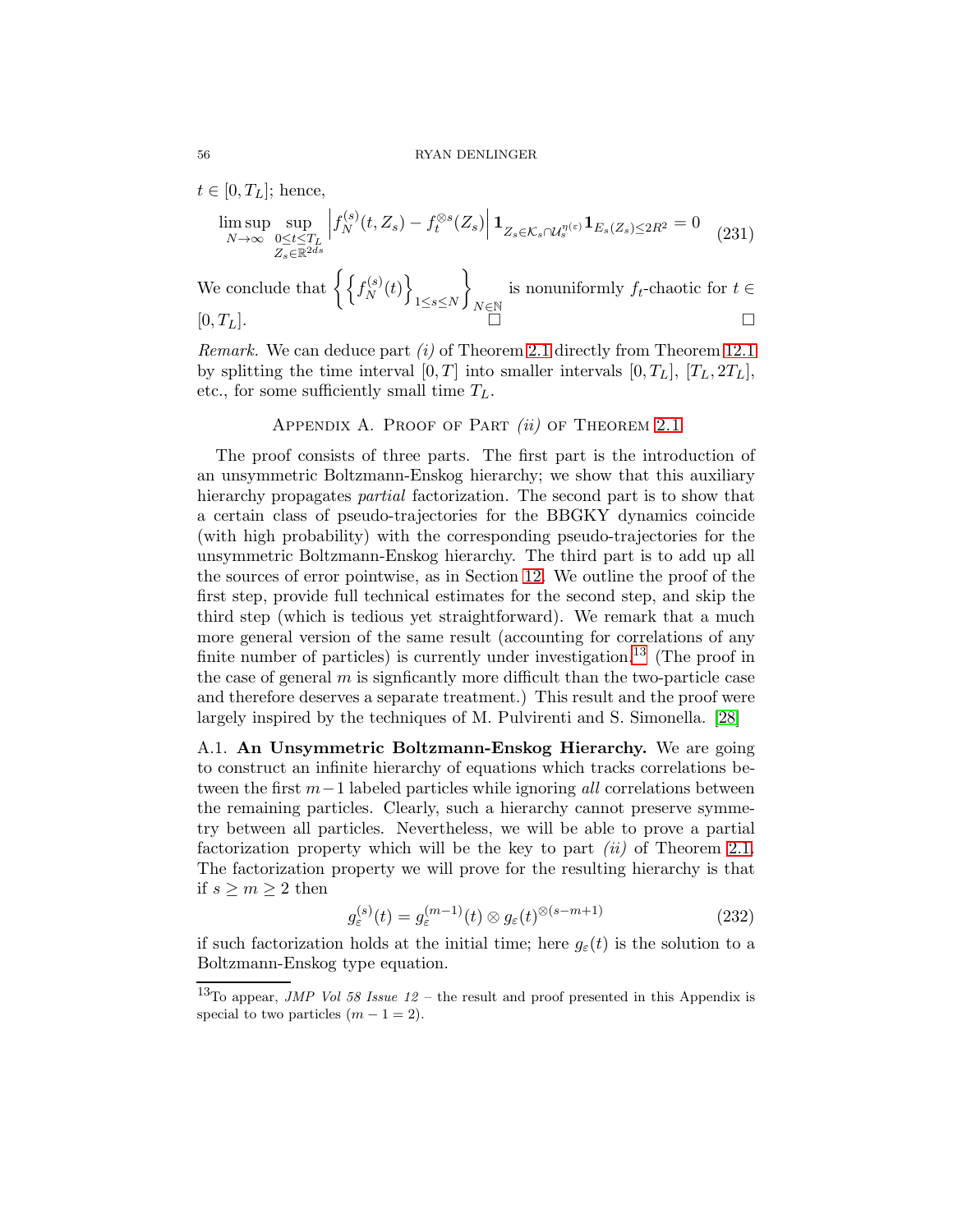Let us introduce the unsymmetric s-particle phase space, where  $m \geq 2$  is fixed and  $s \geq m - 1$ :

$$
\tilde{\mathcal{D}}_s = \left\{ Z_s = (X_s, V_s) \in \mathbb{R}^{ds} \times \mathbb{R}^{ds} \middle| \ \forall 1 \le i < j \le m - 1, |x_i - x_j| > \varepsilon \right\} \tag{233}
$$

Observe that in the definition of  $\tilde{\mathcal{D}}_s$ , we only enforce an exclusion condition between the first  $m - 1$  particles. We do not have exclusion for any pair of particles for which at least one particle index is greater than  $m - 1$ . We define the collision operators,

<span id="page-56-3"></span>
$$
\tilde{C}_{s+1} = \sum_{i=1}^{s} \left( \tilde{C}_{i,s+1}^{+} - \tilde{C}_{i,s+1}^{-} \right)
$$
\n(234)

where

$$
\tilde{C}_{i,s+1}^{+}g_{\varepsilon}^{(s+1)}(t, Z_s) = \int_{\mathbb{R}^d} \int_{\mathbb{S}^{d-1}} \left[ \omega \cdot (v_{s+1} - v_i) \right]_+ \times \times g_{\varepsilon}^{(s+1)}(t, x_1, v_1, \dots, x_i, v_i^*, \dots, x_s, v_s, x_i + \varepsilon \omega, v_{s+1}^*) d\omega dv_{s+1} \n\tilde{C}_{i,s+1}^{-}g_{\varepsilon}^{(s+1)}(t, Z_s) = \int_{\mathbb{R}^d} \int_{\mathbb{S}^{d-1}} \left[ \omega \cdot (v_{s+1} - v_i) \right]_- \times
$$
\n(235)

<span id="page-56-4"></span>
$$
\times g_{\varepsilon}^{(s+1)}(t, x_1, v_1, \dots, x_i, v_i, \dots, x_s, v_s, x_i + \varepsilon \omega, v_{s+1}) d\omega dv_{s+1}
$$
\n(236)

and

$$
v_i^* = v_i + \omega \omega \cdot (v_{s+1} - v_i)
$$
  
\n
$$
v_{s+1}^* = v_{s+1} - \omega \omega \cdot (v_{s+1} - v_i)
$$
\n(237)

The function  $g_{\varepsilon}^{(s)}(t, Z_s)$  is defined for  $0 \le t < T$  and  $Z_s \in \tilde{\mathcal{D}}_s$ ,  $s \ge m - 1$ , as the solution to the following hierarchy of equations:

<span id="page-56-0"></span>
$$
(\partial_t + V_s \cdot \nabla_{X_s}) g_{\varepsilon}^{(s)}(t) = \ell^{-1} \tilde{C}_{s+1} g_{\varepsilon}^{(s+1)}(t) \qquad (\text{if } s \ge m-1)
$$
 (238)

with boundary condition

<span id="page-56-1"></span>
$$
g_{\varepsilon}^{(s)}(t, Z_s^*) = g_{\varepsilon}^{(s)}(t, Z_s) \qquad \text{a.e. } (t, Z_s) \in [0, T) \times \partial \tilde{\mathcal{D}}_s \tag{239}
$$

and initial conditions  $g_{\varepsilon}^{(s)}(0, Z_s)$  defined for  $s \geq m-1$  and  $Z_s \in \tilde{\mathcal{D}}_s$ . We also introduce the function  $g_{\varepsilon}(t, x, v)$   $(t \geq 0, x, v \in \mathbb{R}^d)$  which is defined to be the solution to the equation

<span id="page-56-2"></span>
$$
(\partial_t + v \cdot \nabla_x) g_{\varepsilon}(t) = \ell^{-1} \tilde{C}_2 (g_{\varepsilon}(t) \otimes g_{\varepsilon}(t))
$$
\n(240)

with prescribed initial data  $g_{\varepsilon}(0)$ .

We now introduce a mild form for [\(238](#page-56-0)[-239\)](#page-56-1). For any  $s \geq m-1$ , let  $\tilde{T}_s(t)$  denote the strongly continuous semigroup on  $L^2(\tilde{\mathcal{D}}_s)$  with generator  $-V_s \cdot \nabla_{X_s}$  and specular reflection boundary conditions along  $\partial \tilde{\mathcal{D}}_s$ . The operators  $\tilde{T}_s(t)$  extend to other functional spaces by standard density arguments. Then, under sufficiently strong regularity conditions, the hierarchy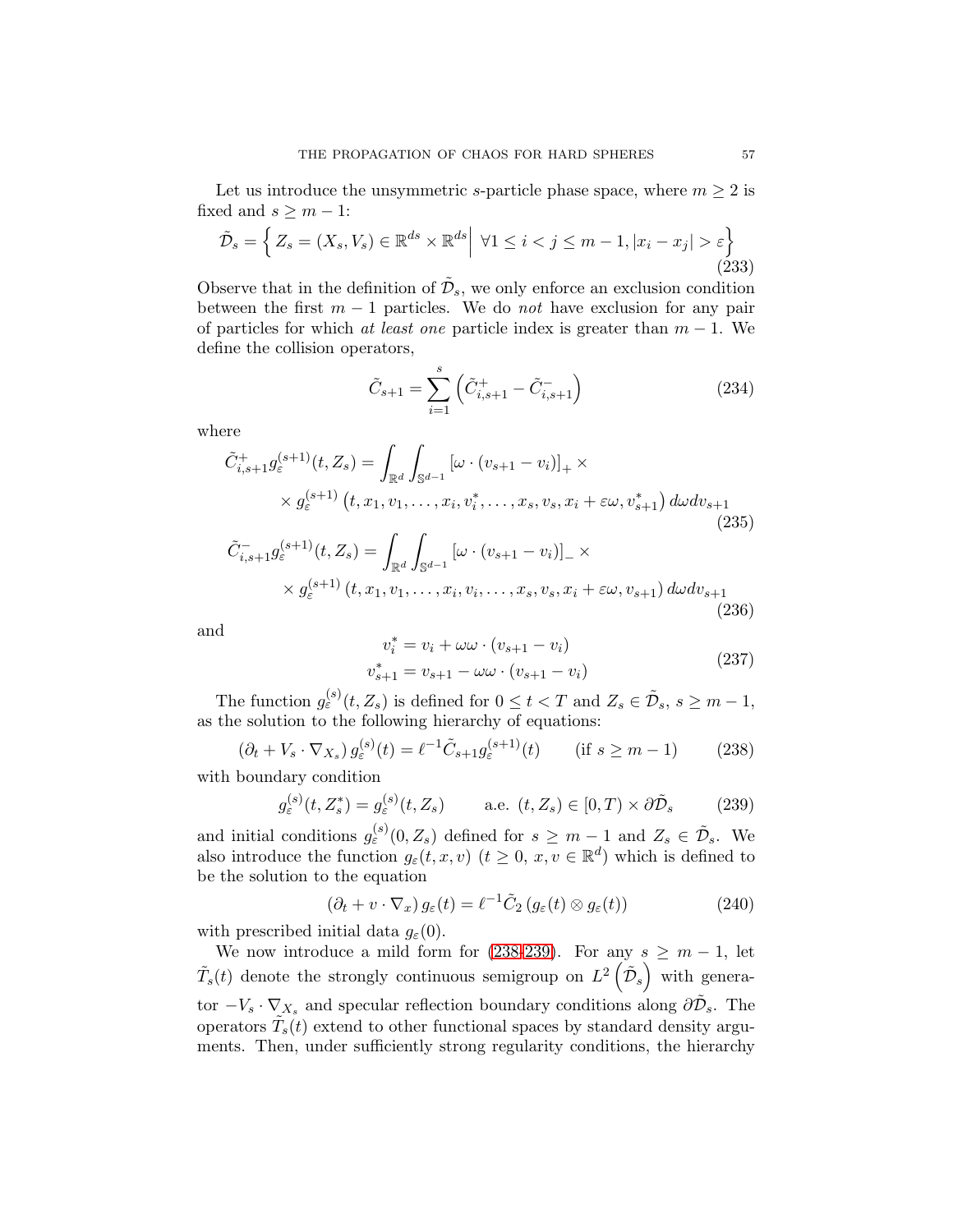[\(238](#page-56-0)[-239\)](#page-56-1) is equivalent to the following hierarchy written in mild form:

<span id="page-57-0"></span>
$$
g_{\varepsilon}^{(s)}(t) = \tilde{T}_s(t)g_{\varepsilon}^{(s)}(0) + \ell^{-1} \int_0^t \tilde{T}_s(t-\tau)\tilde{C}_{s+1}g_{\varepsilon}^{(s+1)}(\tau)d\tau \qquad (s \ge m-1)
$$
\n(241)

Following Lanford's fixed point argument, we are able to prove existence and uniqueness of solutions to [\(241\)](#page-57-0) on a short time interval. However, under the conditions of Lanford's proof, the distributional form [\(238-](#page-56-0)[239\)](#page-56-1) and the mild form [\(241\)](#page-57-0) are equivalent, so we are free to work with either formulation for our computations. Note that, in a similar fashion, we can define mild solutions for [\(240\)](#page-56-2), and solutions can be constructed on a short time interval by a fixed point argument.

We will state a well-posedness theorem for [\(238-](#page-56-0)[239\)](#page-56-1) so that we can refer to the result later. The proof follows Lanford's fixed point argument so we omit it.

<span id="page-57-1"></span>**Proposition A.1.** Fix an integer  $m \geq 2$ . Let  $\left\{ g_{\varepsilon}^{(s)}(0) \right\}$  $s \geq m-1$ be a sequence of functions, with each  $g_{\varepsilon}^{(s)}(0)$  defined for  $Z_s \in \tilde{\mathcal{D}}_s$ . Furthermore, suppose that there exists  $\beta_0 > 0$  and  $\mu_0 \in \mathbb{R}$  such that

$$
\sup_{s \ge m-1} \sup_{Z_s \in \tilde{\mathcal{D}}_s} e^{\mu_0 s} e^{\beta_0 E_s(Z_s)} \left| g_{\varepsilon}^{(s)}(0, Z_s) \right| \le 1 \tag{242}
$$

Then there exists a constant  $C_d > 0$  such that the following is true: If  $T_L$  <  $C_d \ell e^{\mu_0} \beta_0^{\frac{d+1}{2}}$  then there exists a unique sequence of functions  $\left\{g^{(s)}_\varepsilon(t)\right\}$  $s \geq m-1$ defined for  $t \in [0, T<sub>L</sub>]$  such that (i), (ii), and (iii) below all hold. (i) For any bounded open set  $\mathcal{O} \subset [0,T_L] \times \tilde{\mathcal{D}}_s$ , we have  $(\partial_t + V_s \cdot \nabla_{X_s}) g^{(s)}_{\varepsilon} \in$  $L^1(\mathcal{O})$ .

(ii) We have the bound:

$$
\sup_{s \ge m-1} \sup_{t \in [0,T_L]} \sup_{Z_s \in \tilde{\mathcal{D}}_s} e^{(\mu_0 - 1)s} e^{\frac{1}{2}\beta_0 E_s(Z_s)} \left| g_{\varepsilon}^{(s)}(t, Z_s) \right| \le 2 \tag{243}
$$

(iii) The sequence  $\left\{ g_{\varepsilon}^{(s)}(t) \right\}$  $s \geq m-1$ solves [\(238](#page-56-0)[-239\)](#page-56-1) in the sense of distributions on  $[0, T<sub>L</sub>]$  with initial data  $\left\{ g_{\varepsilon}^{(s)}(0) \right\}$  $s \geq m-1$ ; note that the equation is well-defined thanks to  $(i)$  and  $(ii)$ .

We now turn to the main result of this section:

<span id="page-57-2"></span>**Proposition A.2.** Fix an integer  $m \geq 2$ . Let  $\left\{ g^{(s)}_{\varepsilon}(t) \right\}$  $s \geq m-1$ be a sequence of functions, with each  $g_{\varepsilon}^{(s)}(t, Z_s)$  defined for  $(t, Z_s) \in [0, T) \times \tilde{\mathcal{D}}_s$ . Let  $g_{\varepsilon}(t,x,v)$  be defined for  $t \in [0,T)$  and  $x,v \in \mathbb{R}^d$ . Further suppose that there exists  $\beta_T > 0$  and  $\mu_T \in \mathbb{R}$  such that

$$
\sup_{s \ge m-1} \sup_{t \in [0,T)} \sup_{Z_s \in \tilde{\mathcal{D}}_s} e^{\mu_T s} e^{\beta_T E_s(Z_s)} \left| g_{\varepsilon}^{(s)}(t, Z_s) \right| \le 1 \tag{244}
$$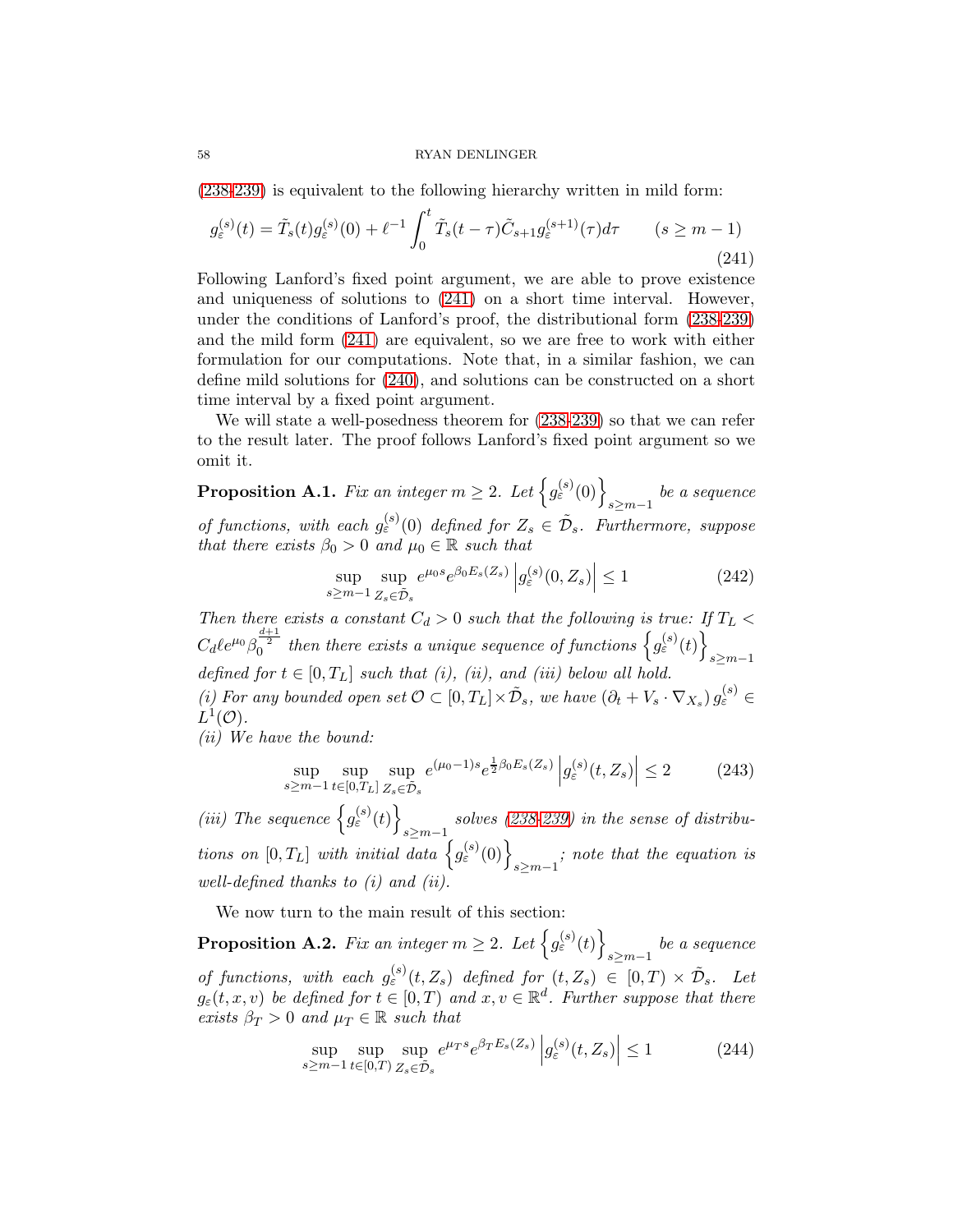and

$$
\sup_{t \in [0,T)} \sup_{x,v \in \mathbb{R}^d} e^{\mu_T} e^{\frac{1}{2}\beta_T |v|^2} |g_{\varepsilon}(t,x,v)| \le 1
$$
\n(245)

and that  $(\partial_t + V_s \cdot \nabla_{X_s}) g^{(s)}_\varepsilon \in L^1(\mathcal{O})$  for any bounded open set  $\mathcal{O} \subset [0,T) \times$  $\tilde{\mathcal{D}}_s$ . Then, if  $\left\{ g^{(s)}_{\varepsilon}(t) \right\}$  $s \geq m-1$ solve [\(238-](#page-56-0)[239\)](#page-56-1),  $g_{\varepsilon}(t)$  solves [\(240\)](#page-56-2), and

$$
g_{\varepsilon}^{(s)}(0) = g_{\varepsilon}^{(m-1)}(0) \otimes g_{\varepsilon}(0)^{\otimes (s-m+1)}
$$
(246)

for all  $s \geq m$ , then for  $t \in [0, T)$  there holds

$$
g_{\varepsilon}^{(s)}(t) = g_{\varepsilon}^{(m-1)}(t) \otimes g_{\varepsilon}(t)^{\otimes (s-m+1)} \tag{247}
$$

for all  $s > m$ .

Proof. We proceed by constructing a solution of the unsymmetric Boltzmann-Enskog hierarchy [\(238](#page-56-0)[-239\)](#page-56-1) with the desired property; then, the conclusion follows by uniqueness. Let  $T_L < C_d \ell e^{\mu_T} \beta_T^{\frac{d+1}{2}}$ , where  $C_d$  is the constant appearing in Proposition [A.1.](#page-57-1)

Recall that  $g_{\varepsilon}(t)$  is the solution to [\(240\)](#page-56-2), with initial data  $g_{\varepsilon}(0)$ . Let us now define  $u_{\varepsilon}^{(m-1)}(t)$  to be the solution of the following equation, for  $0 \leq t \leq T_L$ :

<span id="page-58-0"></span>
$$
\left(\partial_t + V_{m-1} \cdot \nabla_{X_{m-1}}\right) u_{\varepsilon}^{(m-1)}(t) = \ell^{-1} \tilde{C}_m \left( u_{\varepsilon}^{(m-1)}(t) \otimes g_{\varepsilon}(t) \right) \tag{248}
$$

with boundary condition  $u_{\varepsilon}^{(m-1)}(t, Z_{m-1}^*) = u_{\varepsilon}^{(m-1)}(t, Z_{m-1})$  along  $[0, T_L] \times$  $\partial \tilde{\mathcal{D}}_{m-1}$ , and initial data  $g_{\varepsilon}^{(m-1)}(0)$ . The existence and uniqueness for [\(248\)](#page-58-0) on a time interval of size  $T_L$  follows from a modified version of Lanford's fixed point argument; moreover, the solution obeys the following bound:

$$
\sup_{t \in [0,T_L]} \sup_{Z_{m-1} \in \tilde{\mathcal{D}}_{m-1}} e^{2(\mu_T - 1)} e^{\frac{1}{2}\beta_T E_{m-1}(Z_{m-1})} \left| u_{\varepsilon}^{(m-1)}(t, Z_{m-1}) \right| \le 2 \quad (249)
$$

Having defined  $u_{\varepsilon}^{(m-1)}(t)$ , let us define, for  $s \geq m$ ,

$$
u_{\varepsilon}^{(s)}(t) = u_{\varepsilon}^{(m-1)}(t) \otimes g_{\varepsilon}(t)^{\otimes (s-m+1)}
$$
\n(250)

Now it is straightforward to verify that the sequence  $\left\{ u_{\varepsilon}^{(s)}(t) \right\}$  $s \geq m-1$ satisfies [\(238](#page-56-0)[-239\)](#page-56-1) for  $t \in [0, T<sub>L</sub>]$ ; by uniqueness, we conclude that  $g_{\varepsilon}^{(s)}(t) = u_{\varepsilon}^{(s)}(t)$ for all  $s \geq m-1$  and  $t \in [0, T_{L}]$ .

We can iterate the same argument on the time intervals  $[T_L, 2T_L]$ ,  $[2T_L, 3T_L]$ , etc., until we have covered the full time interval  $[0, T)$ .

A.2. Series Solution for the Unsymmetric Boltzmann-Enskog Hierarchy. We will develop a series expansion and corresponding pseudotrajectories for the unsymmetric Boltzmann-Enskog hierarchy [\(238-](#page-56-0)[239\)](#page-56-1). The main differences between the unsymmetric Boltzmann-Enskog hierarchy and the BBGKY hierarchy are twofold: first, the former is an infinite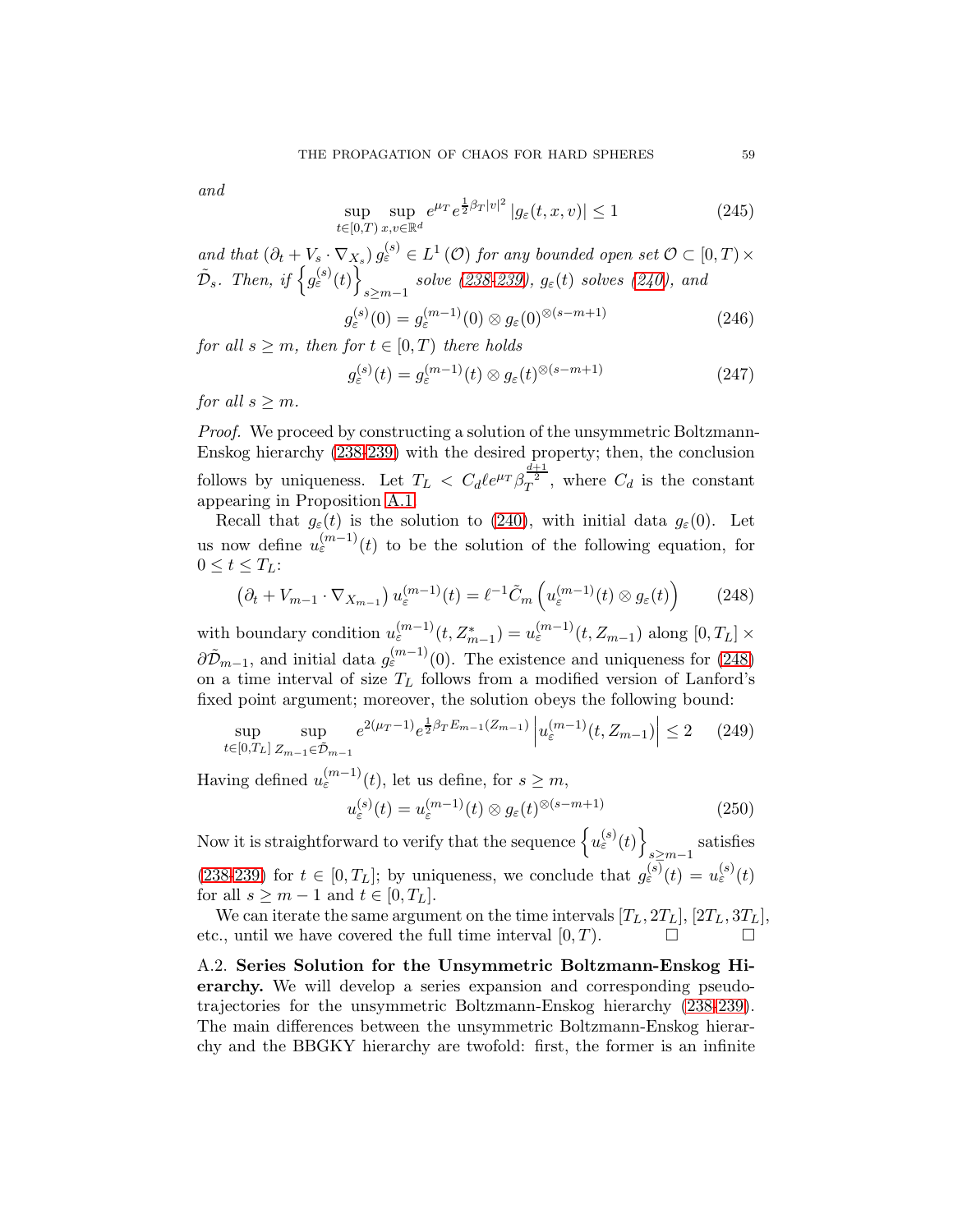hierarchy, whereas the latter is finite; and second, the former tracks correlations between  $m-1$  particles, whereas the latter tracks correlations between all particles. Since the two hierarchies are so similar, the developments in this section will be almost identical to those of Section [7.](#page-27-0) Nevertheless, there are a few subtle differences which are important in our proof, so in the interest of completeness we repeat the construction in this case.

The main point we wish to emphasize is that there is a new dynamics, given by a measurable measure-preserving map  $\tilde{\psi}_s^t : \tilde{\mathcal{D}}_s \to \tilde{\mathcal{D}}_s$ , with the property that

$$
\left(\tilde{T}_s(t)g^{(s)}\right)(Z_s) = g^{(s)}\left(\tilde{\psi}_s^{-t}Z_s\right) \tag{251}
$$

where  $g^{(s)}(Z_s)$  is an arbitrary measurable function with finite integral, and  $\tilde{T}_s$  is the transport operator appearing in the mild form [\(241\)](#page-57-0) of the unsymmetric Boltzmann-Enskog hierarchy. The dynamics  $\tilde{\psi}_s^t$  forces collisions between the first  $m-1$  labeled particles, whereas any pair of particles with  $(i, j)$  with  $1 \leq i \leq s$  and  $m \leq j \leq s$  may pass through each other without colliding. We will need to use  $\tilde{\psi}_s^t$  in place of  $\psi_s^t$  in the construction of pseudo-trajectories for the unsymmetric Boltzmann-Enskog hierarchy.

Similar to the BBGKY hierarchy, we can write down an iterated Duhamel series for the unsymmetric Boltzmann-Enskog hierarchy [\(241\)](#page-57-0), like so:

$$
g_{\varepsilon}^{(s)}(t) = \sum_{k=0}^{\infty} \ell^{-k} \times \times \int_{0}^{t} \int_{0}^{t_{1}} \dots \int_{0}^{t_{k-1}} \tilde{T}_{s}(t - t_{1}) \tilde{C}_{s+1} \dots \tilde{T}_{s+k}(t_{k}) g_{\varepsilon}^{(s+k)}(0) dt_{k} \dots dt_{1}
$$
\n(if  $s \ge m - 1$ )\n  
\n(252)

Notice that the collision operators  $\tilde{C}_{s+1}$  have replaced the collision operators  $C_{s+1}$  which appear in the Duhamel series for the BBGKY hierarchy, and the transport operators  $\tilde{T}_s$  have replaced  $T_s$ . The collision operators  $\tilde{C}_{s+1}$  do not enforce any exclusion condition, as can be seen from  $(234-236)$  $(234-236)$ ; this fact will have to be reflected in the construction of pseudo-trajectories.

Fix an integer  $m \geq 2$  and let  $s \geq m-1$ . We will be defining the symbols

$$
\tilde{Z}_{s,s+k}\left[Z_s, t; \{t_j, v_{s+j}, \omega_j, i_j\}_{j=1}^k\right]
$$
\n(253)

where  $Z_s \in \tilde{\mathcal{D}}_s, 0 \le t_k < \cdots < t_2 < t_1 < t, i_1 \in \{1, 2, \ldots, s\}, i_2 \in$  $\{1, 2, \ldots, s+1\}, \ldots, i_k \in \{1, 2, \ldots, s+k-1\}, v_{s+j} \in \mathbb{R}^d$ , and  $\omega_j \in \mathbb{S}^{d-1}$ . Given  $Z_s \in \tilde{\mathcal{D}}_s$  and  $t > 0$  we define

$$
\tilde{Z}_{s,s}\left[Z_s,t\right] = \tilde{\psi}_s^{-t} Z_s \tag{254}
$$

and  $\tilde{Z}_{s,s}[Z_s, 0] = Z_s$ . If the symbol

$$
\tilde{Z}_{s,s+k}\left[Z_s,t;\{t_j,v_{s+j},\omega_j,i_j\}_{j=1}^k\right] \in \overline{\tilde{\mathcal{D}}}_{s+k}
$$
\n(255)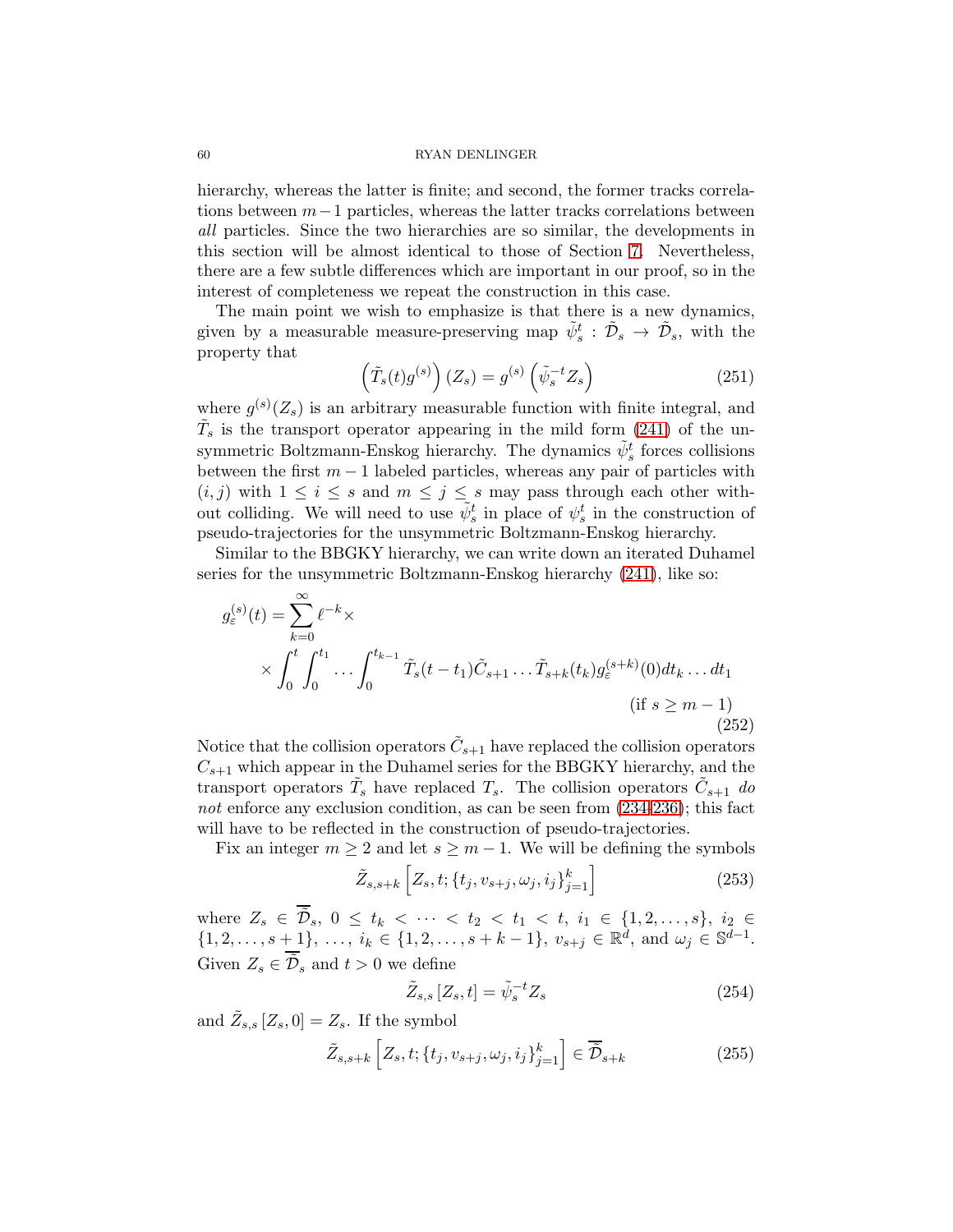is defined, then for all  $\tau > 0$  we define

$$
\tilde{Z}_{s,s+k} \left[ Z_s, t + \tau; \{ t_j + \tau, v_{s+j}, \omega_j, i_j \}_{j=1}^k \right] =
$$
\n
$$
= \tilde{\psi}_{s+k}^{-\tau} \tilde{Z}_{s,s+k} \left[ Z_s, t; \{ t_j, v_{s+k}, \omega_j, i_j \}_{j=1}^k \right]
$$
\n(256)

Now suppose that the symbol

$$
\tilde{Z}_{s,s+k} \left[ Z_s, t; \{ t_j, v_{s+j}, \omega_j, i_j \}_{j=1}^k \right] = \left( X'_{s+k}, V'_{s+k} \right) \in \tilde{\mathcal{D}}_{s+k} \tag{257}
$$

is defined,  $t_{k+1} = 0$ ,  $v_{s+k+1} \in \mathbb{R}^d$ ,  $\omega_{k+1} \in \mathbb{S}^{d-1}$ , and  $i_{k+1} \in \{1, 2, ..., s+k\}$ . Further suppose that  $\omega_{k+1} \cdot \left( v_{s+k+1} - v'_{i_{k+1}} \right) \leq 0$ . Then we define

$$
\tilde{Z}_{s,s+k+1}\left[Z_s,t;\{t_j,v_{s+j},\omega_j,i_j\}_{j=1}^{k+1}\right] = \left(X'_{s+k},V'_{s+k},x'_{i_{k+1}}+\varepsilon\omega_{k+1},v_{s+k+1}\right) \tag{258}
$$

Similarly, suppose that the symbol

$$
\tilde{Z}_{s,s+k}\left[Z_s,t;\{t_j,v_{s+j},\omega_j,i_j\}_{j=1}^k\right] = \left(X'_{s+k},V'_{s+k}\right) \in \tilde{\mathcal{D}}_{s+k} \tag{259}
$$

is defined,  $t_{k+1} = 0$ ,  $v_{s+k+1} \in \mathbb{R}^d$ ,  $\omega_{k+1} \in \mathbb{S}^{d-1}$ , and  $i_{k+1} \in \{1, 2, \ldots, s+k\}$ . Further suppose that  $\omega \cdot (v_{s+k+1} - v'_{i_{k+1}}) > 0$ . Then we define

$$
\tilde{Z}_{s,s+k+1}\left[Z_s,t;\{t_j,v_{s+j},\omega_j,i_j\}_{j=1}^{k+1}\right] =
$$
\n
$$
= \left(x'_1,v'_1,\ldots,x'_{i_{k+1}},v'_{i_{k+1}}+\omega_{k+1}\omega_{k+1}\cdot\left(v_{s+k+1}-v'_{i_{k+1}}\right),\ldots,x'_s,v'_s,\right.
$$
\n
$$
x'_{i_{k+1}} + \varepsilon\omega_{k+1},v_{s+k+1}-\omega_{k+1}\omega_{k+1}\cdot\left(v_{s+k+1}-v'_{i_{k+1}}\right)\right)
$$
\n(260)

Now we define the iterated collision kernel, again using induction. If  $Z_s \in \tilde{\mathcal{D}}_s$  and  $t \geq 0$  we define

$$
\tilde{b}_{s,s}\left[Z_s, t\right] = 1\tag{261}
$$

If the symbol

$$
\tilde{b}_{s,s+k} \left[ Z_s, t; \{ t_j, v_{s+j}, \omega_j, i_j \}_{j=1}^k \right]
$$
\n(262)

is defined and  $\tau > 0$  then we define

$$
\tilde{b}_{s,s+k} \left[ Z_s, t + \tau; \{ t_j + \tau, v_{s+j}, \omega_j, i_j \}_{j=1}^k \right] =
$$
\n
$$
= \tilde{b}_{s,s+k} \left[ Z_s, t; \{ t_j, v_{s+j}, \omega_j, i_j \}_{j=1}^k \right]
$$
\n(263)

If the symbol

$$
\tilde{b}_{s,s+k} \left[ Z_s, t; \{ t_j, v_{s+j}, \omega_j, i_j \}_{j=1}^k \right]
$$
 (264)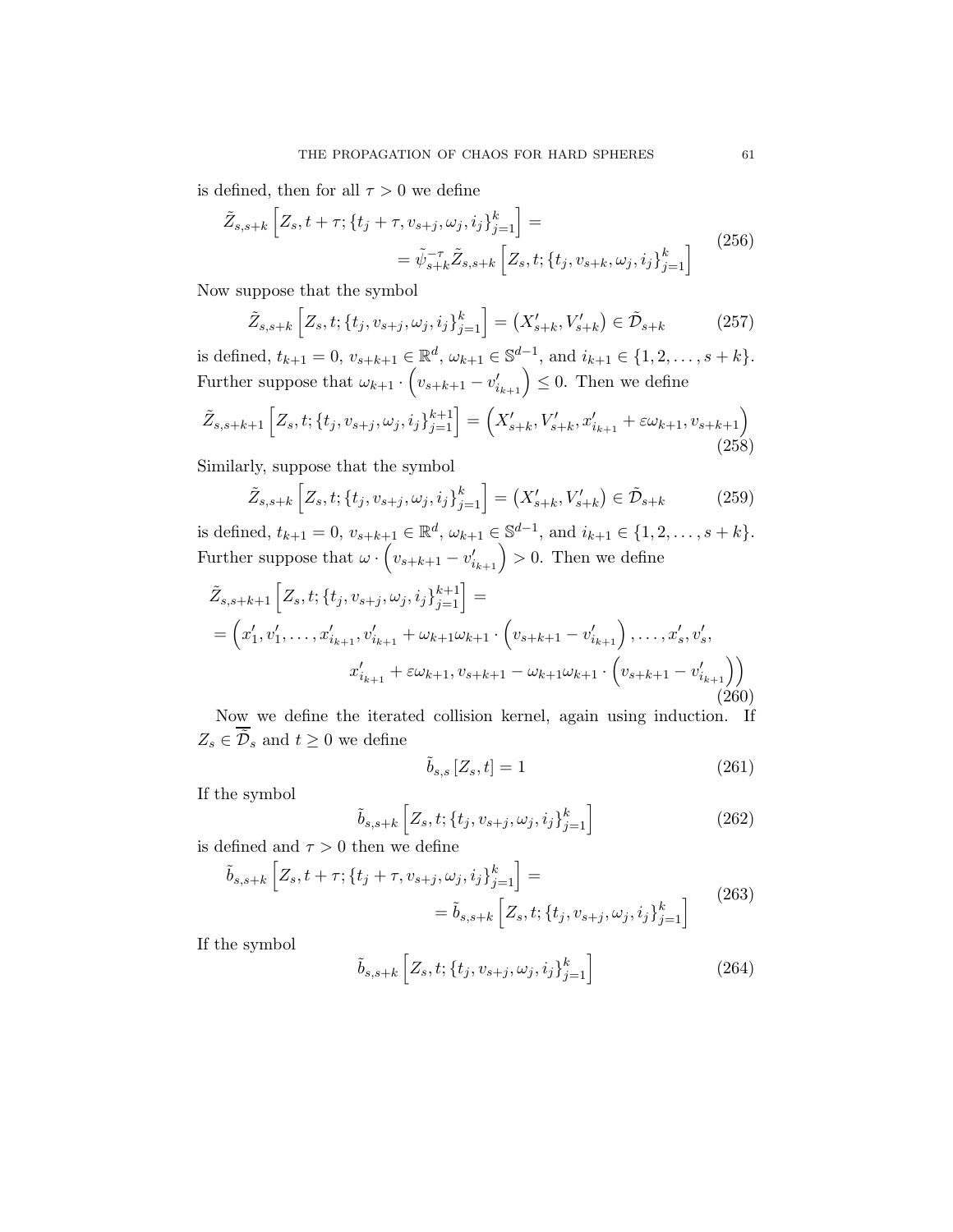is defined, and  $t_{k+1} = 0$ ,  $v_{s+k+1} \in \mathbb{R}^d$ ,  $\omega_{k+1} \in \mathbb{S}^{d-1}$ , and  $i_{k+1} \in \{1, 2, ..., s+k\}$ then we define

$$
\tilde{b}_{s,s+k+1} \left[ Z_s, t; \{ t_j, v_{s+j}, \omega_j, i_j \}_{j=1}^{k+1} \right] =
$$
\n
$$
= \tilde{b}_{s,s+k} \left[ Z_s, t; \{ t_j, v_{s+j}, \omega_j, i_j \}_{j=1}^k \right] \times \omega_{k+1} \cdot \left( v_{s+k+1} - v'_{i_{k+1}} \right)
$$
\n(265)

We now have the following identity which holds pointwise for  $Z_s \in \tilde{\mathcal{D}}_s$ and  $t \geq 0$ :

$$
g_{\varepsilon}^{(s)}(t, Z_s) = \sum_{k=0}^{\infty} \ell^{-k} \times
$$
  
 
$$
\times \sum_{i_1=1}^s \cdots \sum_{i_k=1}^{s+k-1} \int_0^t \cdots \int_0^{t_{k-1}} \int_{\mathbb{R}^{dk}} \int_{(\mathbb{S}^{d-1})^k} \left( \prod_{m=1}^k d\omega_m dv_{s+m} dt_m \right) \times (266)
$$
  
 
$$
\times \left( \tilde{b}_{s,s+k}[\cdot] g_{\varepsilon}^{(s+k)} \left( 0, \tilde{Z}_{s,s+k}[\cdot] \right) \right) \left[ Z_s, t; \{ t_j, v_{s+j}, \omega_j, i_j \}_{j=1}^k \right]
$$

A.3. Stability of pseudo-trajectories. This subsection is concerned purely with the psuedo-trajectories generated by the BBGKY hierarchy. We are going to show that, if  $Z_s$  is such that all but the first two particles have free trajectories under the backwards particle flow<sup>[14](#page-61-0)</sup>, then adding a particle preserves this property with high probability. This result is important because it allows us to compare pseudo-trajectories for the BBGKY hierarchy with those of the unsymmetric Boltzmann-Enskog hierarchy. Then it is straightforward to conclude that partial factorization is propagated by the BBGKY hierarchy, because by Proposition [A.2,](#page-57-2) partial factorization is propagated by the unsymmetric Boltzmann-Enskog hierarchy.

Remark. We fix  $m=3$  in order to justify the result  $f_N^{(s)}$  $f_N^{(s)}(t) \approx f_N^{(2)}$  $f_N^{(2)}(t)\otimes f_t^{\otimes (s-2)}$ on the set  $\mathcal{G}_s \cap \hat{\mathcal{U}}_s^{\eta(\varepsilon)}$ , introduced in Section [2,](#page-4-2) under the assumption that the entire sequence  $\{F_N(0)\}_N$  is 2-nonuniformly  $f_0$ -chaotic.

We will require the following sets:

$$
\mathcal{G}_{s} = \left\{ Z_{s} = (X_{s}, V_{s}) \in \overline{\mathcal{D}_{s}} \middle| \begin{aligned} &\forall \tau > 0, \ \forall 3 \leq i \leq s, \\ &(\psi_{s}^{-\tau} Z_{s})_{i} = (x_{i} - v_{i} \tau, v_{i}) \\ &\text{and, } \forall \tau > 0, \ \forall 1 \leq i \leq 2, \ \forall 3 \leq j \leq s, \\ &|(x_{i} - x_{j}) - (v_{i} - v_{j}) \tau| > \varepsilon \end{aligned} \right\}
$$
\n
$$
\mathcal{V}_{s}^{\eta} = \left\{ (Z_{s}, Z'_{s}) \in \overline{\mathcal{D}_{s}} \times \overline{\mathcal{D}_{s}} \middle| \begin{aligned} &\frac{\inf}{1 \leq i \neq j \leq s} |v_{i} - v'_{j}| > \eta \\ &\text{and} \\ &\frac{\inf}{1 \leq i \leq s : |v_{i} - v'_{i}| \neq 0} |v_{i} - v'_{i}| > \eta \end{aligned} \right\}
$$
\n(268)

<span id="page-61-0"></span> $14$ including the possibilities that the first two particles collide or "pass through" each other, or miss entirely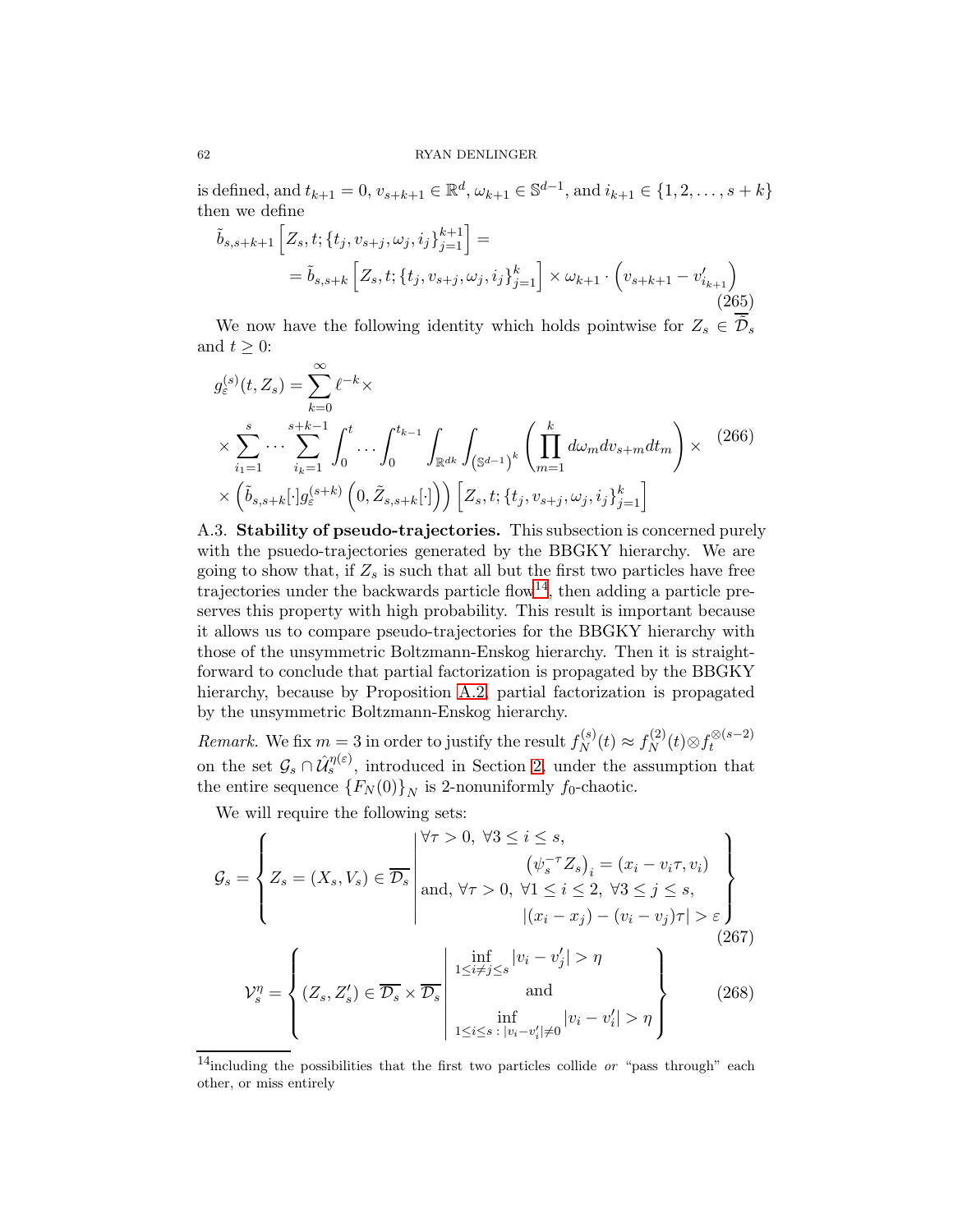$$
\hat{\mathcal{U}}_s^{\eta} = \left\{ Z_s = (X_s, V_s) \in \mathcal{U}_s^{\eta} \middle| \forall \tau, \tau' > 0, (\psi_s^{-\tau} Z_s, \psi_s^{-\tau'} Z_s) \in \mathcal{V}_s^{\eta} \right\}
$$
(269)

Note carefully that  $Z_s \in \mathcal{G}_s$  does not guarantee that the backwards trajectory  $\left\{\psi_s^{-t}Z_s\right\}_{t\geq 0}$  is free.

We are ready to state the main result for this section.

**Proposition A.3.** There is a constant  $c_d > 0$  such that all the following holds: Assume that

$$
Z_{s,s+k}[Z_s,t;t_1,\ldots,t_k;v_{s+1},\ldots,v_{s+k};\omega_1,\ldots,\omega_k;i_1,\ldots,i_k] =
$$
  
=  $(X'_{s+k},V'_{s+k}) \in \mathcal{G}_{s+k} \cap \hat{\mathcal{U}}_{s+k}^{\eta}$  (270)

and  $E_{s+k}(Z'_{s+k}) \leq 2R^2$  with  $\eta < R$ ; then, (*i*) for all  $\tau \geq 0$  we have

$$
Z_{s,s+k}[Z_s, t+\tau; t_1+\tau, \dots, t_k+\tau; v_{s+1}, \dots, v_{s+k}; \omega_1, \dots, \omega_k; i_1, \dots, i_k]
$$
  

$$
\in \mathcal{G}_{s+k} \cap \hat{\mathcal{U}}_{s+k}^{\eta}
$$
(271)

(ii) for any  $i_{k+1} \in \{1, 2, \ldots, s+k\}$ , and for any  $\alpha, y > 0$  and  $\theta \in (0, \frac{\pi}{2})$  $(\frac{\pi}{2})$  such that  $\sin \theta > c_d y^{-1} \varepsilon$ , there exists a measurable set  $\mathcal{B} \subset [0,\infty) \times \mathbb{R}^d \times \mathbb{S}^{d-1}$ , which may depend on  $Z_s$ , t, and  $\{t_j, v_{s+j}, \omega_j, i_j\}_{j=1}^{\kappa}$ , such that k

$$
\forall T > 0,
$$
\n
$$
\int_0^T \int_{B_{2R}^d} \int_{\mathbb{S}^{d-1}} \mathbf{1}_{(\tau, v_{s+k+1}, \omega_{k+1}) \in \mathcal{B}} d\omega_{k+1} dv_{s+k+1} d\tau \le
$$
\n
$$
\le C_{d,s,k} TR^d \left[ \alpha + \frac{y}{\eta T} + C_{d,\alpha} \left( \frac{\eta}{R} \right)^{d-1} + C_{d,\alpha} \theta^{(d-1)/2} \right]
$$
\n(272)

and

$$
Z_{s,s+k+1}[Z_s, t + \tau; t_1 + \tau, \dots, t_k + \tau, 0; v_{s+1}, \dots, v_{s+k}, v_{s+k+1};
$$
  
\n
$$
\omega_1, \dots, \omega_k, \omega_{k+1}; i_1, \dots, i_k, i_{k+1}]
$$
 (273)  
\n
$$
\in \mathcal{G}_{s+k+1} \cap \hat{\mathcal{U}}_{s+k+1}^{\eta}
$$
  
\nhenever  $(\tau, v_1, \dots, v_k, \tau) \in ([0, \infty) \times \mathbb{R}^d \times \mathbb{S}^{d-1}) \setminus \mathcal{B}$ 

whenever  $(\tau, v_{s+k+1}, \omega_{k+1}) \in ([0, \infty) \times \mathbb{R}^d \times \mathbb{S}^{d-1}) \setminus \mathcal{B}$ .

*Proof.* Claim  $(i)$  is trivial so we turn to claim  $(ii)$ . The first step is to delete particle addition times for which particles are too concentrated in space. However, it will not be enough to delete times for which particles at a *single* time-slice are nearby. Instead, in order to eventually control all possible recollisions arising from the collisional dynamics, we gather together all line segments generated by the flow prior to time  $\tau$  and project them via free flight to land on the  $\tau$  time-slice. Then we ask that the entire set of phase points generated in this way does not concentrate in space. For  $t' \in \mathbb{R}$  and  $Z_s^0 = (X_s^0, V_s^0) \in \mathbb{R}^{ds} \times \mathbb{R}^{ds}$  we define

$$
\hat{\psi}_s^{t'} Z_s^0 = (X_s^0 + V_s^0 t', V_s^0) \tag{274}
$$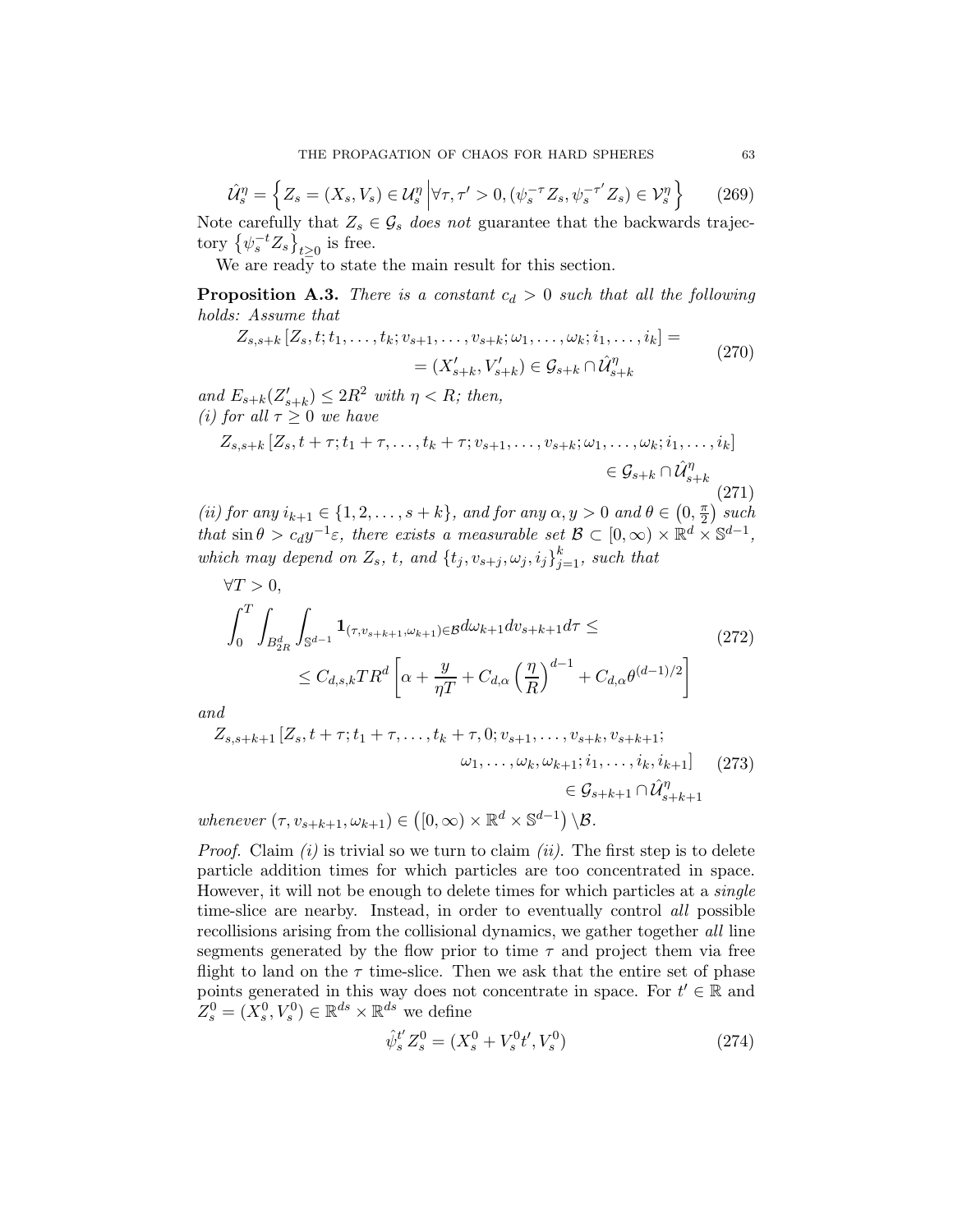Also, we define  $Z'_{s+k}(\tau;t') = \hat{\psi}_{s}^{t'}$ .  $_{s+k}^{t'}\left(\psi_{s+k}^{-(\tau+t')}Z_{s+k}'\right)$ . If  $Z_s^0, Z_s^1 \in \mathbb{R}^{2ds}$  then we define

$$
d_X(Z_s^0, Z_s^1) = \min \left( \inf_{1 \le i \ne j \le s} |x_i^0 - x_j^1|, \inf_{1 \le i \le s \,:\, (x_i^0, v_i^0) \ne (x_i^1, v_i^1)} |x_i^0 - x_i^1| \right) \tag{275}
$$
\n
$$
\mathcal{B}_I = \left\{ \begin{array}{c} (\tau, v_{s+k+1}, \omega_{k+1}) \in [0, \infty) \times \mathbb{R}^d \times \mathbb{S}^{d-1} \text{ such that } \tau = 0 \text{ or } \\ \exists t', t'' \ge 0 \,:\, d_X\left(Z_{s+k}'(\tau; t'), Z_{s+k}'(\tau; t'')\right) \le y \end{array} \right\} \tag{276}
$$

We can easily estimate the measure of  $\mathcal{B}_I$  due to the condition  $Z'_{s+k} \in \mathcal{G}_{s+k}$ ; it suffices to consider (at most) two possible line segments for each of the first two particles (corresponding to whether the particles are allowed to collide, or pass through each other, or miss entirely), and for each  $3 \leq$  $i \leq s + k$ , the *unique* backwards line segment available to one of the *i*th particle. Distinct line segments are compared pairwise to find collisions or near-collisions. Since  $Z'_{s+k} \in \hat{\mathcal{U}}_{s+k}^{\eta}$ , any two line segments can only be within a distance y (along a fixed time slice  $\tau$ ) for a time  $\Delta \tau$  of order  $y\eta^{-1}$  (this is where we explicitly use the integral in the creation time  $\tau$ ). We have

$$
\int_{0}^{T} \int_{B_{2R}^{d}} \int_{\mathbb{S}^{d-1}} \mathbf{1}_{(\tau, v_{s+k+1}, \omega_{k+1}) \in \mathcal{B}_{I}} d\omega_{k+1} dv_{s+k+1} d\tau \leq
$$
\n
$$
\leq C_{d,s,k} R^{d} \eta^{-1} y
$$
\n(277)

At this point it is useful to distinguish between pre-collisional and postcollisional configurations for the added particle. Therefore we introduce two sets,

$$
\mathcal{A}^{+} = \begin{cases}\n(\tau, v_{s+k+1}, \omega_{k+1}) \in [0, \infty) \times \mathbb{R}^{d} \times \mathbb{S}^{d-1} \text{ such that} \\
\omega_{k+1} \cdot \left( v_{s+k+1} - v'_{i_{k+1}}(\tau; 0) \right) > 0\n\end{cases}
$$
\n
$$
\mathcal{A}^{-} = \begin{cases}\n(\tau, v_{s+k+1}, \omega_{k+1}) \in [0, \infty) \times \mathbb{R}^{d} \times \mathbb{S}^{d-1} \text{ such that} \\
\omega_{k+1} \cdot \left( v_{s+k+1} - v'_{i_{k+1}}(\tau; 0) \right) \leq 0\n\end{cases}
$$
\n(279)

We also delete collisions which are close to grazing:

$$
\mathcal{B}_{II} = \left\{ \begin{aligned} & (\tau, v_{s+k+1}, \omega_{k+1}) \in [0, \infty) \times \mathbb{R}^d \times \mathbb{S}^{d-1} \text{ such that} \\ & |\omega_{k+1} \cdot \left( v_{s+k+1} - v'_{i_{k+1}}(\tau; 0) \right) | \leq (\sin \alpha) |v_{s+k+1} - v'_{i_{k+1}}(\tau; 0)| \end{aligned} \right\} (280)
$$

We have

$$
\int_{0}^{T} \int_{B_{2R}^{d}} \int_{\mathbb{S}^{d-1}} \mathbf{1}_{(\tau, v_{s+k+1}, \omega_{k+1}) \in \mathcal{B}_{II}} d\omega_{k+1} dv_{s+k+1} d\tau \leq C_{d} TR^{d} \alpha \qquad (281)
$$

The pre-collisional configurations and post-collisional configurations are dealt with separately.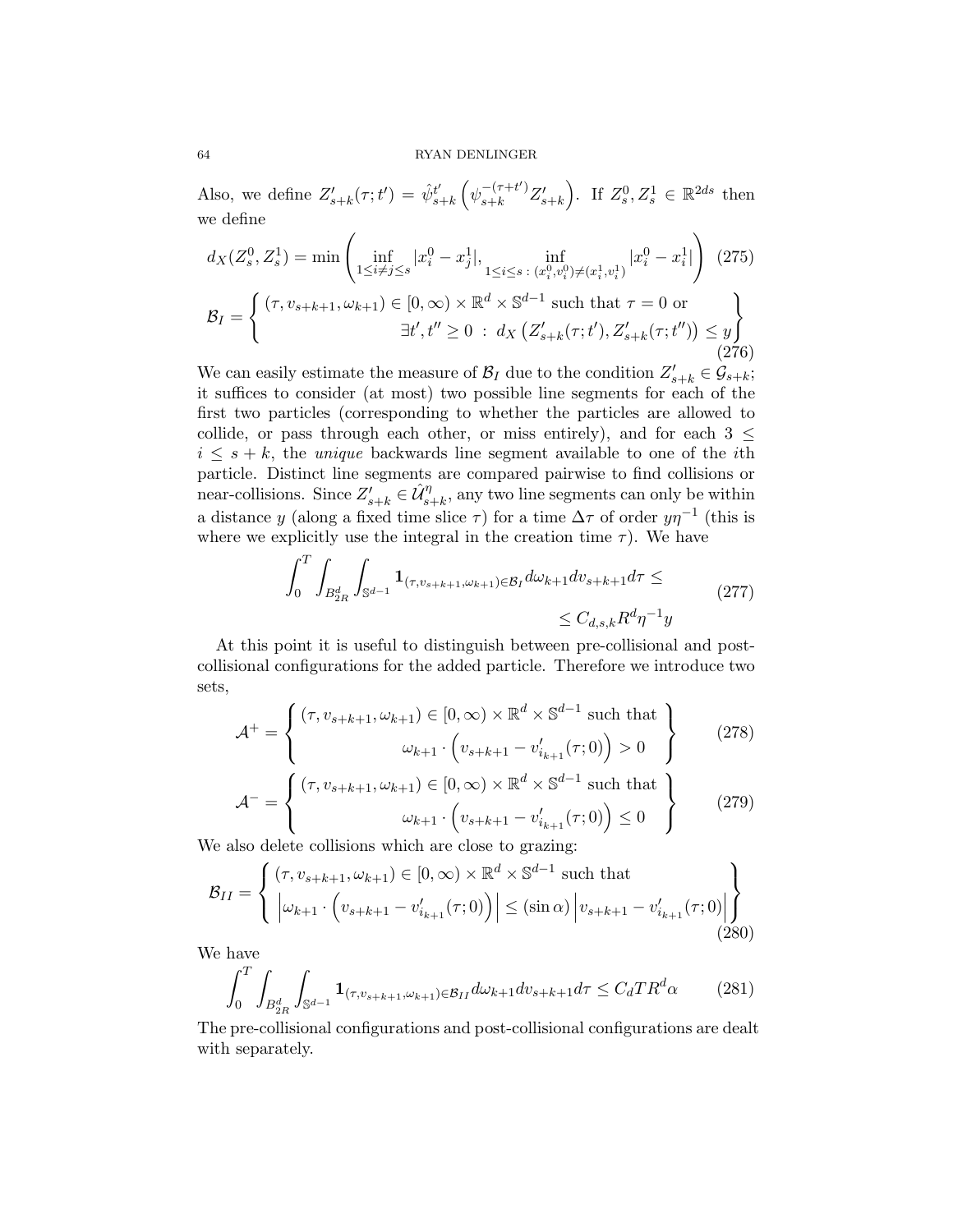**Pre-collisional configurations.** We must guarantee that the  $(s+k+1)$ particle state is in  $\hat{\mathcal{U}}_{s+k+1}^{\eta}$  at the time of particle creation. Let us define

$$
\mathcal{B}_{III}^{-} = \left\{ \begin{aligned} & (\tau, v_{s+k+1}, \omega_{k+1}) \in \mathcal{A}^{-} \text{ such that} \\ & \exists i \in \{1, 2, \dots, s+k\}, \ t' \ge 0 \ : \ |v_{s+k+1} - v'_i(\tau; t')| \le \eta \end{aligned} \right\} \tag{282}
$$

If  $(\tau, v_{s+k+1}, \omega_{k+1}) \notin \mathcal{B}_{III}^-$ , and the  $(s+k+1)$  particle's backwards trajectory is free (which follows from the next step), we can be sure that the  $(s+k+1)$ particle state is in  $\hat{\mathcal{U}}_{s+k+1}^{\eta}$ . We have

$$
\int_{0}^{T} \int_{B_{2R}^{d}} \int_{\mathbb{S}^{d-1}} \mathbf{1}_{(\tau, v_{s+k+1}, \omega_{k+1}) \in \mathcal{B}_{III}^{-}} d\omega_{k+1} dv_{s+k+1} d\tau \leq C_{d,s,k} T \eta^{d} \qquad (283)
$$

Finally we need to make sure that the backwards trajectory of the added particle is free (accounting for all possible histories of particles 1 and 2). Let us define

$$
\mathcal{B}_{IV}^{-} = \begin{cases}\n(\tau, v_{s+k+1}, \omega_{k+1}) \in \mathcal{A}^{-} \text{ such that} \\
\exists i \in \{1, 2, ..., s+k\}, \ t' \ge 0 : \\
\frac{\left(x'_{i_{k+1}}(\tau; 0) + \varepsilon \omega - x'_{i}(\tau; t')\right) \cdot \left(v_{s+k+1} - v'_{i}(\tau; t')\right)}{\left|x'_{i_{k+1}}(\tau; 0) + \varepsilon \omega - x'_{i}(\tau; t')\right| |v_{s+k+1} - v'_{i}(\tau; t')|} \ge \cos \theta \\
\end{cases}
$$
\n(284)

We have

$$
\int_{0}^{T} \int_{B_{2R}^{d}} \int_{\mathbb{S}^{d-1}} \mathbf{1}_{(\tau, v_{s+k+1}, \omega_{k+1}) \in \mathcal{B}_{IV}^{-}} d\omega_{k+1} dv_{s+k+1} d\tau \leq
$$
\n
$$
\leq C_{d,s,k} T R^{d} \theta^{d-1}
$$
\n(285)

To conclude, we let  $\mathcal{B}^- = \mathcal{B}_I \cup \mathcal{B}_{II} \cup \mathcal{B}_{III}^- \cup \mathcal{B}_{IV}^-$ ; then we have

$$
\int_0^T \int_{B_{2R}^d} \int_{\mathbb{S}^{d-1}} \mathbf{1}_{(\tau, v_{s+k+1}, \omega_{k+1}) \in \mathcal{B}} - d\omega_{k+1} dv_{s+k+1} d\tau \le
$$
\n
$$
\le C_{d,s,k} TR^d \left[ \alpha + \frac{y}{\eta T} + \left( \frac{\eta}{R} \right)^d + \theta^{d-1} \right] \tag{286}
$$

Then again, by assumption,  $\sin \theta > c_d y^{-1} \varepsilon$ ; by choosing  $c_d$  sufficiently large we may guarantee that

$$
Z_{s,s+k+1}[Z_s, t + \tau; t_1 + \tau, \dots, t_k + \tau, 0; v_{s+1}, \dots, v_{s+k}, v_{s+k+1};
$$
  

$$
\omega_1, \dots, \omega_k, \omega_{k+1}; i_1, \dots, i_k, i_{k+1}]
$$
 (287)  

$$
\in \mathcal{G}_{s+k+1} \cap \hat{\mathcal{U}}_{s+k+1}^{\eta}
$$

whenever  $(\tau, v_{s+k+1}, \omega_{k+1}) \in \mathcal{A}^{-} \backslash \mathcal{B}^{-}$ .

Post-collisional configurations. The post-collisional case is very similar to the pre-collisional case; the only difference is that we must account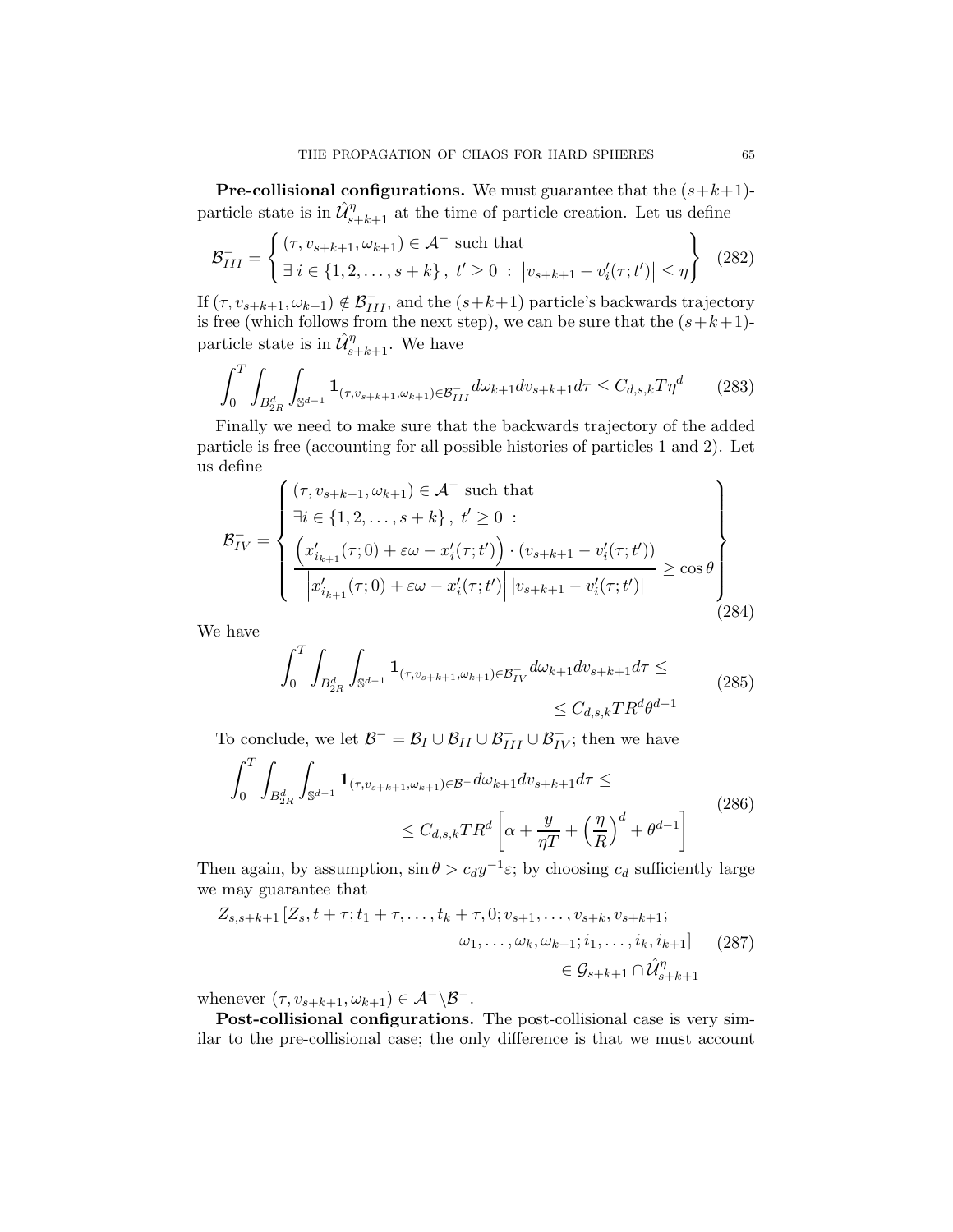for the collsional change of variables. We define

$$
v_{s+k+1}^{*} = v_{s+k+1} - \omega_{k+1}\omega_{k+1} \cdot \left(v_{s+k+1} - v'_{i_{k+1}}(\tau;0)\right)
$$
  

$$
v_{i_{k+1}}^{\prime*} = v'_{i_{k+1}}(\tau;0) + \omega_{k+1}\omega_{k+1} \cdot \left(v_{s+k+1} - v'_{i_{k+1}}(\tau;0)\right)
$$
 (288)

We remove particle creations with velocities being too close to some other particle's velocity:

$$
\mathcal{B}_{III}^{+} = \begin{cases}\n(\tau, v_{s+k+1}, \omega_{k+1}) \in \mathcal{A}^{+} \setminus \mathcal{B}_{II} \text{ such that} \\
\exists i \in \{1, 2, ..., s+k\}, t' \ge 0 : |v_{s+k+1}^{*} - v_{i}'(\tau; t')| \le \eta\n\end{cases}
$$
\n
$$
\mathcal{B}_{IV}^{+} = \begin{cases}\n(\tau, v_{s+k+1}, \omega_{k+1}) \in \mathcal{A}^{+} \setminus \mathcal{B}_{II} \text{ such that} \\
\exists i \in \{1, 2, ..., s+k\} \setminus \{i_{k+1}\}, t' \ge 0 : |v_{i_{k+1}}'^{*} - v_{i}'(\tau; t')| \le \eta\n\end{cases}
$$
\n
$$
\mathcal{B}_{V}^{+} = \left\{(\tau, v_{s+k+1}, \omega_{k+1}) \in \mathcal{A}^{+} \text{ such that } |v_{s+k+1} - v_{i_{k+1}}'(\tau; 0)| \le \eta\right\}
$$
\n(290)\n(291)

Using Lemma [8.1](#page-31-1) we have

$$
\int_{0}^{T} \int_{B_{2R}^{d}} \int_{\mathbb{S}^{d-1}} \mathbf{1}_{(\tau, v_{s+k+1}, \omega_{k+1}) \in \mathcal{B}_{III}^{+}} d\omega_{k+1} dv_{s+k+1} d\tau \leq C_{d,s,k} C_{d,\alpha} T R \eta^{d-1}
$$
\n
$$
\int_{0}^{T} \int_{B_{2R}^{d}} \int_{\mathbb{S}^{d-1}} \mathbf{1}_{(\tau, v_{s+k+1}, \omega_{k+1}) \in \mathcal{B}_{IV}^{+}} d\omega_{k+1} dv_{s+k+1} d\tau \leq C_{d,s,k} C_{d,\alpha} T R \eta^{d-1}
$$
\n(293)

$$
\int_{0}^{T} \int_{B_{2R}^{d}} \int_{\mathbb{S}^{d-1}} \mathbf{1}_{(\tau, v_{s+k+1}, \omega_{k+1}) \in \mathcal{B}_{V}^{+}} d\omega_{k+1} dv_{s+k+1} d\tau \leq C_{d} T \eta^{d}
$$
(294)

The last estimate will remove possible recollisions; define the sets

$$
\mathcal{B}_{VI}^{+} = \begin{cases}\n(\tau, v_{s+k+1}, \omega_{k+1}) \in \mathcal{A}^{+} \setminus \mathcal{B}_{II} \text{ such that} \\
\exists i \in \{1, 2, ..., s+k\} \setminus \{i_{k+1}\}, t' \ge 0 : \\
\underbrace{(x'_{i_{k+1}}(\tau; 0) + \varepsilon \omega - x'_{i}(\tau; t')) \cdot (v_{s+k+1}^{*} - v'_{i}(\tau; t'))}_{\big| v_{s+k+1}^{*} - v'_{i}(\tau; t')\big|} \ge \cos \theta \\
\hline\n\begin{cases}\n(\tau, v_{s+k+1}, \omega_{k+1}) \in \mathcal{A}^{+} \setminus \mathcal{B}_{II} \text{ such that} \\
\exists i \in \{1, 2, ..., s+k\} \setminus \{i_{k+1}\}, t' \ge 0 : \\
\underbrace{(x'_{i_{k+1}}(\tau; 0) + \varepsilon \omega - x'_{i}(\tau; t')) \cdot (v'^*_{i_{k+1}} - v'_{i}(\tau; t'))}_{\big| v'^*_{i_{k+1}} - v'_{i}(\tau; t')\big|} \ge \cos \theta \\
\hline\n\end{cases}\n\tag{295}
$$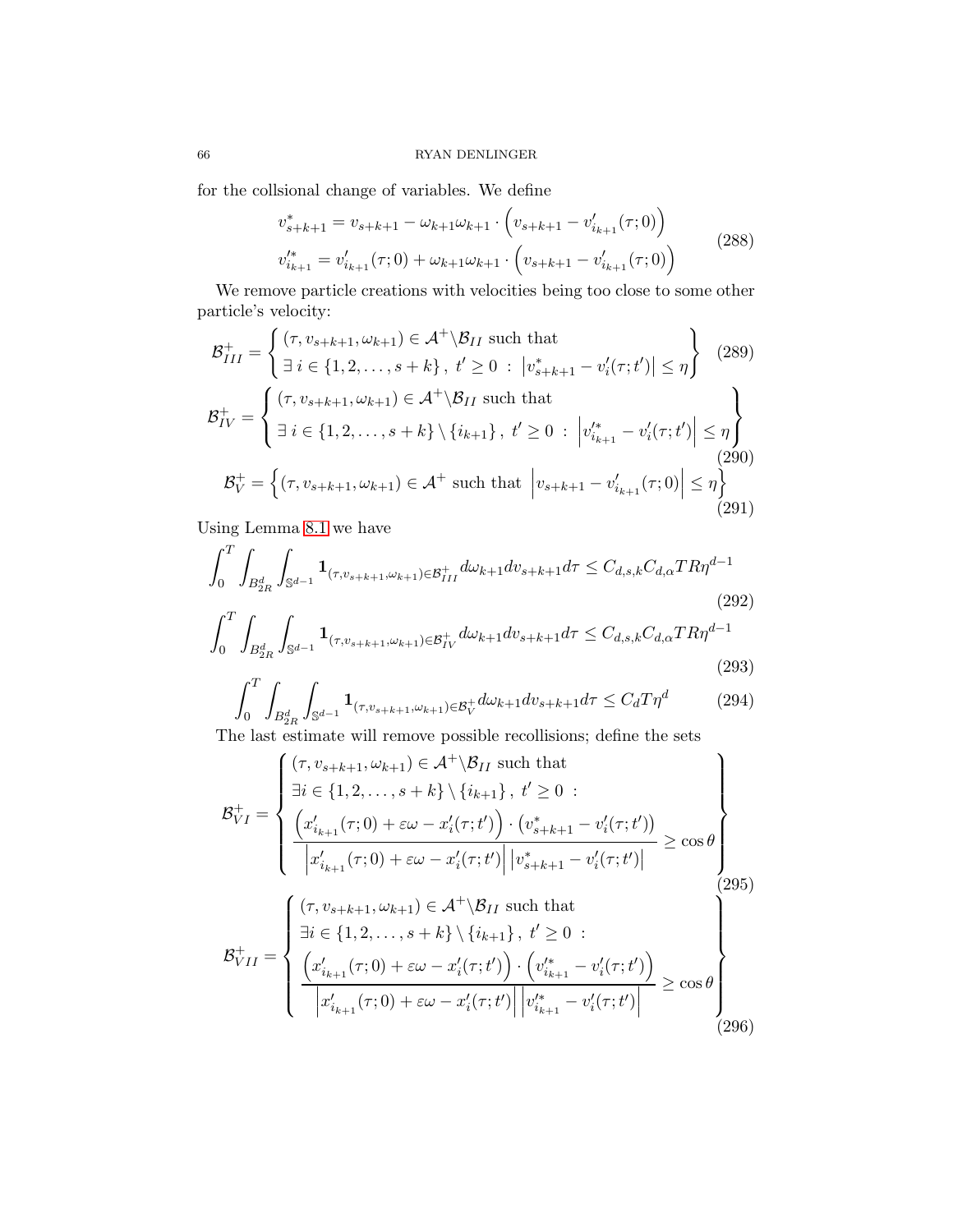Using Lemma [8.1](#page-31-1) and Lemma [8.2,](#page-31-2) we have

$$
\int_{0}^{T} \int_{B_{2R}^{d}} \int_{\mathbb{S}^{d-1}} \mathbf{1}_{(\tau, v_{s+k+1}, \omega_{k+1}) \in \mathcal{B}_{VI}^+} d\omega_{k+1} dv_{s+k+1} d\tau \leq C_{d,s,k} C_{d,\alpha} T R^d \theta^{(d-1)/2}
$$
\n(297)

$$
\int_{0}^{T} \int_{B_{2R}^{d}} \int_{\mathbb{S}^{d-1}} \mathbf{1}_{(\tau, v_{s+k+1}, \omega_{k+1}) \in \mathcal{B}_{VII}^{+}} d\omega_{k+1} dv_{s+k+1} d\tau \leq C_{d,s,k} C_{d,\alpha} T R^{d} \theta^{(d-1)/2}
$$
\n(298)

To conclude, we let  $\mathcal{B}^+ = \mathcal{B}_I \cup \mathcal{B}_{II} \cup \mathcal{B}_{III}^+ \cup \mathcal{B}_{IV}^+ \cup \mathcal{B}_{VI}^+ \cup \mathcal{B}_{VII}^+$ ; then we have

$$
\int_{0}^{T} \int_{B_{2R}^{d}} \int_{\mathbb{S}^{d-1}} \mathbf{1}_{(\tau, v_{s+k+1}, \omega_{k+1}) \in \mathcal{B}^{+}} d\omega_{k+1} dv_{s+k+1} d\tau \le
$$
\n
$$
\leq C_{d,s,k} TR^{d} \left[ \alpha + \frac{y}{\eta T} + C_{d,\alpha} \left( \frac{\eta}{R} \right)^{d-1} + C_{d,\alpha} \theta^{(d-1)/2} \right]
$$
\n(299)

Then again, by assumption,  $\sin \theta > c_d y^{-1} \varepsilon$ ; by choosing  $c_d$  sufficiently large we may guarantee that

$$
Z_{s,s+k+1}[Z_s, t+\tau; t_1+\tau, \dots, t_k+\tau, 0; v_{s+1}, \dots, v_{s+k}, v_{s+k+1};
$$
  
\n
$$
\omega_1, \dots, \omega_k, \omega_{k+1}; i_1, \dots, i_k, i_{k+1}]
$$
 (300)  
\n
$$
\in \mathcal{G}_{s+k+1} \cap \hat{\mathcal{U}}_{s+k+1}^{\eta}
$$
  
\nwhenever  $(\tau, v_{s+k+1}, \omega_{k+1}) \in \mathcal{A}^+ \backslash \mathcal{B}^+$ .

# Appendix B. Acknowledgements

This paper is an expanded version of the author's dissertation at New York University. I would like to thank my PhD advisor, Nader Masmoudi, for valuable guidance and immeasurable patience. I would also like to thank Laure Saint-Raymond, for reading multiple drafts of the paper and providing feedback which has improved the presentation significantly. I would also like to thank Clément Mouhot, Pierre Germain, and Pierre-Emmanuel Jabin, for delightful discussions and many insights into the mathematical universe. Finally, I would like to thank the anonymous reviewers for pointing out a number of necessary corrections and clarifications, which have improved the overall quality of the manuscript.

### **REFERENCES**

- <span id="page-66-2"></span>[1] R. K. Alexander, The infinite hard-sphere system, Ph.D. Thesis, 1975.
- <span id="page-66-3"></span>[2] C. Bardos and P. Degond, Global existence for the Vlasov-Poisson equation in 3 space variables with small initial data, Annales de l'institut Henri Poincaré (C) Analyse non linéaire  $2$  (1985), no. 2, 101–118.
- <span id="page-66-0"></span>[3] T. Bodineau, I. Gallagher, and L. Saint-Raymond, From hard spheres dynamics to the Stokes-Fourier equations: an  $L^2$  analysis of the Boltzmann-Grad limit, arXiv:1511.03057 (2015).
- <span id="page-66-1"></span>[4] \_\_\_\_\_, The Brownian motion as the limit of a deterministic system of hard spheres, Invent. math. (2015).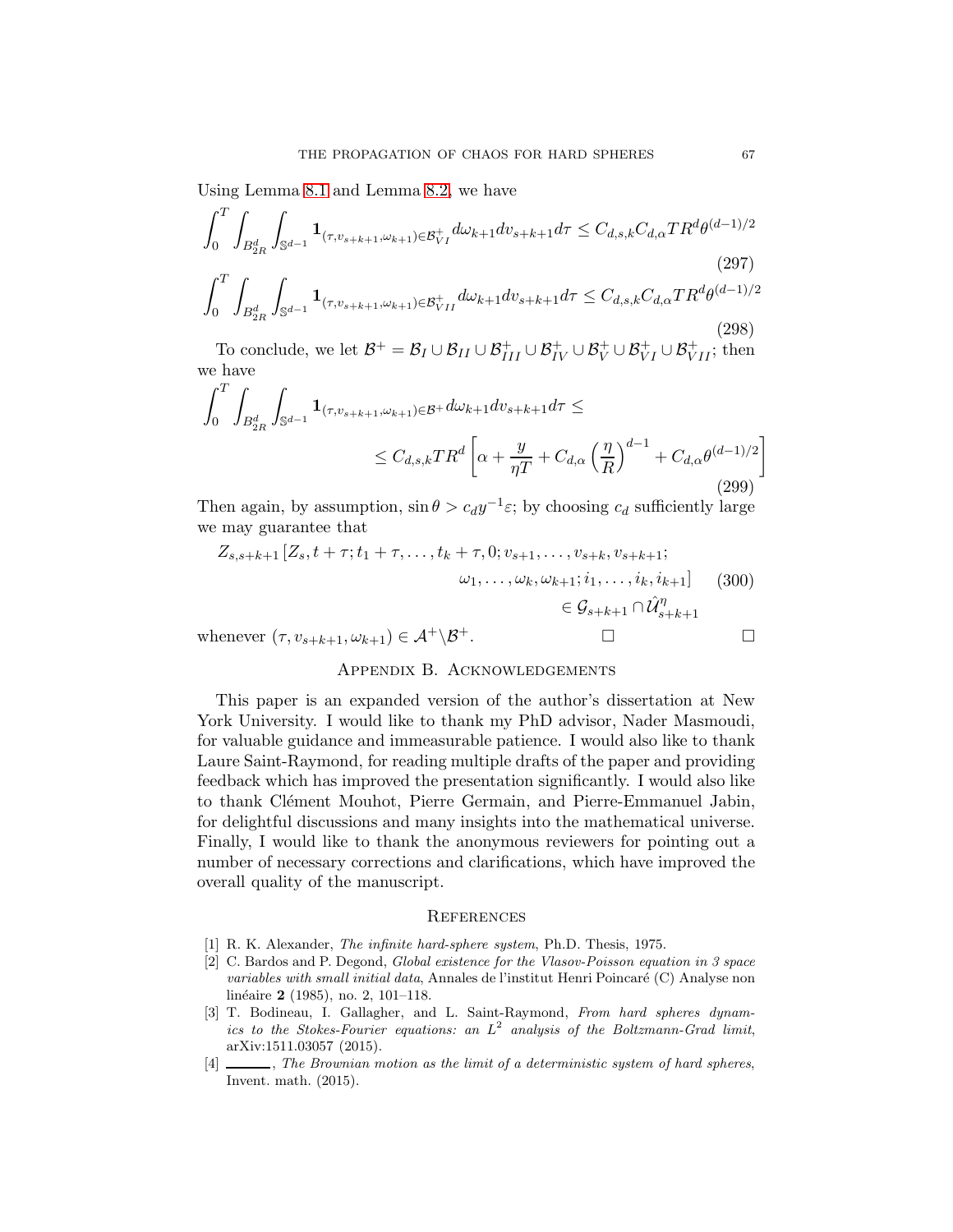- <span id="page-67-14"></span>[5] T. Bodineau, I. Gallagher, L. Saint-Raymond, and S. Simonella, One-sided convergence in the Boltzmann-Grad limit, arXiv:1612.03722 (2016), available at <1612.03722>.
- <span id="page-67-23"></span>L. Boudin and L. Desvillettes, On the singularities of the global small solutions of the full Boltzmann equation, Monatshefte für Mathematik 131 (2000), no. 2, 91–108.
- <span id="page-67-19"></span>[7] C. Cercignani, V. I. Gerasimenko, and D. Ya. Petrina, *Many-particle dynamics and* kinetic equations, Kluwer Academic Publishers, 1997.
- <span id="page-67-21"></span>[8] C. Cercignani, R. Illner, and M. Pulvirenti, The mathematical theory of dilute gases, Springer Verlag, 1994.
- [9] Carlo Cercignani, On the boltzmann equation for rigid spheres, Transport Theory and Statistical Physics 2 (1972), no. 3, 211–225, available at <https://doi.org/10.1080/00411457208232538>.
- <span id="page-67-10"></span>[10] R. L. Dobrushin, Vlasov equations, Func. anal. and appl. 13 (1979), no. 2.
- <span id="page-67-2"></span>[11] I. Gallagher, L. Saint-Raymond, and B. Texier, From Newton to Boltzmann: Hard spheres and short-range potentials, Zurich Lec. Adv. Math. (2014).
- <span id="page-67-9"></span>[12] G. Gallavotti, Divergences and the approach to equilibrium in the Lorentz and the wind-tree models, Phys. Rev. **185** (1969), no. 1, 308–322.
- <span id="page-67-20"></span>[13] V. I. Gerasimenko, Approaches to derivation of the Boltzmann equation with hard sphere collisions, arXiv:1308.1789 (2013).
- <span id="page-67-0"></span>[14] H. Grad, On the kinetic theory of rarefied gases, Comm. Pure and Appl. Math. 2 (1949), 331–407.
- <span id="page-67-18"></span>[15] E. Hewitt and L. J. Savage, Symmetric measures on Cartesian products, Trans. Amer. Math. Soc. 80 (1955), 470–501.
- <span id="page-67-3"></span>[16] R. Illner, On the number of collisions in a hard sphere particle system in all space, Transport Theory and Stat. Phys. 18 (1989), no. 1, 71–86.
- <span id="page-67-13"></span>[17] R. Illner and M. Pulvirenti, Global validity of the Boltzmann equation for a twodimensional rare gas in vacuum, Comm. Math. Phys. **105** (1986), no. 2, 189–203.
- <span id="page-67-4"></span>[18] , Global validity of the Boltzmann equation for two- and three-dimensional rare gas in vacuum: Erratum and improved result, Comm. Math. Phys. 121 (1989), no. 1, 143–146.
- <span id="page-67-11"></span>[19] Pierre-Emmanuel Jabin and Maxime Hauray, Particles approximations of Vlasov equations with singular forces : Propagation of chaos., hal-00609453 (2011).
- <span id="page-67-6"></span>[20] M. Kac, Foundations of kinetic theory, Proceedings of the third Berkeley symposium on mathematical statistics and probability, volume 3: Contributions to astronomy and physics, 1956, pp. 171–197.
- <span id="page-67-15"></span>[21] F. King, *BBGKY hierarchy for positive potentials*, Ph.D. Thesis, 1975.
- <span id="page-67-1"></span>[22] O. E. Lanford, Time evolution of large classical systems, Dynamical systems, theory and applications, 1975, pp. 1–111.
- <span id="page-67-5"></span>[23] J. L. Lebowitz and H. Spohn, Steady state self-diffusion at low density, J. Stat. Phys. 29 (1982), no. 1, 39–55.
- <span id="page-67-7"></span>[24] H. P. McKean, An exponential formula for solving Boltzmann's equation for a Maxwellian gas, J. Comb. Theory 2 (1967), no. 3, 358–382.
- <span id="page-67-12"></span>[25] , Propagation of chaos for a class of non-linear parabolic equations, Stochastic differential equations (Lecture series in differential equations, session 7, Catholic Univ., 1967), 1967, pp. 41–57.
- <span id="page-67-8"></span>[26] S. Mischler and C. Mouhot, Kac's program in kinetic theory, Invent. math. 193 (2013), no. 1, 1–147.
- <span id="page-67-16"></span>[27] M. Pulvirenti, C. Saffirio, and S. Simonella, On the validity of the Boltzmann equation for short range potentials, Rev. Math. Phys.  $26$  (2014), no. 2, 1450001.
- <span id="page-67-17"></span>[28] M. Pulvirenti and S. Simonella, The Boltzmann-Grad limit of a hard sphere system: analysis of the correlation error (2014).
- <span id="page-67-22"></span>[29] H. Spohn, On the Vlasov hierarchy, Mathematical Methods in the Applied Sciences 3 (1981), no. 1, 445–455.